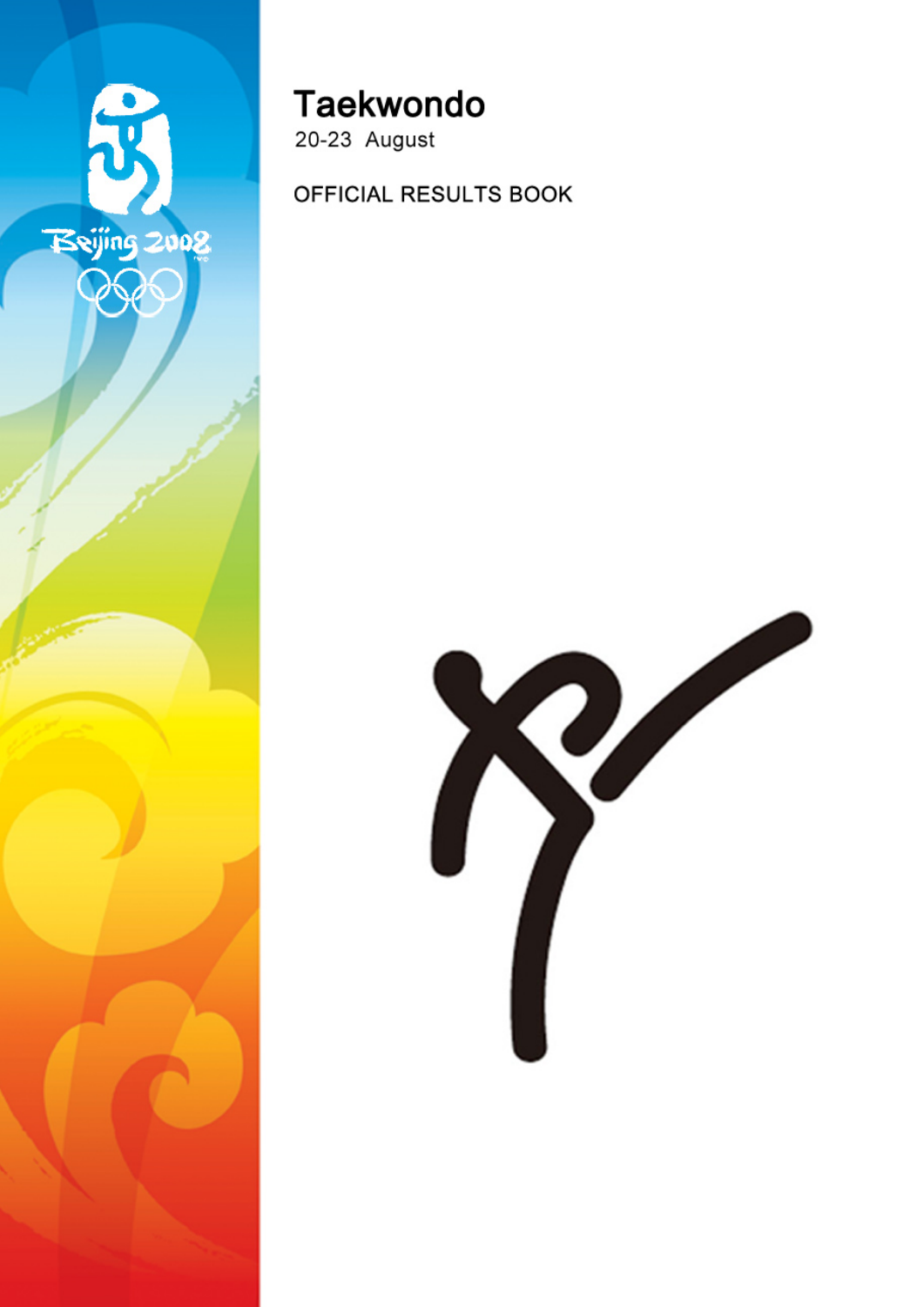

#### **COMPETITION OFFICIALS** As of 23 AUG 2008 竞赛官员 **/ OFFICIELS DE COMPÉTITION**

| <b>Function</b>                      | Name                            | <b>NOC</b>                          |
|--------------------------------------|---------------------------------|-------------------------------------|
|                                      |                                 |                                     |
| <b>Technical Delegates</b>           | <b>COLMENERO Manuel</b>         | ESP - Spain                         |
|                                      | KO Eui Min                      | <b>GER</b> - Germany                |
| <b>Competition Supervisory Board</b> | <b>BUNDELI Rene</b>             | SUI - Switzerland                   |
|                                      | COULIBALY Siaka Minayaha        | CIV - The Republic of Côte d'Ivoire |
|                                      | KIM Hong Ki                     | USA - United States of America      |
|                                      | <b>LAHOUD Carine</b>            | LIB - Lebanon                       |
|                                      | <b>MOON Dai Won</b>             | MEX - Mexico                        |
| <b>Referees</b>                      | YU Myung Ok                     | CAN - Canada                        |
|                                      | <b>PRESTON Leon</b>             | USA - United States of America      |
|                                      | <b>NOWICKI Dariusz Grzegorz</b> | POL - Poland                        |
|                                      | LOIACONO Samuel                 | AUS - Australia                     |
|                                      | <b>CHELBAT Chakir</b>           | SWE - Sweden                        |
|                                      | ZHAO Lei                        | CHN - People's Republic of China    |
|                                      | OH II Nam                       | INA - Indonesia                     |
|                                      | <b>CAMPOS Roland</b>            | PHI - Philippines                   |
|                                      | <b>BENALI Youssef</b>           | MAR - Morocco                       |
|                                      | <b>COLEUX Thierry</b>           | FRA - France                        |
|                                      | <b>HUBER Christian</b>          | AUT - Austria                       |
|                                      | <b>ZANETTE Federico</b>         | ITA - Italy                         |
|                                      | <b>KLAY Thomas</b>              | SUI - Switzerland                   |
|                                      | <b>MARTINS Paulo</b>            | POR - Portugal                      |
|                                      | <b>OTHMAN Ahmad</b>             | JOR - Jordan                        |
|                                      | <b>LEE Thiam Huat</b>           | SIN - Singapore                     |
|                                      | <b>BARHOUMI Abdessattar</b>     | TUN - Tunisia                       |
|                                      | SHEYKA Vladimir                 | <b>RUS - Russian Federation</b>     |
|                                      | <b>ANDRIYEVSKYY Valeriy</b>     | UKR - Ukraine                       |
|                                      | NAGANO Osamu                    | JPN - Japan                         |
|                                      | ARBABI BALUCHESTAN Shahram      | IRI - Islamic Republic of Iran      |
|                                      | <b>CHEN Chun Feng</b>           | TPE - Chinese Taipei                |
|                                      | <b>OETJENS Thekla</b>           | <b>GER</b> - Germany                |
|                                      | KIM MORALES Sue Jionschyon      | GUA - Guatemala                     |
|                                      | <b>BANG Kyung Ae</b>            | KOR - Korea                         |
|                                      | <b>NAVARRO INGLES Carmen</b>    | ESP - Spain                         |
|                                      | ADAM Rosa Maria                 | MEX - Mexico                        |
|                                      | <b>HEMWONNO Jatuporn</b>        | THA - Thailand                      |
|                                      | PENA ARCHNIEGAS Sandra Magally  | COL - Colombia                      |



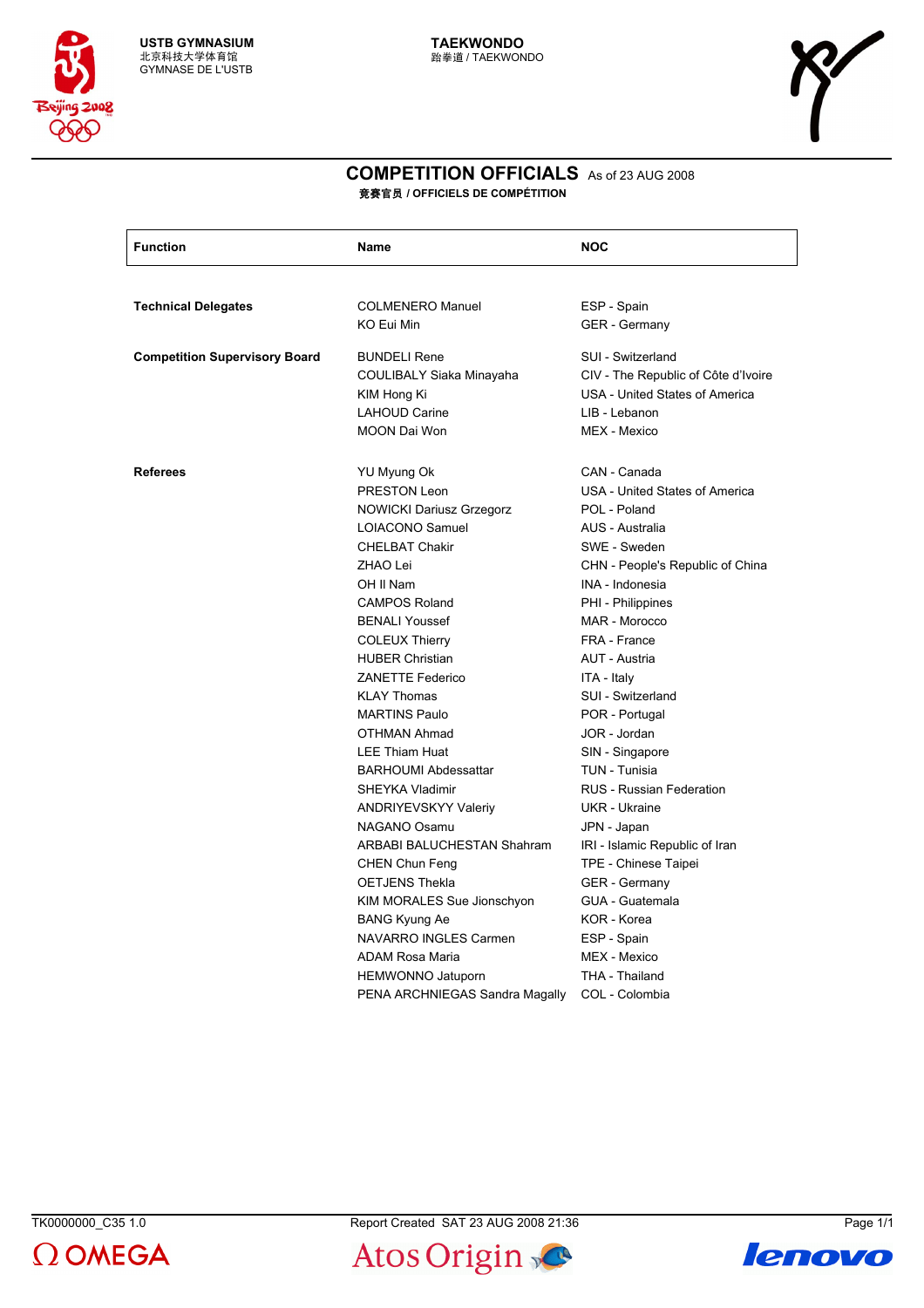

WED 星期三 MER 20 AUG 2008 11:00

**MEN -58KG** 男子58公斤级 / MOINS DE 58KG HOMMES



#### **ENTRY LIST BY WEIGHT CATEGORY** As of 23 AUG 2008 各级别报名名单 **/ LISTE D'ENTRÉE PAR CATÉGORIE DU POIDS**

| <b>NOC</b>                     | <b>Bib</b><br><b>Number</b> | Name                          | Date of Birth | Height<br>m/ft in |
|--------------------------------|-----------------------------|-------------------------------|---------------|-------------------|
|                                |                             |                               |               |                   |
| AFG - Afghanistan              | 65                          | NIKPAI Rohullah               | 15 JUN 1987   | 1.83/6'0"         |
| AUS - Australia                | 66                          | <b>CARNELI Ryan</b>           | 11 OCT 1985   | 1.70/5'7"         |
| <b>BEN</b> - Benin             | 67                          | OGOUDJOBI M A Jean Moloise    | 23 OCT 1985   | 1.66/5'5"         |
| BIZ - Belize                   | 68                          | <b>MARTINEZ Alfonso</b>       | 13 NOV 1982   | 1.73/5'8"         |
| <b>BRA - Brazil</b>            | 69                          | <b>FERREIRA Marcio</b>        | 20 MAR 1980   | 1.65/5'5"         |
| DOM - Dominican Republic       | 70                          | <b>MERCEDES Yulis Gabriel</b> | 12 NOV 1979   | 1.73/5'8"         |
| ESP - Spain                    | 71                          | RAMOS Juan Antonio            | 18 AUG 1976   | 1.68/5'6"         |
| <b>GBR</b> - Great Britain     | 72                          | <b>HARVEY Michael</b>         | 21 SEP 1989   | 1.78/5'10"        |
| <b>GER</b> - Germany           | 73                          | <b>TUNCAT Levent</b>          | 29 JUL 1988   | 1.73/5'8"         |
| IRI - Islamic Republic of Iran | 74                          | <b>NADERIAN Reza</b>          | 29 JAN 1989   | 1.78/5'10"        |
| KEN - Kenya                    | 75                          | <b>WAMWIRI Dickson</b>        | 24 DEC 1984   | 1.68/5'6"         |
| MEX - Mexico                   | 76                          | <b>PEREZ Guillermo</b>        | 14 OCT 1979   | 1.71/5'7"         |
| PHI - Philippines              | 77                          | <b>GO Tshomlee</b>            | 13 JAN 1981   | 1.76/5'9"         |
| POR - Portugal                 | 78                          | POVOA Pedro                   | 27 MAY 1980   | 1.65/5'5"         |
| THA - Thailand                 | 79                          | <b>KHAWLAOR Chutchawal</b>    | 17 JAN 1988   | 1.70/5'7"         |
| TPE - Chinese Taipei           | 80                          | CHU Mu-Yen                    | 14 MAR 1982   | 1.75/5'9"         |

**Note:**

All changes are available in INFO





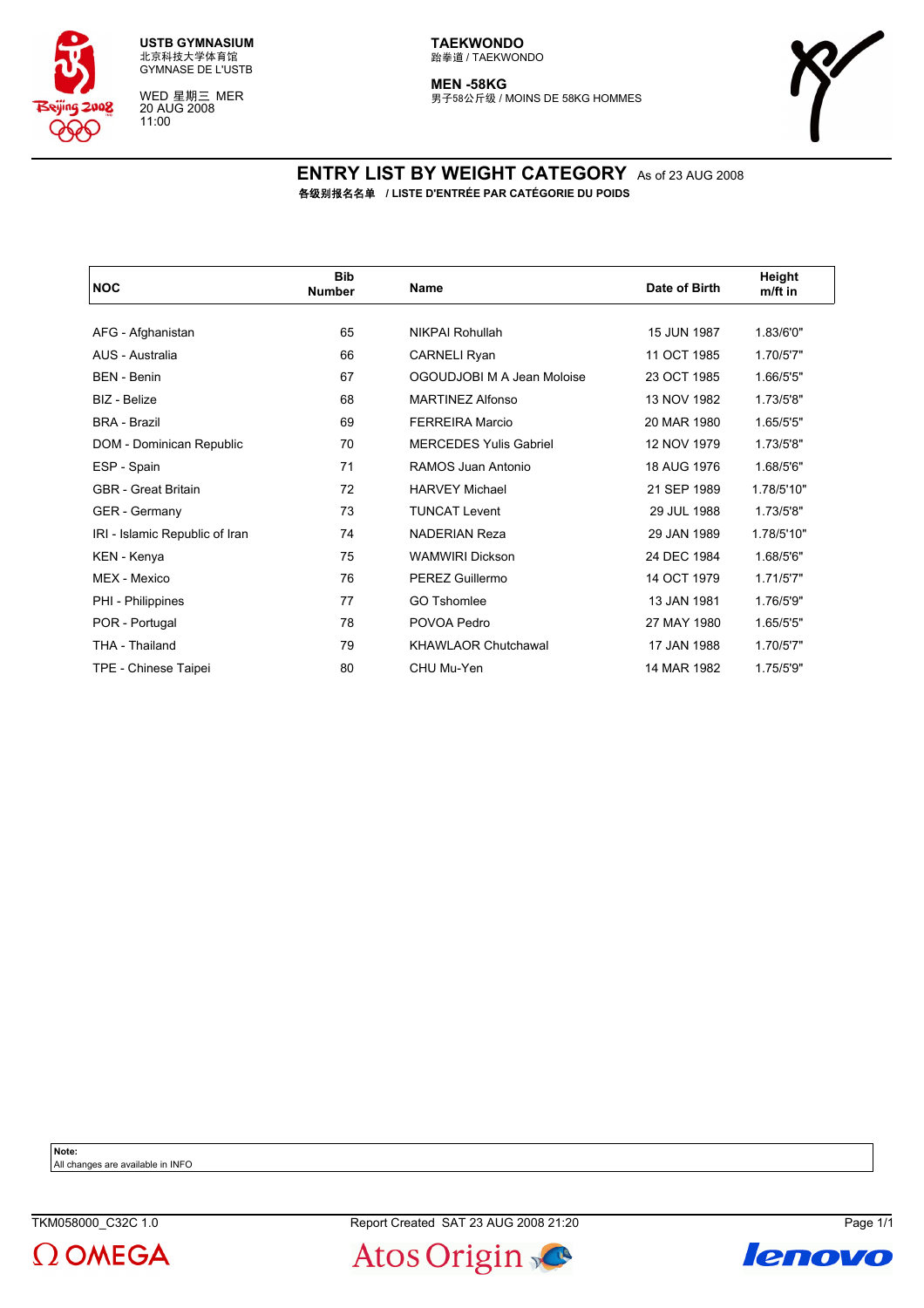

WED 星期三 MER 20 AUG 2008 11:00

**TAEKWONDO** 跆拳道 / TAEKWONDO

**MEN -58KG** 男子58公斤级 / MOINS DE 58KG HOMMES



# **RESULTS**

#### 各级别竞赛成绩表 **/ CLASSEMENT DES RÉSULTATS**



**WDR** Won by Withdrawa

 $\Omega$  OMEGA

TKM058000 C75 6.0 Report Created WED 20 AUG 2008 20:29 Page 1/1



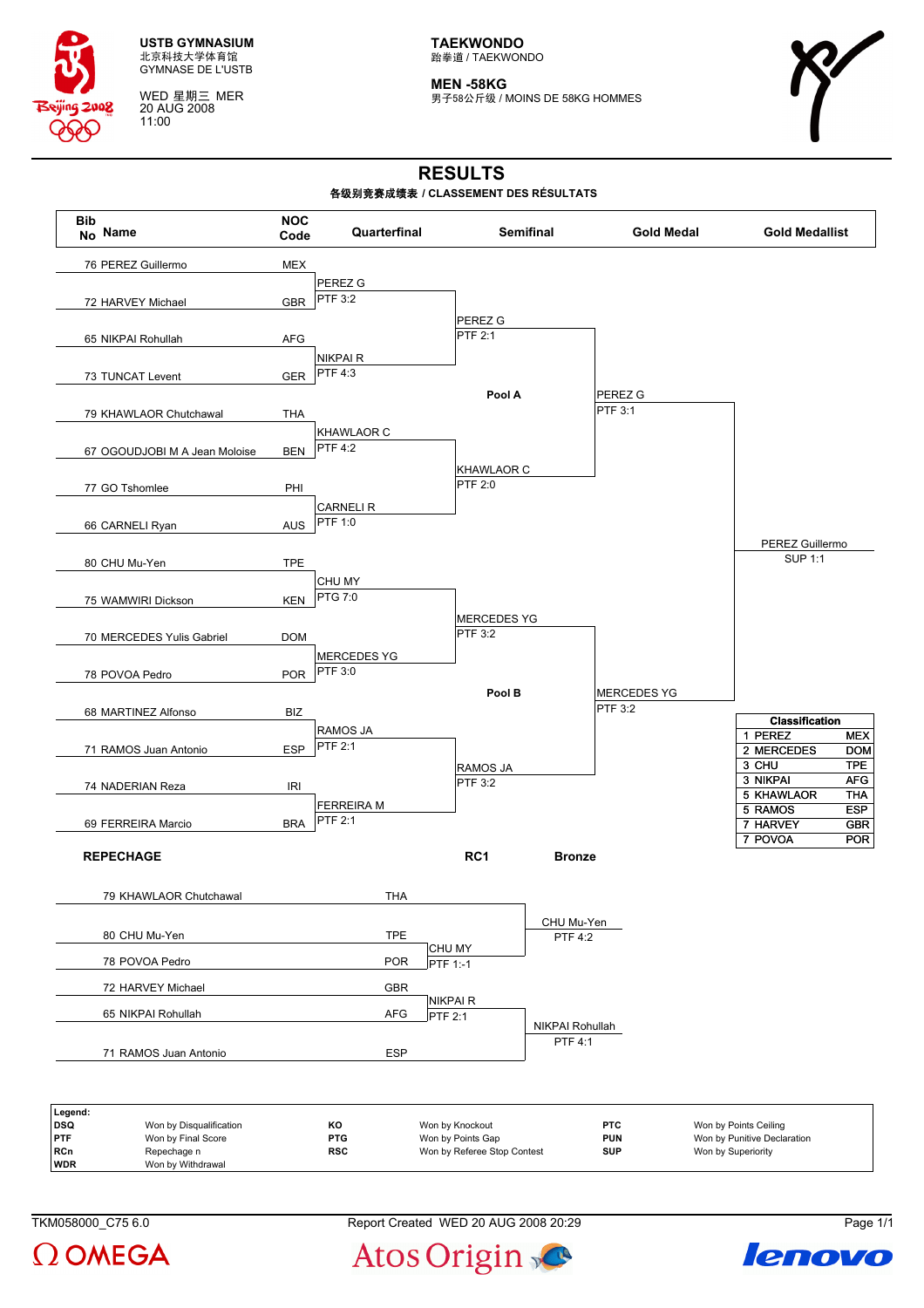

WED 星期三 MER 20 AUG 2008 16:00

**TAEKWONDO** 跆拳道 / TAEKWONDO

**MEN -58KG** 男子58公斤级 / MOINS DE 58KG HOMMES



**QUARTERFINAL CONTEST NO. 21** 1/4决赛 第21场 / QUARTS DE FINALE COMBAT NO. 21

# **CONTEST RESULTS**

比赛成绩 **/ RÉSULTATS DE CONCOURS**

|              | <b>PEREZ Guillermo (MEX)</b> | defeated   | <b>NIKPAI Rohullah (AFG)</b> |                |               |   |  |   | <b>PTF 2:1</b>     |                   |
|--------------|------------------------------|------------|------------------------------|----------------|---------------|---|--|---|--------------------|-------------------|
| Colour       | <b>Name</b>                  | <b>NOC</b> | <b>Bib</b>                   | Total          | <b>Rounds</b> |   |  |   | Total<br>Deuk-jeom | Total             |
|              |                              | Code       | <b>No</b>                    |                |               | 2 |  | 4 | (points)           | <b>Deductions</b> |
| Chung (Blue) | <b>PEREZ Guillermo</b>       | <b>MEX</b> | 76                           | $\overline{2}$ | 0             |   |  |   | ົ                  | 0                 |
| Hong (Red)   | NIKPAI Rohullah              | <b>AFG</b> | 65                           |                | 0             | 0 |  |   |                    | 0                 |
| Referee:     | <b>KLAY Thomas (SUI)</b>     |            |                              |                |               |   |  |   |                    |                   |
| Judges:      | <b>BENALI Youssef (MAR)</b>  |            |                              |                |               |   |  |   |                    |                   |
|              | <b>OETJENS Thekla (GER)</b>  |            |                              |                |               |   |  |   |                    |                   |

LOIACONO Samuel (AUS) ANDRIYEVSKYY Valeriy (UKR)

|                              |         |         | <b>PEREZ Guillermo</b> |         | <b>NIKPAI Rohullah</b> |         |         |         |  |
|------------------------------|---------|---------|------------------------|---------|------------------------|---------|---------|---------|--|
| <b>Description</b>           | Round 1 | Round 2 | Round 3                | Round 4 | Round 1                | Round 2 | Round 3 | Round 4 |  |
| Kyong-go (warning penalty)   |         |         |                        |         |                        |         |         |         |  |
| Gam-jeom (deduction penalty) |         |         |                        |         |                        |         |         |         |  |
| Offensive kick - 1 point     |         |         |                        |         |                        |         |         |         |  |
| Offensive kick - 2 points    |         |         |                        |         |                        |         |         |         |  |
| Defensive kick - 1 point     |         |         |                        |         |                        |         |         |         |  |
| Defensive kick - 2 points    |         |         |                        |         |                        |         |         |         |  |
| Offensive punch              |         |         |                        |         |                        |         |         |         |  |
| Defensive punch              |         |         |                        |         |                        |         |         |         |  |
| Knock down                   |         |         |                        |         |                        |         |         |         |  |

|         |                 |   | <b>Contest Progress</b> |  |
|---------|-----------------|---|-------------------------|--|
| Round 1 | PEREZ Guillermo |   |                         |  |
|         | NIKPAI Rohullah |   |                         |  |
|         |                 |   |                         |  |
| Round 2 | PEREZ Guillermo |   |                         |  |
|         | NIKPAI Rohullah |   |                         |  |
|         |                 |   |                         |  |
| Round 3 | PEREZ Guillermo | Κ |                         |  |
|         | NIKPAI Rohullah | Κ |                         |  |

| Legend:    |                         |            |                              |            |                             |
|------------|-------------------------|------------|------------------------------|------------|-----------------------------|
| l DSQ      | Won by Disqualification |            | Gam-jeom (deduction penalty) |            | Kyong-go (warning penalty)  |
| KO         | Won by Knockout         | <b>PTC</b> | Won by Points Ceiling        | <b>PTF</b> | Won by Final Score          |
| <b>PTG</b> | Won by Points Gap       | <b>PUN</b> | Won by Punitive Declaration  | <b>RSC</b> | Won by Referee Stop Contest |
| <b>SUP</b> | Won by Superiority      | <b>WDR</b> | Won by Withdrawal            |            |                             |

TKM058301\_C73 1.0 Report Created WED 20 AUG 2008 16:10 Page 1/1



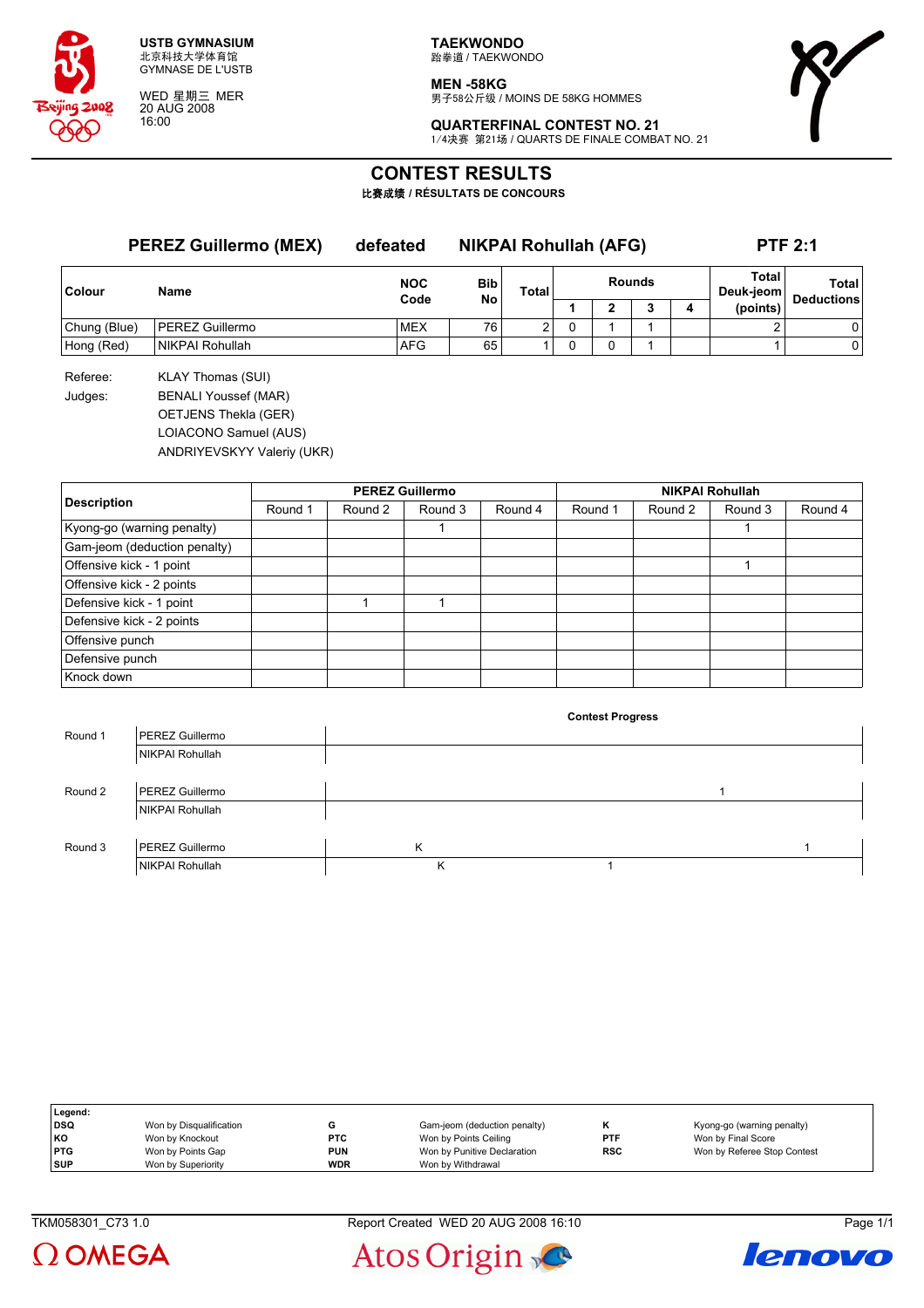

WED 星期三 MER 20 AUG 2008 16:15

**TAEKWONDO** 跆拳道 / TAEKWONDO

**MEN -58KG** 男子58公斤级 / MOINS DE 58KG HOMMES



**QUARTERFINAL CONTEST NO. 22** 1/4决赛 第22场 / QUARTS DE FINALE COMBAT NO. 22

### **CONTEST RESULTS**

比赛成绩 **/ RÉSULTATS DE CONCOURS**

### **KHAWLAOR Chutchawal (THA) defeated CARNELI Ryan (AUS) PTF 2:0**

| Colour       | Name                       | <b>NOC</b><br><b>Bib</b><br>No<br>Code |    | Total | <b>Rounds</b> |  |   |  | <b>Total</b><br>Deuk-jeom | Total<br><b>Deductions</b> |
|--------------|----------------------------|----------------------------------------|----|-------|---------------|--|---|--|---------------------------|----------------------------|
|              |                            |                                        |    |       |               |  | ^ |  | (points)                  |                            |
| Chung (Blue) | <b>KHAWLAOR Chutchawal</b> | <b>THA</b>                             | 79 | ົ     |               |  |   |  |                           |                            |
| Hong (Red)   | CARNELI Rvan               | <b>AUS</b>                             | 66 | 0     |               |  |   |  |                           |                            |

Referee: YU Myung Ok (CAN) Judges: HUBER Christian (AUT) BARHOUMI Abdessattar (TUN) PRESTON Leon (USA)

CHELBAT Chakir (SWE)

|                              |         |         | <b>KHAWLAOR Chutchawal</b> |         | <b>CARNELI Ryan</b> |         |         |         |  |
|------------------------------|---------|---------|----------------------------|---------|---------------------|---------|---------|---------|--|
| <b>Description</b>           | Round 1 | Round 2 | Round 3                    | Round 4 | Round 1             | Round 2 | Round 3 | Round 4 |  |
| Kyong-go (warning penalty)   |         |         |                            |         |                     |         |         |         |  |
| Gam-jeom (deduction penalty) |         |         |                            |         |                     |         |         |         |  |
| Offensive kick - 1 point     |         |         |                            |         |                     |         |         |         |  |
| Offensive kick - 2 points    |         |         |                            |         |                     |         |         |         |  |
| Defensive kick - 1 point     |         |         |                            |         |                     |         |         |         |  |
| Defensive kick - 2 points    |         |         |                            |         |                     |         |         |         |  |
| Offensive punch              |         |         |                            |         |                     |         |         |         |  |
| Defensive punch              |         |         |                            |         |                     |         |         |         |  |
| Knock down                   |         |         |                            |         |                     |         |         |         |  |

|         |                            |  | <b>Contest Progress</b> |   |
|---------|----------------------------|--|-------------------------|---|
| Round 1 | <b>KHAWLAOR Chutchawal</b> |  |                         |   |
|         | <b>CARNELI Ryan</b>        |  |                         |   |
|         |                            |  |                         |   |
| Round 2 | <b>KHAWLAOR Chutchawal</b> |  |                         | Κ |
|         | <b>CARNELI Ryan</b>        |  |                         |   |
|         |                            |  |                         |   |
| Round 3 | <b>KHAWLAOR Chutchawal</b> |  |                         |   |
|         | <b>CARNELI Ryan</b>        |  |                         |   |

| Legend:    |                         |            |                              |     |                             |
|------------|-------------------------|------------|------------------------------|-----|-----------------------------|
| <b>DSQ</b> | Won by Disqualification |            | Gam-jeom (deduction penalty) |     | Kyong-go (warning penalty)  |
| KO         | Won by Knockout         | <b>PTC</b> | Won by Points Ceiling        | PTF | Won by Final Score          |
| <b>PTG</b> | Won by Points Gap       | <b>PUN</b> | Won by Punitive Declaration  | RSC | Won by Referee Stop Contest |
| <b>SUP</b> | Won by Superiority      | <b>WDR</b> | Won by Withdrawal            |     |                             |





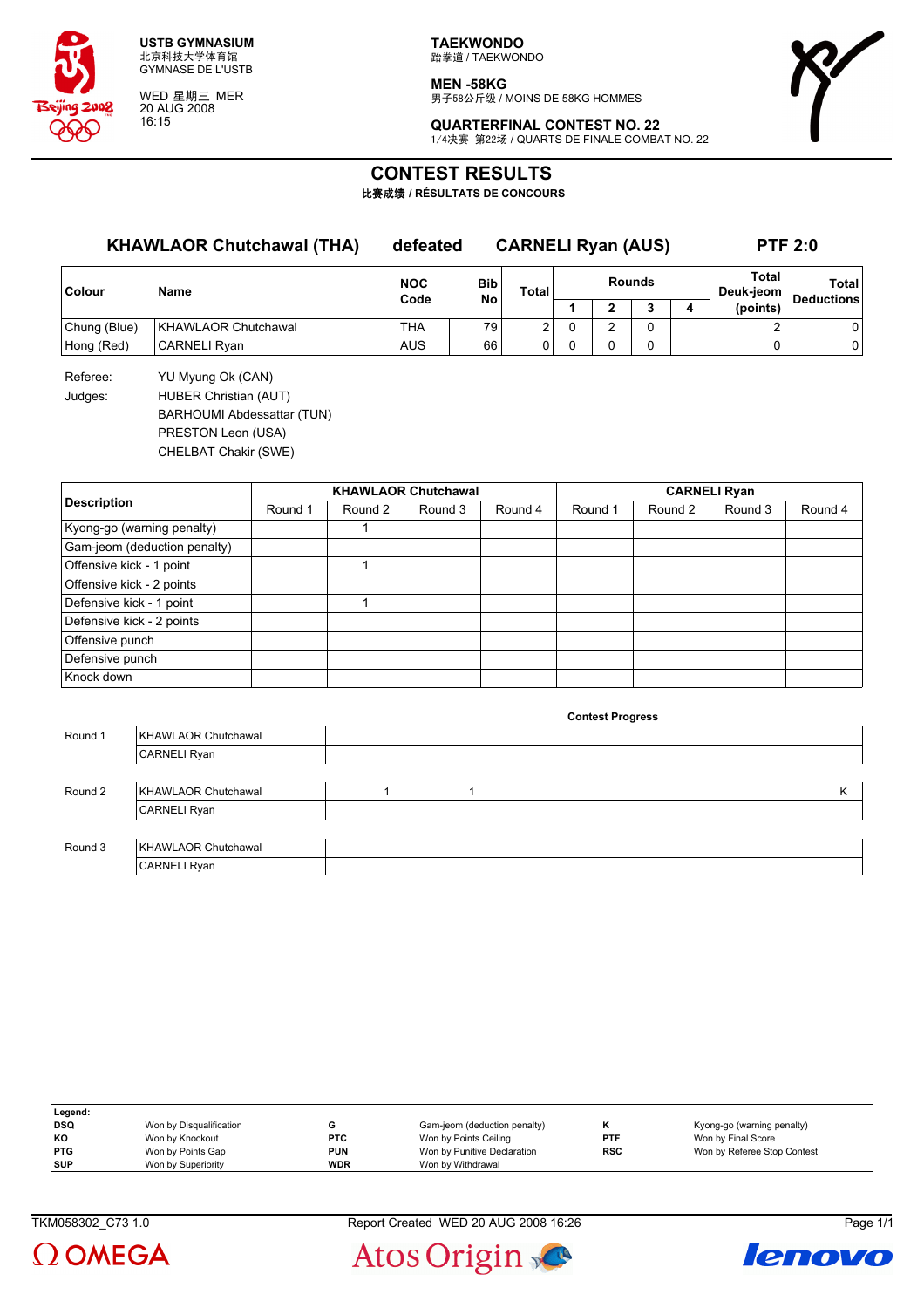

WED 星期三 MER 20 AUG 2008 16:30

**TAEKWONDO** 跆拳道 / TAEKWONDO

**MEN -58KG** 男子58公斤级 / MOINS DE 58KG HOMMES



**QUARTERFINAL CONTEST NO. 23** 1/4决赛 第23场 / QUARTS DE FINALE COMBAT NO. 23

# **CONTEST RESULTS**

比赛成绩 **/ RÉSULTATS DE CONCOURS**

### **MERCEDES Yulis Gabriel (DOM) defeated CHU Mu-Yen (TPE) PTF 3:2**

| Colour       | Name                   | <b>NOC</b><br>Code | <b>Bib</b><br>No | Total | <b>Rounds</b> |  |  | Total<br>Deuk-jeom | Total<br><b>Deductions</b> |
|--------------|------------------------|--------------------|------------------|-------|---------------|--|--|--------------------|----------------------------|
|              |                        |                    |                  |       |               |  |  | (points)           |                            |
| Chung (Blue) | CHU Mu-Yen             | <b>TPE</b>         | 80               | າ     |               |  |  |                    |                            |
| Hong (Red)   | MERCEDES Yulis Gabriel | <b>DOM</b>         | 70               | 2     |               |  |  |                    |                            |
|              |                        |                    |                  |       |               |  |  |                    |                            |

Referee: OETJENS Thekla (GER) Judges: MARTINS Paulo (POR) BENALI Youssef (MAR) LOIACONO Samuel (AUS) NOWICKI Dariusz Grzegorz (POL)

|                              |         |         | <b>CHU Mu-Yen</b> |         | <b>MERCEDES Yulis Gabriel</b> |         |         |         |  |  |
|------------------------------|---------|---------|-------------------|---------|-------------------------------|---------|---------|---------|--|--|
| <b>Description</b>           | Round 1 | Round 2 | Round 3           | Round 4 | Round 1                       | Round 2 | Round 3 | Round 4 |  |  |
| Kyong-go (warning penalty)   |         |         |                   |         |                               |         |         |         |  |  |
| Gam-jeom (deduction penalty) |         |         |                   |         |                               |         |         |         |  |  |
| Offensive kick - 1 point     |         |         |                   |         |                               |         |         |         |  |  |
| Offensive kick - 2 points    |         |         |                   |         |                               |         |         |         |  |  |
| Defensive kick - 1 point     |         |         |                   |         |                               |         |         |         |  |  |
| Defensive kick - 2 points    |         |         |                   |         |                               |         |         |         |  |  |
| Offensive punch              |         |         |                   |         |                               |         |         |         |  |  |
| Defensive punch              |         |         |                   |         |                               |         |         |         |  |  |
| Knock down                   |         |         |                   |         |                               |         |         |         |  |  |

|         |                        |  | <b>Contest Progress</b> |   |
|---------|------------------------|--|-------------------------|---|
| Round 1 | CHU Mu-Yen             |  |                         |   |
|         | MERCEDES Yulis Gabriel |  |                         |   |
|         |                        |  |                         |   |
| Round 2 | CHU Mu-Yen             |  |                         |   |
|         | MERCEDES Yulis Gabriel |  |                         |   |
|         |                        |  |                         |   |
| Round 3 | CHU Mu-Yen             |  |                         |   |
|         | MERCEDES Yulis Gabriel |  |                         | κ |

| Legend:    |                         |            |                              |            |                             |
|------------|-------------------------|------------|------------------------------|------------|-----------------------------|
| DSQ        | Won by Disqualification |            | Gam-jeom (deduction penalty) |            | Kyong-go (warning penalty)  |
| l KO       | Won by Knockout         | <b>PTC</b> | Won by Points Ceiling        | <b>PTF</b> | Won by Final Score          |
| <b>PTG</b> | Won by Points Gap       | PUN        | Won by Punitive Declaration  | <b>RSC</b> | Won by Referee Stop Contest |
| <b>SUP</b> | Won by Superiority      | <b>WDR</b> | Won by Withdrawal            |            |                             |

TKM058303\_C73 1.0 Report Created WED 20 AUG 2008 16:41 Page 1/1





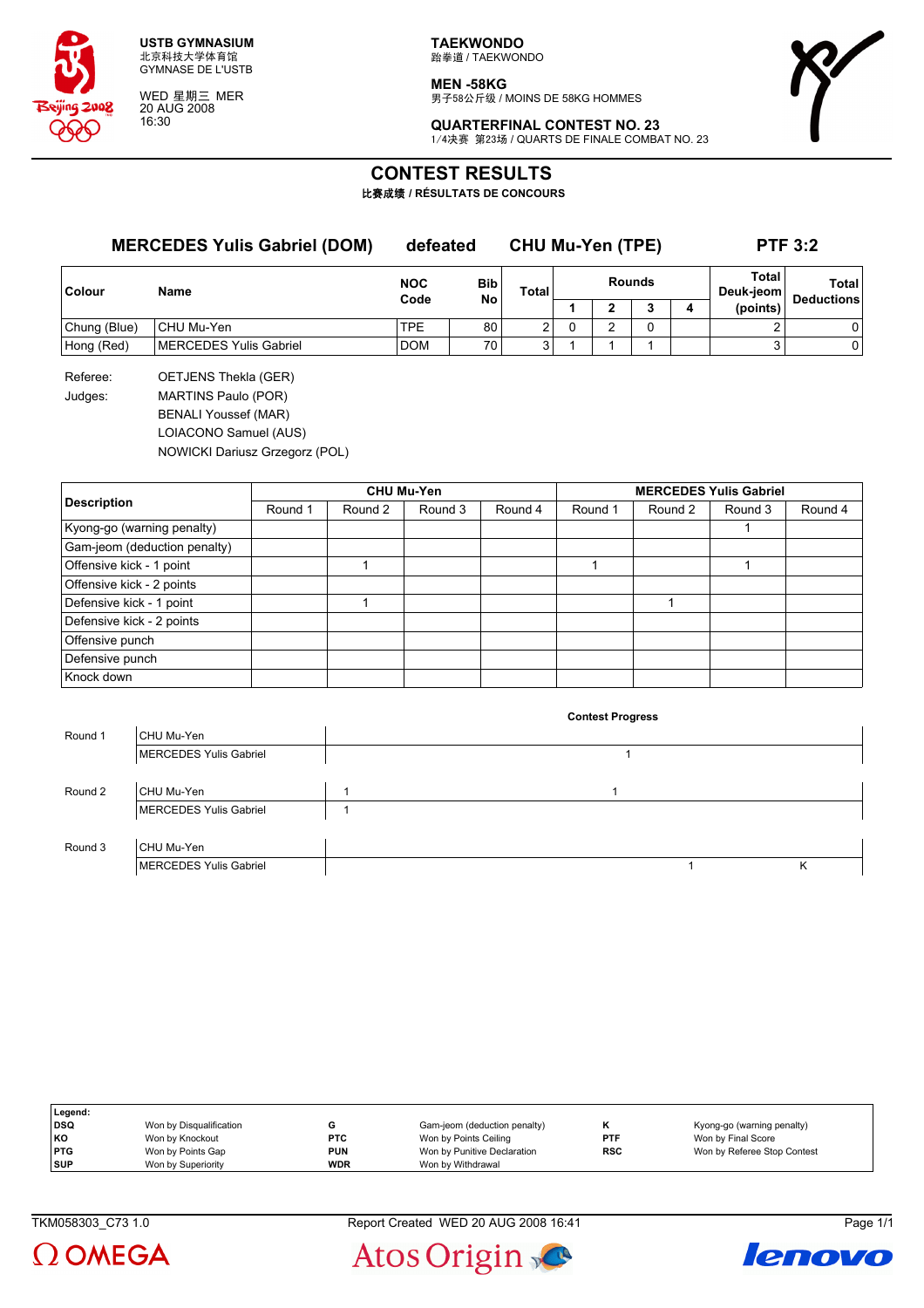

WED 星期三 MER 20 AUG 2008 16:45

**TAEKWONDO** 跆拳道 / TAEKWONDO

**MEN -58KG** -------<br>男子58公斤级 / MOINS DE 58KG HOMMES



**QUARTERFINAL CONTEST NO. 24** 1/4决赛 第24场 / QUARTS DE FINALE COMBAT NO. 24

### **CONTEST RESULTS**

比赛成绩 **/ RÉSULTATS DE CONCOURS**

| <b>RAMOS Juan Antonio (ESP)</b> |                                                | defeated           |                  | <b>FERREIRA Marcio (BRA)</b> | <b>PTF 3:2</b> |  |   |   |                    |                            |
|---------------------------------|------------------------------------------------|--------------------|------------------|------------------------------|----------------|--|---|---|--------------------|----------------------------|
| <b>Colour</b>                   | <b>Name</b>                                    | <b>NOC</b><br>Code | <b>Bib</b><br>No | Total                        | <b>Rounds</b>  |  |   |   | Total<br>Deuk-jeom | Total<br><b>Deductions</b> |
|                                 |                                                |                    |                  |                              |                |  | ∍ | 4 | (points)           |                            |
| Chung (Blue)                    | RAMOS Juan Antonio                             | <b>ESP</b>         |                  | 3                            |                |  |   |   | 4                  |                            |
| Hong (Red)                      | <b>FERREIRA Marcio</b>                         | <b>BRA</b>         | 69               | ົ                            |                |  |   |   |                    | $\mathbf{0}$               |
| $D = 5$                         | $DANDU$ $V_{2}$ in $\alpha$ , $\beta$ , $UCDU$ |                    |                  |                              |                |  |   |   |                    |                            |

Referee: BANG Kyung Ae (KOR) Judges: CAMPOS Roland (PHI) BARHOUMI Abdessattar (TUN) HEMWONNO Jatuporn (THA) ARBABI BALUCHESTAN Shahram (IRI)

|                              |         |         | <b>RAMOS Juan Antonio</b> |         | <b>FERREIRA Marcio</b> |         |         |         |  |
|------------------------------|---------|---------|---------------------------|---------|------------------------|---------|---------|---------|--|
| <b>Description</b>           | Round 1 | Round 2 | Round 3                   | Round 4 | Round 1                | Round 2 | Round 3 | Round 4 |  |
| Kyong-go (warning penalty)   |         |         |                           |         |                        |         |         |         |  |
| Gam-jeom (deduction penalty) |         |         |                           |         |                        |         |         |         |  |
| Offensive kick - 1 point     |         |         |                           |         |                        |         |         |         |  |
| Offensive kick - 2 points    |         |         |                           |         |                        |         |         |         |  |
| Defensive kick - 1 point     |         |         |                           |         |                        |         |         |         |  |
| Defensive kick - 2 points    |         |         |                           |         |                        |         |         |         |  |
| Offensive punch              |         |         |                           |         |                        |         |         |         |  |
| Defensive punch              |         |         |                           |         |                        |         |         |         |  |
| Knock down                   |         |         |                           |         |                        |         |         |         |  |

|         |                        |   | <b>Contest Progress</b> |   |
|---------|------------------------|---|-------------------------|---|
| Round 1 | RAMOS Juan Antonio     |   |                         |   |
|         | <b>FERREIRA Marcio</b> |   |                         |   |
|         |                        |   |                         |   |
| Round 2 | RAMOS Juan Antonio     | Κ |                         |   |
|         | <b>FERREIRA Marcio</b> |   |                         |   |
|         |                        |   |                         |   |
| Round 3 | RAMOS Juan Antonio     |   | Κ                       |   |
|         | <b>FERREIRA Marcio</b> |   |                         | Κ |
|         |                        |   |                         |   |
| Round 4 | RAMOS Juan Antonio     |   |                         |   |
|         | <b>FERREIRA Marcio</b> |   |                         |   |

| Legend:    |                         |            |                              |            |                             |
|------------|-------------------------|------------|------------------------------|------------|-----------------------------|
| DSQ        | Won by Disqualification |            | Gam-jeom (deduction penalty) |            | Kyong-go (warning penalty)  |
| KO         | Won by Knockout         | <b>PTC</b> | Won by Points Ceiling        | <b>PTF</b> | Won by Final Score          |
| <b>PTG</b> | Won by Points Gap       | <b>PUN</b> | Won by Punitive Declaration  | <b>RSC</b> | Won by Referee Stop Contest |
| <b>SUP</b> | Won by Superiority      | <b>WDR</b> | Won by Withdrawal            |            |                             |

TKM058304\_C73 1.0 Report Created WED 20 AUG 2008 17:00 Page 1/1





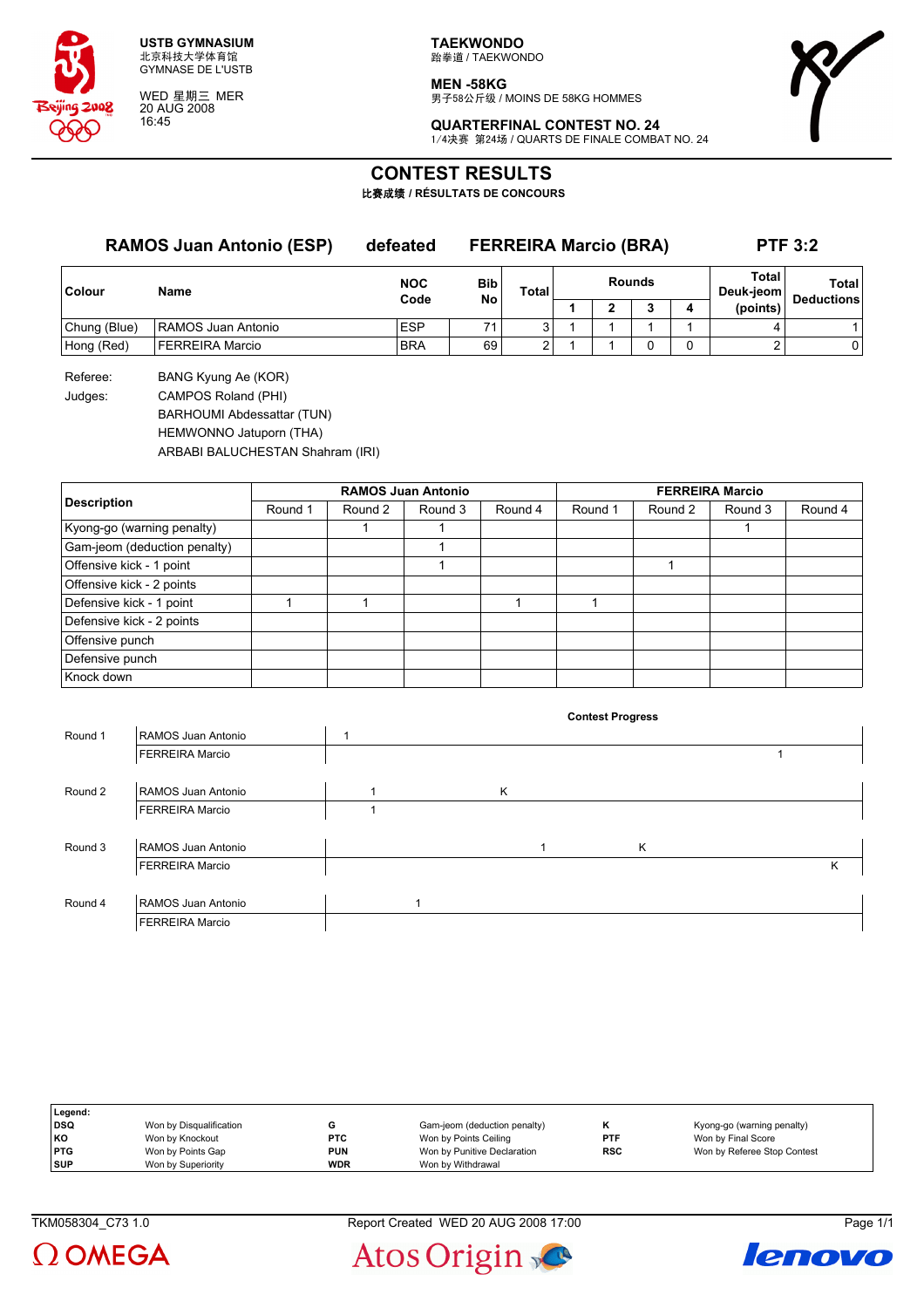

WED 星期三 MER 20 AUG 2008 17:30

**TAEKWONDO** 跆拳道 / TAEKWONDO

**MEN -58KG** -------<br>男子58公斤级 / MOINS DE 58KG HOMMES



**SEMIFINAL CONTEST NO. 27** 半决赛 第27场 / DEMI-FINAL COMBAT NO. 27

# **CONTEST RESULTS**

比赛成绩 **/ RÉSULTATS DE CONCOURS**

| <b>PEREZ Guillermo (MEX)</b> |                            | defeated | <b>KHAWLAOR Chutchawal (THA)</b> |                  |              |   |  |        |   | <b>PTF 3:1</b>     |                                   |  |
|------------------------------|----------------------------|----------|----------------------------------|------------------|--------------|---|--|--------|---|--------------------|-----------------------------------|--|
| Colour                       | <b>Name</b>                |          | <b>NOC</b><br>Code               | <b>Bib</b><br>No | <b>Total</b> |   |  | Rounds |   | Total<br>Deuk-jeom | <b>Total</b><br><b>Deductions</b> |  |
|                              |                            |          |                                  |                  |              |   |  |        | 4 | (points)           |                                   |  |
| Chung (Blue)                 | PEREZ Guillermo            |          | <b>MEX</b>                       | 76               | 3            | ົ |  |        |   |                    |                                   |  |
| Hong (Red)                   | <b>KHAWLAOR Chutchawal</b> |          | THA                              | 79               |              |   |  |        |   |                    |                                   |  |
|                              |                            |          |                                  |                  |              |   |  |        |   |                    |                                   |  |

Referee: NOWICKI Dariusz Grzegorz (POL) Judges: MARTINS Paulo (POR) LOIACONO Samuel (AUS) HUBER Christian (AUT) BENALI Youssef (MAR)

|                              |         |         | <b>PEREZ Guillermo</b> |         | <b>KHAWLAOR Chutchawal</b> |         |         |         |  |  |
|------------------------------|---------|---------|------------------------|---------|----------------------------|---------|---------|---------|--|--|
| <b>Description</b>           | Round 1 | Round 2 | Round 3                | Round 4 | Round 1                    | Round 2 | Round 3 | Round 4 |  |  |
| Kyong-go (warning penalty)   |         |         |                        |         |                            |         |         |         |  |  |
| Gam-jeom (deduction penalty) |         |         |                        |         |                            |         |         |         |  |  |
| Offensive kick - 1 point     |         |         |                        |         |                            |         |         |         |  |  |
| Offensive kick - 2 points    |         |         |                        |         |                            |         |         |         |  |  |
| Defensive kick - 1 point     | 2       |         |                        |         |                            |         |         |         |  |  |
| Defensive kick - 2 points    |         |         |                        |         |                            |         |         |         |  |  |
| Offensive punch              |         |         |                        |         |                            |         |         |         |  |  |
| Defensive punch              |         |         |                        |         |                            |         |         |         |  |  |
| Knock down                   |         |         |                        |         |                            |         |         |         |  |  |

|         |                            |   | <b>Contest Progress</b> |  |
|---------|----------------------------|---|-------------------------|--|
| Round 1 | PEREZ Guillermo            |   |                         |  |
|         | <b>KHAWLAOR Chutchawal</b> | Κ |                         |  |
|         |                            |   |                         |  |
| Round 2 | PEREZ Guillermo            |   |                         |  |
|         | <b>KHAWLAOR Chutchawal</b> |   |                         |  |
|         |                            |   |                         |  |
| Round 3 | PEREZ Guillermo            |   | K                       |  |
|         | <b>KHAWLAOR Chutchawal</b> |   |                         |  |

| Legend:    |                         |            |                              |            |                             |
|------------|-------------------------|------------|------------------------------|------------|-----------------------------|
| <b>DSQ</b> | Won by Disqualification |            | Gam-jeom (deduction penalty) |            | Kyong-go (warning penalty)  |
| l KO       | Won by Knockout         | <b>PTC</b> | Won by Points Ceiling        | <b>PTF</b> | Won by Final Score          |
| <b>PTG</b> | Won by Points Gap       | <b>PUN</b> | Won by Punitive Declaration  | <b>RSC</b> | Won by Referee Stop Contest |
| <b>SUP</b> | Won by Superiority      | <b>WDR</b> | Won by Withdrawal            |            |                             |

TKM058201\_C73 1.0 Report Created WED 20 AUG 2008 17:45 Page 1/1





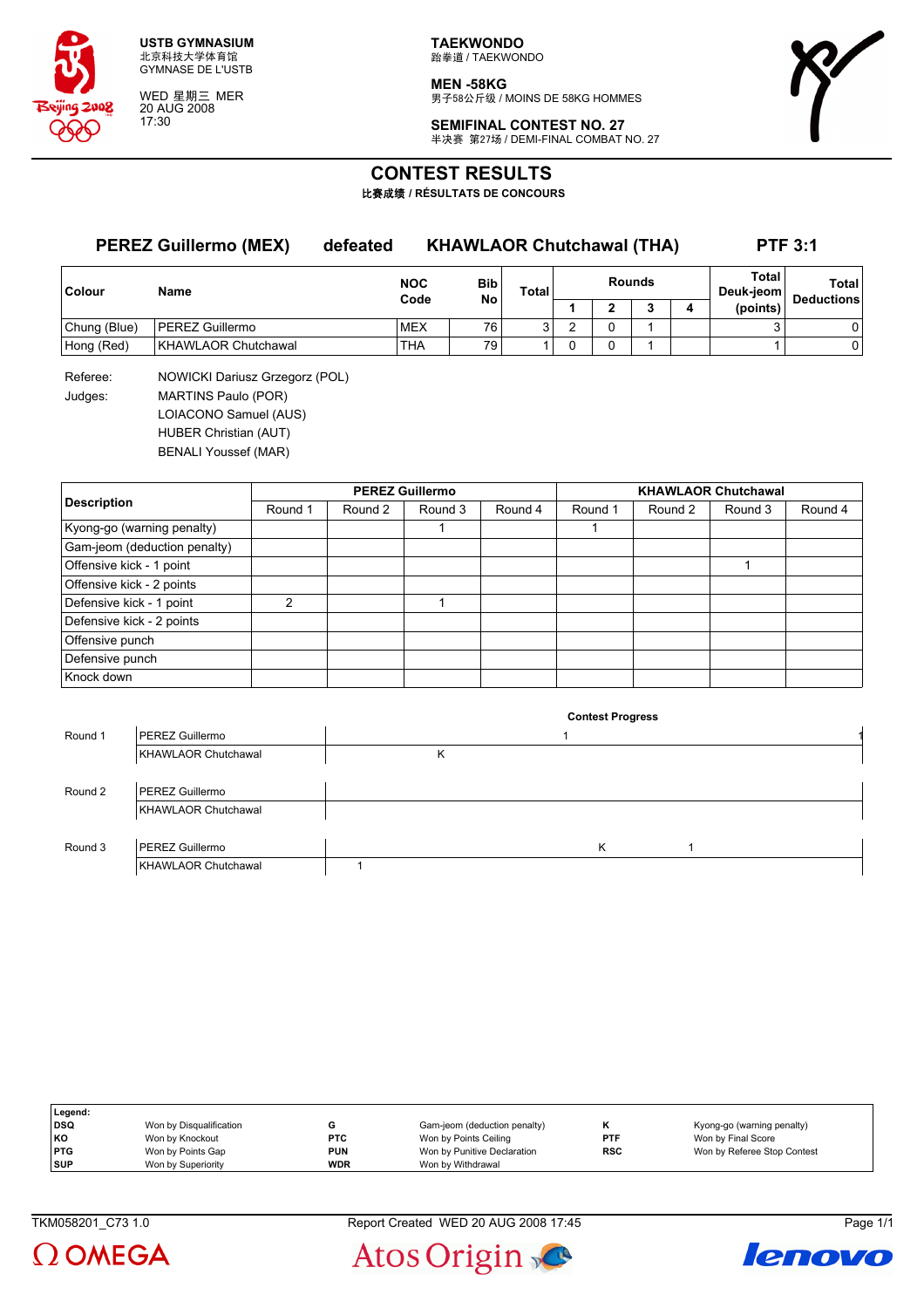

WED 星期三 MER 20 AUG 2008 17:45

**TAEKWONDO** 跆拳道 / TAEKWONDO

**MEN -58KG** -------<br>男子58公斤级 / MOINS DE 58KG HOMMES

**SEMIFINAL CONTEST NO. 28** 半决赛 第28场 / DEMI-FINAL COMBAT NO. 28

# **CONTEST RESULTS**

比赛成绩 **/ RÉSULTATS DE CONCOURS**

# **MERCEDES Yulis Gabriel (DOM) defeated RAMOS Juan Antonio (ESP) PTF 3:2**

| <b>Colour</b> | Name                   | <b>NOC</b><br><b>Bib</b><br>No<br>Code |                 | Total | <b>Rounds</b> |  |  | Total<br>Deuk-jeom | Total<br><b>Deductions</b> |
|---------------|------------------------|----------------------------------------|-----------------|-------|---------------|--|--|--------------------|----------------------------|
|               |                        |                                        |                 |       |               |  |  | (points)           |                            |
| Chung (Blue)  | MERCEDES Yulis Gabriel | <b>DOM</b>                             | 70 <sub>1</sub> |       |               |  |  |                    |                            |
| Hong (Red)    | RAMOS Juan Antonio     | <b>ESP</b>                             |                 | ⌒     |               |  |  |                    |                            |

Referee: ZHAO Lei (CHN) Judges: NAGANO Osamu (JPN) CHELBAT Chakir (SWE) PENA ARCHNIEGAS Sandra Magally (COL)

LEE Thiam Huat (SIN)

|                              |         | <b>MERCEDES Yulis Gabriel</b> |         |         | <b>RAMOS Juan Antonio</b> |         |         |         |  |  |
|------------------------------|---------|-------------------------------|---------|---------|---------------------------|---------|---------|---------|--|--|
| <b>Description</b>           | Round 1 | Round 2                       | Round 3 | Round 4 | Round 1                   | Round 2 | Round 3 | Round 4 |  |  |
| Kyong-go (warning penalty)   |         |                               | 2       |         |                           |         |         |         |  |  |
| Gam-jeom (deduction penalty) |         |                               |         |         |                           |         |         |         |  |  |
| Offensive kick - 1 point     |         |                               |         |         |                           | 2       |         |         |  |  |
| Offensive kick - 2 points    |         |                               |         |         |                           |         |         |         |  |  |
| Defensive kick - 1 point     |         | $\mathfrak{p}$                |         |         |                           |         |         |         |  |  |
| Defensive kick - 2 points    |         |                               |         |         |                           |         |         |         |  |  |
| Offensive punch              |         |                               |         |         |                           |         |         |         |  |  |
| Defensive punch              |         |                               |         |         |                           |         |         |         |  |  |
| Knock down                   |         |                               |         |         |                           |         |         |         |  |  |

|         |                               | <b>Contest Progress</b> |        |
|---------|-------------------------------|-------------------------|--------|
| Round 1 | MERCEDES Yulis Gabriel        |                         |        |
|         | RAMOS Juan Antonio            |                         |        |
|         |                               |                         |        |
| Round 2 | <b>MERCEDES Yulis Gabriel</b> | 1                       |        |
|         | RAMOS Juan Antonio            |                         |        |
|         |                               |                         |        |
| Round 3 | MERCEDES Yulis Gabriel        |                         | K<br>K |
|         | RAMOS Juan Antonio            |                         |        |
|         |                               |                         |        |
| Round 4 | MERCEDES Yulis Gabriel        |                         |        |
|         | RAMOS Juan Antonio            |                         |        |

| Legend:    |                         |            |                              |            |                             |
|------------|-------------------------|------------|------------------------------|------------|-----------------------------|
| DSQ        | Won by Disqualification |            | Gam-jeom (deduction penalty) |            | Kyong-go (warning penalty)  |
| KO         | Won by Knockout         | <b>PTC</b> | Won by Points Ceiling        | <b>PTF</b> | Won by Final Score          |
| <b>PTG</b> | Won by Points Gap       | <b>PUN</b> | Won by Punitive Declaration  | <b>RSC</b> | Won by Referee Stop Contest |
| <b>SUP</b> | Won by Superiority      | <b>WDR</b> | Won by Withdrawal            |            |                             |







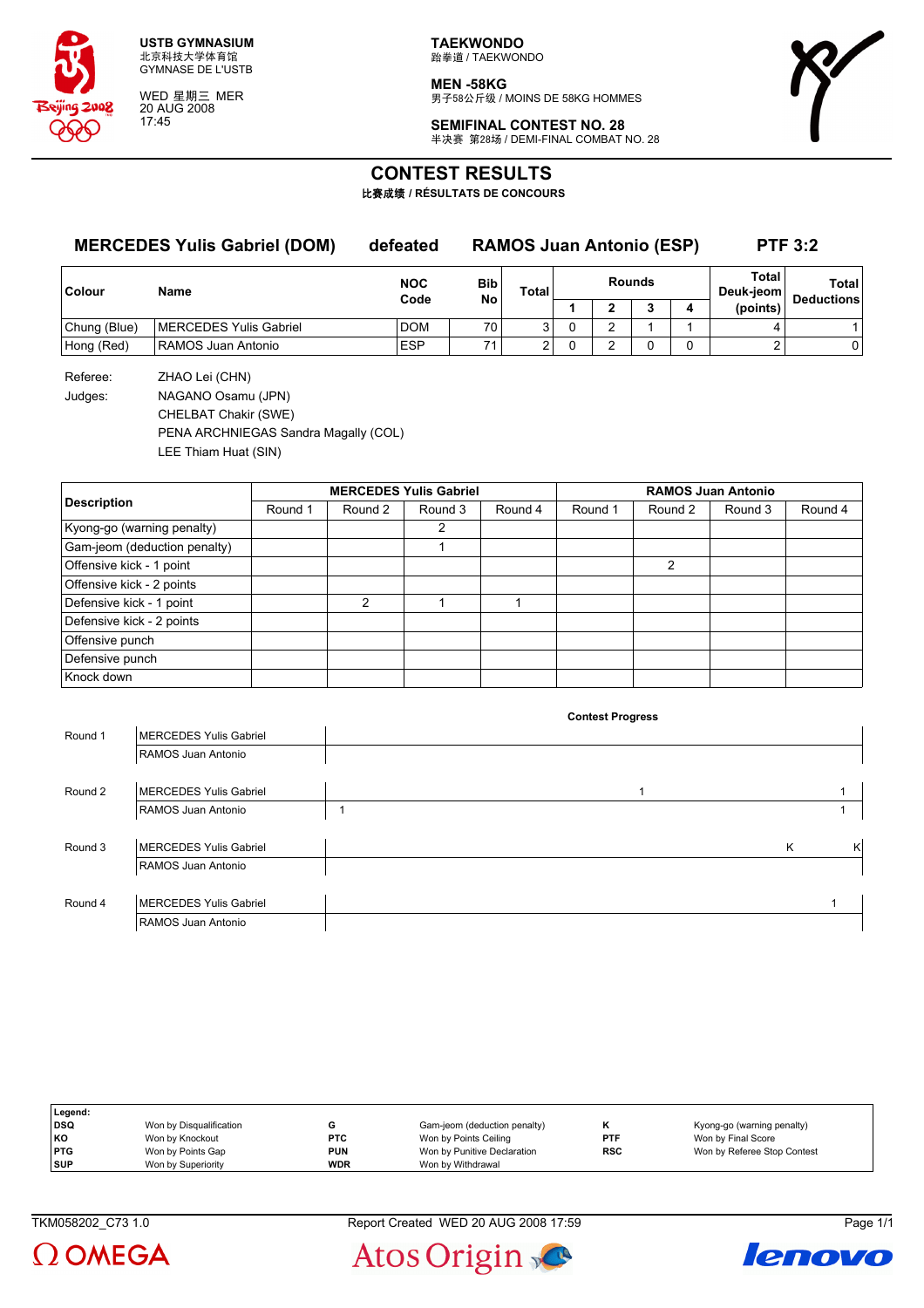

WED 星期三 MER 20 AUG 2008 18:30

**TAEKWONDO** 跆拳道 / TAEKWONDO

**MEN -58KG** 男子58公斤级 / MOINS DE 58KG HOMMES



**REPECHAGE CONTEST NO. 31** 复活赛 第31场 / REPÊCHAGE COMBAT NO. 31

# **CONTEST RESULTS**

比赛成绩 **/ RÉSULTATS DE CONCOURS**

**NIKPAI Rohullah (AFG) defeated HARVEY Michael (GBR) PTF 2:1 Colour Name NOC Code Bib No Total Rounds Total Deuk-jeom Total Deductions 1 2 3 4 (points)** Chung (Blue) HARVEY Michael GBR 72 1 0 0 1 1 0 Hong (Red) NIKPAI Rohullah AFG 65 2 1 2 0 3 1

Referee: ADAM Rosa Maria (MEX) Judges: YU Myung Ok (CAN) MARTINS Paulo (POR) KIM MORALES Sue Jionschyon (GUA) NAGANO Osamu (JPN)

|                              |         |         | <b>HARVEY Michael</b> |         | <b>NIKPAI Rohullah</b> |         |         |         |
|------------------------------|---------|---------|-----------------------|---------|------------------------|---------|---------|---------|
| <b>Description</b>           | Round 1 | Round 2 | Round 3               | Round 4 | Round 1                | Round 2 | Round 3 | Round 4 |
| Kyong-go (warning penalty)   |         |         |                       |         |                        |         | 2       |         |
| Gam-jeom (deduction penalty) |         |         |                       |         |                        |         |         |         |
| Offensive kick - 1 point     |         |         |                       |         |                        |         |         |         |
| Offensive kick - 2 points    |         |         |                       |         |                        |         |         |         |
| Defensive kick - 1 point     |         |         |                       |         |                        |         |         |         |
| Defensive kick - 2 points    |         |         |                       |         |                        |         |         |         |
| Offensive punch              |         |         |                       |         |                        |         |         |         |
| Defensive punch              |         |         |                       |         |                        |         |         |         |
| Knock down                   |         |         |                       |         |                        |         |         |         |

| Round 1 | <b>HARVEY Michael</b> |   |    |
|---------|-----------------------|---|----|
|         | NIKPAI Rohullah       |   |    |
|         |                       |   |    |
| Round 2 | <b>HARVEY Michael</b> |   |    |
|         | NIKPAI Rohullah       |   |    |
|         |                       |   |    |
| Round 3 | <b>HARVEY Michael</b> | и |    |
|         | NIKPAI Rohullah       |   | КK |
|         |                       |   |    |

| Legend:    |                         |            |                              |            |                             |
|------------|-------------------------|------------|------------------------------|------------|-----------------------------|
| <b>DSQ</b> | Won by Disqualification |            | Gam-jeom (deduction penalty) |            | Kyong-go (warning penalty)  |
| KO         | Won by Knockout         | <b>PTC</b> | Won by Points Ceiling        | <b>PTF</b> | Won by Final Score          |
| <b>PTG</b> | Won by Points Gap       | <b>PUN</b> | Won by Punitive Declaration  | <b>RSC</b> | Won by Referee Stop Contest |
| <b>SUP</b> | Won by Superiority      | <b>WDR</b> | Won by Withdrawal            |            |                             |







**Contest Progress**

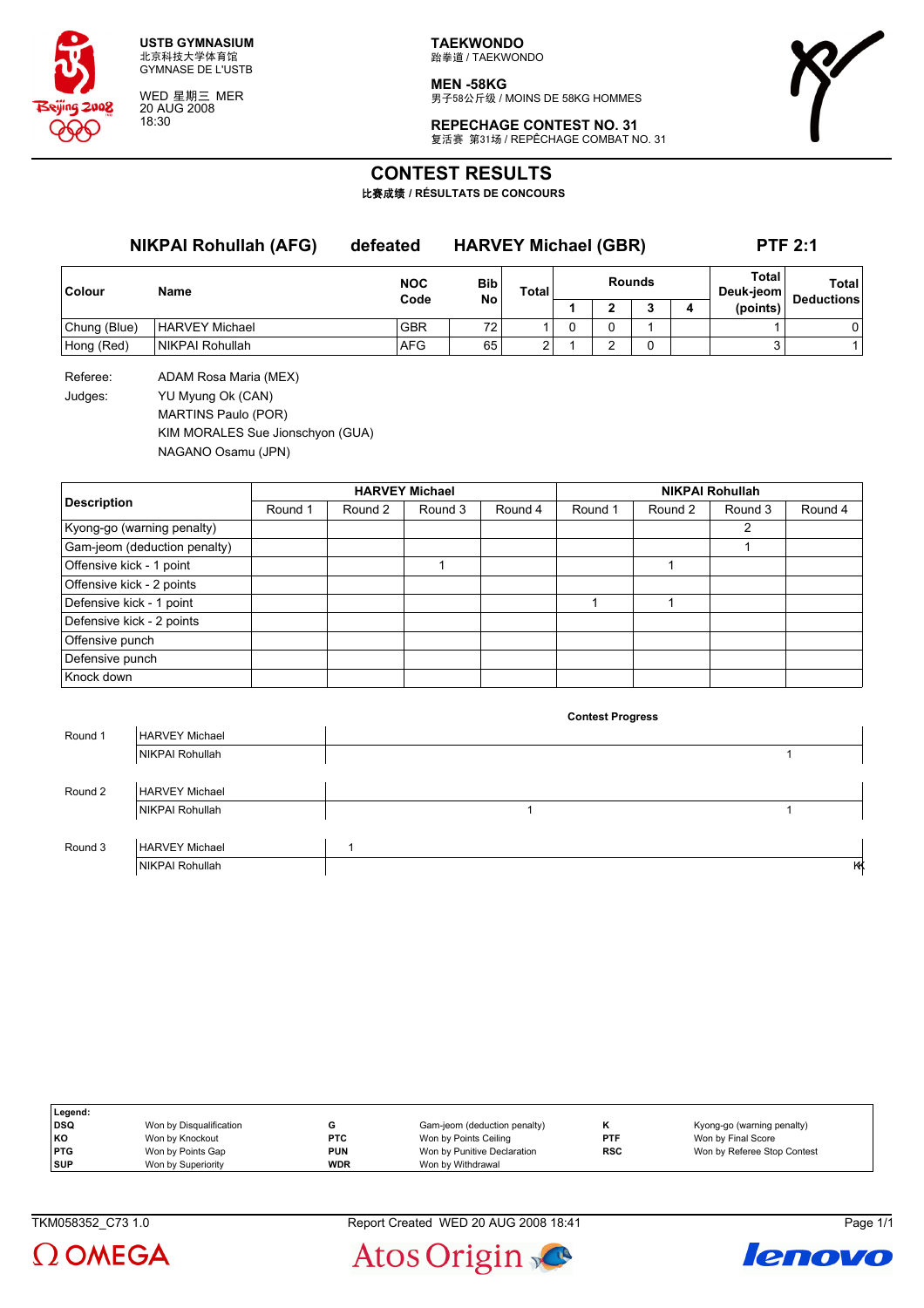

WED 星期三 MER 20 AUG 2008 18:45

**TAEKWONDO** 跆拳道 / TAEKWONDO

**MEN -58KG** -------<br>男子58公斤级 / MOINS DE 58KG HOMMES

# **REPECHAGE CONTEST NO. 32**

复活赛 第32场 / REPÊCHAGE COMBAT NO. 32



# **CONTEST RESULTS**

比赛成绩 **/ RÉSULTATS DE CONCOURS**

|              | <b>CHU Mu-Yen (TPE)</b> | defeated           | <b>POVOA Pedro (POR)</b> |                          |        |   |  | <b>PTF 1:-1</b> |                    |                   |  |
|--------------|-------------------------|--------------------|--------------------------|--------------------------|--------|---|--|-----------------|--------------------|-------------------|--|
| Colour       | Name                    | <b>NOC</b><br>Code | Bib                      | Total                    | Rounds |   |  |                 | Total<br>Deuk-jeom | <b>Total</b>      |  |
|              |                         |                    | No                       |                          |        | 2 |  | 4               | (points)           | <b>Deductions</b> |  |
| Chung (Blue) | CHU Mu-Yen              | <b>TPE</b>         | 80                       |                          |        |   |  |                 |                    | 0                 |  |
| Hong (Red)   | POVOA Pedro             | <b>POR</b>         | 78                       | $\overline{\phantom{0}}$ |        |   |  |                 |                    |                   |  |
|              |                         |                    |                          |                          |        |   |  |                 |                    |                   |  |

Referee: LOIACONO Samuel (AUS)

Judges: ARBABI BALUCHESTAN Shahram (IRI)

PENA ARCHNIEGAS Sandra Magally (COL)

NOWICKI Dariusz Grzegorz (POL)

BARHOUMI Abdessattar (TUN)

|                              | <b>CHU Mu-Yen</b> |         |         |         | <b>POVOA Pedro</b> |         |         |         |
|------------------------------|-------------------|---------|---------|---------|--------------------|---------|---------|---------|
| <b>Description</b>           | Round 1           | Round 2 | Round 3 | Round 4 | Round 1            | Round 2 | Round 3 | Round 4 |
| Kyong-go (warning penalty)   |                   |         |         |         |                    | 2       |         |         |
| Gam-jeom (deduction penalty) |                   |         |         |         |                    |         |         |         |
| Offensive kick - 1 point     |                   |         |         |         |                    |         |         |         |
| Offensive kick - 2 points    |                   |         |         |         |                    |         |         |         |
| Defensive kick - 1 point     |                   |         |         |         |                    |         |         |         |
| Defensive kick - 2 points    |                   |         |         |         |                    |         |         |         |
| Offensive punch              |                   |         |         |         |                    |         |         |         |
| Defensive punch              |                   |         |         |         |                    |         |         |         |
| Knock down                   |                   |         |         |         |                    |         |         |         |

|         |             | <b>Contest Progress</b> |   |
|---------|-------------|-------------------------|---|
| Round 1 | CHU Mu-Yen  |                         |   |
|         | POVOA Pedro |                         |   |
|         |             |                         |   |
| Round 2 | CHU Mu-Yen  |                         |   |
|         | POVOA Pedro | Κ<br>Κ                  |   |
|         |             |                         |   |
| Round 3 | CHU Mu-Yen  |                         | Κ |
|         | POVOA Pedro | Κ                       |   |

| Legend:    |                         |            |                              |            |                             |
|------------|-------------------------|------------|------------------------------|------------|-----------------------------|
| DSQ        | Won by Disqualification |            | Gam-jeom (deduction penalty) |            | Kyong-go (warning penalty)  |
| KO         | Won by Knockout         | <b>PTC</b> | Won by Points Ceiling        | PTF        | Won by Final Score          |
| <b>PTG</b> | Won by Points Gap       | <b>PUN</b> | Won by Punitive Declaration  | <b>RSC</b> | Won by Referee Stop Contest |
| <b>SUP</b> | Won by Superiority      | <b>WDR</b> | Won by Withdrawal            |            |                             |

 $\Omega$  OMEGA





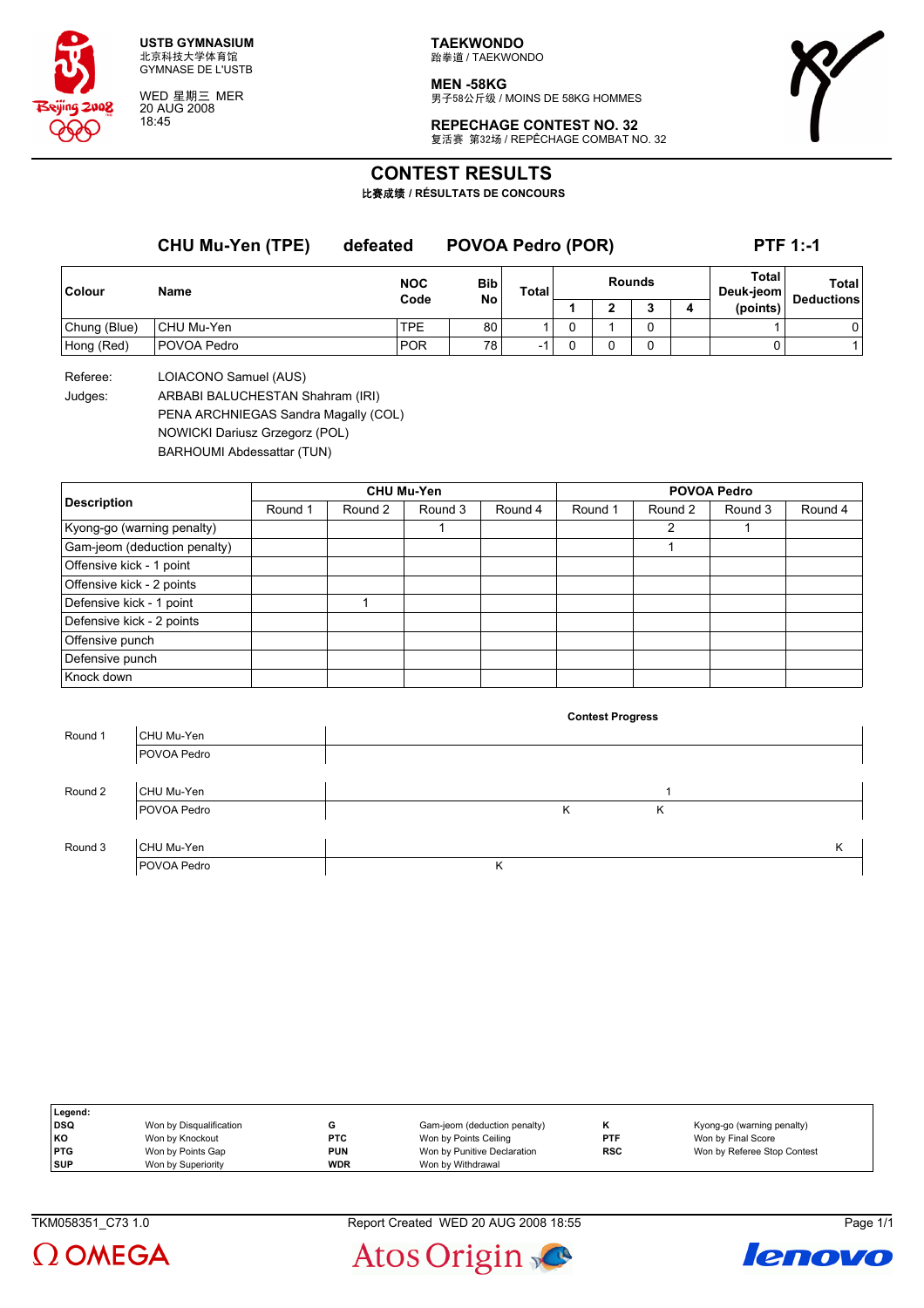

WED 星期三 MER 20 AUG 2008 19:30

**TAEKWONDO** 跆拳道 / TAEKWONDO

**MEN -58KG** 男子58公斤级 / MOINS DE 58KG HOMMES



**BRONZE MEDAL CONTEST NO. 35** 铜牌赛 第35场 / BRONZE COMBAT NO. 35

# **CONTEST RESULTS**

比赛成绩 **/ RÉSULTATS DE CONCOURS**

**NIKPAI Rohullah (AFG) defeated RAMOS Juan Antonio (ESP) PTF 4:1 Colour Name NOC Code Bib No Total Rounds Total Deuk-jeom Total Deductions 1 2 3 4 (points)** Chung (Blue) NIKPAI Rohullah AFG 65 4 2 0 2 4 0 Hong (Red) RAMOS Juan Antonio **ESP** 71 1 0 1 1 1 2 1

Referee: YU Myung Ok (CAN) Judges: LEE Thiam Huat (SIN) PRESTON Leon (USA) KIM MORALES Sue Jionschyon (GUA) OETJENS Thekla (GER)

|                              | <b>NIKPAI Rohullah</b> |         |         |         | <b>RAMOS Juan Antonio</b> |         |         |         |
|------------------------------|------------------------|---------|---------|---------|---------------------------|---------|---------|---------|
| <b>Description</b>           | Round 1                | Round 2 | Round 3 | Round 4 | Round 1                   | Round 2 | Round 3 | Round 4 |
| Kyong-go (warning penalty)   |                        |         |         |         |                           |         | 2       |         |
| Gam-jeom (deduction penalty) |                        |         |         |         |                           |         |         |         |
| Offensive kick - 1 point     | 2                      |         | 2       |         |                           |         |         |         |
| Offensive kick - 2 points    |                        |         |         |         |                           |         |         |         |
| Defensive kick - 1 point     |                        |         |         |         |                           |         |         |         |
| Defensive kick - 2 points    |                        |         |         |         |                           |         |         |         |
| Offensive punch              |                        |         |         |         |                           |         |         |         |
| Defensive punch              |                        |         |         |         |                           |         |         |         |
| Knock down                   |                        |         |         |         |                           |         |         |         |

|         |                        | <b>Contest Progress</b> |   |  |   |  |  |
|---------|------------------------|-------------------------|---|--|---|--|--|
| Round 1 | NIKPAI Rohullah        |                         |   |  | κ |  |  |
|         | RAMOS Juan Antonio     |                         |   |  |   |  |  |
|         |                        |                         |   |  |   |  |  |
| Round 2 | NIKPAI Rohullah        |                         |   |  |   |  |  |
|         | RAMOS Juan Antonio     |                         |   |  |   |  |  |
|         |                        |                         |   |  |   |  |  |
| Round 3 | <b>NIKPAI Rohullah</b> |                         |   |  |   |  |  |
|         | RAMOS Juan Antonio     |                         | Κ |  | κ |  |  |

| Legend:    |                         |            |                              |            |                             |
|------------|-------------------------|------------|------------------------------|------------|-----------------------------|
| <b>DSQ</b> | Won by Disqualification |            | Gam-jeom (deduction penalty) | n          | Kyong-go (warning penalty)  |
| KO         | Won by Knockout         | <b>PTC</b> | Won by Points Ceiling        | PTF        | Won by Final Score          |
| <b>PTG</b> | Won by Points Gap       | <b>PUN</b> | Won by Punitive Declaration  | <b>RSC</b> | Won by Referee Stop Contest |
| <b>SUP</b> | Won by Superiority      | <b>WDR</b> | Won by Withdrawal            |            |                             |

TKM058252\_C73 1.0 Report Created WED 20 AUG 2008 19:43 Page 1/1





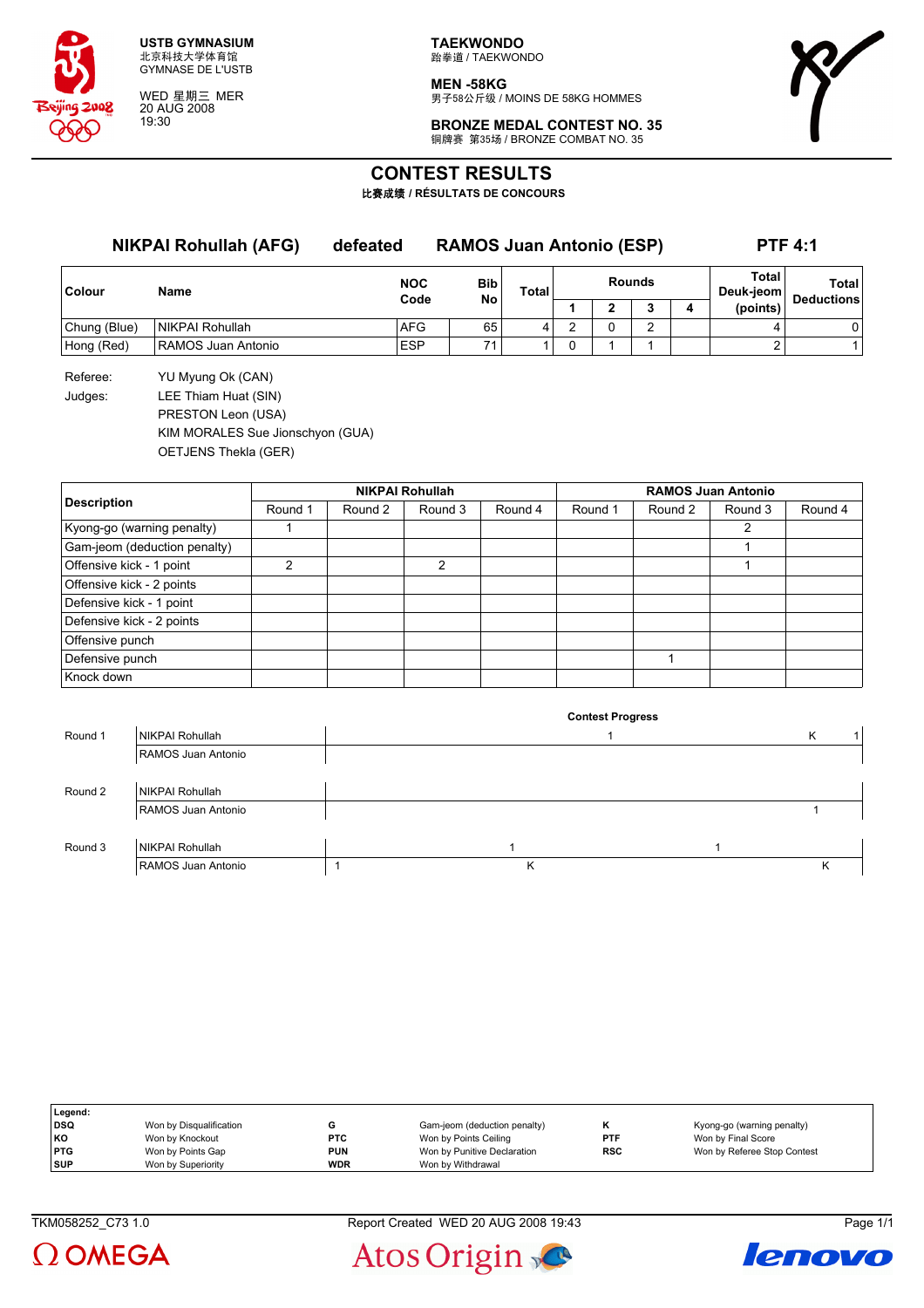

WED 星期三 MER 20 AUG 2008 19:45

**TAEKWONDO** 跆拳道 / TAEKWONDO

**MEN -58KG** -------<br>男子58公斤级 / MOINS DE 58KG HOMMES

**BRONZE MEDAL CONTEST NO. 36** 铜牌赛 第36场 / BRONZE COMBAT NO. 36



**CONTEST RESULTS**

比赛成绩 **/ RÉSULTATS DE CONCOURS**

| <b>CHU Mu-Yen (TPE)</b><br>defeated |                            |  | <b>KHAWLAOR Chutchawal (THA)</b> |                  |              |        |   |   | <b>PTF 4:2</b>     |          |                            |
|-------------------------------------|----------------------------|--|----------------------------------|------------------|--------------|--------|---|---|--------------------|----------|----------------------------|
| Colour                              | <b>Name</b>                |  | <b>NOC</b><br>Code               | <b>Bib</b><br>No | <b>Total</b> | Rounds |   |   | Total<br>Deuk-jeom |          | Total<br><b>Deductions</b> |
|                                     |                            |  |                                  |                  |              |        | n | っ |                    | (points) |                            |
| Chung (Blue)                        | <b>KHAWLAOR Chutchawal</b> |  | <b>THA</b>                       | 79               |              |        |   |   |                    |          |                            |
| Hong (Red)                          | CHU Mu-Yen                 |  | <b>TPE</b>                       | 80               |              |        |   | ົ |                    | 4        | 0                          |
|                                     |                            |  |                                  |                  |              |        |   |   |                    |          |                            |

Referee: CHELBAT Chakir (SWE) Judges: HUBER Christian (AUT) PENA ARCHNIEGAS Sandra Magally (COL) NOWICKI Dariusz Grzegorz (POL) ADAM Rosa Maria (MEX)

|                              |         |         | <b>KHAWLAOR Chutchawal</b> |         | <b>CHU Mu-Yen</b> |         |         |         |  |
|------------------------------|---------|---------|----------------------------|---------|-------------------|---------|---------|---------|--|
| <b>Description</b>           | Round 1 | Round 2 | Round 3                    | Round 4 | Round 1           | Round 2 | Round 3 | Round 4 |  |
| Kyong-go (warning penalty)   |         |         |                            |         |                   |         |         |         |  |
| Gam-jeom (deduction penalty) |         |         |                            |         |                   |         |         |         |  |
| Offensive kick - 1 point     |         |         |                            |         |                   |         | 2       |         |  |
| Offensive kick - 2 points    |         |         |                            |         |                   |         |         |         |  |
| Defensive kick - 1 point     |         |         |                            |         |                   |         |         |         |  |
| Defensive kick - 2 points    |         |         |                            |         |                   |         |         |         |  |
| Offensive punch              |         |         |                            |         |                   |         |         |         |  |
| Defensive punch              |         |         |                            |         |                   |         |         |         |  |
| Knock down                   |         |         |                            |         |                   |         |         |         |  |

|         |                            | <b>Contest Progress</b> |   |
|---------|----------------------------|-------------------------|---|
| Round 1 | <b>KHAWLAOR Chutchawal</b> | K <sub>1</sub>          |   |
|         | CHU Mu-Yen                 | K <sub>1</sub>          |   |
| Round 2 | <b>KHAWLAOR Chutchawal</b> |                         | K |
|         | CHU Mu-Yen                 |                         |   |
| Round 3 | <b>KHAWLAOR Chutchawal</b> | Κ                       |   |
|         | CHU Mu-Yen                 |                         |   |

| Legend:    |                         |            |                              |            |                             |
|------------|-------------------------|------------|------------------------------|------------|-----------------------------|
| DSQ        | Won by Disqualification |            | Gam-jeom (deduction penalty) |            | Kyong-go (warning penalty)  |
| KO         | Won by Knockout         | <b>PTC</b> | Won by Points Ceiling        | <b>PTF</b> | Won by Final Score          |
| <b>PTG</b> | Won by Points Gap       | <b>PUN</b> | Won by Punitive Declaration  | <b>RSC</b> | Won by Referee Stop Contest |
| <b>SUP</b> | Won by Superiority      | <b>WDR</b> | Won by Withdrawal            |            |                             |

 $\Omega$  OMEGA





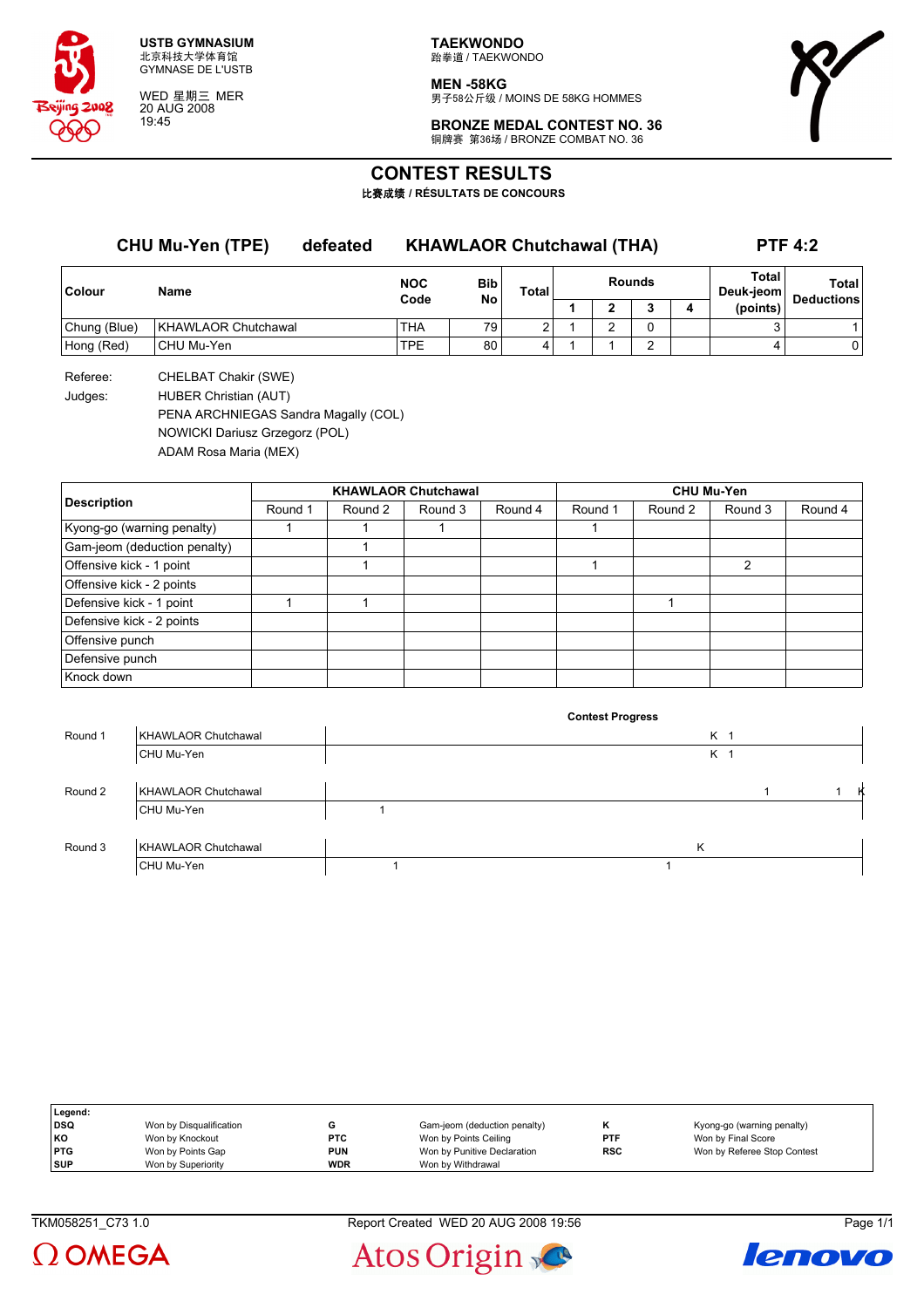

WED 星期三 MER 20 AUG 2008 20:15

**TAEKWONDO** 跆拳道 / TAEKWONDO

**MEN -58KG** 男子58公斤级 / MOINS DE 58KG HOMMES



**GOLD MEDAL CONTEST NO. 38** 决赛 第38场 / OR COMBAT NO. 38

# **CONTEST RESULTS**

比赛成绩 **/ RÉSULTATS DE CONCOURS**

| <b>PEREZ Guillermo (MEX)</b> |                               | <b>MERCEDES Yulis Gabriel (DOM)</b><br>defeated |                    |                 |       |  |   | <b>SUP 1:1</b> |   |                    |                            |
|------------------------------|-------------------------------|-------------------------------------------------|--------------------|-----------------|-------|--|---|----------------|---|--------------------|----------------------------|
| Colour                       | <b>Name</b>                   |                                                 | <b>NOC</b><br>Code | Bib<br>No       | Total |  |   | <b>Rounds</b>  |   | Total<br>Deuk-ieom | Total<br><b>Deductions</b> |
|                              |                               |                                                 |                    |                 |       |  |   |                | 4 | (points)           |                            |
| Chung (Blue)                 | PEREZ Guillermo               |                                                 | <b>MEX</b>         | 76              |       |  |   |                |   |                    | 0                          |
| Hong (Red)                   | <b>MERCEDES Yulis Gabriel</b> |                                                 | <b>DOM</b>         | 70 <sub>1</sub> |       |  | 0 |                |   |                    | 0                          |

Referee: OH II Nam (INA) Judges: ANDRIYEVSKYY Valeriy (UKR) CHEN Chun Feng (TPE) LOIACONO Samuel (AUS) NAGANO Osamu (JPN)

|                              |         |         | <b>PEREZ Guillermo</b> |         | <b>MERCEDES Yulis Gabriel</b> |         |         |         |  |
|------------------------------|---------|---------|------------------------|---------|-------------------------------|---------|---------|---------|--|
| <b>Description</b>           | Round 1 | Round 2 | Round 3                | Round 4 | Round 1                       | Round 2 | Round 3 | Round 4 |  |
| Kyong-go (warning penalty)   |         |         |                        |         |                               |         |         |         |  |
| Gam-jeom (deduction penalty) |         |         |                        |         |                               |         |         |         |  |
| Offensive kick - 1 point     |         |         |                        |         |                               |         |         |         |  |
| Offensive kick - 2 points    |         |         |                        |         |                               |         |         |         |  |
| Defensive kick - 1 point     |         |         |                        |         |                               |         |         |         |  |
| Defensive kick - 2 points    |         |         |                        |         |                               |         |         |         |  |
| Offensive punch              |         |         |                        |         |                               |         |         |         |  |
| Defensive punch              |         |         |                        |         |                               |         |         |         |  |
| Knock down                   |         |         |                        |         |                               |         |         |         |  |

|         |                               | <b>Contest Progress</b> |  |
|---------|-------------------------------|-------------------------|--|
| Round 1 | PEREZ Guillermo               |                         |  |
|         | <b>MERCEDES Yulis Gabriel</b> |                         |  |
|         |                               |                         |  |
| Round 2 | <b>PEREZ Guillermo</b>        | ◢                       |  |
|         | MERCEDES Yulis Gabriel        |                         |  |
|         |                               |                         |  |
| Round 3 | <b>PEREZ Guillermo</b>        |                         |  |
|         | MERCEDES Yulis Gabriel        | Κ                       |  |
|         |                               |                         |  |
| Round 4 | <b>PEREZ Guillermo</b>        |                         |  |
|         | MERCEDES Yulis Gabriel        |                         |  |

| Legend:    |                         |            |                              |            |                             |
|------------|-------------------------|------------|------------------------------|------------|-----------------------------|
| DSQ        | Won by Disqualification |            | Gam-jeom (deduction penalty) |            | Kyong-go (warning penalty)  |
| l KO       | Won by Knockout         | <b>PTC</b> | Won by Points Ceiling        | <b>PTF</b> | Won by Final Score          |
| <b>PTG</b> | Won by Points Gap       | <b>PUN</b> | Won by Punitive Declaration  | <b>RSC</b> | Won by Referee Stop Contest |
| <b>SUP</b> | Won by Superiority      | <b>WDR</b> | Won by Withdrawal            |            |                             |

 $\Omega$  OMEGA





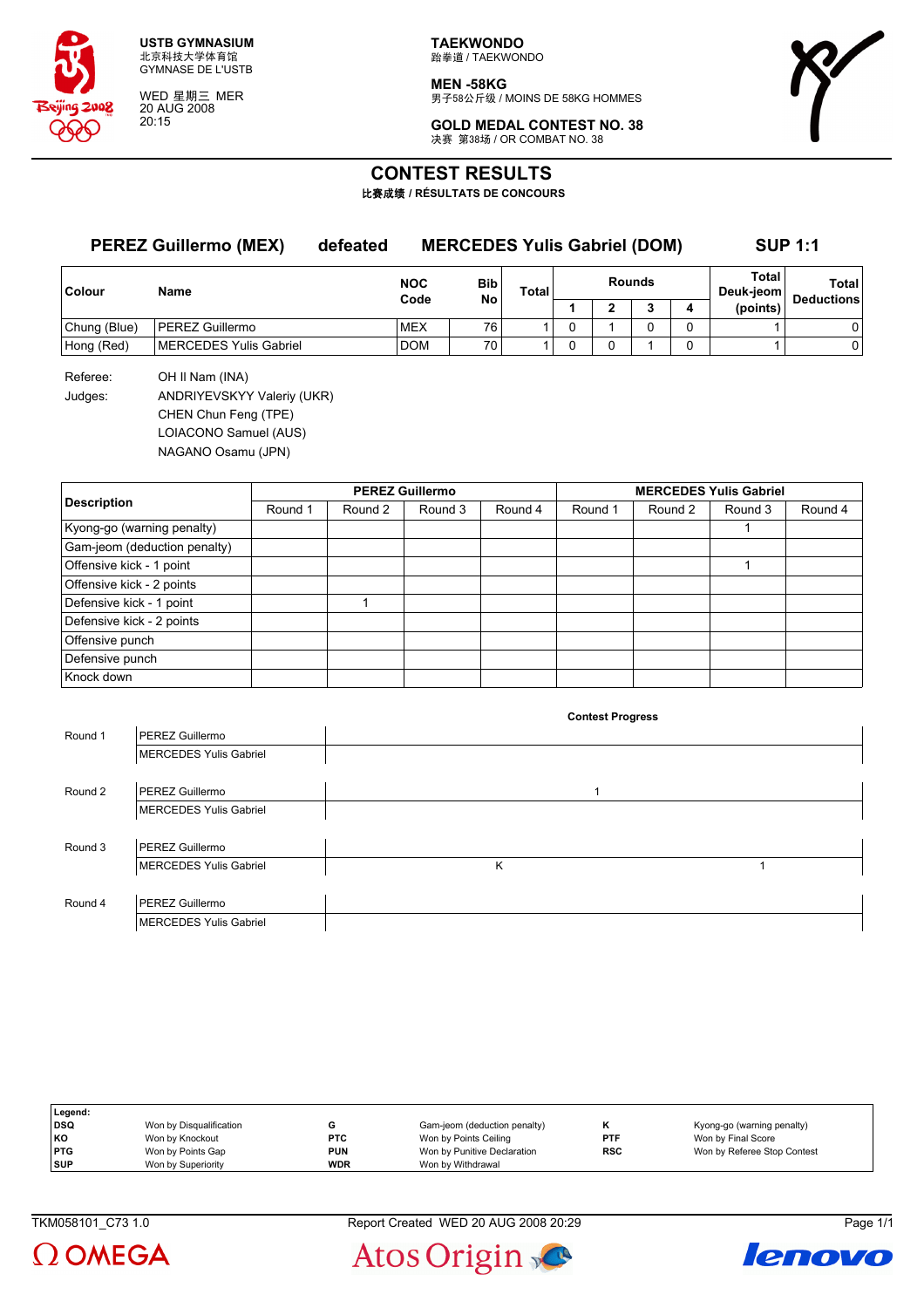

**TAEKWONDO** 跆拳道 / TAEKWONDO



# **OFFICIAL COMMUNICATION**

官方通告 / COMMUNICATION OFFICIELLE

#### **DISQUALIFICATION AT THE WEIGH-IN WOMEN -57KG AND MEN -68KG**

The contestants, AMADOU LELE Lailatou (NIG) in the Women -57kg weight category and TLISH Ezedin (LBA) in the Men -68kg weight category, have been disqualified (DSQ) from the taekwondo competitions on August 21, 2008. The contestants did not show up for their respective weigh-in sessions.

Issued by: WTF Technical Delegate **1992 12: All in the Convention Convention** 7 This decision affects: RESULTS **X** Time: Date: 17:38 20 AUG 2008

**SCHEDULE** 



ltem: 1

OTHER

Note: The women's weight category was corrected from -67kg to -57kg

 $\Omega$  OMEGA

TK0000000\_C67 2.0 Report Created WED 20 AUG 2008 17:44 Report Created WED 20 AUG 2008 17:44



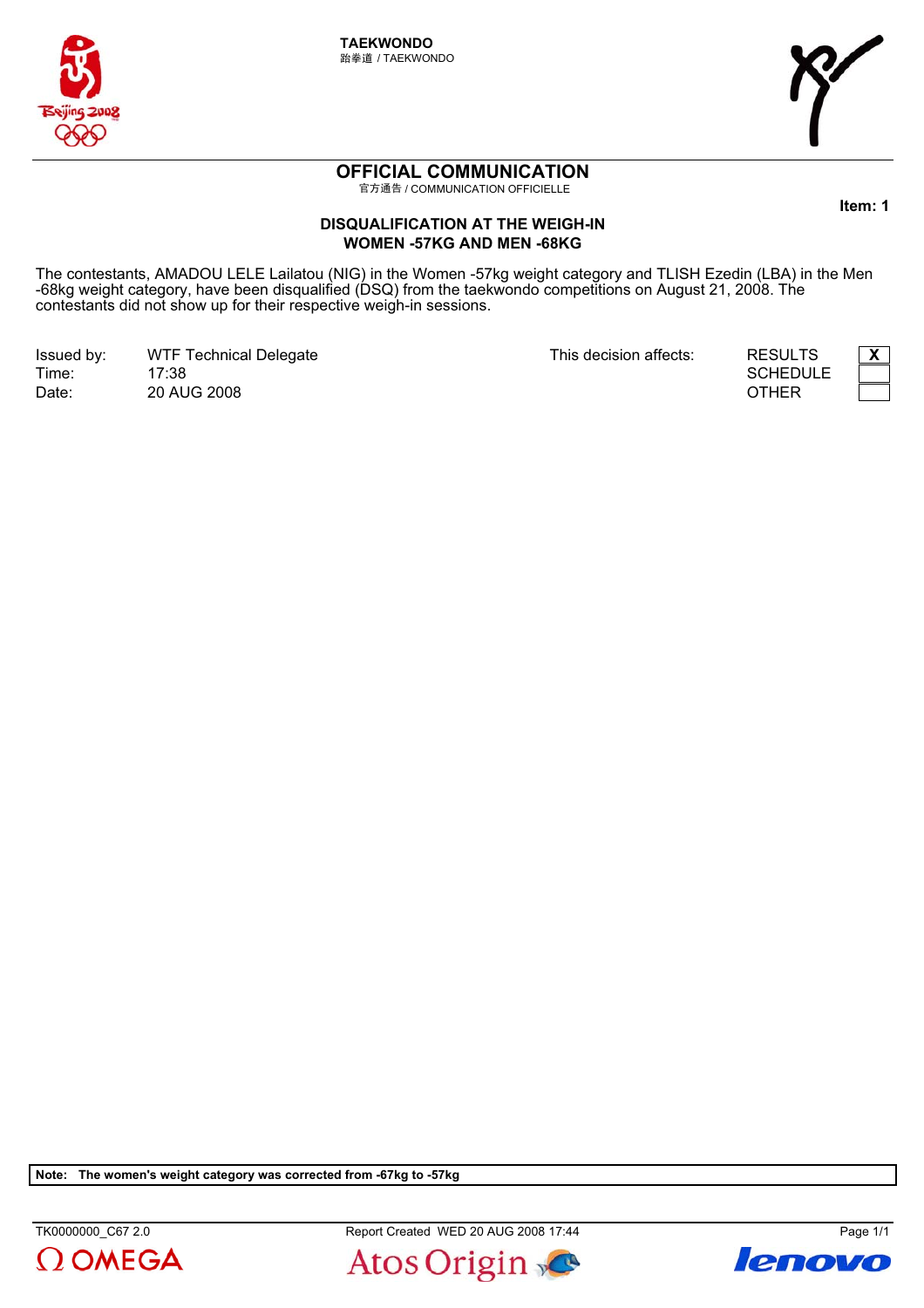

THU 星期四 JEU 21 AUG 2008 11:00

**MEN -68KG** 男子68公斤级 / MOINS DE 68KG HOMMES



#### **ENTRY LIST BY WEIGHT CATEGORY** As of 23 AUG 2008 各级别报名名单 **/ LISTE D'ENTRÉE PAR CATÉGORIE DU POIDS**

| <b>NOC</b>                     | <b>Bib</b><br><b>Number</b> | <b>Name</b>               | Date of Birth | Height<br>m/ft in |
|--------------------------------|-----------------------------|---------------------------|---------------|-------------------|
|                                | 81                          | <b>BAHAVE Nesar Ahmad</b> |               |                   |
| AFG - Afghanistan              |                             |                           | 27 MAR 1985   | 1.86/6'1"         |
| AUS - Australia                | 82                          | <b>HASAN Burak</b>        | 4 JUL 1985    | 1.77/5'10"        |
| CUB - Cuba                     | 83                          | <b>VIERA Gessler</b>      | 26 JAN 1985   | 1.77/5'10"        |
| <b>GER</b> - Germany           | 84                          | <b>MANZ Daniel</b>        | 12 SEP 1987   | 1.78/5'10"        |
| KGZ - Kyrgyzstan               | 85                          | <b>ABDURAIM Rasul</b>     | 12 DEC 1988   | 1.83/6'0"         |
| KOR - Korea                    | 86                          | SON Taejin                | 5 MAY 1988    |                   |
| LBA - Libya                    | 87                          | <b>TLISH Ezedin</b>       | 5 APR 1982    | 1.69/5'7"         |
| MEX - Mexico                   | 88                          | <b>ISLAS Idulio</b>       | 16 JAN 1987   | 1.81/5'11"        |
| NED - Netherlands              | 89                          | <b>BEKKERS Dennis</b>     | 29 NOV 1980   | 1.74/5'9"         |
| NGR - Nigeria                  | 90                          | MOHAMMAD Isah Adam        | 22 APR 1987   | 1.70/5'7"         |
| NZL - New Zealand              | 91                          | CAMPBELL Logan            | 7 JUN 1986    | 1.77/5'10"        |
| PER - Peru                     | 92                          | <b>LOPEZ Peter</b>        | 23 SEP 1981   | 1.78/5'10"        |
| TPE - Chinese Taipei           | 93                          | <b>SUNG Yu-Chi</b>        | 16 JAN 1982   | 1.74/5'9"         |
| TUR - Turkey                   | 94                          | <b>TAZEGUL Servet</b>     | 26 SEP 1988   | 1.76/5'9"         |
| USA - United States of America | 95                          | <b>LOPEZ Mark</b>         | 25 APR 1982   | 1.83/6'0"         |
| UZB - Uzbekistan               | 96                          | <b>KIM Dmitriy</b>        | 7 OCT 1989    | 1.75/5'9"         |
|                                |                             |                           |               |                   |

**Note:**

All changes are available in INFO





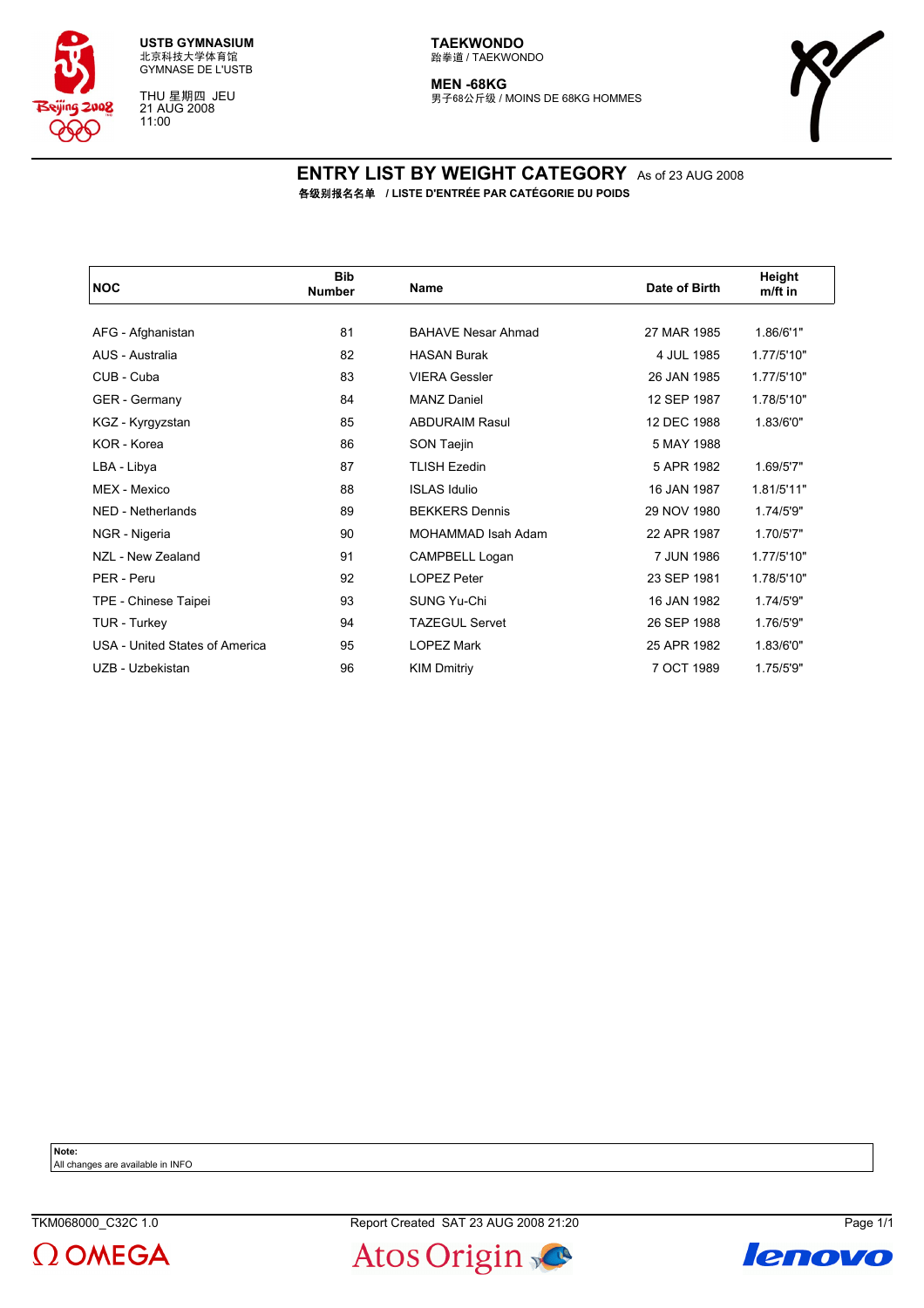

THU 星期四 JEU 21 AUG 2008 11:00

**TAEKWONDO** 跆拳道 / TAEKWONDO

**MEN -68KG** 男子68公斤级 / MOINS DE 68KG HOMMES



# **RESULTS**

#### 各级别竞赛成绩表 **/ CLASSEMENT DES RÉSULTATS**



TKM068000 C75 6.0 Report Created THU 21 AUG 2008 20:27 Page 1/1 **TLISH Ezedin (LBA) was disqualified (DSQ). He did not show up for the weigh-in session.**





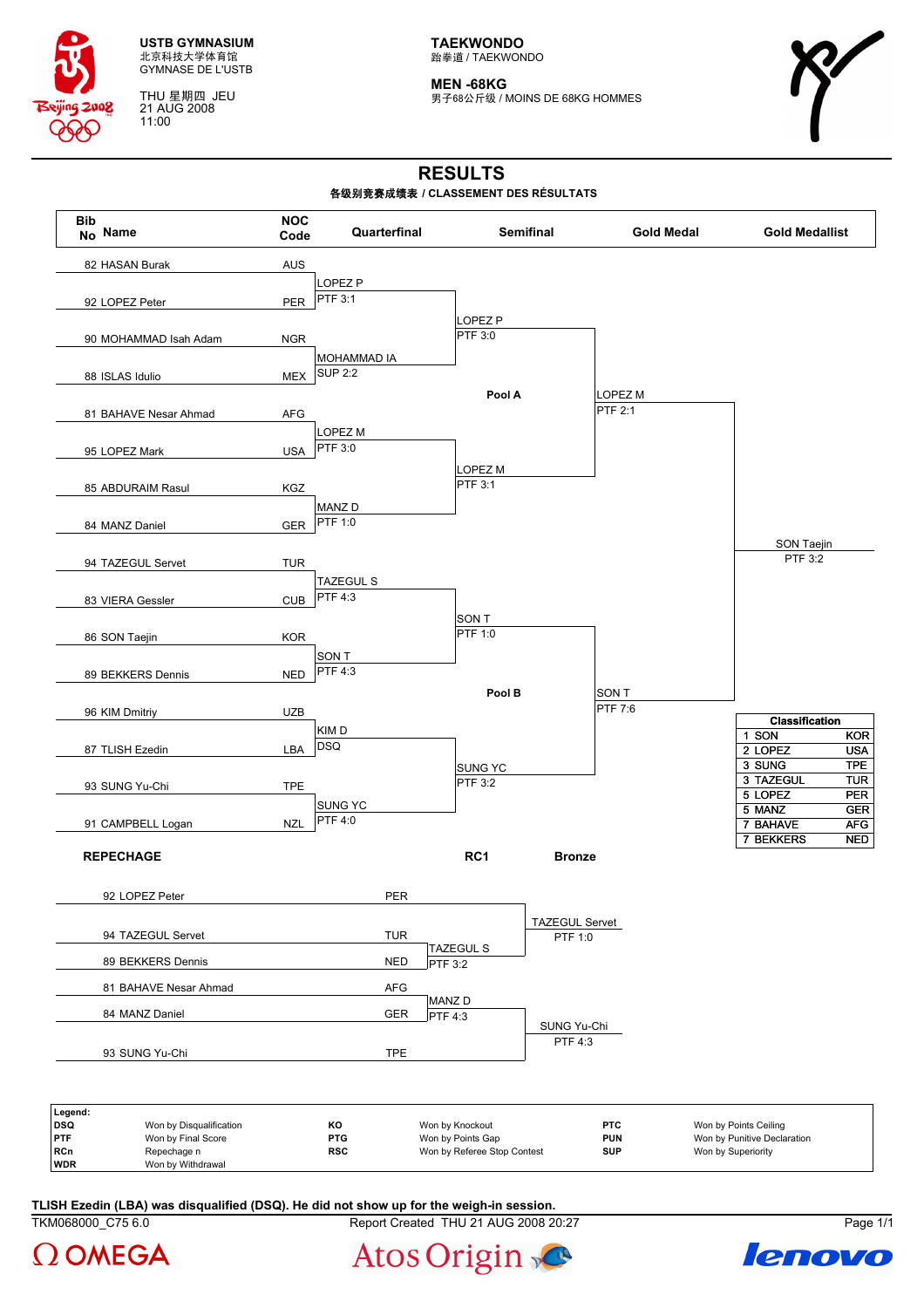

THU 星期四 JEU 21 AUG 2008 16:00

**TAEKWONDO** 跆拳道 / TAEKWONDO

**MEN -68KG** 男子68公斤级 / MOINS DE 68KG HOMMES



**QUARTERFINAL CONTEST NO. 59** 1/4决赛 第59场 / QUARTS DE FINALE COMBAT NO. 59

# **CONTEST RESULTS**

比赛成绩 **/ RÉSULTATS DE CONCOURS**

| <b>LOPEZ Peter (PER)</b><br>defeated |                                                                                                                          |                    | <b>MOHAMMAD Isah Adam (NGR)</b> |       |               |   |   |   | <b>PTF 3:0</b>     |                   |  |
|--------------------------------------|--------------------------------------------------------------------------------------------------------------------------|--------------------|---------------------------------|-------|---------------|---|---|---|--------------------|-------------------|--|
| Colour                               | <b>Name</b>                                                                                                              | <b>NOC</b><br>Code | Bib<br><b>No</b>                | Total | <b>Rounds</b> |   |   |   | Total<br>Deuk-jeom | Total             |  |
|                                      |                                                                                                                          |                    |                                 |       |               | 2 | 3 | 4 | (points)           | <b>Deductions</b> |  |
| Chung (Blue)                         | <b>LOPEZ Peter</b>                                                                                                       | <b>PER</b>         | 92                              | 3     | 0             | 2 | 2 |   | 4                  |                   |  |
| Hong (Red)                           | MOHAMMAD Isah Adam                                                                                                       | <b>NGR</b>         | 90 <sub>1</sub>                 | 0     | 0             | 0 | 0 |   | 0                  | 0                 |  |
| Referee:<br>Judges:                  | <b>KLAY Thomas (SUI)</b><br>ZHAO Lei (CHN)<br>SHEYKA Vladimir (RUS)<br>NAGANO Osamu (JPN)<br><b>COLEUX Thierry (FRA)</b> |                    |                                 |       |               |   |   |   |                    |                   |  |

|                              |         |                | <b>LOPEZ Peter</b> |         | <b>MOHAMMAD Isah Adam</b> |         |         |         |  |
|------------------------------|---------|----------------|--------------------|---------|---------------------------|---------|---------|---------|--|
| <b>Description</b>           | Round 1 | Round 2        | Round 3            | Round 4 | Round 1                   | Round 2 | Round 3 | Round 4 |  |
| Kyong-go (warning penalty)   |         |                |                    |         |                           |         |         |         |  |
| Gam-jeom (deduction penalty) |         |                |                    |         |                           |         |         |         |  |
| Offensive kick - 1 point     |         | $\overline{2}$ |                    |         |                           |         |         |         |  |
| Offensive kick - 2 points    |         |                |                    |         |                           |         |         |         |  |
| Defensive kick - 1 point     |         |                | 2                  |         |                           |         |         |         |  |
| Defensive kick - 2 points    |         |                |                    |         |                           |         |         |         |  |
| Offensive punch              |         |                |                    |         |                           |         |         |         |  |
| Defensive punch              |         |                |                    |         |                           |         |         |         |  |
| Knock down                   |         |                |                    |         |                           |         |         |         |  |

|         |                    | <b>Contest Progress</b> |   |   |
|---------|--------------------|-------------------------|---|---|
| Round 1 | <b>LOPEZ Peter</b> |                         |   |   |
|         | MOHAMMAD Isah Adam |                         |   |   |
|         |                    |                         |   |   |
| Round 2 | <b>LOPEZ Peter</b> |                         | Κ |   |
|         | MOHAMMAD Isah Adam |                         |   |   |
|         |                    |                         |   |   |
| Round 3 | <b>LOPEZ Peter</b> |                         |   | K |
|         | MOHAMMAD Isah Adam |                         |   |   |

| Legend:    |                         |            |                              |            |                             |
|------------|-------------------------|------------|------------------------------|------------|-----------------------------|
| DSQ        | Won by Disqualification |            | Gam-jeom (deduction penalty) |            | Kyong-go (warning penalty)  |
| KO         | Won by Knockout         | <b>PTC</b> | Won by Points Ceiling        | <b>PTF</b> | Won by Final Score          |
| <b>PTG</b> | Won by Points Gap       | <b>PUN</b> | Won by Punitive Declaration  | <b>RSC</b> | Won by Referee Stop Contest |
| <b>SUP</b> | Won by Superiority      | <b>WDR</b> | Won by Withdrawal            |            |                             |

TKM068301\_C73 1.0 Report Created THU 21 AUG 2008 16:11 Page 1/1



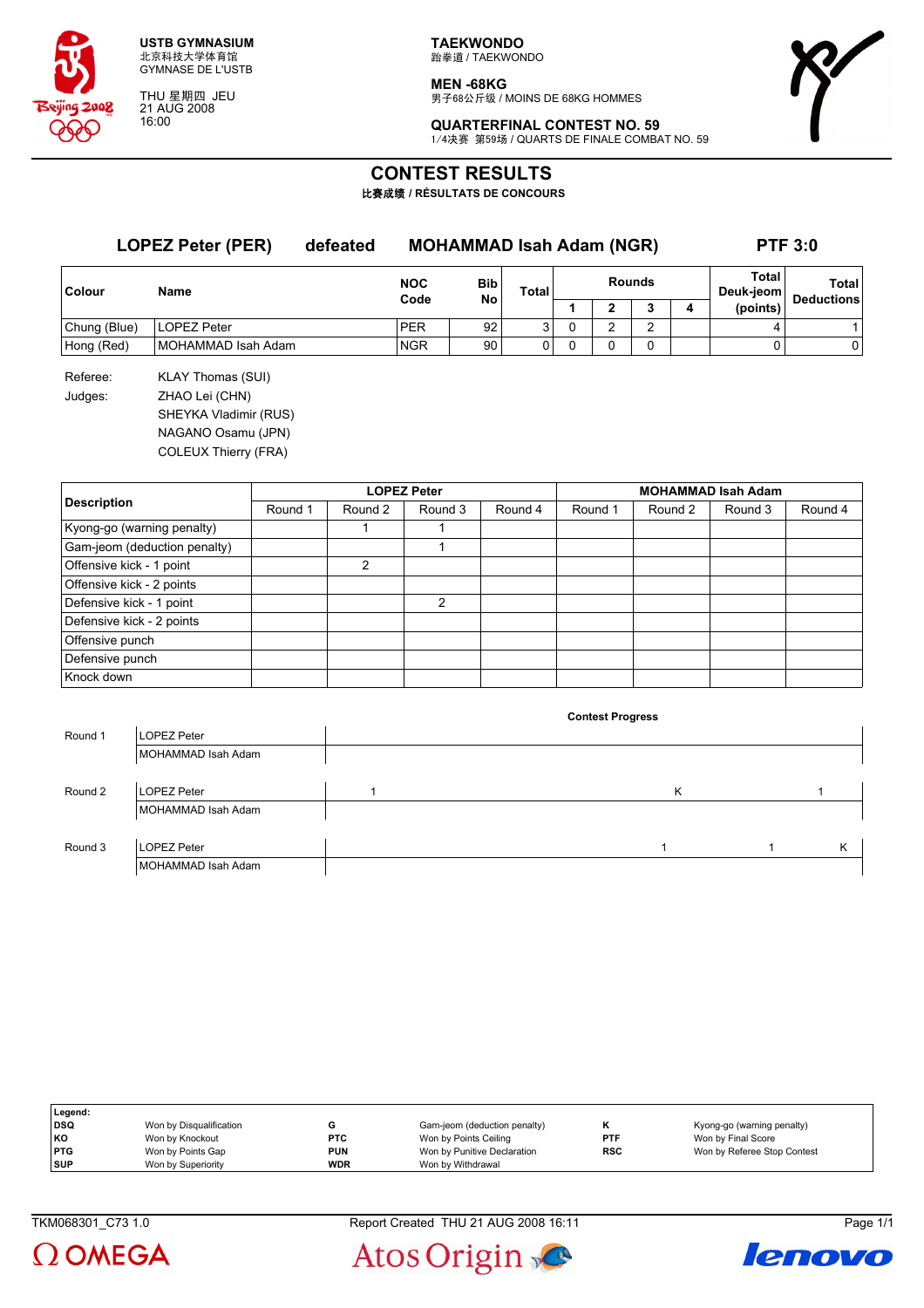

THU 星期四 JEU 21 AUG 2008 16:15

**TAEKWONDO** 跆拳道 / TAEKWONDO

**MEN -68KG** -------<br>男子68公斤级 / MOINS DE 68KG HOMMES



**QUARTERFINAL CONTEST NO. 60** 1/4决赛 第60场 / QUARTS DE FINALE COMBAT NO. 60

# **CONTEST RESULTS**

比赛成绩 **/ RÉSULTATS DE CONCOURS**

|              | <b>LOPEZ Mark (USA)</b> | defeated           | <b>MANZ Daniel (GER)</b> |              | <b>PTF 3:1</b> |  |   |                    |                                   |
|--------------|-------------------------|--------------------|--------------------------|--------------|----------------|--|---|--------------------|-----------------------------------|
| Colour       | Name                    | <b>NOC</b><br>Code | <b>Bib</b><br>No         | <b>Total</b> | <b>Rounds</b>  |  |   | Total<br>Deuk-jeom | <b>Total</b><br><b>Deductions</b> |
|              |                         |                    |                          |              |                |  | ◠ | (points)           |                                   |
| Chung (Blue) | <b>LOPEZ Mark</b>       | USA                | 95                       | ິ            |                |  |   |                    | 0                                 |
| Hong (Red)   | MANZ Daniel             | <b>GER</b>         | 84                       |              |                |  |   |                    |                                   |

Referee: CAMPOS Roland (PHI)

Judges: PENA ARCHNIEGAS Sandra Magally (COL) OTHMAN Ahmad (JOR) HEMWONNO Jatuporn (THA) NAVARRO INGLES Carmen (ESP)

|                                                                                                                                          |         |         | <b>LOPEZ Mark</b> |         | <b>MANZ Daniel</b> |         |         |         |  |  |
|------------------------------------------------------------------------------------------------------------------------------------------|---------|---------|-------------------|---------|--------------------|---------|---------|---------|--|--|
| <b>Description</b><br>Gam-jeom (deduction penalty)<br>Offensive kick - 1 point<br>Offensive kick - 2 points<br>Defensive kick - 2 points | Round 1 | Round 2 | Round 3           | Round 4 | Round 1            | Round 2 | Round 3 | Round 4 |  |  |
| Kyong-go (warning penalty)                                                                                                               |         |         |                   |         |                    |         |         |         |  |  |
|                                                                                                                                          |         |         |                   |         |                    |         |         |         |  |  |
|                                                                                                                                          |         |         |                   |         |                    |         |         |         |  |  |
|                                                                                                                                          |         |         |                   |         |                    |         |         |         |  |  |
| Defensive kick - 1 point                                                                                                                 |         |         |                   |         |                    |         |         |         |  |  |
|                                                                                                                                          |         |         |                   |         |                    |         |         |         |  |  |
| Offensive punch                                                                                                                          |         |         |                   |         |                    |         |         |         |  |  |
| Defensive punch                                                                                                                          |         |         |                   |         |                    |         |         |         |  |  |
| Knock down                                                                                                                               |         |         |                   |         |                    |         |         |         |  |  |

|         |                    |                | <b>Contest Progress</b> |   |
|---------|--------------------|----------------|-------------------------|---|
| Round 1 | <b>LOPEZ Mark</b>  |                |                         |   |
|         | <b>MANZ Daniel</b> |                | Κ                       |   |
|         |                    |                |                         |   |
| Round 2 | <b>LOPEZ Mark</b>  |                |                         |   |
|         | <b>MANZ Daniel</b> | $\overline{2}$ |                         | Κ |
|         |                    |                |                         |   |
| Round 3 | <b>LOPEZ Mark</b>  |                |                         |   |
|         | <b>MANZ Daniel</b> |                |                         |   |

| Legend:    |                         |            |                              |            |                             |
|------------|-------------------------|------------|------------------------------|------------|-----------------------------|
| <b>DSQ</b> | Won by Disqualification |            | Gam-jeom (deduction penalty) |            | Kyong-go (warning penalty)  |
| KO         | Won by Knockout         | <b>PTC</b> | Won by Points Ceiling        | <b>PTF</b> | Won by Final Score          |
| <b>PTG</b> | Won by Points Gap       | <b>PUN</b> | Won by Punitive Declaration  | <b>RSC</b> | Won by Referee Stop Contest |
| <b>SUP</b> | Won by Superiority      | <b>WDR</b> | Won by Withdrawal            |            |                             |

TKM068302\_C73 1.0 Report Created THU 21 AUG 2008 16:25 Page 1/1





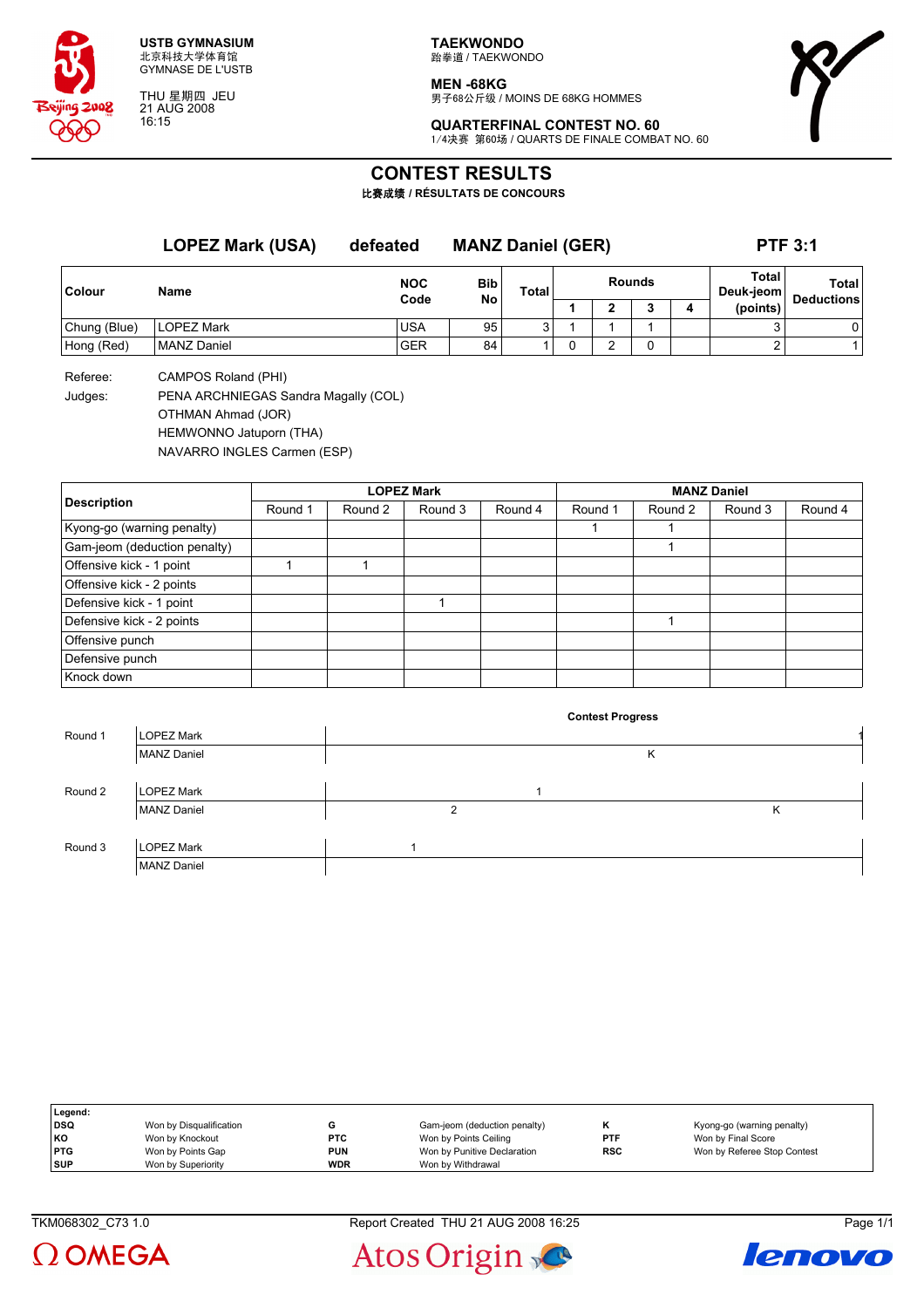

THU 星期四 JEU 21 AUG 2008 16:30

**TAEKWONDO** 跆拳道 / TAEKWONDO

**MEN -68KG** 男子68公斤级 / MOINS DE 68KG HOMMES



**QUARTERFINAL CONTEST NO. 61** 1/4决赛 第61场 / QUARTS DE FINALE COMBAT NO. 61

# **CONTEST RESULTS**

比赛成绩 **/ RÉSULTATS DE CONCOURS**

|              | <b>SON Taejin (KOR)</b>  | defeated   |      | <b>TAZEGUL Servet (TUR)</b> |       |   |   |               |   |                    | <b>PTF 1:0</b>    |
|--------------|--------------------------|------------|------|-----------------------------|-------|---|---|---------------|---|--------------------|-------------------|
| Colour       | Name                     | <b>NOC</b> |      | <b>Bib</b>                  | Total |   |   | <b>Rounds</b> |   | Total<br>Deuk-jeom | Total             |
|              |                          |            | Code | No                          |       |   | 2 |               | 4 | (points)           | <b>Deductions</b> |
| Chung (Blue) | <b>TAZEGUL Servet</b>    | <b>TUR</b> |      | 94                          | 0     | 0 | 0 |               |   | 0                  | 0                 |
| Hong (Red)   | SON Taejin               | <b>KOR</b> |      | 86                          |       |   |   |               |   | 3                  | 2                 |
| Referee:     | LOIACONO Samuel (AUS)    |            |      |                             |       |   |   |               |   |                    |                   |
| Judges:      | <b>KLAY Thomas (SUI)</b> |            |      |                             |       |   |   |               |   |                    |                   |
|              | ZHAO Lei (CHN)           |            |      |                             |       |   |   |               |   |                    |                   |
|              | ADAM Doop Morio (MEV)    |            |      |                             |       |   |   |               |   |                    |                   |

ADAM Rosa Maria (MEX) BARHOUMI Abdessattar (TUN)

|                                                                                                                                           |         |         | <b>TAZEGUL Servet</b> |         | <b>SON Taejin</b> |         |         |         |  |  |
|-------------------------------------------------------------------------------------------------------------------------------------------|---------|---------|-----------------------|---------|-------------------|---------|---------|---------|--|--|
| <b>Description</b><br>Kyong-go (warning penalty)<br>Gam-jeom (deduction penalty)<br>Offensive kick - 1 point<br>Offensive kick - 2 points | Round 1 | Round 2 | Round 3               | Round 4 | Round 1           | Round 2 | Round 3 | Round 4 |  |  |
|                                                                                                                                           |         |         |                       |         |                   |         | 2       |         |  |  |
|                                                                                                                                           |         |         |                       |         |                   |         |         |         |  |  |
|                                                                                                                                           |         |         |                       |         |                   |         |         |         |  |  |
|                                                                                                                                           |         |         |                       |         |                   |         |         |         |  |  |
| Defensive kick - 1 point                                                                                                                  |         |         |                       |         |                   |         |         |         |  |  |
| Defensive kick - 2 points                                                                                                                 |         |         |                       |         |                   |         |         |         |  |  |
| Offensive punch                                                                                                                           |         |         |                       |         |                   |         |         |         |  |  |
| Defensive punch                                                                                                                           |         |         |                       |         |                   |         |         |         |  |  |
| Knock down                                                                                                                                |         |         |                       |         |                   |         |         |         |  |  |

|         |                       |   | <b>Contest Progress</b> |   |   |   |
|---------|-----------------------|---|-------------------------|---|---|---|
| Round 1 | <b>TAZEGUL Servet</b> |   |                         |   |   |   |
|         | SON Taejin            |   |                         |   |   | κ |
|         |                       |   |                         |   |   |   |
| Round 2 | <b>TAZEGUL Servet</b> | Κ |                         |   |   |   |
|         | SON Taejin            |   | Κ                       |   |   |   |
|         |                       |   |                         |   |   |   |
| Round 3 | <b>TAZEGUL Servet</b> |   |                         |   |   |   |
|         | SON Taejin            |   |                         | Κ | Κ |   |
|         |                       |   |                         |   |   |   |

| Legend:    |                         |            |                              |            |                             |
|------------|-------------------------|------------|------------------------------|------------|-----------------------------|
| DSQ        | Won by Disqualification |            | Gam-jeom (deduction penalty) |            | Kyong-go (warning penalty)  |
| KO         | Won by Knockout         | <b>PTC</b> | Won by Points Ceiling        | <b>PTF</b> | Won by Final Score          |
| <b>PTG</b> | Won by Points Gap       | <b>PUN</b> | Won by Punitive Declaration  | <b>RSC</b> | Won by Referee Stop Contest |
| <b>SUP</b> | Won by Superiority      | <b>WDR</b> | Won by Withdrawal            |            |                             |

 $\Omega$  OMEGA

TKM068303\_C73 1.0 Report Created THU 21 AUG 2008 16:41 Page 1/1



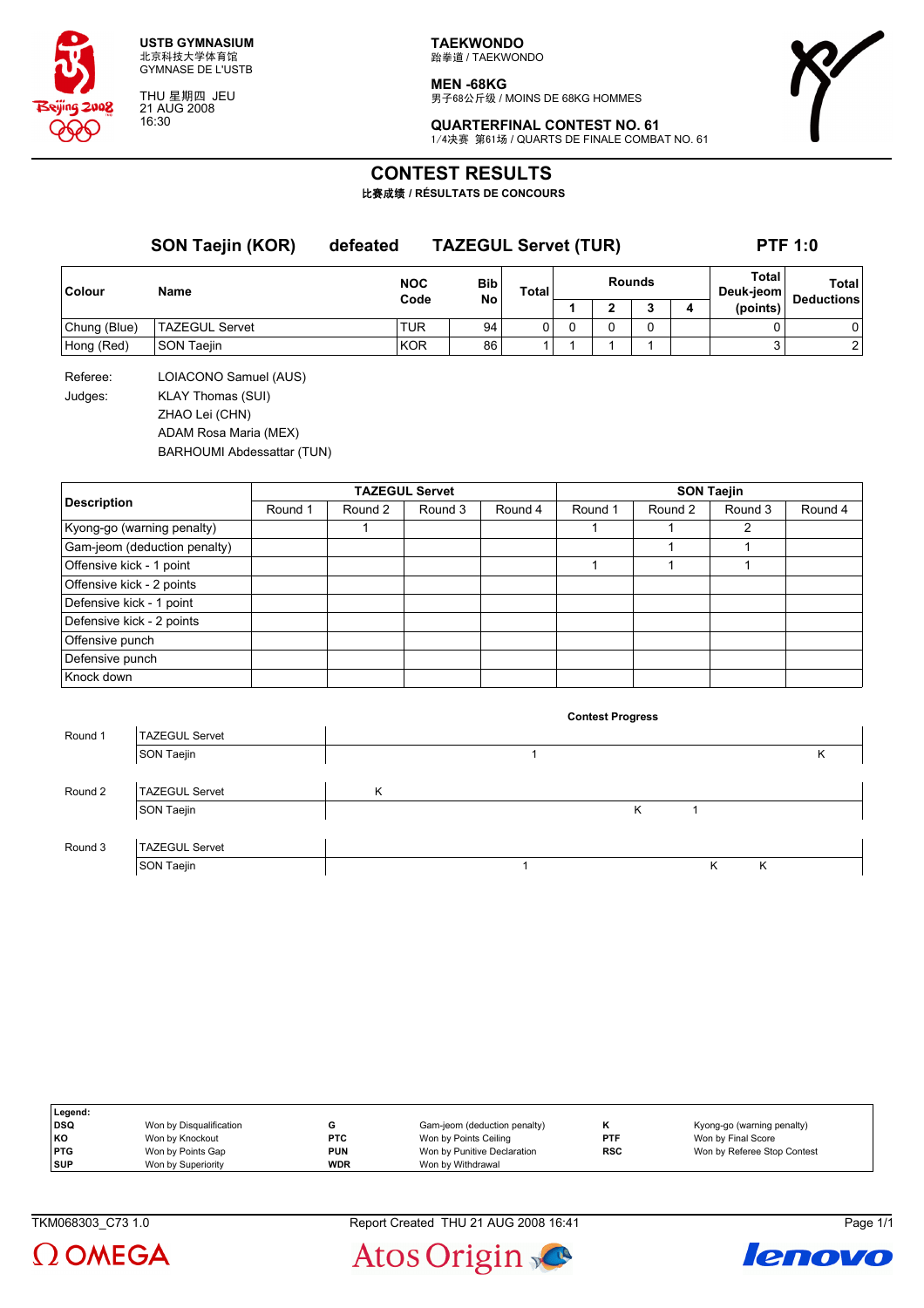

THU 星期四 JEU 21 AUG 2008 16:45

**TAEKWONDO** 跆拳道 / TAEKWONDO

**MEN -68KG** -------<br>男子68公斤级 / MOINS DE 68KG HOMMES



**QUARTERFINAL CONTEST NO. 62** 1/4决赛 第62场 / QUARTS DE FINALE COMBAT NO. 62

# **CONTEST RESULTS**

比赛成绩 **/ RÉSULTATS DE CONCOURS**

|              | <b>SUNG Yu-Chi (TPE)</b> | defeated   |                  | <b>KIM Dmitriy (UZB)</b> |               | <b>PTF 3:2</b> |  |                    |          |                   |  |
|--------------|--------------------------|------------|------------------|--------------------------|---------------|----------------|--|--------------------|----------|-------------------|--|
| Colour       | Name                     | <b>NOC</b> | <b>Bib</b><br>No | Total                    | <b>Rounds</b> |                |  | Total<br>Deuk-jeom |          | Total             |  |
|              |                          | Code       |                  |                          |               |                |  |                    | (points) | <b>Deductions</b> |  |
| Chung (Blue) | <b>KIM Dmitriy</b>       | <b>UZB</b> | 96               | ົ                        |               |                |  |                    |          |                   |  |
| Hong (Red)   | SUNG Yu-Chi              | <b>TPE</b> | 93               | 3 <sub>1</sub>           |               |                |  |                    | 3        | 0                 |  |
|              |                          |            |                  |                          |               |                |  |                    |          |                   |  |

Referee: CHELBAT Chakir (SWE) Judges: COLEUX Thierry (FRA) PENA ARCHNIEGAS Sandra Magally (COL) SHEYKA Vladimir (RUS) BENALI Youssef (MAR)

| <b>Description</b><br>Gam-jeom (deduction penalty)<br>Offensive kick - 1 point<br>Offensive kick - 2 points<br>Defensive kick - 2 points |         |         | <b>KIM Dmitriy</b> |         | <b>SUNG Yu-Chi</b> |         |         |         |  |
|------------------------------------------------------------------------------------------------------------------------------------------|---------|---------|--------------------|---------|--------------------|---------|---------|---------|--|
|                                                                                                                                          | Round 1 | Round 2 | Round 3            | Round 4 | Round 1            | Round 2 | Round 3 | Round 4 |  |
| Kyong-go (warning penalty)                                                                                                               |         |         |                    |         |                    |         |         |         |  |
|                                                                                                                                          |         |         |                    |         |                    |         |         |         |  |
|                                                                                                                                          |         |         |                    |         |                    |         |         |         |  |
|                                                                                                                                          |         |         |                    |         |                    |         |         |         |  |
| Defensive kick - 1 point                                                                                                                 |         |         |                    |         |                    |         |         |         |  |
|                                                                                                                                          |         |         |                    |         |                    |         |         |         |  |
| Offensive punch                                                                                                                          |         |         |                    |         |                    |         |         |         |  |
| Defensive punch                                                                                                                          |         |         |                    |         |                    |         |         |         |  |
| Knock down                                                                                                                               |         |         |                    |         |                    |         |         |         |  |

|         |                    | <b>Contest Progress</b> |   |  |
|---------|--------------------|-------------------------|---|--|
| Round 1 | <b>KIM Dmitriy</b> | 1                       |   |  |
|         | <b>SUNG Yu-Chi</b> |                         |   |  |
|         |                    |                         |   |  |
| Round 2 | <b>KIM Dmitriy</b> | Κ                       | 2 |  |
|         | <b>SUNG Yu-Chi</b> |                         |   |  |
|         |                    |                         |   |  |
| Round 3 | <b>KIM Dmitriy</b> | Κ                       |   |  |
|         | <b>SUNG Yu-Chi</b> |                         |   |  |
|         |                    |                         |   |  |
| Round 4 | <b>KIM Dmitriy</b> |                         |   |  |
|         | <b>SUNG Yu-Chi</b> |                         |   |  |

| Legend:    |                         |            |                              |            |                             |
|------------|-------------------------|------------|------------------------------|------------|-----------------------------|
| DSQ        | Won by Disqualification |            | Gam-jeom (deduction penalty) |            | Kyong-go (warning penalty)  |
| KO         | Won by Knockout         | <b>PTC</b> | Won by Points Ceiling        | <b>PTF</b> | Won by Final Score          |
| <b>PTG</b> | Won by Points Gap       | <b>PUN</b> | Won by Punitive Declaration  | <b>RSC</b> | Won by Referee Stop Contest |
| <b>SUP</b> | Won by Superiority      | <b>WDR</b> | Won by Withdrawal            |            |                             |

TKM068304\_C73 1.0 Report Created THU 21 AUG 2008 16:56 Page 1/1





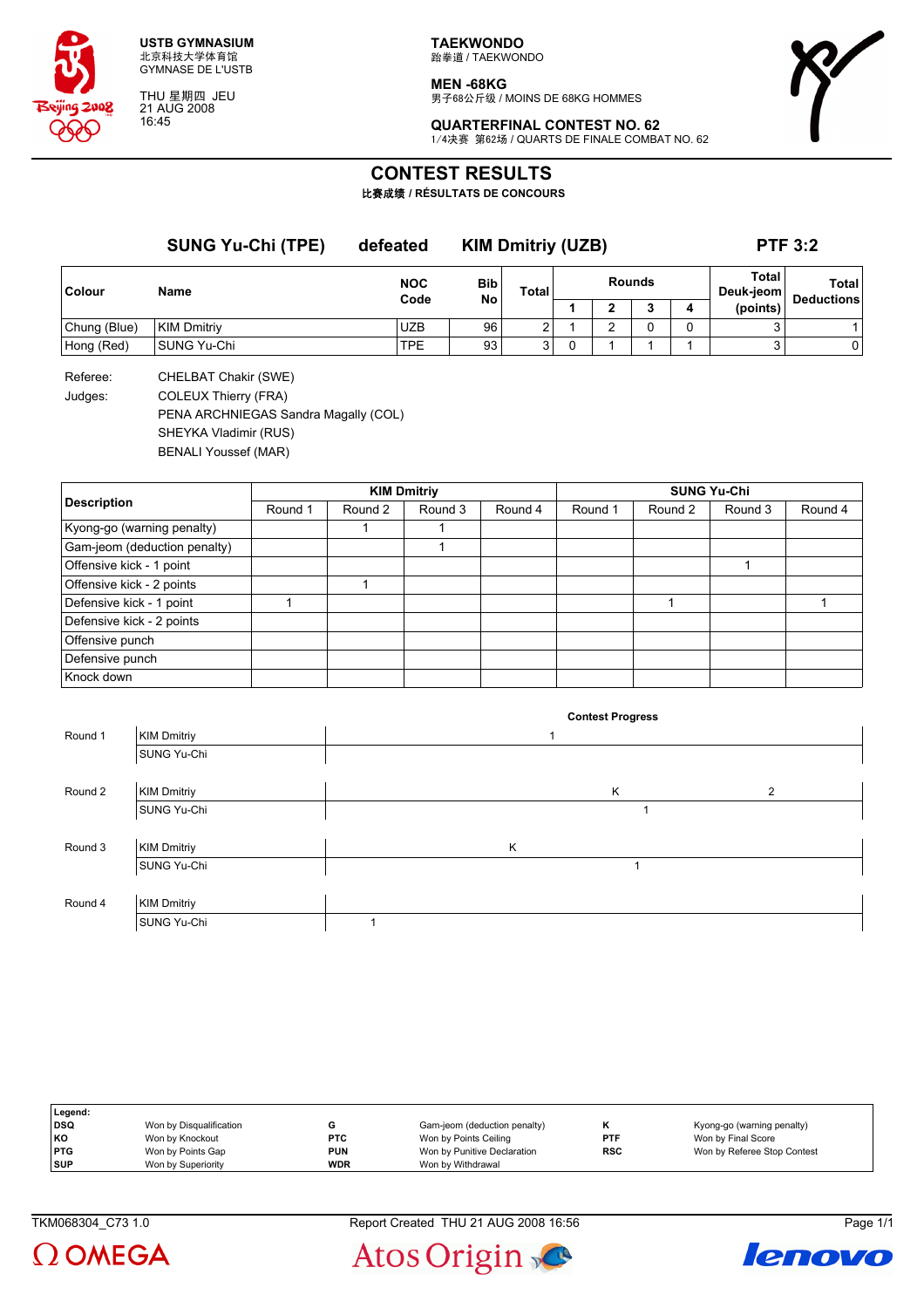

THU 星期四 JEU 21 AUG 2008 17:30

**TAEKWONDO** 跆拳道 / TAEKWONDO

**MEN -68KG** 男子68公斤级 / MOINS DE 68KG HOMMES

**SEMIFINAL CONTEST NO. 65**

半决赛 第65场 / DEMI-FINAL COMBAT NO. 65



# **CONTEST RESULTS**

比赛成绩 **/ RÉSULTATS DE CONCOURS**

|                     | <b>LOPEZ Mark (USA)</b><br>Name                                                                                     | defeated   | <b>LOPEZ Peter (PER)</b> |                | <b>PTF 2:1</b> |   |   |   |                    |                   |
|---------------------|---------------------------------------------------------------------------------------------------------------------|------------|--------------------------|----------------|----------------|---|---|---|--------------------|-------------------|
| <b>Colour</b>       |                                                                                                                     | <b>NOC</b> | <b>Bib</b>               | <b>Total</b>   | <b>Rounds</b>  |   |   |   | Total<br>Deuk-jeom | <b>Total</b>      |
|                     |                                                                                                                     | Code       | No                       |                |                | 2 | 3 | 4 | (points)           | <b>Deductions</b> |
| Chung (Blue)        | <b>LOPEZ Peter</b>                                                                                                  | <b>PER</b> | 92                       |                |                | 0 | 0 |   |                    | 0                 |
| Hong (Red)          | <b>LOPEZ Mark</b>                                                                                                   | <b>USA</b> | 95                       | $\overline{2}$ | 2              | 0 |   |   | 3                  |                   |
| Referee:<br>Judges: | CHEN Chun Feng (TPE)<br><b>KLAY Thomas (SUI)</b><br>ZANETTE Federico (ITA)<br>CAMPOS Roland (PHI)<br>ZHAO Lei (CHN) |            |                          |                |                |   |   |   |                    |                   |

|                              |         |         | <b>LOPEZ Peter</b> |         | <b>LOPEZ Mark</b> |         |         |         |  |
|------------------------------|---------|---------|--------------------|---------|-------------------|---------|---------|---------|--|
| <b>Description</b>           | Round 1 | Round 2 | Round 3            | Round 4 | Round 1           | Round 2 | Round 3 | Round 4 |  |
| Kyong-go (warning penalty)   |         |         |                    |         |                   |         |         |         |  |
| Gam-jeom (deduction penalty) |         |         |                    |         |                   |         |         |         |  |
| Offensive kick - 1 point     |         |         |                    |         | $\mathcal{P}$     |         |         |         |  |
| Offensive kick - 2 points    |         |         |                    |         |                   |         |         |         |  |
| Defensive kick - 1 point     |         |         |                    |         |                   |         |         |         |  |
| Defensive kick - 2 points    |         |         |                    |         |                   |         |         |         |  |
| Offensive punch              |         |         |                    |         |                   |         |         |         |  |
| Defensive punch              |         |         |                    |         |                   |         |         |         |  |
| Knock down                   |         |         |                    |         |                   |         |         |         |  |

|         |                   |   | <b>Contest Progress</b> |   |   |
|---------|-------------------|---|-------------------------|---|---|
| Round 1 | LOPEZ Peter       |   |                         |   |   |
|         | <b>LOPEZ Mark</b> |   |                         | κ |   |
|         |                   |   |                         |   |   |
| Round 2 | LOPEZ Peter       |   |                         |   |   |
|         | <b>LOPEZ Mark</b> |   |                         |   |   |
|         |                   |   |                         |   |   |
| Round 3 | LOPEZ Peter       | Κ |                         |   |   |
|         | <b>LOPEZ Mark</b> |   |                         |   | к |

| Legend:    |                         |            |                              |            |                             |
|------------|-------------------------|------------|------------------------------|------------|-----------------------------|
| DSQ        | Won by Disqualification | G          | Gam-jeom (deduction penalty) |            | Kyong-go (warning penalty)  |
| KO         | Won by Knockout         | <b>PTC</b> | Won by Points Ceiling        | PTF        | Won by Final Score          |
| <b>PTG</b> | Won by Points Gap       | <b>PUN</b> | Won by Punitive Declaration  | <b>RSC</b> | Won by Referee Stop Contest |
| <b>SUP</b> | Won by Superiority      | <b>WDR</b> | Won by Withdrawal            |            |                             |

TKM068201\_C73 1.0 Report Created THU 21 AUG 2008 17:41 Page 1/1





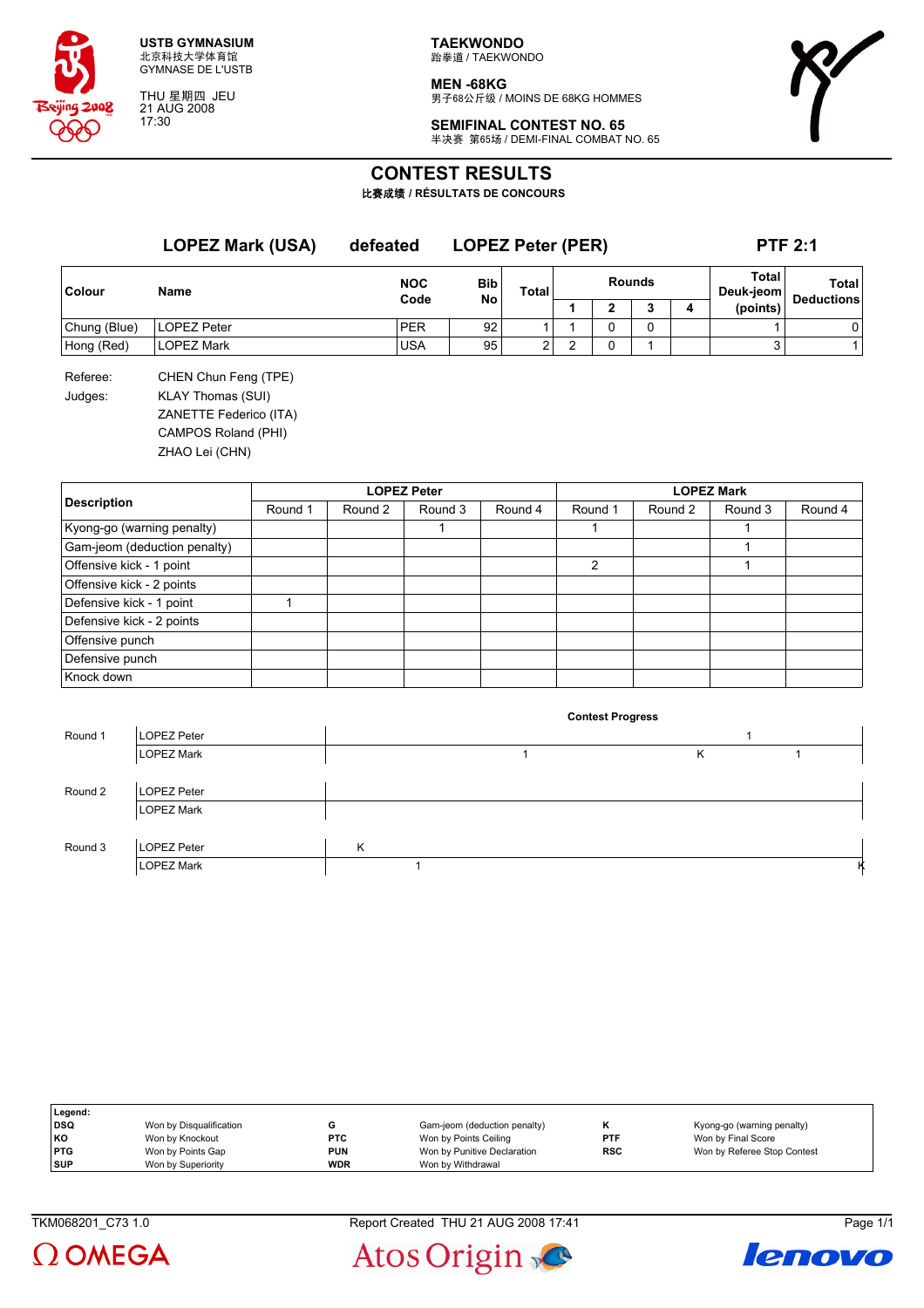

THU 星期四 JEU 21 AUG 2008 17:45

**TAEKWONDO** 跆拳道 / TAEKWONDO

**MEN -68KG**

-------<br>男子68公斤级 / MOINS DE 68KG HOMMES

**SEMIFINAL CONTEST NO. 66** 半决赛 第66场 / DEMI-FINAL COMBAT NO. 66



### **CONTEST RESULTS**

比赛成绩 **/ RÉSULTATS DE CONCOURS**

|              | SON Taejin (KOR)  | defeated   | <b>SUNG Yu-Chi (TPE)</b> |       |               |   |  |   | <b>PTF 7:6</b>     |                   |  |
|--------------|-------------------|------------|--------------------------|-------|---------------|---|--|---|--------------------|-------------------|--|
| Colour       | Name              | <b>NOC</b> | <b>Bib</b><br>Code<br>No | Total | <b>Rounds</b> |   |  |   | Total<br>Deuk-jeom | Total             |  |
|              |                   |            |                          |       |               | ∍ |  | 4 | (points)           | <b>Deductions</b> |  |
| Chung (Blue) | <b>SON Taejin</b> | <b>KOR</b> | 86                       |       | ົ<br>∼        | ົ |  |   |                    | 0                 |  |
| Hong (Red)   | SUNG Yu-Chi       | TPE        | 93 <sub>1</sub>          | 6     | ົ             | ົ |  |   | 6                  | 0                 |  |

Referee: NOWICKI Dariusz Grzegorz (POL)

Judges: PENA ARCHNIEGAS Sandra Magally (COL) CHELBAT Chakir (SWE) LOIACONO Samuel (AUS)

MARTINS Paulo (POR)

|                              |         |         | <b>SON Taejin</b> |         | <b>SUNG Yu-Chi</b> |         |         |         |  |
|------------------------------|---------|---------|-------------------|---------|--------------------|---------|---------|---------|--|
| <b>Description</b>           | Round 1 | Round 2 | Round 3           | Round 4 | Round 1            | Round 2 | Round 3 | Round 4 |  |
| Kyong-go (warning penalty)   |         |         |                   |         |                    |         |         |         |  |
| Gam-jeom (deduction penalty) |         |         |                   |         |                    |         |         |         |  |
| Offensive kick - 1 point     | 2       | 2       | 3                 |         |                    |         |         |         |  |
| Offensive kick - 2 points    |         |         |                   |         |                    |         |         |         |  |
| Defensive kick - 1 point     |         |         |                   |         | $\mathcal{P}$      | 2       | 2       |         |  |
| Defensive kick - 2 points    |         |         |                   |         |                    |         |         |         |  |
| Offensive punch              |         |         |                   |         |                    |         |         |         |  |
| Defensive punch              |         |         |                   |         |                    |         |         |         |  |
| Knock down                   |         |         |                   |         |                    |         |         |         |  |

|         |                    |  | <b>Contest Progress</b> |  |
|---------|--------------------|--|-------------------------|--|
| Round 1 | SON Taejin         |  |                         |  |
|         | <b>SUNG Yu-Chi</b> |  |                         |  |
|         |                    |  |                         |  |
| Round 2 | SON Taejin         |  | Κ                       |  |
|         | <b>SUNG Yu-Chi</b> |  |                         |  |
|         |                    |  |                         |  |
| Round 3 | SON Taejin         |  |                         |  |
|         | <b>SUNG Yu-Chi</b> |  | K                       |  |

| Legend:    |                         |            |                              |            |                             |
|------------|-------------------------|------------|------------------------------|------------|-----------------------------|
| DSQ        | Won by Disqualification |            | Gam-jeom (deduction penalty) | в.         | Kyong-go (warning penalty)  |
| KO         | Won by Knockout         | <b>PTC</b> | Won by Points Ceiling        | PTF        | Won by Final Score          |
| <b>PTG</b> | Won by Points Gap       | <b>PUN</b> | Won by Punitive Declaration  | <b>RSC</b> | Won by Referee Stop Contest |
| <b>SUP</b> | Won by Superiority      | <b>WDR</b> | Won by Withdrawal            |            |                             |

TKM068202\_C73 1.0 Report Created THU 21 AUG 2008 17:55 Page 1/1





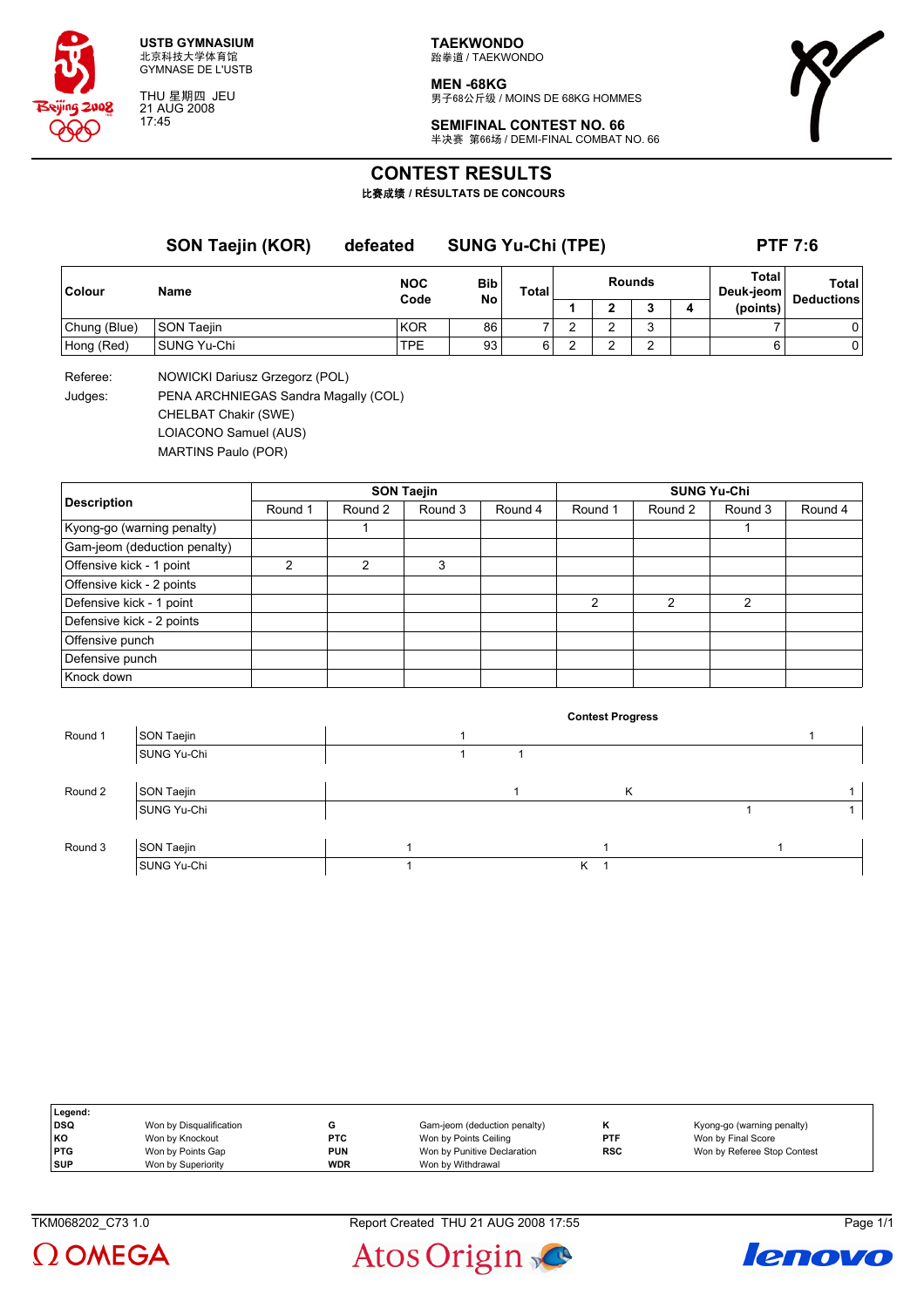

THU 星期四 JEU 21 AUG 2008 18:30

**MEN -68KG** 男子68公斤级 / MOINS DE 68KG HOMMES

**REPECHAGE CONTEST NO. 69**

**Contest Progress**

复活赛 第69场 / REPÊCHAGE COMBAT NO. 69



# **CONTEST RESULTS**

比赛成绩 **/ RÉSULTATS DE CONCOURS**

**MANZ Daniel (GER) defeated BAHAVE Nesar Ahmad (AFG) PTF 4:3 Colour Name NOC Code Bib No Total Rounds Total Deuk-jeom Total Deductions 1 2 3 4 (points)** Chung (Blue) BAHAVE Nesar Ahmad AFG 81 3 2 1 0 3 0 Hong (Red) MANZ Daniel GER 84 4 2 0 2 4 0 Referee: ADAM Rosa Maria (MEX) Judges: CHELBAT Chakir (SWE) ANDRIYEVSKYY Valeriy (UKR) HEMWONNO Jatuporn (THA)

NAGANO Osamu (JPN)

|                              |         |         | <b>BAHAVE Nesar Ahmad</b> |         | <b>MANZ Daniel</b> |         |         |         |  |
|------------------------------|---------|---------|---------------------------|---------|--------------------|---------|---------|---------|--|
| <b>Description</b>           | Round 1 | Round 2 | Round 3                   | Round 4 | Round 1            | Round 2 | Round 3 | Round 4 |  |
| Kyong-go (warning penalty)   |         |         |                           |         |                    |         |         |         |  |
| Gam-jeom (deduction penalty) |         |         |                           |         |                    |         |         |         |  |
| Offensive kick - 1 point     |         |         |                           |         |                    |         |         |         |  |
| Offensive kick - 2 points    |         |         |                           |         |                    |         |         |         |  |
| Defensive kick - 1 point     |         |         |                           |         | $\mathcal{P}$      |         |         |         |  |
| Defensive kick - 2 points    |         |         |                           |         |                    |         |         |         |  |
| Offensive punch              |         |         |                           |         |                    |         |         |         |  |
| Defensive punch              |         |         |                           |         |                    |         |         |         |  |
| Knock down                   |         |         |                           |         |                    |         |         |         |  |

| Round 1 | <b>BAHAVE Nesar Ahmad</b> |  |  |  |
|---------|---------------------------|--|--|--|
|         | <b>MANZ Daniel</b>        |  |  |  |
|         |                           |  |  |  |
| Round 2 | <b>BAHAVE Nesar Ahmad</b> |  |  |  |
|         | <b>MANZ Daniel</b>        |  |  |  |
|         |                           |  |  |  |
| Round 3 | <b>BAHAVE Nesar Ahmad</b> |  |  |  |
|         | <b>MANZ Daniel</b>        |  |  |  |
|         |                           |  |  |  |

| Legend:    |                         |            |                              |            |                             |
|------------|-------------------------|------------|------------------------------|------------|-----------------------------|
| <b>DSQ</b> | Won by Disqualification |            | Gam-jeom (deduction penalty) |            | Kyong-go (warning penalty)  |
| <b>KO</b>  | Won by Knockout         | <b>PTC</b> | Won by Points Ceiling        | <b>PTF</b> | Won by Final Score          |
| <b>PTG</b> | Won by Points Gap       | <b>PUN</b> | Won by Punitive Declaration  | <b>RSC</b> | Won by Referee Stop Contest |
| <b>SUP</b> | Won by Superiority      | <b>WDR</b> | Won by Withdrawal            |            |                             |

 $\Omega$  OMEGA



Atos Origin

lenovo

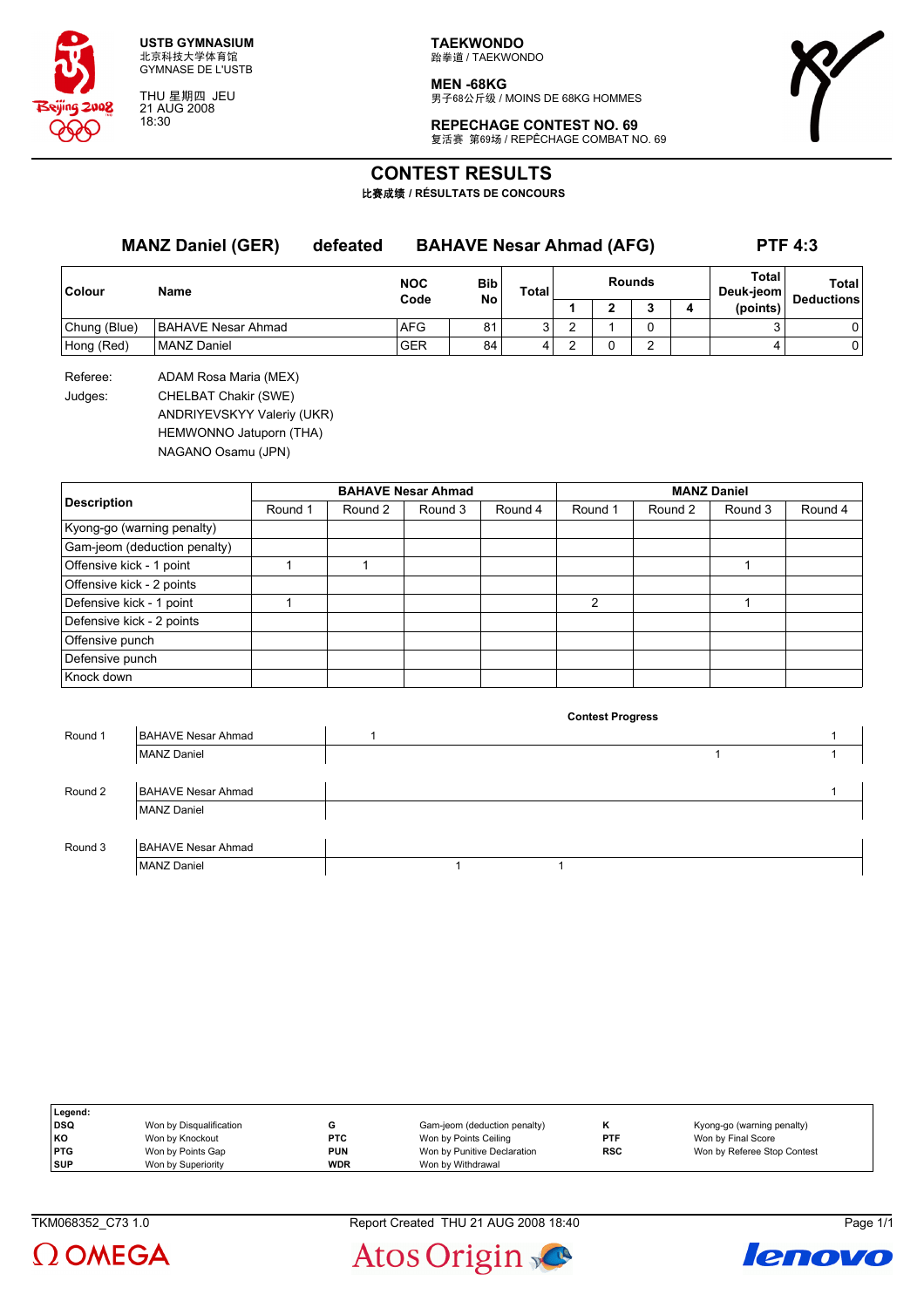

THU 星期四 JEU 21 AUG 2008 18:45

**TAEKWONDO** 跆拳道 / TAEKWONDO

**MEN -68KG** -------<br>男子68公斤级 / MOINS DE 68KG HOMMES



**REPECHAGE CONTEST NO. 70** 复活赛 第70场 / REPÊCHAGE COMBAT NO. 70

# **CONTEST RESULTS**

比赛成绩 **/ RÉSULTATS DE CONCOURS**

|               | <b>TAZEGUL Servet (TUR)</b> | defeated   | <b>BEKKERS Dennis (NED)</b> |                |        |   |  |   | <b>PTF 3:2</b>     |                                   |  |
|---------------|-----------------------------|------------|-----------------------------|----------------|--------|---|--|---|--------------------|-----------------------------------|--|
| <b>Colour</b> | Name                        | <b>NOC</b> | <b>Bib</b><br>Code<br>No    | Total          | Rounds |   |  |   | Total<br>Deuk-jeom | <b>Total</b><br><b>Deductions</b> |  |
|               |                             |            |                             |                |        | ŋ |  | 4 | (points)           |                                   |  |
| Chung (Blue)  | <b>TAZEGUL Servet</b>       | TUR        | 94                          | 3 <sub>1</sub> |        |   |  |   |                    | 0                                 |  |
| Hong (Red)    | BEKKERS Dennis              | <b>NED</b> | 89                          | 2              |        |   |  |   |                    | 0                                 |  |

Referee: OH II Nam (INA) Judges: BARHOUMI Abdessattar (TUN) CAMPOS Roland (PHI) CHEN Chun Feng (TPE) PRESTON Leon (USA)

|                              |         |         | <b>TAZEGUL Servet</b> |         | <b>BEKKERS Dennis</b> |         |         |         |  |
|------------------------------|---------|---------|-----------------------|---------|-----------------------|---------|---------|---------|--|
| <b>Description</b>           | Round 1 | Round 2 | Round 3               | Round 4 | Round 1               | Round 2 | Round 3 | Round 4 |  |
| Kyong-go (warning penalty)   |         |         |                       |         |                       |         |         |         |  |
| Gam-jeom (deduction penalty) |         |         |                       |         |                       |         |         |         |  |
| Offensive kick - 1 point     |         |         |                       |         |                       |         | 2       |         |  |
| Offensive kick - 2 points    |         |         |                       |         |                       |         |         |         |  |
| Defensive kick - 1 point     |         |         | 2                     |         |                       |         |         |         |  |
| Defensive kick - 2 points    |         |         |                       |         |                       |         |         |         |  |
| Offensive punch              |         |         |                       |         |                       |         |         |         |  |
| Defensive punch              |         |         |                       |         |                       |         |         |         |  |
| Knock down                   |         |         |                       |         |                       |         |         |         |  |

|         |                       | <b>Contest Progress</b> |  |
|---------|-----------------------|-------------------------|--|
| Round 1 | <b>TAZEGUL Servet</b> | K                       |  |
|         | <b>BEKKERS Dennis</b> | Κ                       |  |
|         |                       |                         |  |
| Round 2 | <b>TAZEGUL Servet</b> |                         |  |
|         | <b>BEKKERS Dennis</b> |                         |  |
|         |                       |                         |  |
| Round 3 | <b>TAZEGUL Servet</b> |                         |  |
|         | <b>BEKKERS Dennis</b> |                         |  |

| Legend:    |                         |            |                              |            |                             |
|------------|-------------------------|------------|------------------------------|------------|-----------------------------|
| <b>DSQ</b> | Won by Disqualification |            | Gam-jeom (deduction penalty) |            | Kyong-go (warning penalty)  |
| KO         | Won by Knockout         | <b>PTC</b> | Won by Points Ceiling        | PTF        | Won by Final Score          |
| <b>PTG</b> | Won by Points Gap       | <b>PUN</b> | Won by Punitive Declaration  | <b>RSC</b> | Won by Referee Stop Contest |
| <b>SUP</b> | Won by Superiority      | <b>WDR</b> | Won by Withdrawal            |            |                             |

 $\Omega$  OMEGA

TKM068351\_C73 1.0 Report Created THU 21 AUG 2008 18:55 Page 1/1



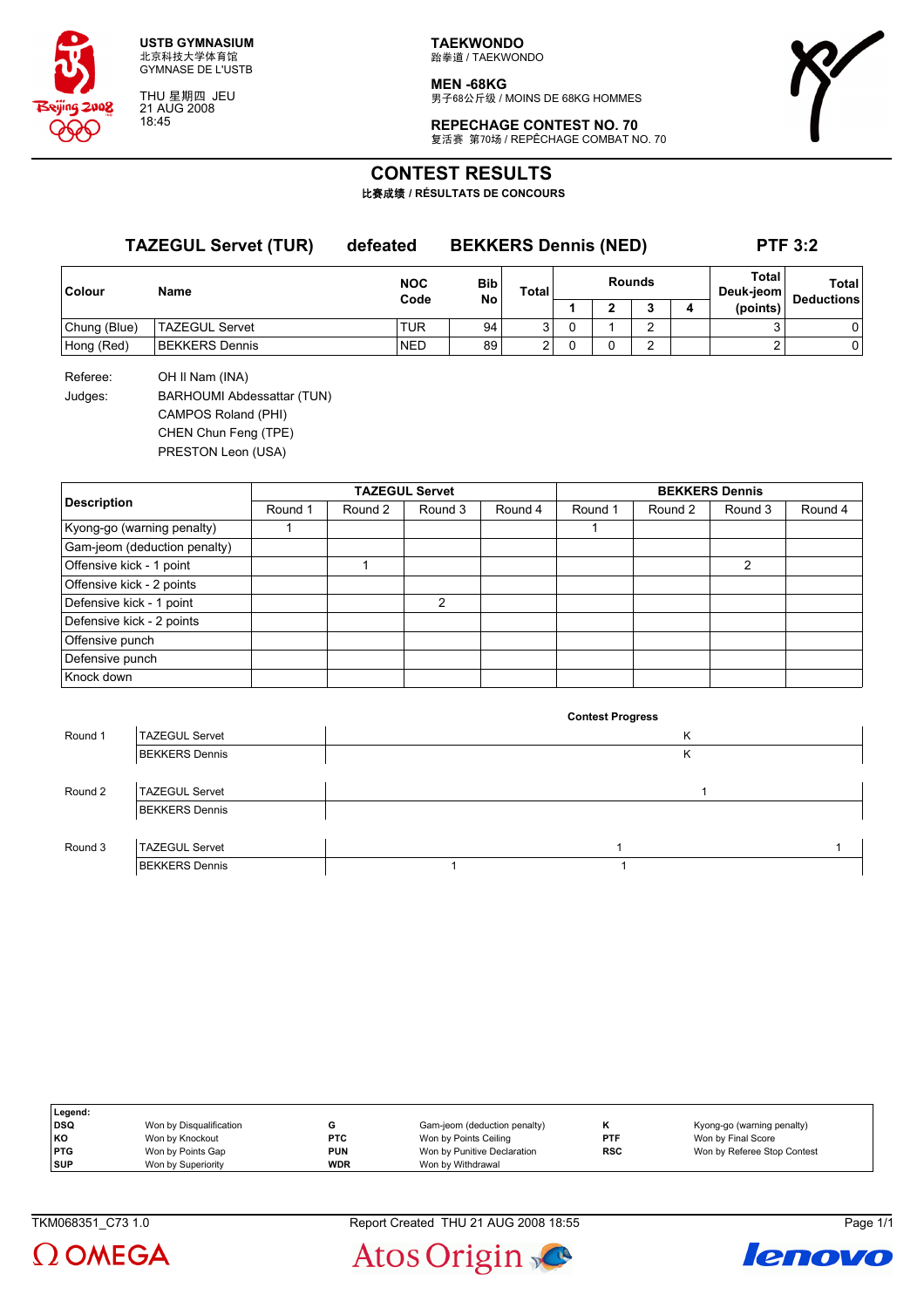

THU 星期四 JEU 21 AUG 2008 19:30

**TAEKWONDO** 跆拳道 / TAEKWONDO

**MEN -68KG** 男子68公斤级 / MOINS DE 68KG HOMMES



**BRONZE MEDAL CONTEST NO. 73** 铜牌赛 第73场 / BRONZE COMBAT NO. 73

# **CONTEST RESULTS**

比赛成绩 **/ RÉSULTATS DE CONCOURS**

|                     | <b>SUNG Yu-Chi (TPE)</b><br>Name                                                                             | defeated   | <b>MANZ Daniel (GER)</b> |       |               |   |                |   | <b>PTF 4:3</b>     |                   |  |
|---------------------|--------------------------------------------------------------------------------------------------------------|------------|--------------------------|-------|---------------|---|----------------|---|--------------------|-------------------|--|
| <b>Colour</b>       |                                                                                                              | <b>NOC</b> | <b>Bib</b>               | Total | <b>Rounds</b> |   |                |   | Total<br>Deuk-jeom | <b>Total</b>      |  |
|                     |                                                                                                              | Code       | <b>No</b>                |       |               | 2 | 3              | 4 | (points)           | <b>Deductions</b> |  |
| Chung (Blue)        | <b>MANZ Daniel</b>                                                                                           | <b>GER</b> | 84                       | 3     | 0             |   | $\overline{2}$ |   | 3                  | 0                 |  |
| Hong (Red)          | SUNG Yu-Chi                                                                                                  | <b>TPE</b> | 93                       | 4     | 0             | 2 | 2              |   | 4                  | $\overline{0}$    |  |
| Referee:<br>Judges: | PRESTON Leon (USA)<br>KLAY Thomas (SUI)<br>YU Myung Ok (CAN)<br>CAMPOS Roland (PHI)<br>ADAM Rosa Maria (MEX) |            |                          |       |               |   |                |   |                    |                   |  |

|                              |         |         | <b>MANZ Daniel</b> |         | <b>SUNG Yu-Chi</b> |         |         |         |  |
|------------------------------|---------|---------|--------------------|---------|--------------------|---------|---------|---------|--|
| <b>Description</b>           | Round 1 | Round 2 | Round 3            | Round 4 | Round 1            | Round 2 | Round 3 | Round 4 |  |
| Kyong-go (warning penalty)   |         |         |                    |         |                    |         |         |         |  |
| Gam-jeom (deduction penalty) |         |         |                    |         |                    |         |         |         |  |
| Offensive kick - 1 point     |         |         |                    |         |                    |         |         |         |  |
| Offensive kick - 2 points    |         |         |                    |         |                    |         |         |         |  |
| Defensive kick - 1 point     |         |         |                    |         |                    |         | 2       |         |  |
| Defensive kick - 2 points    |         |         |                    |         |                    |         |         |         |  |
| Offensive punch              |         |         |                    |         |                    |         |         |         |  |
| Defensive punch              |         |         |                    |         |                    |         |         |         |  |
| Knock down                   |         |         |                    |         |                    |         |         |         |  |

|                    | <b>Contest Progress</b> |  |   |
|--------------------|-------------------------|--|---|
| <b>MANZ Daniel</b> |                         |  |   |
| SUNG Yu-Chi        |                         |  |   |
|                    |                         |  |   |
| <b>MANZ Daniel</b> |                         |  |   |
| SUNG Yu-Chi        |                         |  |   |
|                    |                         |  |   |
| <b>MANZ Daniel</b> |                         |  | K |
| SUNG Yu-Chi        |                         |  | Κ |
|                    |                         |  |   |

| Legend:    |                         |            |                              |            |                             |
|------------|-------------------------|------------|------------------------------|------------|-----------------------------|
| l DSQ      | Won by Disqualification |            | Gam-jeom (deduction penalty) |            | Kyong-go (warning penalty)  |
| KO         | Won by Knockout         | <b>PTC</b> | Won by Points Ceiling        | <b>PTF</b> | Won by Final Score          |
| <b>PTG</b> | Won by Points Gap       | <b>PUN</b> | Won by Punitive Declaration  | <b>RSC</b> | Won by Referee Stop Contest |
| <b>SUP</b> | Won by Superiority      | <b>WDR</b> | Won by Withdrawal            |            |                             |

 $\Omega$  OMEGA

TKM068252\_C73 1.0 Report Created THU 21 AUG 2008 19:42 Page 1/1



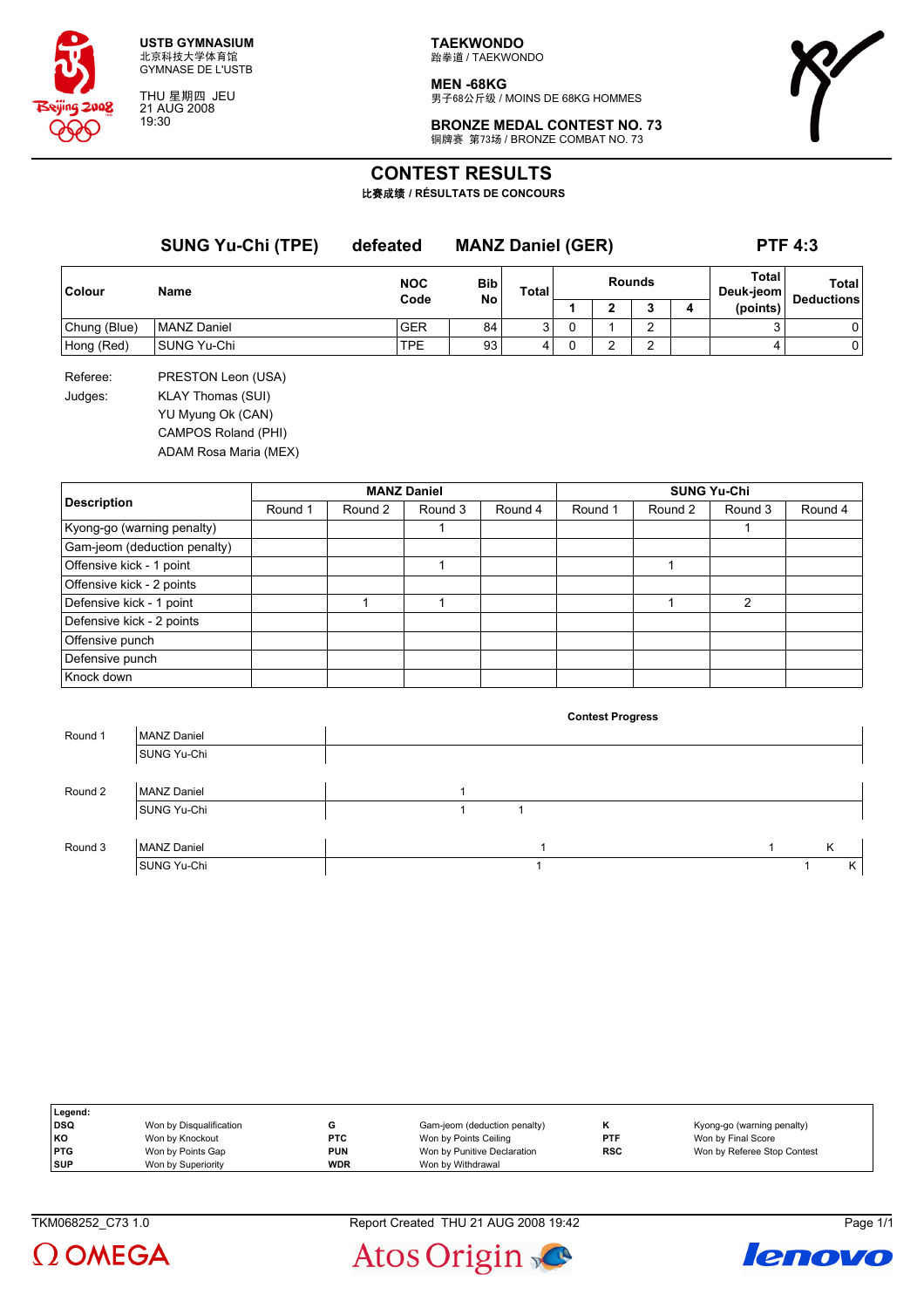

THU 星期四 JEU 21 AUG 2008 19:45

**TAEKWONDO** 跆拳道 / TAEKWONDO

**MEN -68KG** -------<br>男子68公斤级 / MOINS DE 68KG HOMMES



**BRONZE MEDAL CONTEST NO. 74** 铜牌赛 第74场 / BRONZE COMBAT NO. 74

# **CONTEST RESULTS**

比赛成绩 **/ RÉSULTATS DE CONCOURS**

|              | <b>TAZEGUL Servet (TUR)</b> | defeated           |                         | <b>LOPEZ Peter (PER)</b> |               |  |   |  |                    | <b>PTF 1:0</b>                    |  |  |
|--------------|-----------------------------|--------------------|-------------------------|--------------------------|---------------|--|---|--|--------------------|-----------------------------------|--|--|
| Colour       | Name                        | <b>NOC</b><br>Code | <b>Bib</b><br><b>No</b> | Total                    | <b>Rounds</b> |  |   |  | Total<br>Deuk-jeom | <b>Total</b><br><b>Deductions</b> |  |  |
|              |                             |                    |                         |                          |               |  | 3 |  | (points)           |                                   |  |  |
| Chung (Blue) | LOPEZ Peter                 | <b>PER</b>         | 92                      |                          |               |  | 0 |  | 0                  | 0                                 |  |  |
| Hong (Red)   | <b>TAZEGUL Servet</b>       | TUR                | 94                      |                          |               |  |   |  | ົ                  |                                   |  |  |
|              |                             |                    |                         |                          |               |  |   |  |                    |                                   |  |  |

Referee: ZHAO Lei (CHN) Judges: NAGANO Osamu (JPN) KIM MORALES Sue Jionschyon (GUA) ARBABI BALUCHESTAN Shahram (IRI) COLEUX Thierry (FRA)

|                              |         |         | <b>LOPEZ Peter</b> |         | <b>TAZEGUL Servet</b> |         |         |         |  |
|------------------------------|---------|---------|--------------------|---------|-----------------------|---------|---------|---------|--|
| <b>Description</b>           | Round 1 | Round 2 | Round 3            | Round 4 | Round 1               | Round 2 | Round 3 | Round 4 |  |
| Kyong-go (warning penalty)   |         |         |                    |         |                       |         | 3       |         |  |
| Gam-jeom (deduction penalty) |         |         |                    |         |                       |         |         |         |  |
| Offensive kick - 1 point     |         |         |                    |         |                       |         |         |         |  |
| Offensive kick - 2 points    |         |         |                    |         |                       |         |         |         |  |
| Defensive kick - 1 point     |         |         |                    |         |                       |         |         |         |  |
| Defensive kick - 2 points    |         |         |                    |         |                       |         |         |         |  |
| Offensive punch              |         |         |                    |         |                       |         |         |         |  |
| Defensive punch              |         |         |                    |         |                       |         |         |         |  |
| Knock down                   |         |         |                    |         |                       |         |         |         |  |

|         |                       | <b>Contest Progress</b> |    |
|---------|-----------------------|-------------------------|----|
| Round 1 | LOPEZ Peter           |                         |    |
|         | <b>TAZEGUL Servet</b> |                         |    |
|         |                       |                         |    |
| Round 2 | LOPEZ Peter           | K                       |    |
|         | <b>TAZEGUL Servet</b> |                         |    |
|         |                       |                         |    |
| Round 3 | LOPEZ Peter           |                         |    |
|         | <b>TAZEGUL Servet</b> | Κ                       | кĸ |

| Legend:    |                         |            |                              |            |                             |
|------------|-------------------------|------------|------------------------------|------------|-----------------------------|
| DSQ        | Won by Disqualification |            | Gam-jeom (deduction penalty) |            | Kyong-go (warning penalty)  |
| <b>KO</b>  | Won by Knockout         | <b>PTC</b> | Won by Points Ceiling        | <b>PTF</b> | Won by Final Score          |
| <b>PTG</b> | Won by Points Gap       | <b>PUN</b> | Won by Punitive Declaration  | <b>RSC</b> | Won by Referee Stop Contest |
| <b>SUP</b> | Won by Superiority      | <b>WDR</b> | Won by Withdrawal            |            |                             |

TKM068251\_C73 1.0 Report Created THU 21 AUG 2008 19:56 Page 1/1





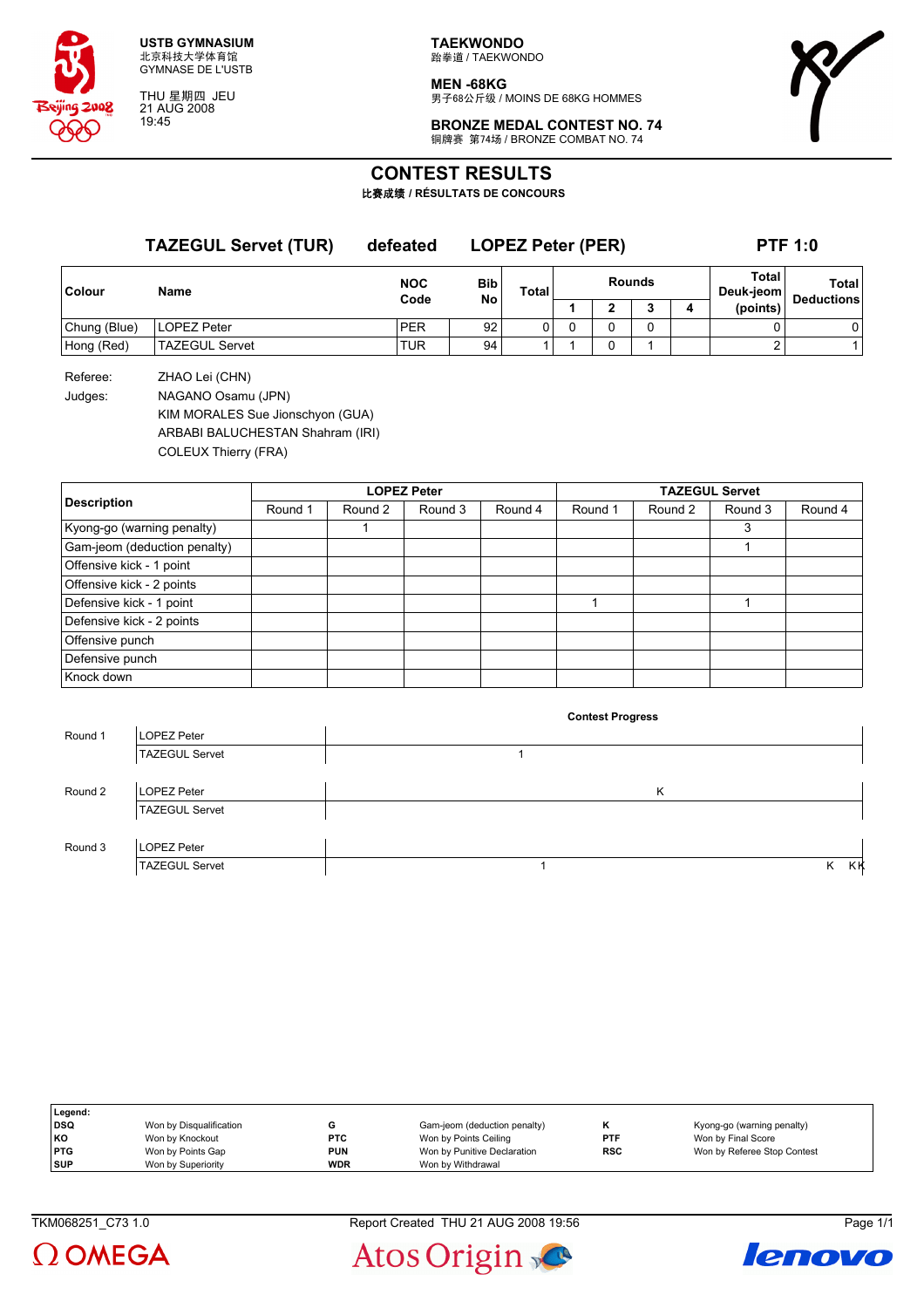

THU 星期四 JEU 21 AUG 2008 20:15

**TAEKWONDO** 跆拳道 / TAEKWONDO

**MEN -68KG** 男子68公斤级 / MOINS DE 68KG HOMMES



**GOLD MEDAL CONTEST NO. 76** 决赛 第76场 / OR COMBAT NO. 76

# **CONTEST RESULTS**

比赛成绩 **/ RÉSULTATS DE CONCOURS**

|                     | <b>SON Taejin (KOR)</b>                                       | defeated   | <b>LOPEZ Mark (USA)</b> |              | <b>PTF 3:2</b> |   |               |   |                    |                   |
|---------------------|---------------------------------------------------------------|------------|-------------------------|--------------|----------------|---|---------------|---|--------------------|-------------------|
| <b>Colour</b>       | Name                                                          | <b>NOC</b> | <b>Bib</b><br>No        | <b>Total</b> |                |   | <b>Rounds</b> |   | Total<br>Deuk-jeom | <b>Total</b>      |
|                     |                                                               | Code       |                         |              |                |   | 3             | 4 | (points)           | <b>Deductions</b> |
| Chung (Blue)        | <b>LOPEZ Mark</b>                                             | <b>USA</b> | 95                      | 2            | 0              |   |               |   |                    | 0                 |
| Hong (Red)          | <b>SON Taejin</b>                                             | <b>KOR</b> | 86                      | 3            |                | 0 | 2             |   | 4                  | 11                |
| Referee:<br>Judges: | NAVARRO INGLES Carmen (ESP)<br>NOWICKI Dariusz Grzegorz (POL) |            |                         |              |                |   |               |   |                    |                   |

ANDRIYEVSKYY Valeriy (UKR)

CHELBAT Chakir (SWE) BARHOUMI Abdessattar (TUN)

|                              |         |         | <b>LOPEZ Mark</b> |         | <b>SON Taejin</b> |         |         |         |  |  |
|------------------------------|---------|---------|-------------------|---------|-------------------|---------|---------|---------|--|--|
| <b>Description</b>           | Round 1 | Round 2 | Round 3           | Round 4 | Round 1           | Round 2 | Round 3 | Round 4 |  |  |
| Kyong-go (warning penalty)   |         |         |                   |         |                   |         |         |         |  |  |
| Gam-jeom (deduction penalty) |         |         |                   |         |                   |         |         |         |  |  |
| Offensive kick - 1 point     |         |         |                   |         |                   |         |         |         |  |  |
| Offensive kick - 2 points    |         |         |                   |         |                   |         |         |         |  |  |
| Defensive kick - 1 point     |         |         |                   |         | 2                 |         |         |         |  |  |
| Defensive kick - 2 points    |         |         |                   |         |                   |         |         |         |  |  |
| Offensive punch              |         |         |                   |         |                   |         |         |         |  |  |
| Defensive punch              |         |         |                   |         |                   |         |         |         |  |  |
| Knock down                   |         |         |                   |         |                   |         |         |         |  |  |

|         |                   |  | <b>Contest Progress</b> |   |   |
|---------|-------------------|--|-------------------------|---|---|
| Round 1 | <b>LOPEZ Mark</b> |  |                         |   |   |
|         | SON Taejin        |  |                         |   | Κ |
|         |                   |  |                         |   |   |
| Round 2 | LOPEZ Mark        |  |                         |   |   |
|         | SON Taejin        |  |                         | Κ |   |
|         |                   |  |                         |   |   |
| Round 3 | <b>LOPEZ Mark</b> |  | K <sub>1</sub>          |   |   |
|         | SON Taejin        |  |                         |   |   |

| Legend:    |                         |            |                              |            |                             |
|------------|-------------------------|------------|------------------------------|------------|-----------------------------|
| <b>DSQ</b> | Won by Disqualification |            | Gam-jeom (deduction penalty) |            | Kyong-go (warning penalty)  |
| KO         | Won by Knockout         | <b>PTC</b> | Won by Points Ceiling        | <b>PTF</b> | Won by Final Score          |
| <b>PTG</b> | Won by Points Gap       | <b>PUN</b> | Won by Punitive Declaration  | <b>RSC</b> | Won by Referee Stop Contest |
| <b>SUP</b> | Won by Superiority      | <b>WDR</b> | Won by Withdrawal            |            |                             |

TKM068101\_C73 1.0 Report Created THU 21 AUG 2008 20:26 Page 1/1



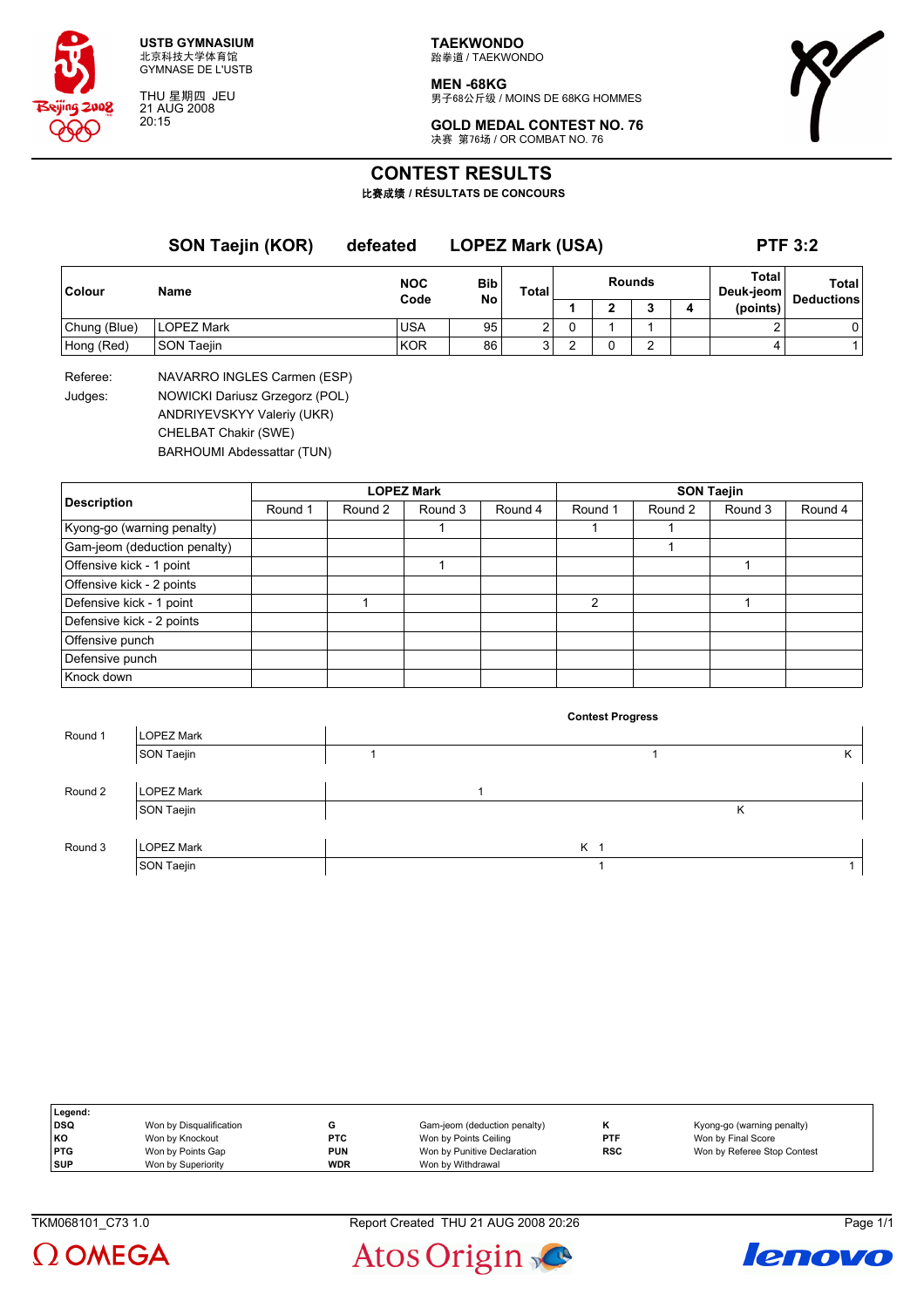

FRI 星期五 VEN 22 AUG 2008 11:00

**MEN -80KG** 男子80公斤级 / MOINS DE 80KG HOMMES



#### **ENTRY LIST BY WEIGHT CATEGORY** As of 23 AUG 2008 各级别报名名单 **/ LISTE D'ENTRÉE PAR CATÉGORIE DU POIDS**

| <b>NOC</b>                          | <b>Bib</b><br><b>Number</b> | <b>Name</b>                     | Date of Birth | Height<br>m/ft in |
|-------------------------------------|-----------------------------|---------------------------------|---------------|-------------------|
|                                     |                             |                                 |               |                   |
| AZE - Azerbaijan                    | 97                          | AHMADOV Rashad                  | 5 JAN 1982    | 1.84/6'0"         |
| CAN - Canada                        | 98                          | MICHAUD Sebastien               | 7 MAY 1987    | 1.85/6'1"         |
| CHN - People's Republic of China    | 99                          | ZHU Guo                         | 14 JUN 1985   | 1.87/6'2"         |
| CIV - The Republic of Côte d'Ivoire | 100                         | KONAN N'guessan Sebastien       | 1 JAN 1980    | 1.85/6'1"         |
| GAB - Gabon                         | 101                         | <b>BAGUISSI Lionel</b>          | 5 JUN 1974    | 1.86/6'1"         |
| <b>GBR</b> - Great Britain          | 102                         | COOK Aaron                      | 2 JAN 1991    | 1.83/6'0"         |
| <b>HON - Honduras</b>               | 103                         | <b>FERRERA RODRIGUEZ Miguel</b> | 25 MAY 1981   | 1.80/5'11"        |
| IRI - Islamic Republic of Iran      | 104                         | SAEI Hadi                       | 10 JUN 1976   | 1.82/6'0"         |
| ITA - Italy                         | 105                         | <b>SARMIENTO Mauro</b>          | 10 APR 1983   | 1.96/6'5"         |
| MHL - Marshall Islands              | 106                         | <b>JASON Anju</b>               | 21 NOV 1987   | 1.78/5'10"        |
| NEP - Nepal                         | 107                         | <b>BISTA Deepak</b>             | 2 JUL 1976    | 1.71/5'7"         |
| PUR - Puerto Rico                   | 108                         | ROMAN MARTINEZ Angel            | 11 JUL 1984   | 1.92/6'4"         |
| QAT - Qatar                         | 109                         | SARHAN Abdulgader Hikmat A      | 19 AUG 1987   | 1.80/5'11"        |
| TUR - Turkey                        | 110                         | <b>TANRIKULU Bahri</b>          | 16 MAR 1980   | 1.85/6'1"         |
| USA - United States of America      | 111                         | <b>LOPEZ Steven</b>             | 9 NOV 1978    | 1.91/6'3"         |
| VEN - Venezuela                     | 112                         | VASQUEZ CARVAJAL Carlos         | 19 DEC 1982   | 1.90/6'3"         |

**Note:**

All changes are available in INFO





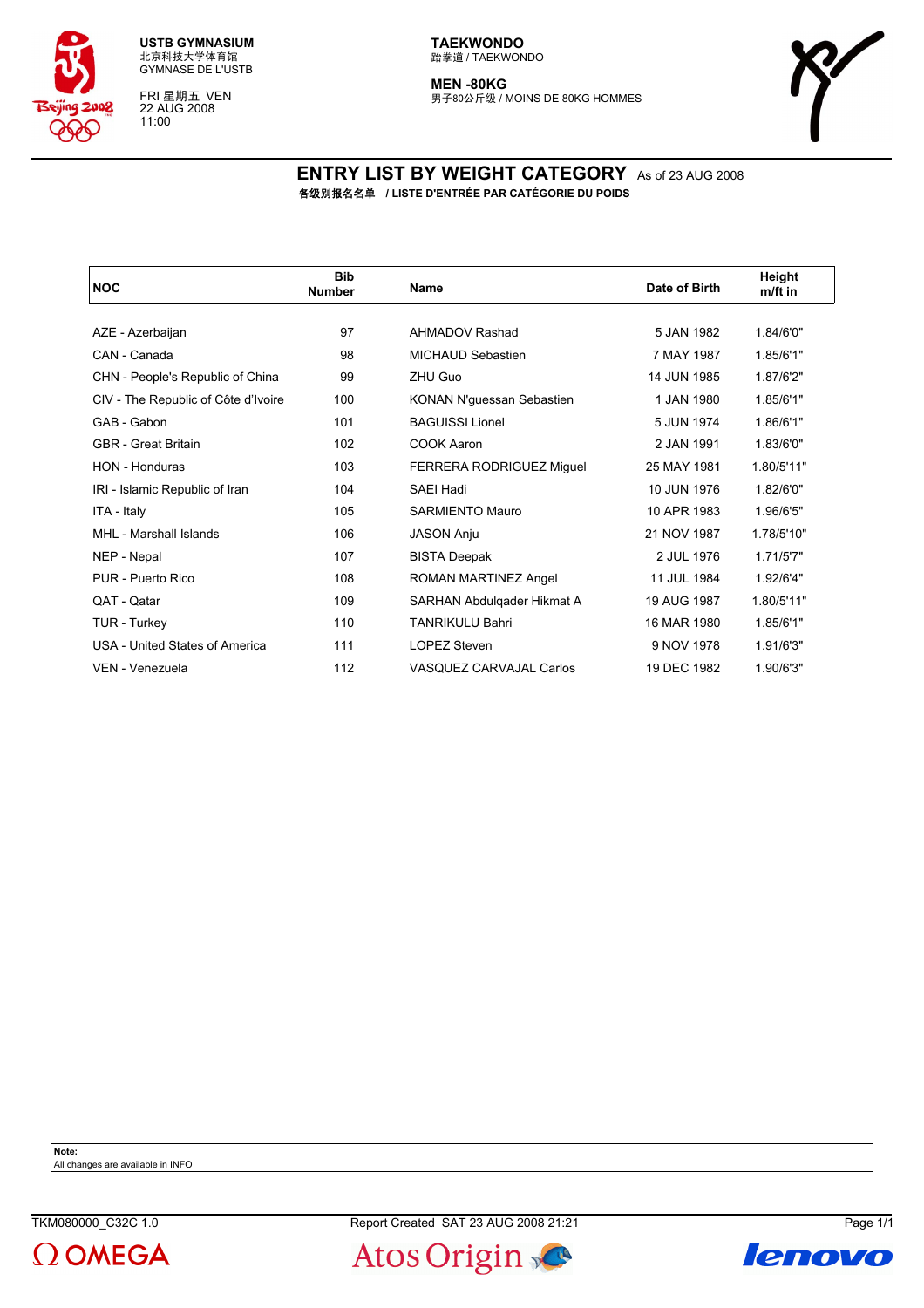

FRI 星期五 VEN 22 AUG 2008 11:00

**TAEKWONDO** 跆拳道 / TAEKWONDO

**MEN -80KG** 男子80公斤级 / MOINS DE 80KG HOMMES



# **RESULTS**

#### 各级别竞赛成绩表 **/ CLASSEMENT DES RÉSULTATS**



| , Leyenu.  |                         |            |                             |            |                             |
|------------|-------------------------|------------|-----------------------------|------------|-----------------------------|
| <b>DSQ</b> | Won by Disqualification | ĸо         | Won by Knockout             | <b>PTC</b> | Won by Points Ceiling       |
| <b>PTF</b> | Won by Final Score      | <b>PTG</b> | Won by Points Gap           | <b>PUN</b> | Won by Punitive Declaration |
| RCn        | Repechage n             | <b>RSC</b> | Won by Referee Stop Contest | <b>SUP</b> | Won by Superiority          |
| <b>WDR</b> | Won by Withdrawal       |            |                             |            |                             |

TKM080000\_C75 6.0 Report Created FRI 22 AUG 2008 20:26 Page 1/1



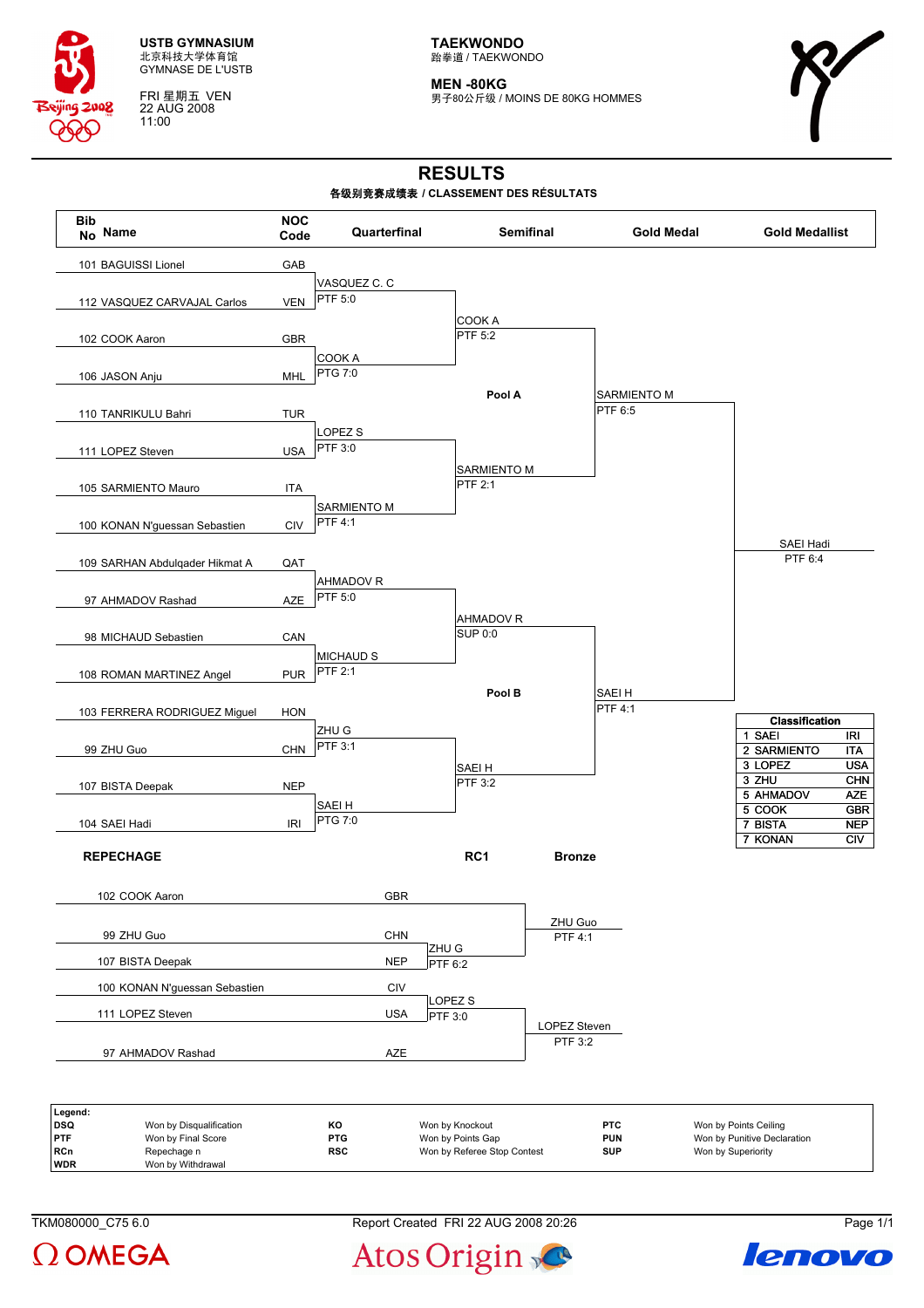

FRI 星期五 VEN 22 AUG 2008 16:00

**TAEKWONDO** 跆拳道 / TAEKWONDO

**MEN -80KG** -------<br>男子80公斤级 / MOINS DE 80KG HOMMES



**QUARTERFINAL CONTEST NO. 97** 1/4决赛 第97场 / QUARTS DE FINALE COMBAT NO. 97

# **CONTEST RESULTS**

比赛成绩 **/ RÉSULTATS DE CONCOURS**

|              | <b>COOK Aaron (GBR)</b> | defeated | <b>VASQUEZ CARVAJAL Carlos (VEN)</b> |                  |       |               |   |                    |          | <b>PTF 5:2</b>             |
|--------------|-------------------------|----------|--------------------------------------|------------------|-------|---------------|---|--------------------|----------|----------------------------|
| Colour       | <b>Name</b>             |          | <b>NOC</b><br>Code                   | <b>Bib</b><br>No | Total | <b>Rounds</b> |   | Total<br>Deuk-ieom |          | Total<br><b>Deductions</b> |
|              |                         |          |                                      |                  |       |               | ∍ |                    | (points) |                            |
| Chung (Blue) | VASQUEZ CARVAJAL Carlos |          | <b>VEN</b>                           | 112              | ົ     |               |   |                    |          |                            |
| Hong (Red)   | COOK Aaron              |          | <b>GBR</b>                           | 102              | 5     |               |   |                    | 6        |                            |

Referee: CAMPOS Roland (PHI) Judges: HEMWONNO Jatuporn (THA) BARHOUMI Abdessattar (TUN) LOIACONO Samuel (AUS) ARBABI BALUCHESTAN Shahram (IRI)

|                              |         | <b>VASQUEZ CARVAJAL Carlos</b> |         |         | <b>COOK Aaron</b> |         |         |         |  |  |
|------------------------------|---------|--------------------------------|---------|---------|-------------------|---------|---------|---------|--|--|
| <b>Description</b>           | Round 1 | Round 2                        | Round 3 | Round 4 | Round 1           | Round 2 | Round 3 | Round 4 |  |  |
| Kyong-go (warning penalty)   |         |                                |         |         |                   |         | 2       |         |  |  |
| Gam-jeom (deduction penalty) |         |                                |         |         |                   |         |         |         |  |  |
| Offensive kick - 1 point     |         |                                |         |         |                   |         |         |         |  |  |
| Offensive kick - 2 points    |         |                                |         |         |                   |         |         |         |  |  |
| Defensive kick - 1 point     |         |                                |         |         | $\mathcal{P}$     |         |         |         |  |  |
| Defensive kick - 2 points    |         |                                |         |         |                   |         |         |         |  |  |
| Offensive punch              |         |                                |         |         |                   |         |         |         |  |  |
| Defensive punch              |         |                                |         |         |                   |         |         |         |  |  |
| Knock down                   |         |                                |         |         |                   |         |         |         |  |  |

|         |                         |  | <b>Contest Progress</b> |   |   |  |
|---------|-------------------------|--|-------------------------|---|---|--|
| Round 1 | VASQUEZ CARVAJAL Carlos |  |                         |   |   |  |
|         | COOK Aaron              |  |                         |   |   |  |
|         |                         |  |                         |   |   |  |
| Round 2 | VASQUEZ CARVAJAL Carlos |  |                         |   |   |  |
|         | COOK Aaron              |  | Κ                       | ົ |   |  |
|         |                         |  |                         |   |   |  |
| Round 3 | VASQUEZ CARVAJAL Carlos |  |                         |   |   |  |
|         | COOK Aaron              |  |                         |   | κ |  |

| Legend:    |                         |            |                              |            |                             |
|------------|-------------------------|------------|------------------------------|------------|-----------------------------|
| DSQ        | Won by Disqualification |            | Gam-jeom (deduction penalty) |            | Kyong-go (warning penalty)  |
| KO         | Won by Knockout         | <b>PTC</b> | Won by Points Ceiling        | <b>PTF</b> | Won by Final Score          |
| <b>PTG</b> | Won by Points Gap       | <b>PUN</b> | Won by Punitive Declaration  | <b>RSC</b> | Won by Referee Stop Contest |
| <b>SUP</b> | Won by Superiority      | <b>WDR</b> | Won by Withdrawal            |            |                             |

TKM080301\_C73 1.0 Report Created FRI 22 AUG 2008 16:11 Page 1/1





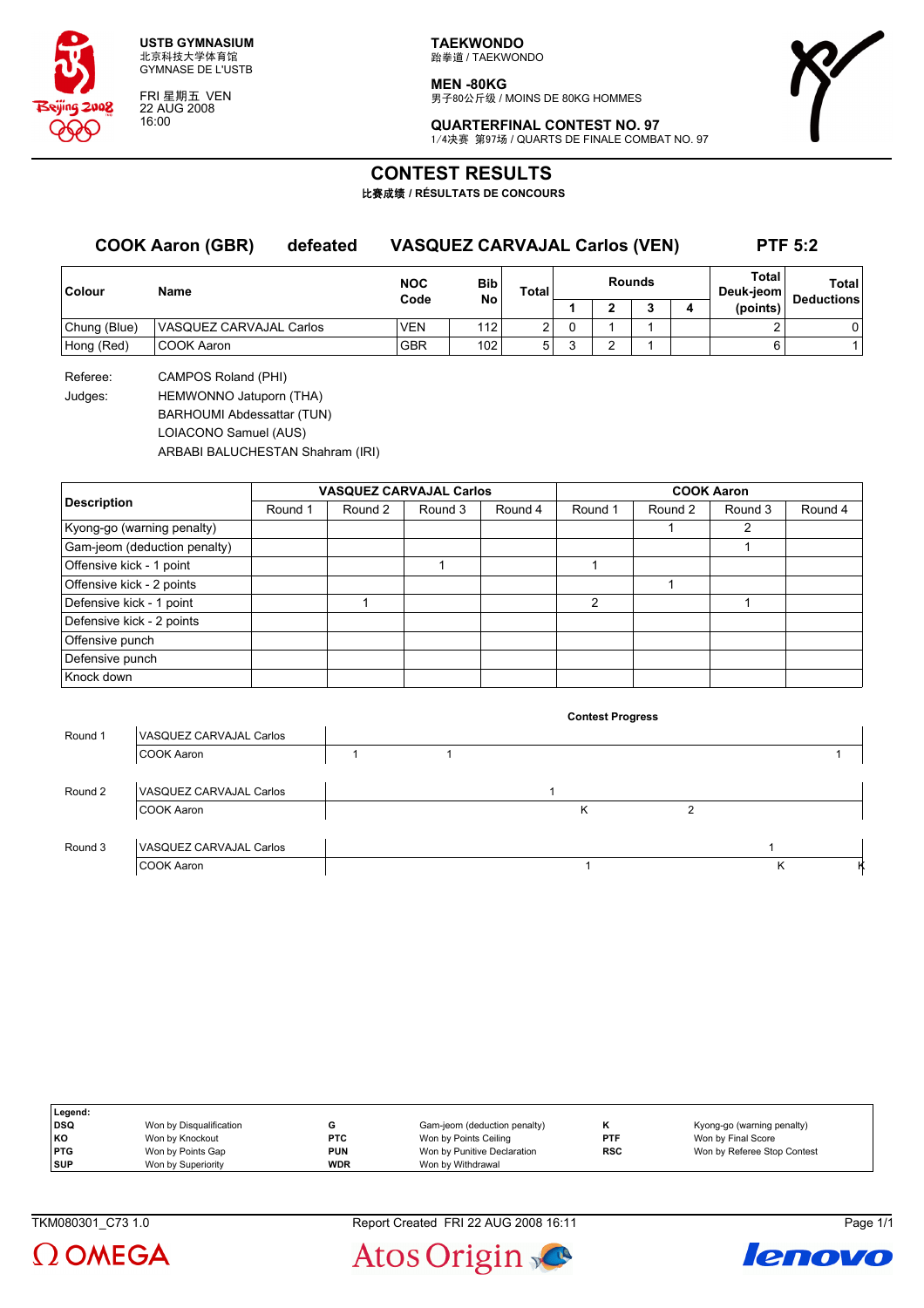

FRI 星期五 VEN 22 AUG 2008 16:15

**TAEKWONDO** 跆拳道 / TAEKWONDO

**MEN -80KG**

男子80公斤级 / MOINS DE 80KG HOMMES



**QUARTERFINAL CONTEST NO. 98** 1/4决赛 第98场 / QUARTS DE FINALE COMBAT NO. 98

# **CONTEST RESULTS**

比赛成绩 **/ RÉSULTATS DE CONCOURS**

|              | <b>SARMIENTO Mauro (ITA)</b> | defeated                          |     | <b>LOPEZ Steven (USA)</b> |                    |              |   |   |          | <b>PTF 2:1</b>    |
|--------------|------------------------------|-----------------------------------|-----|---------------------------|--------------------|--------------|---|---|----------|-------------------|
| Colour       | Name                         | <b>Bib</b><br><b>NOC</b><br>Total |     | <b>Rounds</b>             | Total<br>Deuk-jeom | <b>Total</b> |   |   |          |                   |
|              |                              | Code                              | No  |                           |                    | 2            | 3 | 4 | (points) | <b>Deductions</b> |
| Chung (Blue) | LOPEZ Steven                 | <b>USA</b>                        | 111 |                           |                    |              | 0 | 0 | 2        |                   |
| Hong (Red)   | <b>SARMIENTO Mauro</b>       | <b>ITA</b>                        | 105 | $\overline{2}$            | 0                  | 0            |   |   | 2        | 0                 |
| Referee:     | OH II Nam (INA)              |                                   |     |                           |                    |              |   |   |          |                   |
| Judges:      | <b>BENALI Youssef (MAR)</b>  |                                   |     |                           |                    |              |   |   |          |                   |
|              | LEE Thiam Huat (SIN)         |                                   |     |                           |                    |              |   |   |          |                   |
|              | NAGANO Osamu (JPN)           |                                   |     |                           |                    |              |   |   |          |                   |
|              | CHEN Chun Feng (TPE)         |                                   |     |                           |                    |              |   |   |          |                   |

|                              |         |         | <b>LOPEZ Steven</b> |         | <b>SARMIENTO Mauro</b> |         |         |         |  |  |
|------------------------------|---------|---------|---------------------|---------|------------------------|---------|---------|---------|--|--|
| <b>Description</b>           | Round 1 | Round 2 | Round 3             | Round 4 | Round 1                | Round 2 | Round 3 | Round 4 |  |  |
| Kyong-go (warning penalty)   |         |         |                     |         |                        |         |         |         |  |  |
| Gam-jeom (deduction penalty) |         |         |                     |         |                        |         |         |         |  |  |
| Offensive kick - 1 point     |         |         |                     |         |                        |         |         |         |  |  |
| Offensive kick - 2 points    |         |         |                     |         |                        |         |         |         |  |  |
| Defensive kick - 1 point     |         |         |                     |         |                        |         |         |         |  |  |
| Defensive kick - 2 points    |         |         |                     |         |                        |         |         |         |  |  |
| Offensive punch              |         |         |                     |         |                        |         |         |         |  |  |
| Defensive punch              |         |         |                     |         |                        |         |         |         |  |  |
| Knock down                   |         |         |                     |         |                        |         |         |         |  |  |

|         |                        | <b>Contest Progress</b> |   |
|---------|------------------------|-------------------------|---|
| Round 1 | LOPEZ Steven           |                         |   |
|         | <b>SARMIENTO Mauro</b> | Κ                       |   |
|         |                        |                         |   |
| Round 2 | <b>LOPEZ Steven</b>    |                         | Κ |
|         | <b>SARMIENTO Mauro</b> |                         |   |
|         |                        |                         |   |
| Round 3 | <b>LOPEZ Steven</b>    | κ                       |   |
|         | <b>SARMIENTO Mauro</b> |                         |   |
|         |                        |                         |   |
| Round 4 | LOPEZ Steven           |                         |   |
|         | <b>SARMIENTO Mauro</b> |                         |   |

| Legend:    |                         |            |                              |            |                             |
|------------|-------------------------|------------|------------------------------|------------|-----------------------------|
| DSQ        | Won by Disqualification |            | Gam-jeom (deduction penalty) |            | Kyong-go (warning penalty)  |
| KO         | Won by Knockout         | <b>PTC</b> | Won by Points Ceiling        | <b>PTF</b> | Won by Final Score          |
| <b>PTG</b> | Won by Points Gap       | <b>PUN</b> | Won by Punitive Declaration  | <b>RSC</b> | Won by Referee Stop Contest |
| <b>SUP</b> | Won by Superiority      | <b>WDR</b> | Won by Withdrawal            |            |                             |

TKM080302\_C73 1.0 Report Created FRI 22 AUG 2008 16:29 Page 1/1



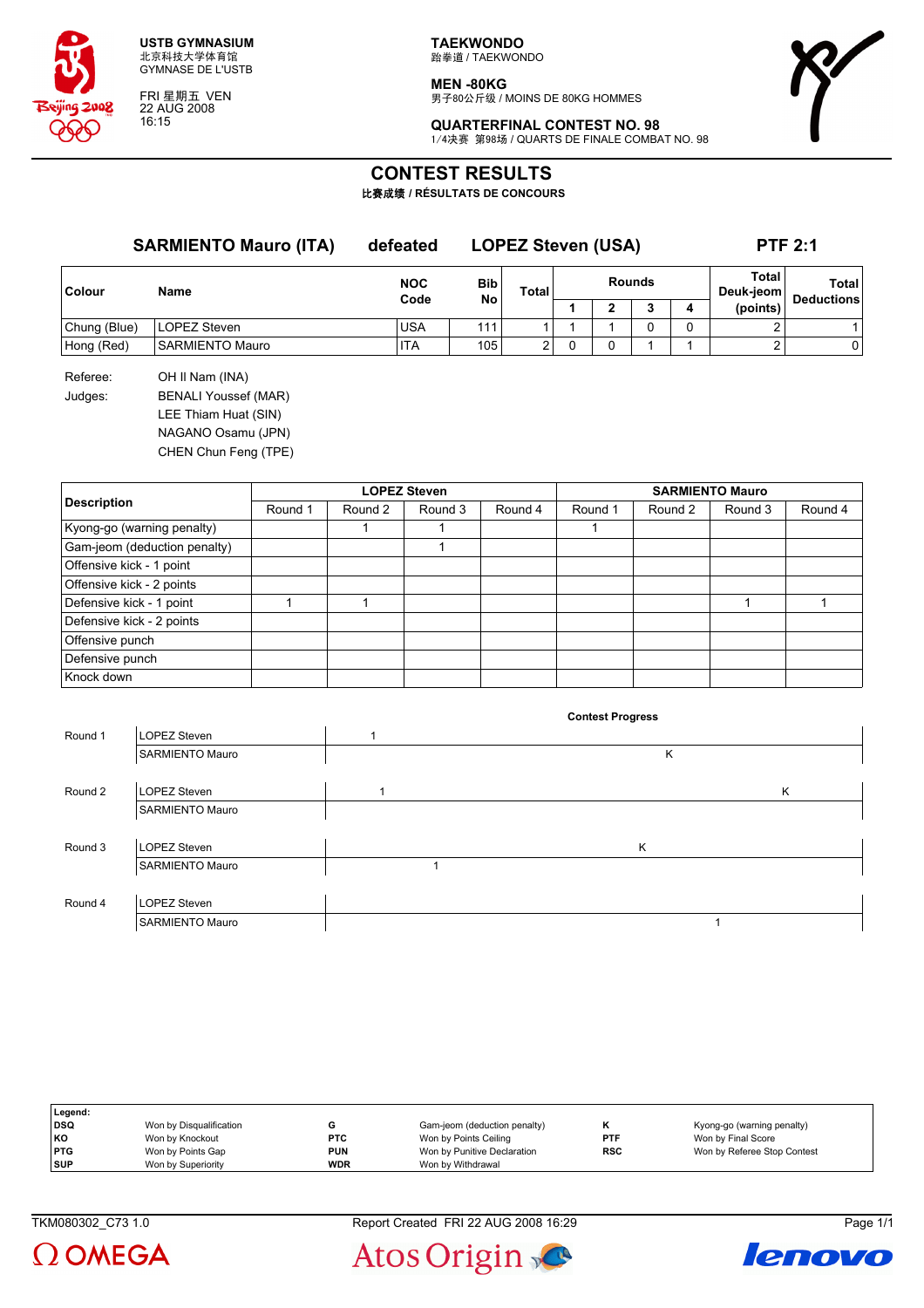

FRI 星期五 VEN 22 AUG 2008 16:30

**TAEKWONDO** 跆拳道 / TAEKWONDO

**MEN -80KG** 男子80公斤级 / MOINS DE 80KG HOMMES



**QUARTERFINAL CONTEST NO. 99** 1/4决赛 第99场 / QUARTS DE FINALE COMBAT NO. 99

### **CONTEST RESULTS**

比赛成绩 **/ RÉSULTATS DE CONCOURS**

| <b>AHMADOV Rashad (AZE)</b> |                          | defeated   | <b>MICHAUD Sebastien (CAN)</b> |              |               |   |    |   | <b>SUP 0:0</b>     |                   |  |
|-----------------------------|--------------------------|------------|--------------------------------|--------------|---------------|---|----|---|--------------------|-------------------|--|
| <b>Colour</b>               | Name                     | <b>NOC</b> | <b>Bib</b><br>No               | <b>Total</b> | <b>Rounds</b> |   |    |   | Total<br>Deuk-jeom | <b>Total</b>      |  |
|                             |                          | Code       |                                |              |               | 2 | J. | 4 | (points)           | <b>Deductions</b> |  |
| Chung (Blue)                | <b>AHMADOV Rashad</b>    | <b>AZE</b> | 97                             |              |               | 0 |    | 0 |                    |                   |  |
| Hong (Red)                  | <b>MICHAUD Sebastien</b> | CAN        | 98                             | 0            |               | 0 |    | 0 |                    | 0                 |  |
| Referee:                    | LOIACONO Samuel (AUS)    |            |                                |              |               |   |    |   |                    |                   |  |
| Judges:                     | HEMWONNO Jatuporn (THA)  |            |                                |              |               |   |    |   |                    |                   |  |

OTHMAN Ahmad (JOR)

BARHOUMI Abdessattar (TUN)

CAMPOS Roland (PHI)

|                              |         | <b>AHMADOV Rashad</b> |         |         |         | <b>MICHAUD Sebastien</b> |         |         |  |  |  |
|------------------------------|---------|-----------------------|---------|---------|---------|--------------------------|---------|---------|--|--|--|
| <b>Description</b>           | Round 1 | Round 2               | Round 3 | Round 4 | Round 1 | Round 2                  | Round 3 | Round 4 |  |  |  |
| Kyong-go (warning penalty)   |         |                       |         |         |         |                          |         |         |  |  |  |
| Gam-jeom (deduction penalty) |         |                       |         |         |         |                          |         |         |  |  |  |
| Offensive kick - 1 point     |         |                       |         |         |         |                          |         |         |  |  |  |
| Offensive kick - 2 points    |         |                       |         |         |         |                          |         |         |  |  |  |
| Defensive kick - 1 point     |         |                       |         |         |         |                          |         |         |  |  |  |
| Defensive kick - 2 points    |         |                       |         |         |         |                          |         |         |  |  |  |
| Offensive punch              |         |                       |         |         |         |                          |         |         |  |  |  |
| Defensive punch              |         |                       |         |         |         |                          |         |         |  |  |  |
| Knock down                   |         |                       |         |         |         |                          |         |         |  |  |  |

|         |                       |   | <b>Contest Progress</b> |   |   |
|---------|-----------------------|---|-------------------------|---|---|
| Round 1 | <b>AHMADOV Rashad</b> | Κ | Κ                       |   |   |
|         | MICHAUD Sebastien     |   |                         |   |   |
|         |                       |   |                         |   |   |
| Round 2 | <b>AHMADOV Rashad</b> |   |                         |   |   |
|         | MICHAUD Sebastien     |   |                         |   |   |
|         |                       |   |                         |   |   |
| Round 3 | <b>AHMADOV Rashad</b> |   |                         |   |   |
|         | MICHAUD Sebastien     |   |                         | Κ |   |
|         |                       |   |                         |   |   |
| Round 4 | <b>AHMADOV Rashad</b> |   |                         |   |   |
|         | MICHAUD Sebastien     |   |                         |   | K |

| Legend:    |                         |            |                              |            |                             |
|------------|-------------------------|------------|------------------------------|------------|-----------------------------|
| <b>DSQ</b> | Won by Disqualification |            | Gam-jeom (deduction penalty) |            | Kyong-go (warning penalty)  |
| <b>KO</b>  | Won by Knockout         | <b>PTC</b> | Won by Points Ceiling        | <b>PTF</b> | Won by Final Score          |
| <b>PTG</b> | Won by Points Gap       | PUN        | Won by Punitive Declaration  | <b>RSC</b> | Won by Referee Stop Contest |
| <b>SUP</b> | Won by Superiority      | <b>WDR</b> | Won by Withdrawal            |            |                             |

 $\Omega$  OMEGA



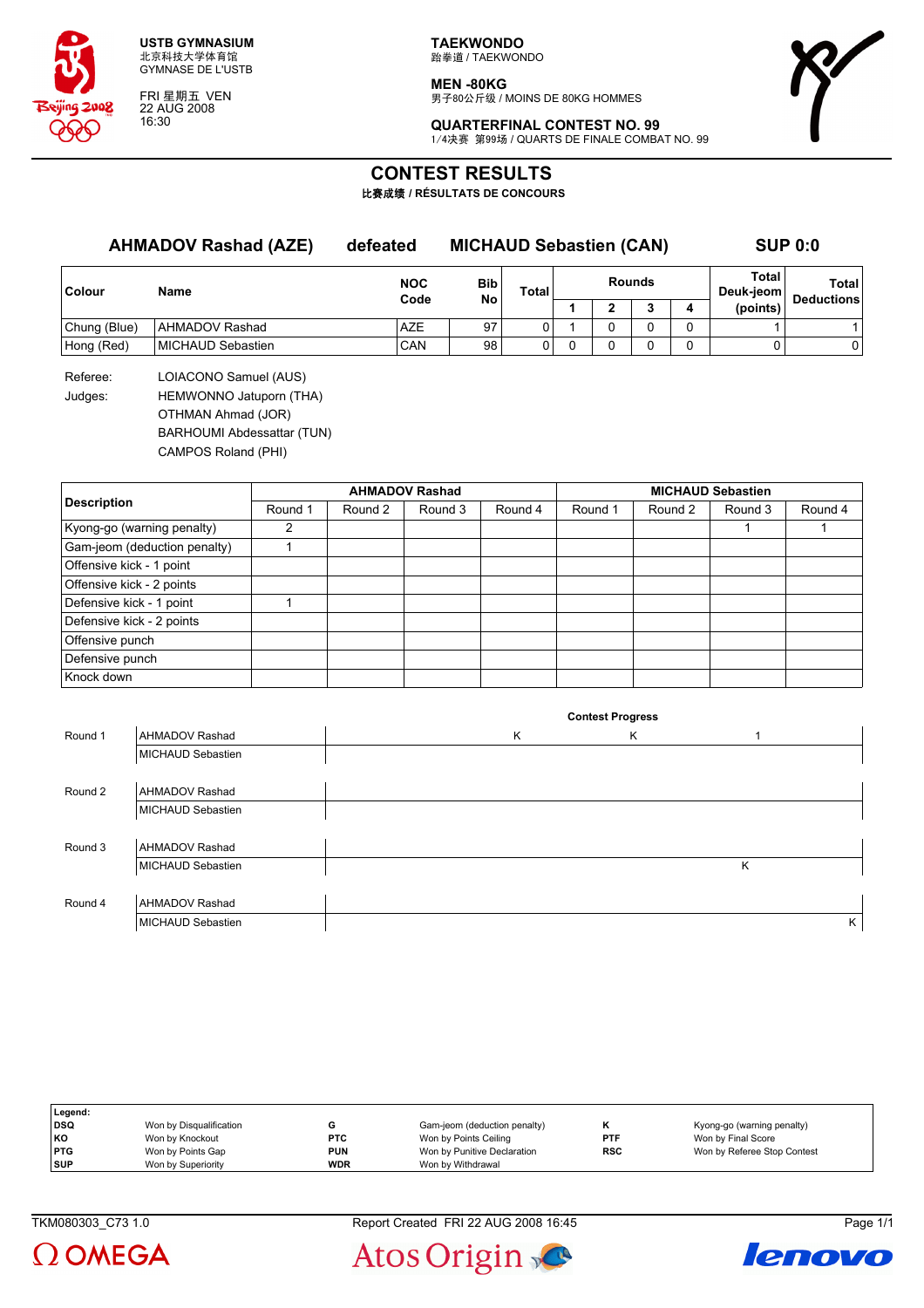

FRI 星期五 VEN 22 AUG 2008 16:45

**TAEKWONDO** 跆拳道 / TAEKWONDO

**MEN -80KG** 男子80公斤级 / MOINS DE 80KG HOMMES

**QUARTERFINAL CONTEST NO. 100** 1/4决赛 第100场 / QUARTS DE FINALE COMBAT NO. 100

# **CONTEST RESULTS**

比赛成绩 **/ RÉSULTATS DE CONCOURS**

**SAEI Hadi (IRI) defeated ZHU Guo (CHN) PTF 3:2 Colour Name NOC Code Bib No Total Rounds Total Deuk-jeom Total Deductions 1 2 3 4 (points)** Chung (Blue) ZHU Guo CHN | 99 | 2 | 0 2 | 2 | 0 Hong (Red) SAEI Hadi IRI 104 3 0 1 2 3 0

Referee: NOWICKI Dariusz Grzegorz (POL) Judges: SHEYKA Vladimir (RUS) KIM MORALES Sue Jionschyon (GUA) HUBER Christian (AUT) ZANETTE Federico (ITA)

**Description ZHU Guo SAEI Hadi** Round 1 | Round 2 | Round 3 | Round 4 | Round 1 | Round 2 | Round 3 | Round 4 Kyong-go (warning penalty) and the control of the control of the control of the control of the control of the control of the control of the control of the control of the control of the control of the control of the control Gam-jeom (deduction penalty) Offensive kick - 1 point 1 1 1 Offensive kick - 2 points Defensive kick - 1 point 1 1 Defensive kick - 2 points Offensive punch Defensive punch Knock down

|         |           | <b>Contest Progress</b> |                |
|---------|-----------|-------------------------|----------------|
| Round 1 | ZHU Guo   |                         |                |
|         | SAEI Hadi |                         |                |
|         |           |                         |                |
| Round 2 | ZHU Guo   |                         |                |
|         | SAEI Hadi |                         |                |
|         |           |                         |                |
| Round 3 | ZHU Guo   |                         |                |
|         | SAEI Hadi |                         | K <sub>1</sub> |

| Legend:    |                         |            |                              |            |                             |
|------------|-------------------------|------------|------------------------------|------------|-----------------------------|
| DSQ        | Won by Disqualification |            | Gam-jeom (deduction penalty) |            | Kyong-go (warning penalty)  |
| KO         | Won by Knockout         | <b>PTC</b> | Won by Points Ceiling        | <b>PTF</b> | Won by Final Score          |
| <b>PTG</b> | Won by Points Gap       | <b>PUN</b> | Won by Punitive Declaration  | <b>RSC</b> | Won by Referee Stop Contest |
| <b>SUP</b> | Won by Superiority      | <b>WDR</b> | Won by Withdrawal            |            |                             |

TKM080304 C73 1.0 Report Created FRI 22 AUG 2008 16:56 Page 1/1





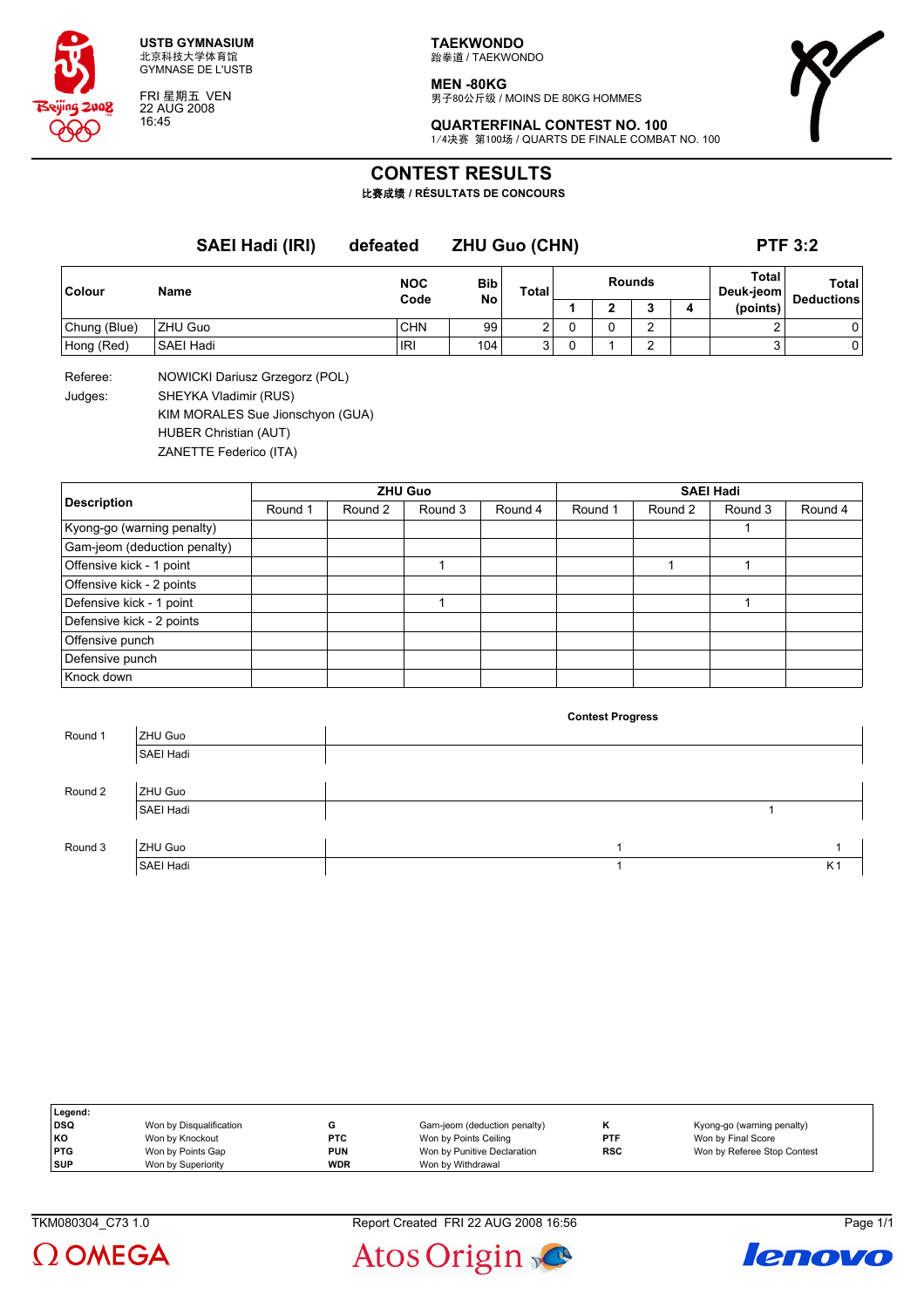

FRI 星期五 VEN 22 AUG 2008 17:30

**TAEKWONDO** 跆拳道 / TAEKWONDO

**MEN -80KG** -------<br>男子80公斤级 / MOINS DE 80KG HOMMES



**SEMIFINAL CONTEST NO. 103** 半决赛 第103场 / DEMI-FINAL COMBAT NO. 103

# **CONTEST RESULTS**

比赛成绩 **/ RÉSULTATS DE CONCOURS**

|              | <b>SARMIENTO Mauro (ITA)</b> | defeated   | <b>COOK Aaron (GBR)</b> |       |        |   |        | <b>PTF 6:5</b> |                    |                            |
|--------------|------------------------------|------------|-------------------------|-------|--------|---|--------|----------------|--------------------|----------------------------|
| Colour       | Name                         | <b>NOC</b> | Bib                     | Total | Rounds |   |        |                | Total<br>Deuk-jeom | Total<br><b>Deductions</b> |
|              |                              |            |                         |       |        |   |        | 4              | (points)           |                            |
| Chung (Blue) | COOK Aaron                   | <b>GBR</b> | 102                     | 5     |        | ີ |        |                |                    | 0                          |
| Hong (Red)   | <b>SARMIENTO Mauro</b>       | <b>ITA</b> | 105                     | 6     |        |   | $\sim$ |                | 6                  | 0                          |
|              |                              | Code       | No                      |       |        |   |        |                |                    |                            |

Referee: PRESTON Leon (USA)

Judges: NAVARRO INGLES Carmen (ESP) OETJENS Thekla (GER) BANG Kyung Ae (KOR) LEE Thiam Huat (SIN)

|                              |         |               | <b>COOK Aaron</b> |         | <b>SARMIENTO Mauro</b> |         |         |         |  |
|------------------------------|---------|---------------|-------------------|---------|------------------------|---------|---------|---------|--|
| <b>Description</b>           | Round 1 | Round 2       | Round 3           | Round 4 | Round 1                | Round 2 | Round 3 | Round 4 |  |
| Kyong-go (warning penalty)   |         |               |                   |         |                        |         |         |         |  |
| Gam-jeom (deduction penalty) |         |               |                   |         |                        |         |         |         |  |
| Offensive kick - 1 point     |         | $\mathcal{P}$ | 2                 |         |                        |         |         |         |  |
| Offensive kick - 2 points    |         |               |                   |         |                        |         |         |         |  |
| Defensive kick - 1 point     |         |               |                   |         | $\mathfrak{p}$         |         | 3       |         |  |
| Defensive kick - 2 points    |         |               |                   |         |                        |         |         |         |  |
| Offensive punch              |         |               |                   |         |                        |         |         |         |  |
| Defensive punch              |         |               |                   |         |                        |         |         |         |  |
| Knock down                   |         |               |                   |         |                        |         |         |         |  |

|         |                        | <b>Contest Progress</b> |  |  |     |  |  |  |  |
|---------|------------------------|-------------------------|--|--|-----|--|--|--|--|
| Round 1 | COOK Aaron             |                         |  |  |     |  |  |  |  |
|         | <b>SARMIENTO Mauro</b> |                         |  |  |     |  |  |  |  |
|         |                        |                         |  |  |     |  |  |  |  |
| Round 2 | COOK Aaron             |                         |  |  |     |  |  |  |  |
|         | <b>SARMIENTO Mauro</b> |                         |  |  |     |  |  |  |  |
|         |                        |                         |  |  |     |  |  |  |  |
| Round 3 | COOK Aaron             |                         |  |  |     |  |  |  |  |
|         | <b>SARMIENTO Mauro</b> |                         |  |  | 1 K |  |  |  |  |

| Legend:    |                         |            |                              |            |                             |
|------------|-------------------------|------------|------------------------------|------------|-----------------------------|
| <b>DSQ</b> | Won by Disqualification |            | Gam-jeom (deduction penalty) |            | Kyong-go (warning penalty)  |
| l KO       | Won by Knockout         | <b>PTC</b> | Won by Points Ceiling        | <b>PTF</b> | Won by Final Score          |
| <b>PTG</b> | Won by Points Gap       | <b>PUN</b> | Won by Punitive Declaration  | <b>RSC</b> | Won by Referee Stop Contest |
| <b>SUP</b> | Won by Superiority      | <b>WDR</b> | Won by Withdrawal            |            |                             |

 $\Omega$  OMEGA





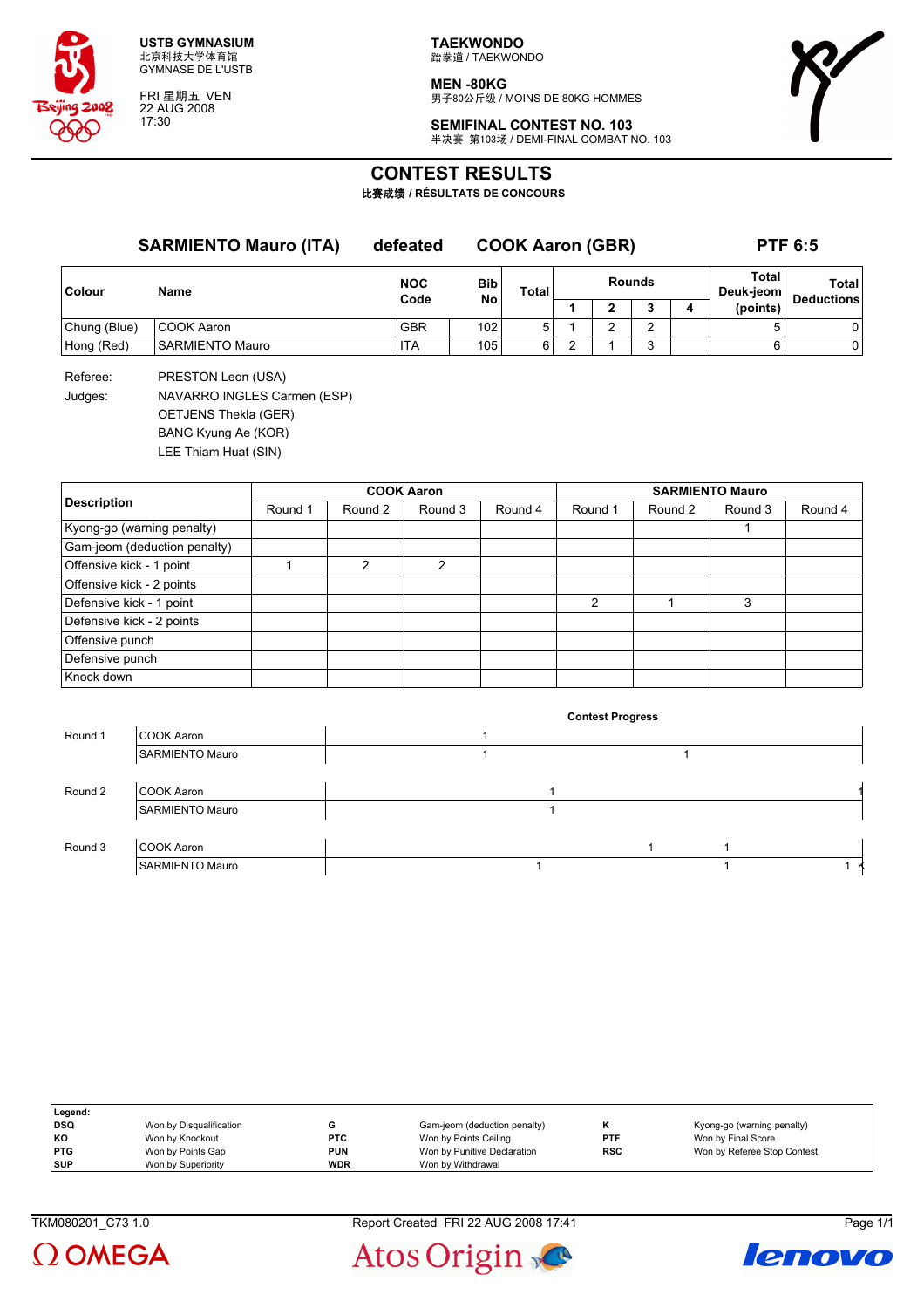

FRI 星期五 VEN 22 AUG 2008 17:45

**TAEKWONDO** 跆拳道 / TAEKWONDO

**MEN -80KG** 男子80公斤级 / MOINS DE 80KG HOMMES



**SEMIFINAL CONTEST NO. 104** 半决赛 第104场 / DEMI-FINAL COMBAT NO. 104

### **CONTEST RESULTS**

比赛成绩 **/ RÉSULTATS DE CONCOURS**

|                     | SAEI Hadi (IRI)                                 | defeated | <b>AHMADOV Rashad (AZE)</b> |           |       |               |  |   |   | <b>PTF 4:1</b>     |                                   |  |  |
|---------------------|-------------------------------------------------|----------|-----------------------------|-----------|-------|---------------|--|---|---|--------------------|-----------------------------------|--|--|
| Colour              | Name                                            |          | <b>NOC</b><br>Code          | Bib<br>No | Total | <b>Rounds</b> |  |   |   | Total<br>Deuk-jeom | <b>Total</b><br><b>Deductions</b> |  |  |
|                     |                                                 |          |                             |           |       |               |  | J | 4 | (points)           |                                   |  |  |
| Chung (Blue)        | AHMADOV Rashad                                  |          | <b>AZE</b>                  | 97        |       | 0             |  | 0 |   |                    | 0                                 |  |  |
| Hong (Red)          | SAEI Hadi                                       |          | IRI                         | 104       | 4     | 0             |  | 3 |   |                    | 0                                 |  |  |
| Referee:<br>Judges: | YU Myung Ok (CAN)<br>BARHOUMI Abdessattar (TUN) |          |                             |           |       |               |  |   |   |                    |                                   |  |  |

LOIACONO Samuel (AUS)

BENALI Youssef (MAR)

PENA ARCHNIEGAS Sandra Magally (COL)

|                              |         |         | <b>AHMADOV Rashad</b> |         | <b>SAEI Hadi</b> |         |         |         |  |  |
|------------------------------|---------|---------|-----------------------|---------|------------------|---------|---------|---------|--|--|
| <b>Description</b>           | Round 1 | Round 2 | Round 3               | Round 4 | Round 1          | Round 2 | Round 3 | Round 4 |  |  |
| Kyong-go (warning penalty)   |         |         |                       |         |                  |         |         |         |  |  |
| Gam-jeom (deduction penalty) |         |         |                       |         |                  |         |         |         |  |  |
| Offensive kick - 1 point     |         |         |                       |         |                  |         |         |         |  |  |
| Offensive kick - 2 points    |         |         |                       |         |                  |         |         |         |  |  |
| Defensive kick - 1 point     |         |         |                       |         |                  |         | 2       |         |  |  |
| Defensive kick - 2 points    |         |         |                       |         |                  |         |         |         |  |  |
| Offensive punch              |         |         |                       |         |                  |         |         |         |  |  |
| Defensive punch              |         |         |                       |         |                  |         |         |         |  |  |
| Knock down                   |         |         |                       |         |                  |         |         |         |  |  |

|         |                       | <b>Contest Progress</b> |   |
|---------|-----------------------|-------------------------|---|
| Round 1 | <b>AHMADOV Rashad</b> |                         |   |
|         | SAEI Hadi             |                         |   |
|         |                       |                         |   |
| Round 2 | AHMADOV Rashad        |                         |   |
|         | SAEI Hadi             |                         |   |
|         |                       |                         |   |
| Round 3 | AHMADOV Rashad        |                         |   |
|         | SAEI Hadi             |                         | Κ |

| Legend:    |                         |            |                              |            |                             |
|------------|-------------------------|------------|------------------------------|------------|-----------------------------|
| DSQ        | Won by Disqualification |            | Gam-jeom (deduction penalty) |            | Kyong-go (warning penalty)  |
| l KO       | Won by Knockout         | <b>PTC</b> | Won by Points Ceiling        | <b>PTF</b> | Won by Final Score          |
| <b>PTG</b> | Won by Points Gap       | <b>PUN</b> | Won by Punitive Declaration  | <b>RSC</b> | Won by Referee Stop Contest |
| <b>SUP</b> | Won by Superiority      | <b>WDR</b> | Won by Withdrawal            |            |                             |

TKM080202\_C73 1.0 Report Created FRI 22 AUG 2008 17:56 Page 1/1





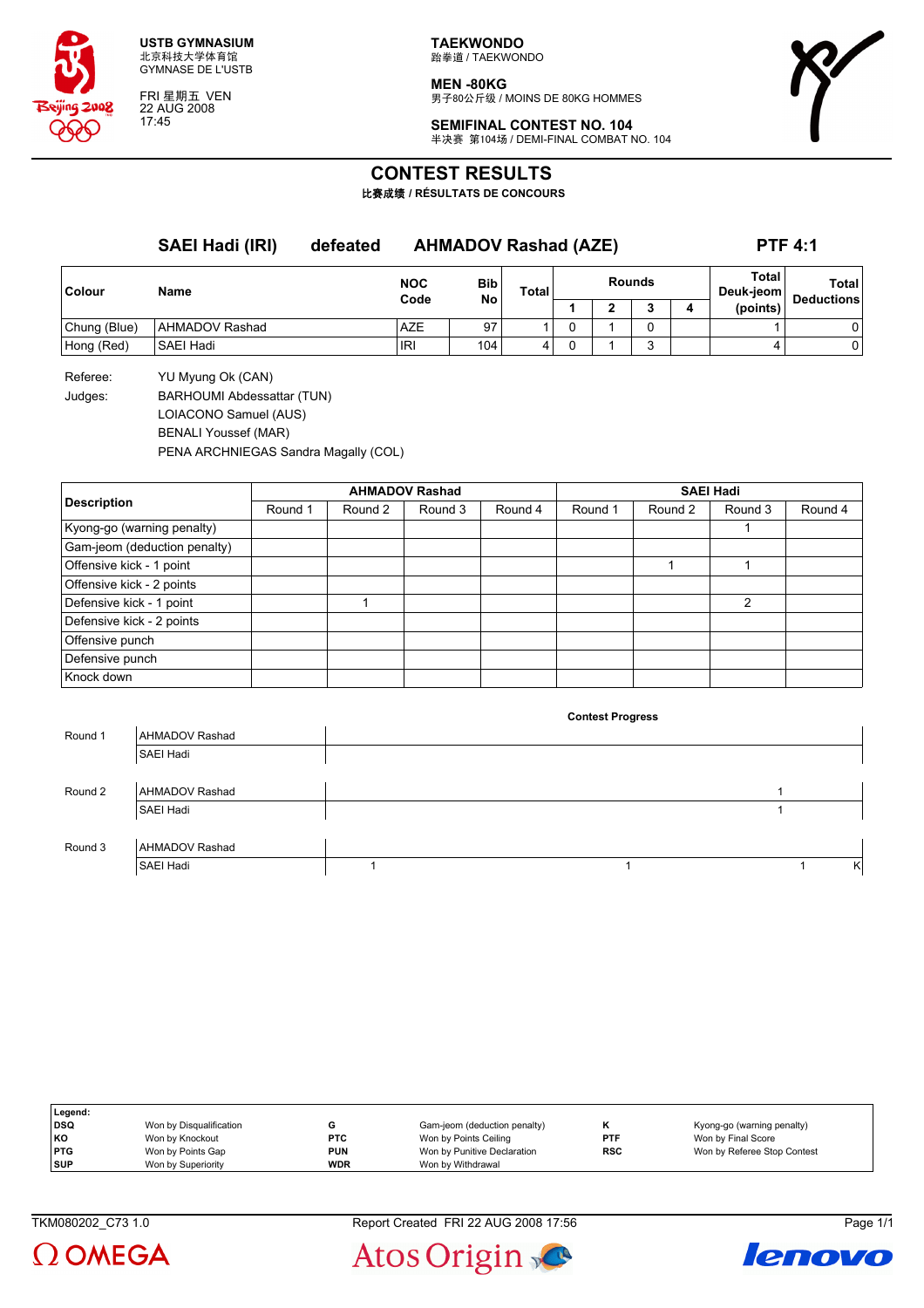

FRI 星期五 VEN 22 AUG 2008 18:30

**TAEKWONDO** 跆拳道 / TAEKWONDO

**MEN -80KG** -------<br>男子80公斤级 / MOINS DE 80KG HOMMES



**REPECHAGE CONTEST NO. 107** 复活赛 第107场 / REPÊCHAGE COMBAT NO. 107

### **CONTEST RESULTS**

比赛成绩 **/ RÉSULTATS DE CONCOURS**

| <b>LOPEZ Steven (USA)</b><br>defeated |                                  | <b>KONAN N'guessan Sebastien (CIV)</b> |                    | <b>PTF 3:0</b> |                |               |   |  |   |                    |                            |
|---------------------------------------|----------------------------------|----------------------------------------|--------------------|----------------|----------------|---------------|---|--|---|--------------------|----------------------------|
| Colour                                | Name                             |                                        | <b>NOC</b><br>Code | Bib            | Total          | <b>Rounds</b> |   |  |   | Total<br>Deuk-jeom | Total<br><b>Deductions</b> |
|                                       |                                  |                                        |                    | No             |                |               |   |  | 4 | (points)           |                            |
| Chung (Blue)                          | <b>KONAN N'quessan Sebastien</b> |                                        | CIV                | 100            | 0              | 0             |   |  |   |                    |                            |
| Hong (Red)                            | LOPEZ Steven                     |                                        | <b>USA</b>         | 111            | 3 <sub>1</sub> | 3             | 0 |  |   | 3                  | $\Omega$                   |
| Referee:                              | <b>KLAY Thomas (SUI)</b>         |                                        |                    |                |                |               |   |  |   |                    |                            |

Judges: BANG Kyung Ae (KOR) COLEUX Thierry (FRA) ZANETTE Federico (ITA) HEMWONNO Jatuporn (THA)

|                              |         | <b>KONAN N'guessan Sebastien</b> |         |         | <b>LOPEZ Steven</b> |         |         |         |  |  |
|------------------------------|---------|----------------------------------|---------|---------|---------------------|---------|---------|---------|--|--|
| <b>Description</b>           | Round 1 | Round 2                          | Round 3 | Round 4 | Round 1             | Round 2 | Round 3 | Round 4 |  |  |
| Kyong-go (warning penalty)   |         | 2                                |         |         |                     |         |         |         |  |  |
| Gam-jeom (deduction penalty) |         |                                  |         |         |                     |         |         |         |  |  |
| Offensive kick - 1 point     |         |                                  |         |         |                     |         |         |         |  |  |
| Offensive kick - 2 points    |         |                                  |         |         |                     |         |         |         |  |  |
| Defensive kick - 1 point     |         |                                  |         |         | 3                   |         |         |         |  |  |
| Defensive kick - 2 points    |         |                                  |         |         |                     |         |         |         |  |  |
| Offensive punch              |         |                                  |         |         |                     |         |         |         |  |  |
| Defensive punch              |         |                                  |         |         |                     |         |         |         |  |  |
| Knock down                   |         |                                  |         |         |                     |         |         |         |  |  |

|         |                           |   | <b>Contest Progress</b> |   |
|---------|---------------------------|---|-------------------------|---|
| Round 1 | KONAN N'guessan Sebastien |   |                         |   |
|         | <b>LOPEZ Steven</b>       |   |                         |   |
|         |                           |   |                         |   |
| Round 2 | KONAN N'guessan Sebastien | K |                         | κ |
|         | LOPEZ Steven              |   |                         |   |
|         |                           |   |                         |   |
| Round 3 | KONAN N'guessan Sebastien |   |                         |   |
|         | LOPEZ Steven              |   |                         |   |

| Legend:    |                         |            |                              |            |                             |
|------------|-------------------------|------------|------------------------------|------------|-----------------------------|
| DSQ        | Won by Disqualification |            | Gam-jeom (deduction penalty) |            | Kyong-go (warning penalty)  |
| KO         | Won by Knockout         | <b>PTC</b> | Won by Points Ceiling        | <b>PTF</b> | Won by Final Score          |
| <b>PTG</b> | Won by Points Gap       | <b>PUN</b> | Won by Punitive Declaration  | <b>RSC</b> | Won by Referee Stop Contest |
| <b>SUP</b> | Won by Superiority      | <b>WDR</b> | Won by Withdrawal            |            |                             |

 $\Omega$  OMEGA





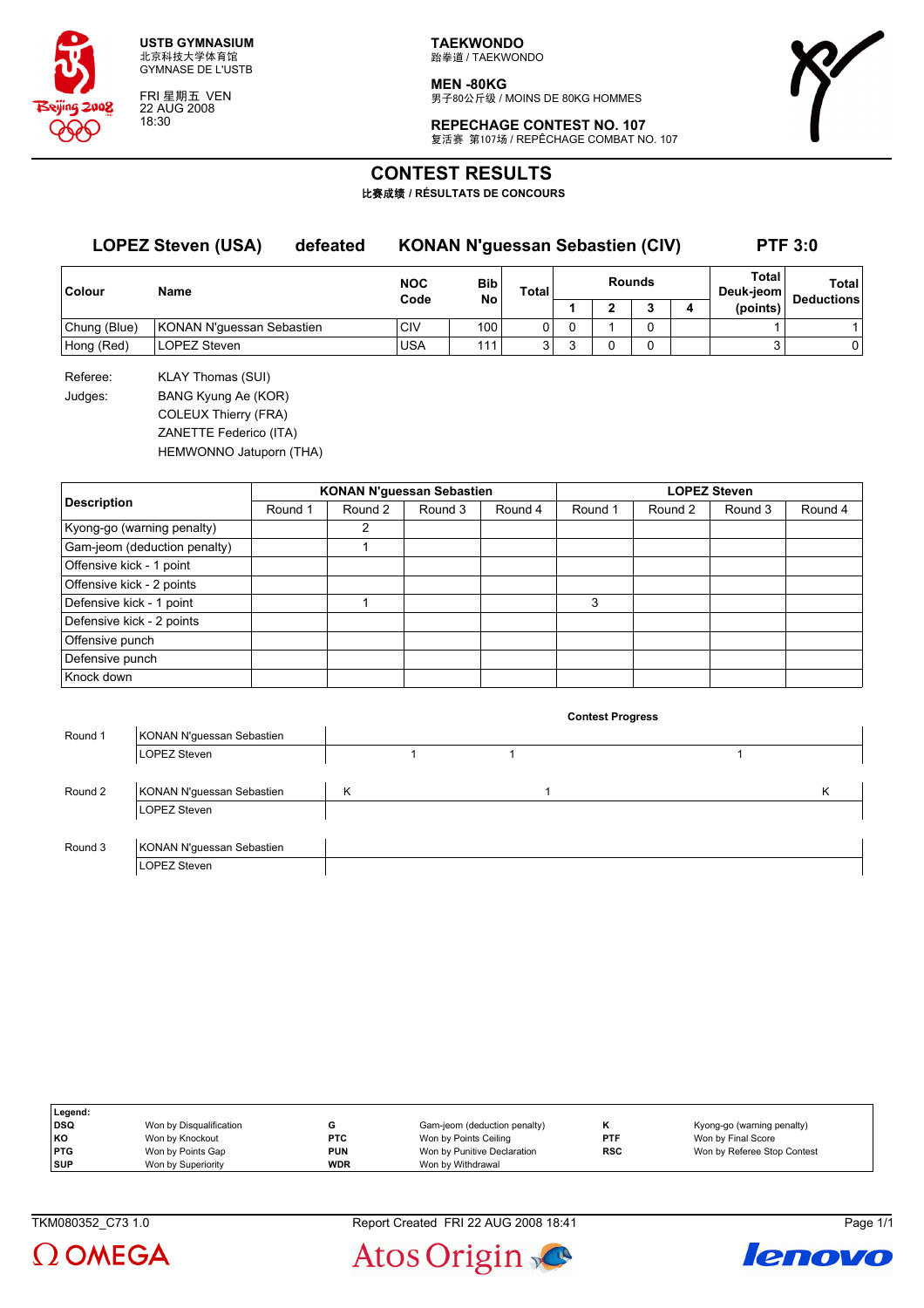

FRI 星期五 VEN 22 AUG 2008 18:45

**TAEKWONDO** 跆拳道 / TAEKWONDO

**MEN -80KG** -------<br>男子80公斤级 / MOINS DE 80KG HOMMES



**REPECHAGE CONTEST NO. 108** 复活赛 第108场 / REPÊCHAGE COMBAT NO. 108

### **CONTEST RESULTS**

比赛成绩 **/ RÉSULTATS DE CONCOURS**

|              | <b>ZHU Guo (CHN)</b> | <b>BISTA Deepak (NEP)</b><br>defeated |                  |              |        |   |   |   | <b>PTF 6:2</b>     |                            |  |
|--------------|----------------------|---------------------------------------|------------------|--------------|--------|---|---|---|--------------------|----------------------------|--|
| Colour       | Name                 | <b>NOC</b><br>Code                    | <b>Bib</b><br>No | <b>Total</b> | Rounds |   |   |   | Total<br>Deuk-jeom | Total<br><b>Deductions</b> |  |
|              |                      |                                       |                  |              |        | っ |   | 4 | (points)           |                            |  |
| Chung (Blue) | ZHU Guo              | <b>CHN</b>                            | 99               | 6            |        | ◠ | ົ |   |                    | 0                          |  |
| Hong (Red)   | <b>BISTA Deepak</b>  | <b>NEP</b>                            | 107              | 2            |        |   |   |   | ີ                  | 0                          |  |

Referee: BENALI Youssef (MAR)

Judges: NAVARRO INGLES Carmen (ESP)

KIM MORALES Sue Jionschyon (GUA)

PRESTON Leon (USA)

MARTINS Paulo (POR)

|                              |         |         | <b>ZHU Guo</b> |         | <b>BISTA Deepak</b> |         |         |         |  |  |
|------------------------------|---------|---------|----------------|---------|---------------------|---------|---------|---------|--|--|
| <b>Description</b>           | Round 1 | Round 2 | Round 3        | Round 4 | Round 1             | Round 2 | Round 3 | Round 4 |  |  |
| Kyong-go (warning penalty)   |         |         |                |         |                     |         |         |         |  |  |
| Gam-jeom (deduction penalty) |         |         |                |         |                     |         |         |         |  |  |
| Offensive kick - 1 point     |         |         |                |         |                     |         |         |         |  |  |
| Offensive kick - 2 points    |         |         |                |         |                     |         |         |         |  |  |
| Defensive kick - 1 point     |         |         |                |         |                     |         |         |         |  |  |
| Defensive kick - 2 points    |         |         |                |         |                     |         |         |         |  |  |
| Offensive punch              |         |         |                |         |                     |         |         |         |  |  |
| Defensive punch              |         |         |                |         |                     |         |         |         |  |  |
| Knock down                   |         |         |                |         |                     |         |         |         |  |  |

|         |                     | <b>Contest Progress</b> |  |
|---------|---------------------|-------------------------|--|
| Round 1 | ZHU Guo             |                         |  |
|         | <b>BISTA Deepak</b> |                         |  |
|         |                     |                         |  |
| Round 2 | ZHU Guo             | 2 K                     |  |
|         | <b>BISTA Deepak</b> |                         |  |
|         |                     |                         |  |
| Round 3 | ZHU Guo             |                         |  |
|         | <b>BISTA Deepak</b> |                         |  |

| Legend:    |                         |            |                              |            |                             |
|------------|-------------------------|------------|------------------------------|------------|-----------------------------|
| <b>DSQ</b> | Won by Disqualification |            | Gam-jeom (deduction penalty) |            | Kyong-go (warning penalty)  |
| l KO       | Won by Knockout         | <b>PTC</b> | Won by Points Ceiling        | <b>PTF</b> | Won by Final Score          |
| <b>PTG</b> | Won by Points Gap       | <b>PUN</b> | Won by Punitive Declaration  | <b>RSC</b> | Won by Referee Stop Contest |
| <b>SUP</b> | Won by Superiority      | <b>WDR</b> | Won by Withdrawal            |            |                             |

TKM080351\_C73 1.0 Report Created FRI 22 AUG 2008 18:56 Page 1/1





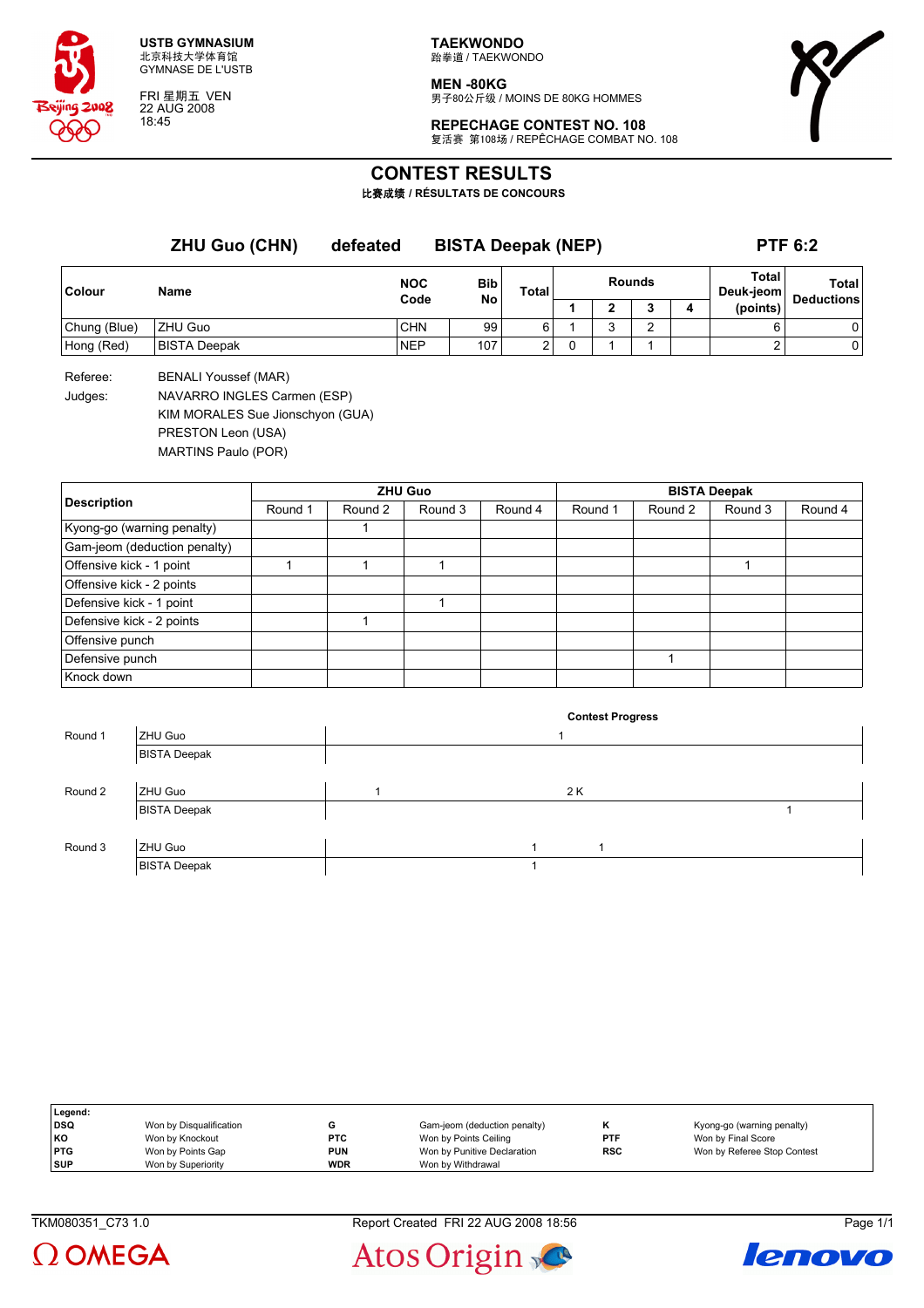

FRI 星期五 VEN 22 AUG 2008 19:30

**TAEKWONDO** 跆拳道 / TAEKWONDO

**MEN -80KG** 男子80公斤级 / MOINS DE 80KG HOMMES



**BRONZE MEDAL CONTEST NO. 111** 铜牌赛 第111场 / BRONZE COMBAT NO. 111

# **CONTEST RESULTS**

比赛成绩 **/ RÉSULTATS DE CONCOURS**

| <b>LOPEZ Steven (USA)</b> |                             | defeated   | <b>AHMADOV Rashad (AZE)</b> |       |               |          |   |   | <b>PTF 3:2</b>     |                            |  |
|---------------------------|-----------------------------|------------|-----------------------------|-------|---------------|----------|---|---|--------------------|----------------------------|--|
| <b>Colour</b>             | <b>Name</b>                 | <b>NOC</b> | Bib                         | Total | <b>Rounds</b> |          |   |   | Total<br>Deuk-jeom | Total<br><b>Deductions</b> |  |
|                           |                             | Code       | <b>No</b>                   |       |               | 2        | 3 | 4 | (points)           |                            |  |
| Chung (Blue)              | <b>LOPEZ Steven</b>         | <b>USA</b> | 111                         | 3     | 2             | $\Omega$ |   |   | 3                  | 0                          |  |
| Hong (Red)                | <b>AHMADOV Rashad</b>       | AZE        | 97                          | 2     | 2             | $\Omega$ | 0 |   | 2                  | 0                          |  |
| Referee:                  | CAMPOS Roland (PHI)         |            |                             |       |               |          |   |   |                    |                            |  |
| Judges:                   | ZHAO Lei (CHN)              |            |                             |       |               |          |   |   |                    |                            |  |
|                           | LEE Thiam Huat (SIN)        |            |                             |       |               |          |   |   |                    |                            |  |
|                           | BANG Kyung Ae (KOR)         |            |                             |       |               |          |   |   |                    |                            |  |
|                           | <b>BENALI Youssef (MAR)</b> |            |                             |       |               |          |   |   |                    |                            |  |

|                              |         |         | <b>LOPEZ Steven</b> |         | <b>AHMADOV Rashad</b> |         |         |         |
|------------------------------|---------|---------|---------------------|---------|-----------------------|---------|---------|---------|
| <b>Description</b>           | Round 1 | Round 2 | Round 3             | Round 4 | Round 1               | Round 2 | Round 3 | Round 4 |
| Kyong-go (warning penalty)   |         |         |                     |         |                       |         |         |         |
| Gam-jeom (deduction penalty) |         |         |                     |         |                       |         |         |         |
| Offensive kick - 1 point     |         |         |                     |         | $\overline{2}$        |         |         |         |
| Offensive kick - 2 points    |         |         |                     |         |                       |         |         |         |
| Defensive kick - 1 point     | 2       |         |                     |         |                       |         |         |         |
| Defensive kick - 2 points    |         |         |                     |         |                       |         |         |         |
| Offensive punch              |         |         |                     |         |                       |         |         |         |
| Defensive punch              |         |         |                     |         |                       |         |         |         |
| Knock down                   |         |         |                     |         |                       |         |         |         |

|         |                       | <b>Contest Progress</b> |              |
|---------|-----------------------|-------------------------|--------------|
| Round 1 | <b>LOPEZ Steven</b>   |                         |              |
|         | <b>AHMADOV Rashad</b> | 1 K                     |              |
|         |                       |                         |              |
| Round 2 | <b>LOPEZ Steven</b>   |                         | K            |
|         | <b>AHMADOV Rashad</b> |                         |              |
|         |                       |                         |              |
| Round 3 | <b>LOPEZ Steven</b>   |                         | $\mathbf{1}$ |
|         | <b>AHMADOV Rashad</b> |                         |              |

| Legend:    |                         |            |                              |            |                             |
|------------|-------------------------|------------|------------------------------|------------|-----------------------------|
| DSQ        | Won by Disqualification |            | Gam-jeom (deduction penalty) |            | Kyong-go (warning penalty)  |
| KO         | Won by Knockout         | <b>PTC</b> | Won by Points Ceiling        | <b>PTF</b> | Won by Final Score          |
| PTG        | Won by Points Gap       | <b>PUN</b> | Won by Punitive Declaration  | <b>RSC</b> | Won by Referee Stop Contest |
| <b>SUP</b> | Won by Superiority      | <b>WDR</b> | Won by Withdrawal            |            |                             |

TKM080252\_C73 1.0 Report Created FRI 22 AUG 2008 19:40 Page 1/1





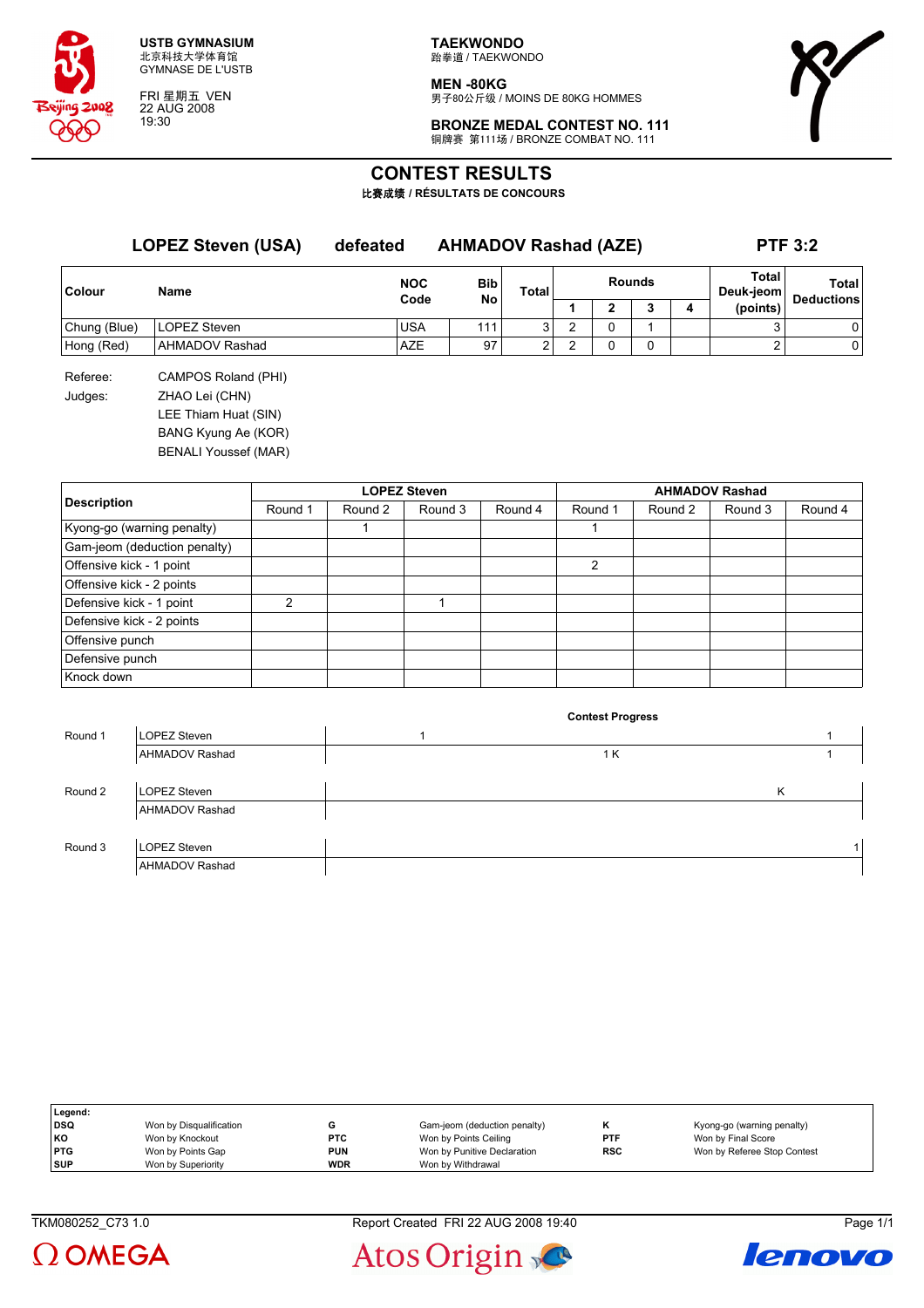

FRI 星期五 VEN 22 AUG 2008 19:45

**TAEKWONDO** 跆拳道 / TAEKWONDO

**MEN -80KG** 男子80公斤级 / MOINS DE 80KG HOMMES



**BRONZE MEDAL CONTEST NO. 112** 铜牌赛 第112场 / BRONZE COMBAT NO. 112

### **CONTEST RESULTS**

比赛成绩 **/ RÉSULTATS DE CONCOURS**

**ZHU Guo (CHN) defeated COOK Aaron (GBR) PTF 4:1 Colour Name NOC Code Bib No Total Rounds Total Deuk-jeom Total Deductions 1 2 3 4 (points)** Chung (Blue) COOK Aaron GBR 102 1 0 0 2 2 1 Hong (Red) |ZHU Guo |CHN | 99 | 4 | 1 | 2 | 4 | 0 Referee: ADAM Rosa Maria (MEX) Judges: NAGANO Osamu (JPN) ANDRIYEVSKYY Valeriy (UKR)

OH Il Nam (INA)

MARTINS Paulo (POR)

|                              |         |         | <b>COOK Aaron</b> |         |         |         | <b>ZHU Guo</b> |         |
|------------------------------|---------|---------|-------------------|---------|---------|---------|----------------|---------|
| <b>Description</b>           | Round 1 | Round 2 | Round 3           | Round 4 | Round 1 | Round 2 | Round 3        | Round 4 |
| Kyong-go (warning penalty)   |         |         |                   |         |         |         |                |         |
| Gam-jeom (deduction penalty) |         |         |                   |         |         |         |                |         |
| Offensive kick - 1 point     |         |         | 2                 |         |         |         |                |         |
| Offensive kick - 2 points    |         |         |                   |         |         |         |                |         |
| Defensive kick - 1 point     |         |         |                   |         |         |         |                |         |
| Defensive kick - 2 points    |         |         |                   |         |         |         |                |         |
| Offensive punch              |         |         |                   |         |         |         |                |         |
| Defensive punch              |         |         |                   |         |         |         |                |         |
| Knock down                   |         |         |                   |         |         |         |                |         |

|         |            |  | <b>Contest Progress</b> |   |  |
|---------|------------|--|-------------------------|---|--|
| Round 1 | COOK Aaron |  |                         | Κ |  |
|         | ZHU Guo    |  |                         |   |  |
|         |            |  |                         |   |  |
| Round 2 | COOK Aaron |  |                         | Κ |  |
|         | ZHU Guo    |  |                         |   |  |
|         |            |  |                         |   |  |
| Round 3 | COOK Aaron |  |                         |   |  |
|         | ZHU Guo    |  |                         |   |  |

| Legend:    |                         |            |                              |            |                             |
|------------|-------------------------|------------|------------------------------|------------|-----------------------------|
| DSQ        | Won by Disqualification |            | Gam-jeom (deduction penalty) |            | Kyong-go (warning penalty)  |
| l KO       | Won by Knockout         | <b>PTC</b> | Won by Points Ceiling        | <b>PTF</b> | Won by Final Score          |
| <b>PTG</b> | Won by Points Gap       | <b>PUN</b> | Won by Punitive Declaration  | <b>RSC</b> | Won by Referee Stop Contest |
| <b>SUP</b> | Won by Superiority      | <b>WDR</b> | Won by Withdrawal            |            |                             |

TKM080251\_C73 1.0 Report Created FRI 22 AUG 2008 19:55 Page 1/1





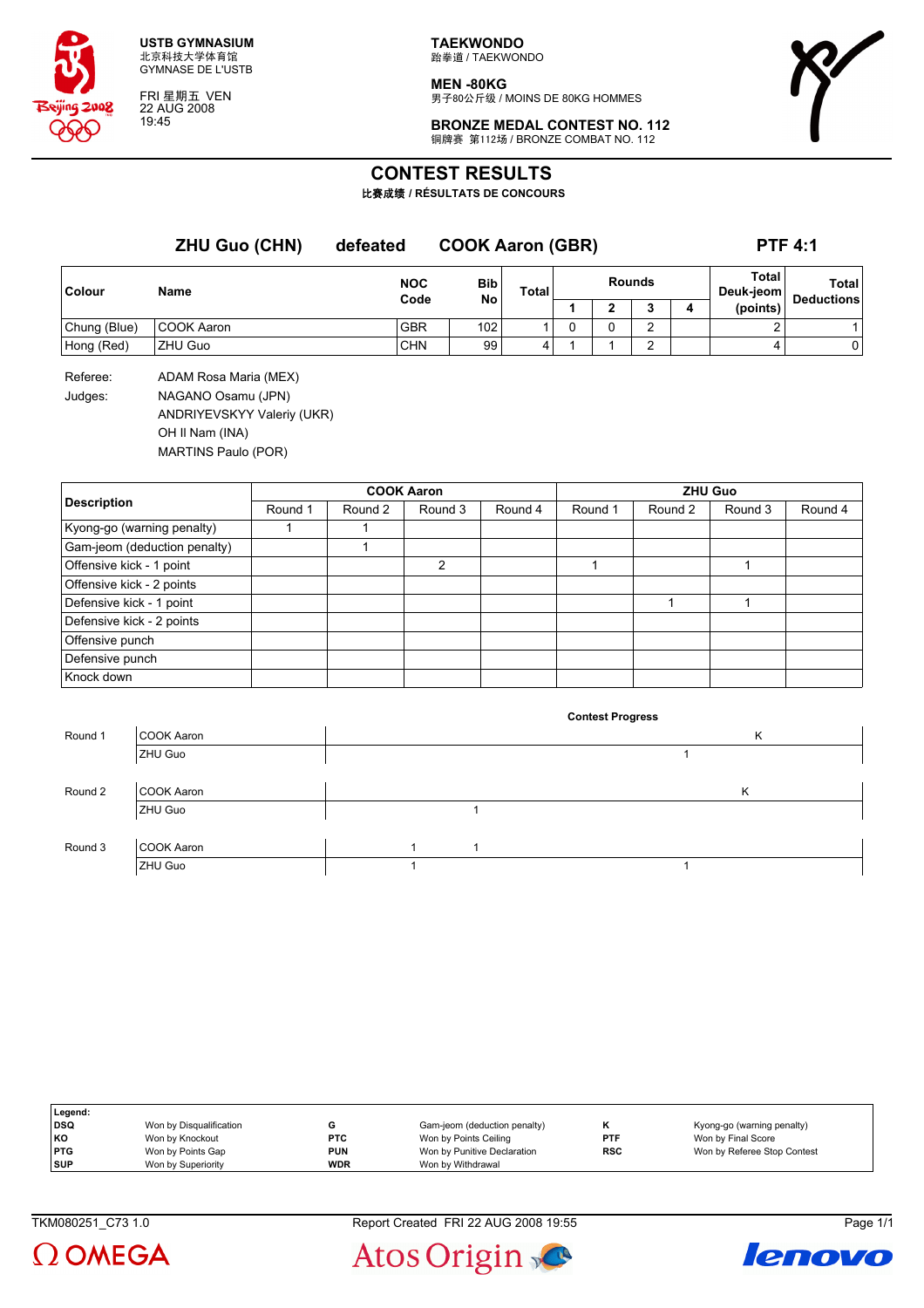

FRI 星期五 VEN 22 AUG 2008 20:15

**TAEKWONDO** 跆拳道 / TAEKWONDO

**MEN -80KG** 男子80公斤级 / MOINS DE 80KG HOMMES



**GOLD MEDAL CONTEST NO. 114** 决赛 第114场 / OR COMBAT NO. 114

# **CONTEST RESULTS**

比赛成绩 **/ RÉSULTATS DE CONCOURS**

**SAEI Hadi (IRI) defeated SARMIENTO Mauro (ITA) PTF 6:4 Colour Name NOC Code Bib No Total Rounds Total Deuk-jeom Total Deductions 1 2 3 4 (points)** Chung (Blue) SARMIENTO Mauro ITA 105 4 4 0 0 4 0 Hong (Red) SAEI Hadi IRI 104 6 2 2 2 6 0 Referee: PRESTON Leon (USA) Judges: LEE Thiam Huat (SIN)

NOWICKI Dariusz Grzegorz (POL) CHEN Chun Feng (TPE) ANDRIYEVSKYY Valeriy (UKR)

| <b>Description</b><br>Kyong-go (warning penalty)<br>Gam-jeom (deduction penalty)<br>Offensive kick - 1 point<br>Offensive kick - 2 points<br>Defensive kick - 1 point<br>Defensive kick - 2 points |         | <b>SARMIENTO Mauro</b> |         |         |         | <b>SAEI Hadi</b> |         |         |  |  |
|----------------------------------------------------------------------------------------------------------------------------------------------------------------------------------------------------|---------|------------------------|---------|---------|---------|------------------|---------|---------|--|--|
|                                                                                                                                                                                                    | Round 1 | Round 2                | Round 3 | Round 4 | Round 1 | Round 2          | Round 3 | Round 4 |  |  |
|                                                                                                                                                                                                    |         |                        |         |         |         |                  |         |         |  |  |
|                                                                                                                                                                                                    |         |                        |         |         |         |                  |         |         |  |  |
|                                                                                                                                                                                                    |         |                        |         |         |         |                  |         |         |  |  |
|                                                                                                                                                                                                    |         |                        |         |         |         |                  |         |         |  |  |
|                                                                                                                                                                                                    |         |                        |         |         |         | $\mathcal{P}$    |         |         |  |  |
|                                                                                                                                                                                                    |         |                        |         |         |         |                  |         |         |  |  |
| Offensive punch                                                                                                                                                                                    |         |                        |         |         |         |                  |         |         |  |  |
| Defensive punch                                                                                                                                                                                    |         |                        |         |         |         |                  |         |         |  |  |
| Knock down                                                                                                                                                                                         |         |                        |         |         |         |                  |         |         |  |  |

|         |                        | <b>Contest Progress</b> |                |   |
|---------|------------------------|-------------------------|----------------|---|
| Round 1 | <b>SARMIENTO Mauro</b> |                         | $\overline{2}$ | 2 |
|         | SAEI Hadi              |                         |                |   |
| Round 2 | <b>SARMIENTO Mauro</b> |                         |                |   |
|         | SAEI Hadi              | Κ                       |                |   |
| Round 3 | <b>SARMIENTO Mauro</b> |                         |                |   |
|         | SAEI Hadi              |                         |                |   |

| Legend:    |                         |            |                              |            |                             |
|------------|-------------------------|------------|------------------------------|------------|-----------------------------|
| <b>DSQ</b> | Won by Disqualification |            | Gam-jeom (deduction penalty) |            | Kyong-go (warning penalty)  |
| l KO       | Won by Knockout         | <b>PTC</b> | Won by Points Ceiling        | <b>PTF</b> | Won by Final Score          |
| <b>PTG</b> | Won by Points Gap       | <b>PUN</b> | Won by Punitive Declaration  | <b>RSC</b> | Won by Referee Stop Contest |
| <b>SUP</b> | Won by Superiority      | <b>WDR</b> | Won by Withdrawal            |            |                             |

TKM080101 C73 1.0 Report Created FRI 22 AUG 2008 20:26 Page 1/1





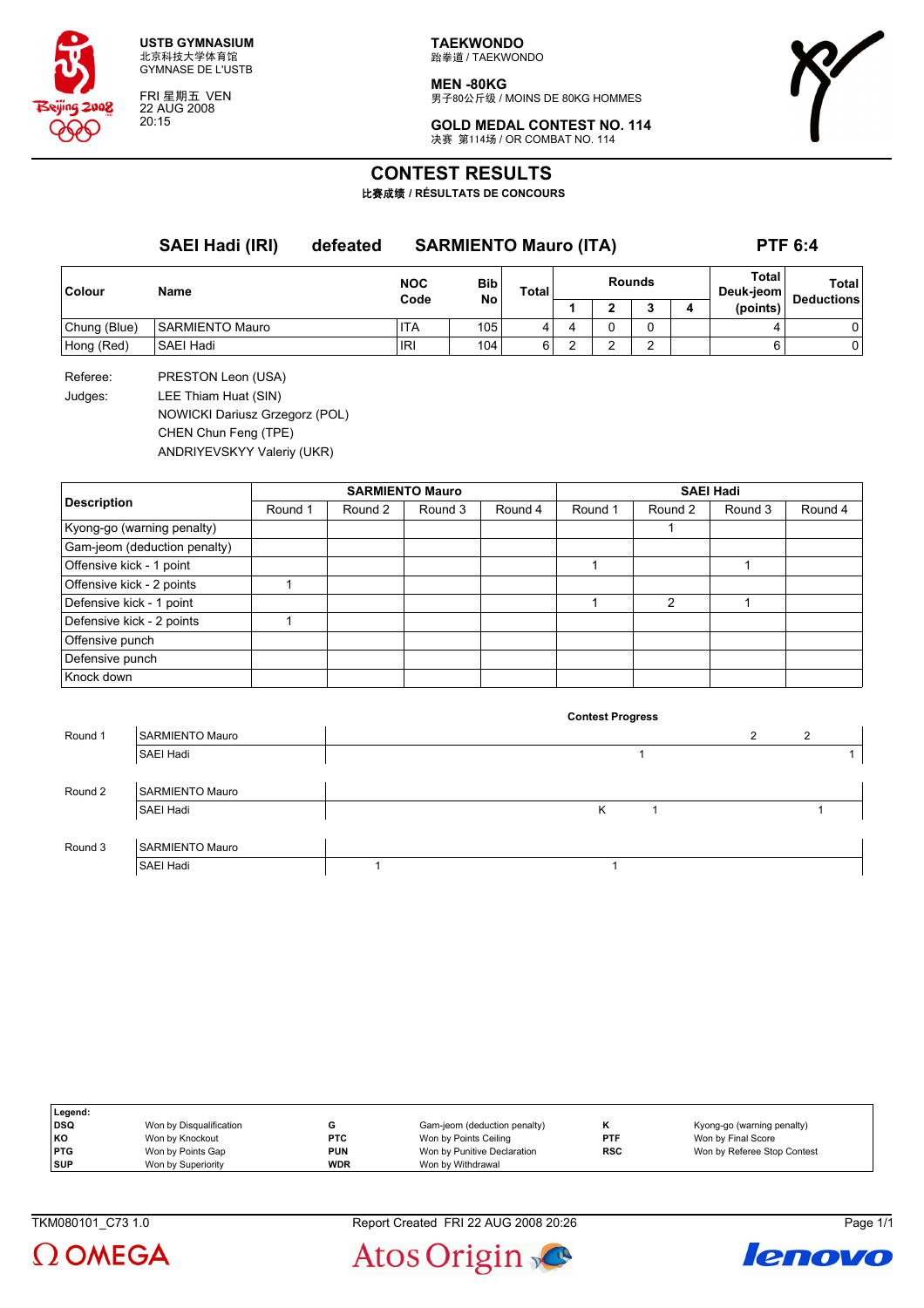

SAT 星期六 SAM 23 AUG 2008 11:00

**MEN +80KG** -------<br>男子80公斤以上级 / PLUS DE 80KG HOMMES



### **ENTRY LIST BY WEIGHT CATEGORY** As of 23 AUG 2008 各级别报名名单 **/ LISTE D'ENTRÉE PAR CATÉGORIE DU POIDS**

| <b>NOC</b>                       | <b>Bib</b><br><b>Number</b> | <b>Name</b>                 | Date of Birth | Height<br>m/ft in |
|----------------------------------|-----------------------------|-----------------------------|---------------|-------------------|
|                                  |                             |                             |               |                   |
| CHN - People's Republic of China | 113                         | LIU Xiaobo                  | 16 JAN 1984   | 2.00/6'7"         |
| CRC - Costa Rica                 | 114                         | <b>MOITLAND Kristopher</b>  | 2 SEP 1983    | 1.85/6'1"         |
| CUB - Cuba                       | 115                         | <b>MATOS Angel Valodia</b>  | 24 DEC 1976   | 1.93/6'4"         |
| ESP - Spain                      | 116                         | <b>GARCIA Jon</b>           | 22 SEP 1977   | 1.95/6'5"         |
| FRA - France                     | 117                         | <b>BOROT Mickael Justin</b> | 31 MAY 1975   | 1.85/6'1"         |
| GRE - Greece                     | 118                         | NIKOLAIDIS Alexandros       | 17 OCT 1979   | 2.01/6'7"         |
| ITA - Italy                      | 119                         | <b>BASILE Leonardo</b>      | 12 MAY 1983   | 1.85/6'1"         |
| KAZ - Kazakhstan                 | 120                         | CHILMANOV Arman             | 20 APR 1984   | 1.90/6'3"         |
| KOR - Korea                      | 121                         | CHA Dongmin                 | 24 AUG 1986   |                   |
| MAR - Morocco                    | 122                         | <b>ZROURI Abdelkader</b>    | 20 SEP 1976   |                   |
| MLI - Mali                       | 123                         | KEITA Daba Modibo           | 5 APR 1981    |                   |
| NGR - Nigeria                    | 124                         | CHUKWUMERIJE Chika Yagazie  | 30 DEC 1983   | 1.90/6'3"         |
| NZL - New Zealand                | 125                         | <b>BEACH Matt</b>           | 22 DEC 1977   | 1.92/6'4"         |
| UZB - Uzbekistan                 | 126                         | <b>IRGASHEV Akmal</b>       | 16 DEC 1982   | 1.90/6'3"         |
| VEN - Venezuela                  | 127                         | DIAZ FALCON Juan Carlos     | 2 JUN 1981    | 1.80/5'11"        |
| VIE - Vietnam                    | 128                         | NGUYEN Van Hung             | 5 MAY 1980    | 1.92/6'4"         |

**Note:**

All changes are available in INFO





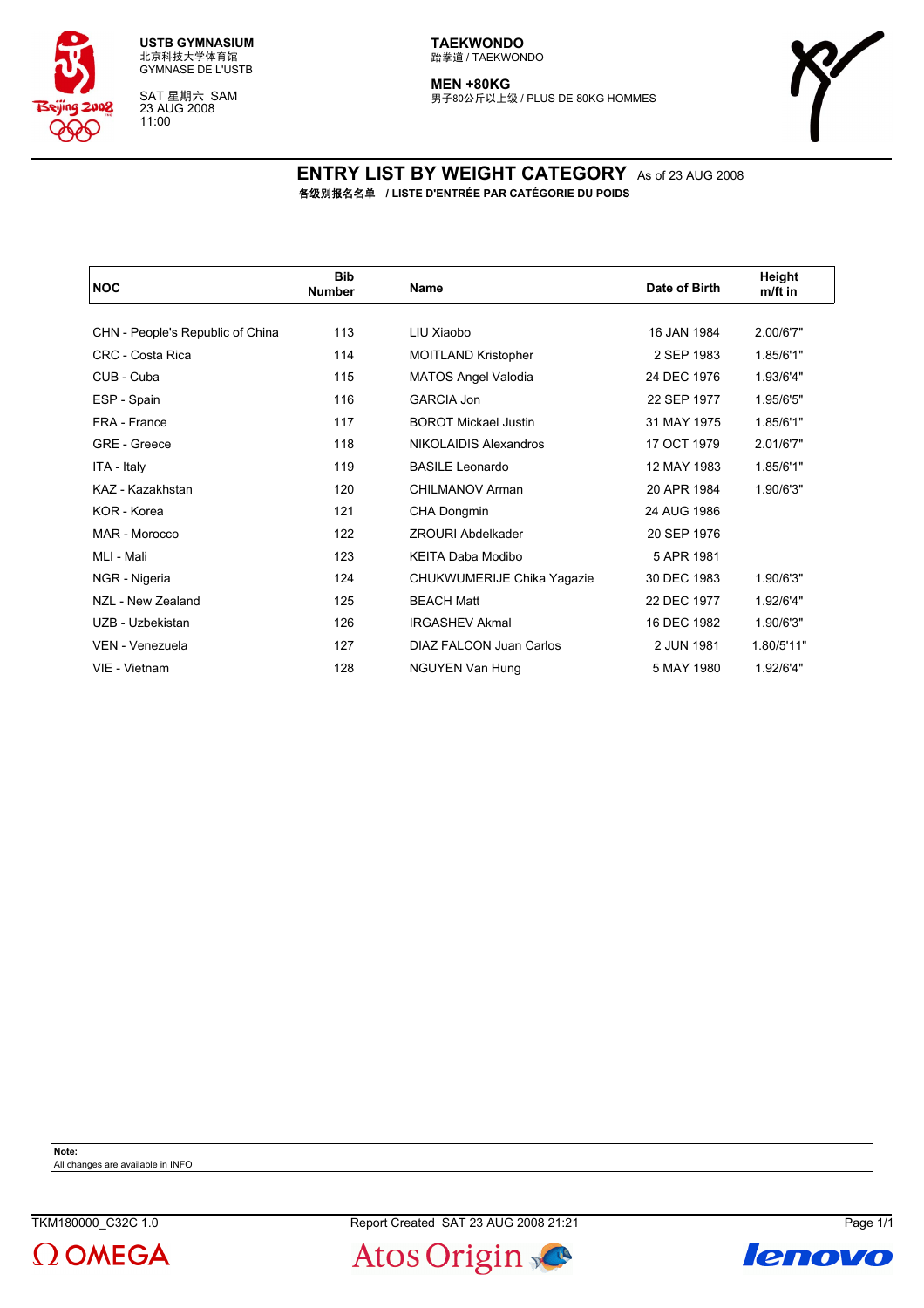

SAT 星期六 SAM 23 AUG 2008 11:00

**TAEKWONDO** 跆拳道 / TAEKWONDO

**MEN +80KG** -------<br>男子80公斤以上级 / PLUS DE 80KG HOMMES



# **RESULTS**

### 各级别竞赛成绩表 **/ CLASSEMENT DES RÉSULTATS**

| <b>Bib</b><br>No Name                                              | <b>NOC</b><br>Code | Quarterfinal           |                                      | <b>Semifinal</b>              | <b>Gold Medal</b>          |                                                      | <b>Gold Medallist</b>    |
|--------------------------------------------------------------------|--------------------|------------------------|--------------------------------------|-------------------------------|----------------------------|------------------------------------------------------|--------------------------|
| 124 CHUKWUMERIJE Chika Yagazie                                     | <b>NGR</b>         |                        |                                      |                               |                            |                                                      |                          |
|                                                                    |                    | <b>CHUKWUMERIJE CY</b> |                                      |                               |                            |                                                      |                          |
| 128 NGUYEN Van Hung                                                | VIE                | <b>PTF 3:1</b>         |                                      |                               |                            |                                                      |                          |
|                                                                    |                    |                        | CHUKWUMERIJE CY                      |                               |                            |                                                      |                          |
| 117 BOROT Mickael Justin                                           | <b>FRA</b>         |                        | PTF 3:2                              |                               |                            |                                                      |                          |
|                                                                    |                    | <b>KEITA DM</b>        |                                      |                               |                            |                                                      |                          |
| 123 KEITA Daba Modibo                                              | MLI                | PTF 6:5                |                                      |                               |                            |                                                      |                          |
|                                                                    |                    |                        | Pool A                               |                               | <b>NIKOLAIDIS A</b>        |                                                      |                          |
| 118 NIKOLAIDIS Alexandros                                          | <b>GRE</b>         |                        |                                      |                               | PTF 3:2                    |                                                      |                          |
|                                                                    |                    | <b>NIKOLAIDIS A</b>    |                                      |                               |                            |                                                      |                          |
| 120 CHILMANOV Arman                                                | KAZ                | <b>PTF 4:3</b>         |                                      |                               |                            |                                                      |                          |
|                                                                    |                    |                        | <b>NIKOLAIDIS A</b>                  |                               |                            |                                                      |                          |
| 122 ZROURI Abdelkader                                              | <b>MAR</b>         |                        | PTF 5:4                              |                               |                            |                                                      |                          |
|                                                                    |                    | <b>ZROURIA</b>         |                                      |                               |                            |                                                      |                          |
| 127 DIAZ FALCON Juan Carlos                                        | <b>VEN</b>         | KO 2 1:40              |                                      |                               |                            |                                                      |                          |
|                                                                    |                    |                        |                                      |                               |                            |                                                      | CHA Dongmin              |
| 125 BEACH Matt                                                     | <b>NZL</b>         |                        |                                      |                               |                            |                                                      | PTF 5:4                  |
|                                                                    |                    | LIU X                  |                                      |                               |                            |                                                      |                          |
| 113 LIU Xiaobo                                                     | CHN                | PTF 4:1                |                                      |                               |                            |                                                      |                          |
|                                                                    |                    |                        | <b>MATOS AV</b>                      |                               |                            |                                                      |                          |
| 119 BASILE Leonardo                                                | ITA                |                        | PTF 2:1                              |                               |                            |                                                      |                          |
|                                                                    |                    | <b>MATOS AV</b>        |                                      |                               |                            |                                                      |                          |
| 115 MATOS Angel Valodia                                            | <b>CUB</b>         | PTF 3:1                |                                      |                               |                            |                                                      |                          |
|                                                                    |                    |                        | Pool B                               |                               | CHA <sub>D</sub>           |                                                      |                          |
| 126 IRGASHEV Akmal                                                 | <b>UZB</b>         |                        |                                      |                               | PTF 1:0                    |                                                      |                          |
|                                                                    |                    | <b>IRGASHEV A</b>      |                                      |                               |                            |                                                      | <b>Classification</b>    |
| 116 GARCIA Jon                                                     | <b>ESP</b>         | PTF 11:10              |                                      |                               |                            | 1 CHA<br>2 NIKOLAIDIS                                | <b>KOR</b><br><b>GRE</b> |
|                                                                    |                    |                        | CHA D                                |                               |                            | 3 CHILMANOV                                          | <b>KAZ</b>               |
| 114 MOITLAND Kristopher                                            | CRC                |                        | PTF 2:0                              |                               |                            | 3 CHUKWUMERIJE NGR                                   |                          |
|                                                                    |                    | CHA <sub>D</sub>       |                                      |                               |                            | 5 IRGASHEV                                           | <b>UZB</b>               |
| 121 CHA Dongmin                                                    | <b>KOR</b>         | PTF 1:-2               |                                      |                               |                            | 5<br>7 MOITLAND                                      | <b>CRC</b>               |
|                                                                    |                    |                        |                                      |                               |                            | 7 ZROURI                                             | <b>MAR</b>               |
| <b>REPECHAGE</b>                                                   |                    |                        | RC1                                  | <b>Bronze</b>                 |                            |                                                      |                          |
|                                                                    |                    |                        |                                      |                               |                            |                                                      |                          |
| 124 CHUKWUMERIJE Chika Yagazie                                     |                    | <b>NGR</b>             |                                      |                               |                            |                                                      |                          |
|                                                                    |                    |                        |                                      |                               |                            |                                                      |                          |
|                                                                    |                    | <b>UZB</b>             |                                      |                               | CHUKWUMERIJE Chika Yagazie |                                                      |                          |
| 126 IRGASHEV Akmal                                                 |                    |                        | <b>IRGASHEV A</b>                    | PTF 4:3                       |                            |                                                      |                          |
| 114 MOITLAND Kristopher                                            |                    | CRC                    | PTF 6:5                              |                               |                            |                                                      |                          |
| 120 CHILMANOV Arman                                                |                    | KAZ                    |                                      |                               |                            |                                                      |                          |
|                                                                    |                    |                        | <b>CHILMANOV A</b>                   |                               |                            |                                                      |                          |
| 122 ZROURI Abdelkader                                              |                    | <b>MAR</b>             | WDR 1 1:28                           |                               |                            |                                                      |                          |
|                                                                    |                    |                        |                                      | CHILMANOV Arman<br>DSQ 2 1:02 |                            |                                                      |                          |
| 115 MATOS Angel Valodia                                            |                    | <b>CUB</b>             |                                      |                               |                            |                                                      |                          |
|                                                                    |                    |                        |                                      |                               |                            |                                                      |                          |
| Legend:                                                            |                    |                        |                                      |                               |                            |                                                      |                          |
| <b>DSQ</b><br>Won by Disqualification<br>PTF<br>Won by Final Score |                    | ΚO<br><b>PTG</b>       | Won by Knockout<br>Won by Points Gap |                               | <b>PTC</b><br><b>PUN</b>   | Won by Points Ceiling<br>Won by Punitive Declaration |                          |
| <b>RCn</b><br>Repechage n                                          |                    | <b>RSC</b>             | Won by Referee Stop Contest          |                               | <b>SUP</b>                 | Won by Superiority                                   |                          |
| <b>WDR</b><br>Won by Withdrawal                                    |                    |                        |                                      |                               |                            |                                                      |                          |

TKM180000\_C75 5.0 Report Created SAT 23 AUG 2008 21:00 Page 1/1 **For his unsportsmanlike behavior, Angel Valodia MATOS (CUB) has been disqualified (DSQ) from the fifth place in the final classification.**





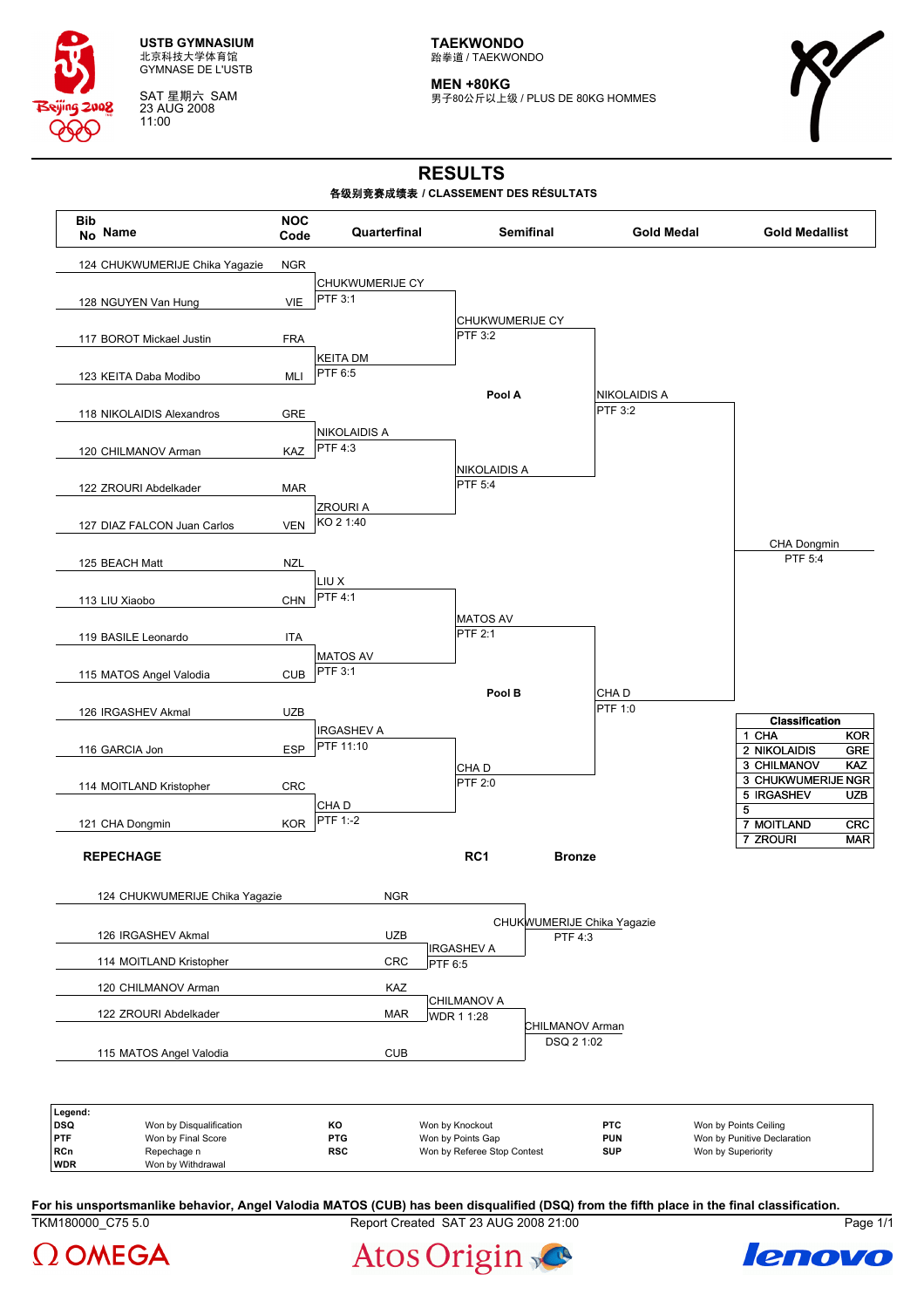

SAT 星期六 SAM 23 AUG 2008 16:00

**TAEKWONDO** 跆拳道 / TAEKWONDO

**MEN +80KG** 男子80公斤以上级 / PLUS DE 80KG HOMMES



**QUARTERFINAL CONTEST NO. 135** 1/4决赛 第135场 / QUARTS DE FINALE COMBAT NO. 135

### **CONTEST RESULTS**

比赛成绩 **/ RÉSULTATS DE CONCOURS**

### **CHUKWUMERIJE Chika Yagazie (NGR) defeated KEITA Daba Modibo (MLI) PTF 3:2**

| Colour       | Name                       | <b>Bib</b><br><b>NOC</b><br>Code |                  | <b>Total</b> | <b>Rounds</b> |  |   | Total<br>Deuk-jeom | Total<br><b>Deductions</b> |
|--------------|----------------------------|----------------------------------|------------------|--------------|---------------|--|---|--------------------|----------------------------|
|              |                            |                                  | No               |              |               |  |   | (points)           |                            |
| Chung (Blue) | CHUKWUMERIJE Chika Yaqazie | <b>NGR</b>                       | 124 <sub>1</sub> |              |               |  | ⌒ |                    |                            |
| Hong (Red)   | KEITA Daba Modibo          | <b>ML</b>                        | 123              |              |               |  |   |                    |                            |

Referee: KLAY Thomas (SUI) Judges: HEMWONNO Jatuporn (THA) NOWICKI Dariusz Grzegorz (POL) CHELBAT Chakir (SWE) NAGANO Osamu (JPN)

**Description**<br> **CHUKWUMERIJE Chika Yagazie CHUKWUMERIJE Chika Yagazie KEITA Daba Modibo**<br>
Round 1 Round 1 Round 3 Round 4 Round 1 Round 2 Round 3 Round 1 | Round 2 | Round 3 | Round 4 | Round 1 | Round 2 | Round 3 | Round 4 Kyong-go (warning penalty) 1 1 1 1 1 1 2 2 Gam-jeom (deduction penalty) 1 1 1 Offensive kick - 1 point 1 3 Offensive kick - 2 points Defensive kick - 1 point 3 1 Defensive kick - 2 points Offensive punch Defensive punch Knock down

|         |                            |     | <b>Contest Progress</b> |   |   |
|---------|----------------------------|-----|-------------------------|---|---|
| Round 1 | CHUKWUMERIJE Chika Yagazie |     |                         | K |   |
|         | KEITA Daba Modibo          |     | ĸ                       | ĸ |   |
| Round 2 | CHUKWUMERIJE Chika Yagazie |     | Κ                       |   |   |
|         | KEITA Daba Modibo          |     | Κ                       |   | Κ |
| Round 3 | CHUKWUMERIJE Chika Yagazie | 1 K |                         |   |   |
|         | KEITA Daba Modibo          |     |                         |   |   |
| Round 4 | CHUKWUMERIJE Chika Yagazie | κ   |                         |   |   |
|         | KEITA Daba Modibo          |     |                         |   |   |

| Legend:    |                         |            |                              |            |                             |
|------------|-------------------------|------------|------------------------------|------------|-----------------------------|
| <b>DSQ</b> | Won by Disqualification |            | Gam-jeom (deduction penalty) |            | Kyong-go (warning penalty)  |
| l KO       | Won by Knockout         | <b>PTC</b> | Won by Points Ceiling        | <b>PTF</b> | Won by Final Score          |
| <b>PTG</b> | Won by Points Gap       | <b>PUN</b> | Won by Punitive Declaration  | <b>RSC</b> | Won by Referee Stop Contest |
| <b>SUP</b> | Won by Superiority      | <b>WDR</b> | Won by Withdrawal            |            |                             |



TKM180301 C73 1.0 Report Created SAT 23 AUG 2008 16:15 Page 1/1



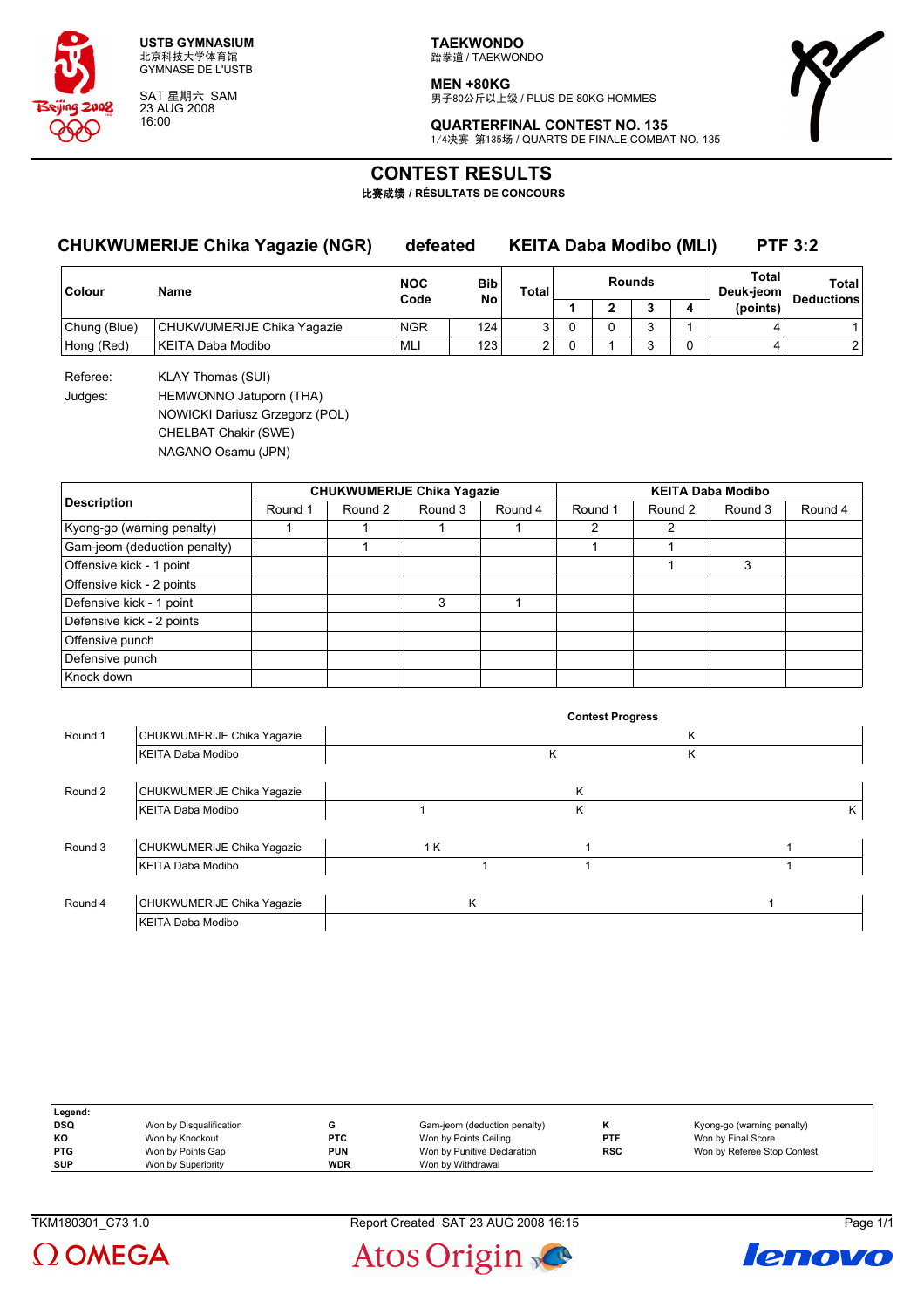

SAT 星期六 SAM 23 AUG 2008 16:15

**TAEKWONDO** 跆拳道 / TAEKWONDO

**MEN +80KG**

-------<br>男子80公斤以上级 / PLUS DE 80KG HOMMES



**QUARTERFINAL CONTEST NO. 136** 1/4决赛 第136场 / QUARTS DE FINALE COMBAT NO. 136

### **CONTEST RESULTS**

比赛成绩 **/ RÉSULTATS DE CONCOURS**

### **NIKOLAIDIS Alexandros (GRE) defeated ZROURI Abdelkader (MAR) PTF 5:4**

| <b>Colour</b> | <b>Name</b>              | <b>NOC</b><br>Code | <b>Bib</b><br><b>No</b> | <b>Total</b> | Rounds |  | Total<br>Deuk-jeom⊺ | Total<br><b>Deductions</b> |
|---------------|--------------------------|--------------------|-------------------------|--------------|--------|--|---------------------|----------------------------|
|               |                          |                    |                         |              | -      |  | (points)            |                            |
| Chung (Blue)  | NIKOLAIDIS Alexandros    | <b>GRE</b>         | 118                     | 5            |        |  |                     |                            |
| Hong (Red)    | <b>ZROURI Abdelkader</b> | <b>MAR</b>         | 122                     |              |        |  |                     |                            |

Referee: OH II Nam (INA) Judges: LEE Thiam Huat (SIN) PENA ARCHNIEGAS Sandra Magally (COL) CHEN Chun Feng (TPE) ARBABI BALUCHESTAN Shahram (IRI)

|                              |         |         | <b>NIKOLAIDIS Alexandros</b> |         | <b>ZROURI Abdelkader</b> |         |         |         |  |  |
|------------------------------|---------|---------|------------------------------|---------|--------------------------|---------|---------|---------|--|--|
| <b>Description</b>           | Round 1 | Round 2 | Round 3                      | Round 4 | Round 1                  | Round 2 | Round 3 | Round 4 |  |  |
| Kyong-go (warning penalty)   |         |         |                              |         | 2                        |         |         |         |  |  |
| Gam-jeom (deduction penalty) |         |         |                              |         |                          |         |         |         |  |  |
| Offensive kick - 1 point     |         |         |                              |         |                          | 2       | 2       |         |  |  |
| Offensive kick - 2 points    |         |         |                              |         |                          |         |         |         |  |  |
| Defensive kick - 1 point     | າ       |         | 3                            |         |                          |         |         |         |  |  |
| Defensive kick - 2 points    |         |         |                              |         |                          |         |         |         |  |  |
| Offensive punch              |         |         |                              |         |                          |         |         |         |  |  |
| Defensive punch              |         |         |                              |         |                          |         |         |         |  |  |
| Knock down                   |         |         |                              |         |                          |         |         |         |  |  |

|         |                              |  | <b>Contest Progress</b> |     |  |
|---------|------------------------------|--|-------------------------|-----|--|
| Round 1 | NIKOLAIDIS Alexandros        |  | r                       |     |  |
|         | <b>ZROURI Abdelkader</b>     |  | N                       |     |  |
|         |                              |  |                         |     |  |
| Round 2 | NIKOLAIDIS Alexandros        |  |                         |     |  |
|         | <b>ZROURI Abdelkader</b>     |  |                         |     |  |
|         |                              |  |                         |     |  |
| Round 3 | <b>NIKOLAIDIS Alexandros</b> |  |                         | – K |  |
|         | <b>ZROURI Abdelkader</b>     |  |                         |     |  |

| Legend:    |                         |            |                              |            |                             |
|------------|-------------------------|------------|------------------------------|------------|-----------------------------|
| DSQ        | Won by Disqualification |            | Gam-jeom (deduction penalty) |            | Kyong-go (warning penalty)  |
| KO         | Won by Knockout         | <b>PTC</b> | Won by Points Ceiling        | PTF        | Won by Final Score          |
| <b>PTG</b> | Won by Points Gap       | <b>PUN</b> | Won by Punitive Declaration  | <b>RSC</b> | Won by Referee Stop Contest |
| <b>SUP</b> | Won by Superiority      | <b>WDR</b> | Won by Withdrawal            |            |                             |

TKM180302\_C73 1.0 Report Created SAT 23 AUG 2008 16:28 Page 1/1





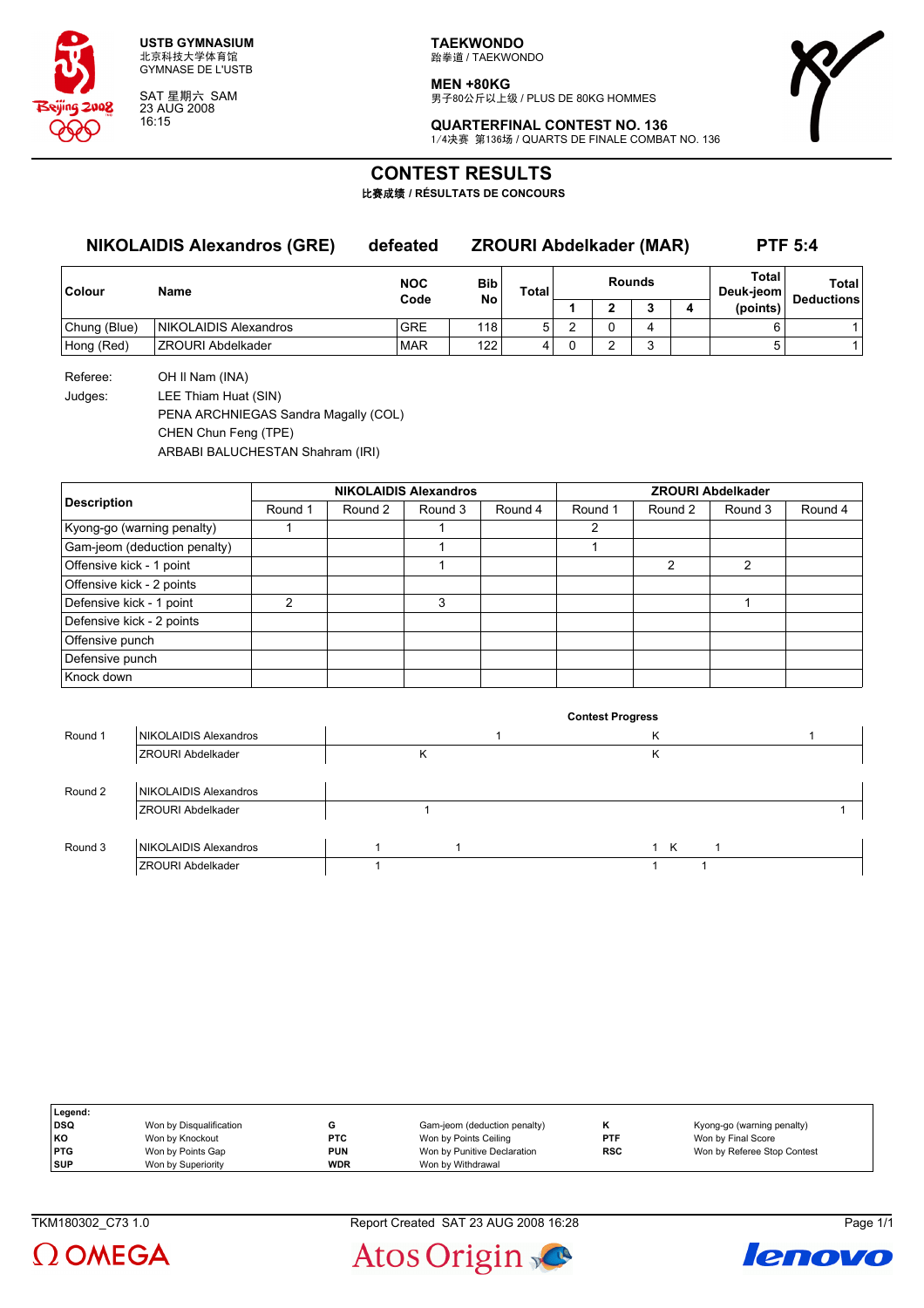

SAT 星期六 SAM 23 AUG 2008 16:30

**TAEKWONDO** 跆拳道 / TAEKWONDO

**MEN +80KG** 男子80公斤以上级 / PLUS DE 80KG HOMMES



**QUARTERFINAL CONTEST NO. 137** 1/4决赛 第137场 / QUARTS DE FINALE COMBAT NO. 137

### **CONTEST RESULTS**

比赛成绩 **/ RÉSULTATS DE CONCOURS**

|                     | <b>MATOS Angel Valodia (CUB)</b>                             | defeated   |     | LIU Xiaobo (CHN) |   |   |               |   |                                | <b>PTF 2:1</b>             |
|---------------------|--------------------------------------------------------------|------------|-----|------------------|---|---|---------------|---|--------------------------------|----------------------------|
| Colour              | Name                                                         | <b>NOC</b> | Bib | Total            |   |   | <b>Rounds</b> |   | Total<br>Deuk-jeom<br>(points) | Total<br><b>Deductions</b> |
|                     |                                                              | Code       | No  |                  |   | , |               | 4 |                                |                            |
| Chung (Blue)        | LIU Xiaobo                                                   | <b>CHN</b> | 113 |                  | 0 | 0 |               | 0 |                                | 0                          |
| Hong (Red)          | MATOS Angel Valodia                                          | <b>CUB</b> | 115 | 2                |   |   |               |   | 3                              |                            |
| Referee:<br>andoes: | NOWICKI Dariusz Grzegorz (POL)<br>ANDRIYEVSKYY Valeriy (UKR) |            |     |                  |   |   |               |   |                                |                            |

Judges: ANDRIYEVSKYY Valeriy (UKR) ZANETTE Federico (ITA) BENALI Youssef (MAR) MARTINS Paulo (POR)

|                              |         |         | <b>LIU Xiaobo</b> |         | <b>MATOS Angel Valodia</b> |         |         |         |  |  |
|------------------------------|---------|---------|-------------------|---------|----------------------------|---------|---------|---------|--|--|
| <b>Description</b>           | Round 1 | Round 2 | Round 3           | Round 4 | Round 1                    | Round 2 | Round 3 | Round 4 |  |  |
| Kyong-go (warning penalty)   |         |         |                   |         |                            |         |         |         |  |  |
| Gam-jeom (deduction penalty) |         |         |                   |         |                            |         |         |         |  |  |
| Offensive kick - 1 point     |         |         |                   |         |                            |         |         |         |  |  |
| Offensive kick - 2 points    |         |         |                   |         |                            |         |         |         |  |  |
| Defensive kick - 1 point     |         |         |                   |         |                            |         |         |         |  |  |
| Defensive kick - 2 points    |         |         |                   |         |                            |         |         |         |  |  |
| Offensive punch              |         |         |                   |         |                            |         |         |         |  |  |
| Defensive punch              |         |         |                   |         |                            |         |         |         |  |  |
| Knock down                   |         |         |                   |         |                            |         |         |         |  |  |

|         |                            |  | <b>Contest Progress</b> |   |     |
|---------|----------------------------|--|-------------------------|---|-----|
| Round 1 | LIU Xiaobo                 |  | Κ                       |   |     |
|         | <b>MATOS Angel Valodia</b> |  | κ                       |   |     |
|         |                            |  |                         |   |     |
| Round 2 | LIU Xiaobo                 |  |                         |   |     |
|         | <b>MATOS Angel Valodia</b> |  |                         |   | 1 K |
|         |                            |  |                         |   |     |
| Round 3 | LIU Xiaobo                 |  |                         | 1 |     |
|         | <b>MATOS Angel Valodia</b> |  |                         |   |     |
|         |                            |  |                         |   |     |
| Round 4 | LIU Xiaobo                 |  |                         |   |     |
|         | <b>MATOS Angel Valodia</b> |  |                         |   |     |

| Legend:    |                         |            |                              |            |                             |
|------------|-------------------------|------------|------------------------------|------------|-----------------------------|
| <b>DSQ</b> | Won by Disqualification |            | Gam-jeom (deduction penalty) |            | Kyong-go (warning penalty)  |
| KO         | Won by Knockout         | <b>PTC</b> | Won by Points Ceiling        | <b>PTF</b> | Won by Final Score          |
| <b>PTG</b> | Won by Points Gap       | <b>PUN</b> | Won by Punitive Declaration  | <b>RSC</b> | Won by Referee Stop Contest |
| <b>SUP</b> | Won by Superiority      | <b>WDR</b> | Won by Withdrawal            |            |                             |

TKM180303\_C73 1.0 Report Created SAT 23 AUG 2008 16:43 Page 1/1





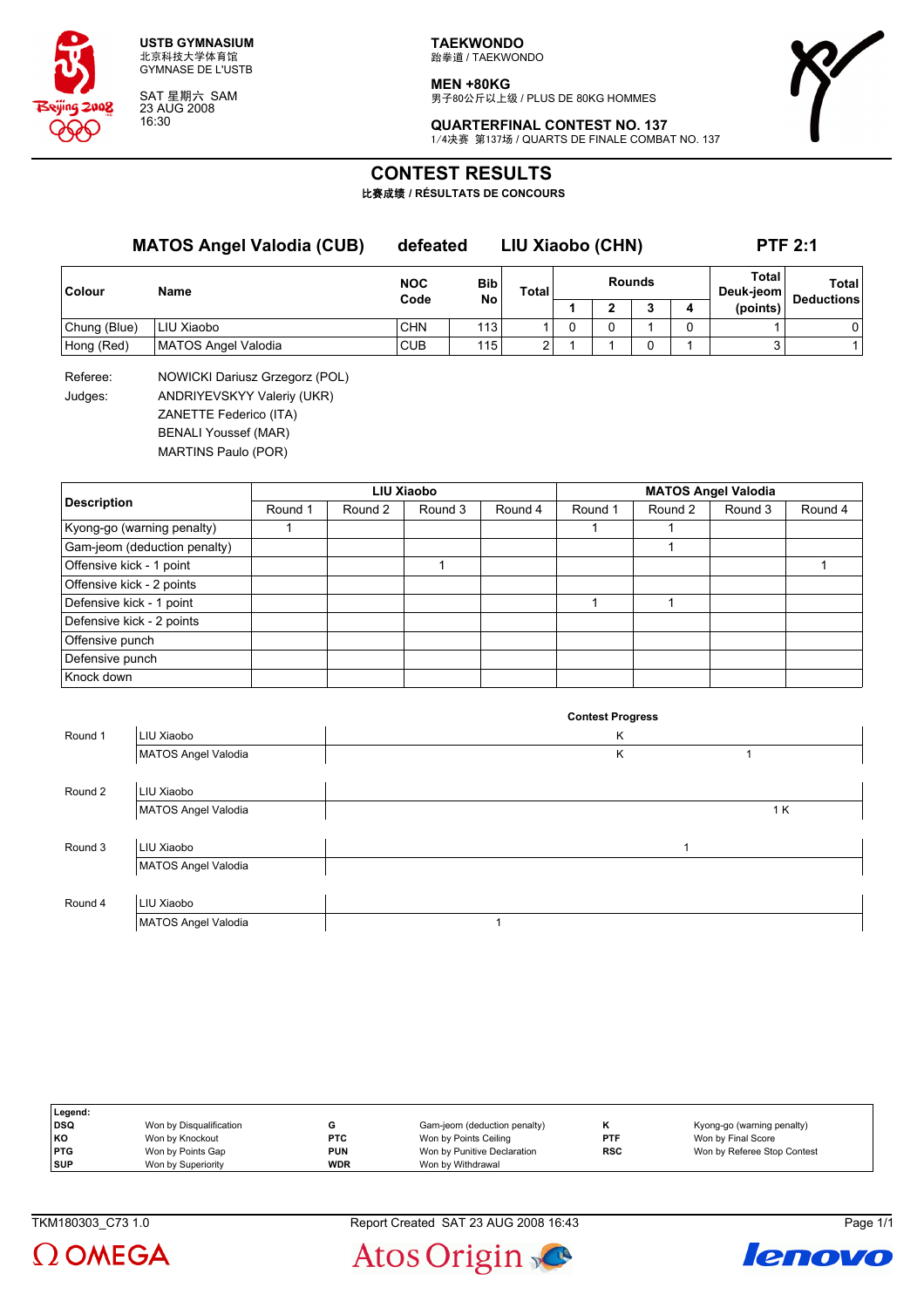

SAT 星期六 SAM 23 AUG 2008 16:45

**TAEKWONDO** 跆拳道 / TAEKWONDO

**MEN +80KG** -------<br>男子80公斤以上级 / PLUS DE 80KG HOMMES



**QUARTERFINAL CONTEST NO. 138** 1/4决赛 第138场 / QUARTS DE FINALE COMBAT NO. 138

### **CONTEST RESULTS**

比赛成绩 **/ RÉSULTATS DE CONCOURS**

| <b>CHA Dongmin (KOR)</b> |                       | defeated           | <b>IRGASHEV Akmal (UZB)</b> |              | <b>PTF 2:0</b> |               |   |                    |                                   |
|--------------------------|-----------------------|--------------------|-----------------------------|--------------|----------------|---------------|---|--------------------|-----------------------------------|
| Colour                   | Name                  | <b>NOC</b><br>Code | <b>Bib</b><br>No            | <b>Total</b> |                | <b>Rounds</b> |   | Total<br>Deuk-ieom | <b>Total</b><br><b>Deductions</b> |
|                          |                       |                    |                             |              |                |               | 4 | (points)           |                                   |
| Chung (Blue)             | <b>IRGASHEV Akmal</b> | <b>UZB</b>         | 126                         | 0            |                |               |   |                    |                                   |
| Hong (Red)               | CHA Dongmin           | <b>KOR</b>         | 121                         |              |                |               |   |                    | 0                                 |
|                          |                       |                    |                             |              |                |               |   |                    |                                   |

Referee: CHELBAT Chakir (SWE) Judges: COLEUX Thierry (FRA) NAVARRO INGLES Carmen (ESP) ADAM Rosa Maria (MEX) LOIACONO Samuel (AUS)

| <b>Description</b>           |         |         | <b>IRGASHEV Akmal</b> |         | <b>CHA Dongmin</b> |         |         |         |  |
|------------------------------|---------|---------|-----------------------|---------|--------------------|---------|---------|---------|--|
|                              | Round 1 | Round 2 | Round 3               | Round 4 | Round 1            | Round 2 | Round 3 | Round 4 |  |
| Kyong-go (warning penalty)   |         |         |                       |         |                    |         |         |         |  |
| Gam-jeom (deduction penalty) |         |         |                       |         |                    |         |         |         |  |
| Offensive kick - 1 point     |         |         |                       |         |                    |         |         |         |  |
| Offensive kick - 2 points    |         |         |                       |         |                    |         |         |         |  |
| Defensive kick - 1 point     |         |         |                       |         |                    |         |         |         |  |
| Defensive kick - 2 points    |         |         |                       |         |                    |         |         |         |  |
| Offensive punch              |         |         |                       |         |                    |         |         |         |  |
| Defensive punch              |         |         |                       |         |                    |         |         |         |  |
| Knock down                   |         |         |                       |         |                    |         |         |         |  |

|         |                       |   |   | <b>Contest Progress</b> |  |
|---------|-----------------------|---|---|-------------------------|--|
| Round 1 | <b>IRGASHEV Akmal</b> |   | Κ |                         |  |
|         | CHA Dongmin           |   |   | 1 K                     |  |
|         |                       |   |   |                         |  |
| Round 2 | <b>IRGASHEV Akmal</b> |   |   |                         |  |
|         | CHA Dongmin           |   |   |                         |  |
|         |                       |   |   |                         |  |
| Round 3 | <b>IRGASHEV Akmal</b> | Κ |   |                         |  |
|         | CHA Dongmin           |   |   |                         |  |

| Legend:    |                         |            |                              |            |                             |
|------------|-------------------------|------------|------------------------------|------------|-----------------------------|
| DSQ        | Won by Disqualification |            | Gam-jeom (deduction penalty) |            | Kyong-go (warning penalty)  |
| l KO       | Won by Knockout         | <b>PTC</b> | Won by Points Ceiling        | <b>PTF</b> | Won by Final Score          |
| <b>PTG</b> | Won by Points Gap       | <b>PUN</b> | Won by Punitive Declaration  | <b>RSC</b> | Won by Referee Stop Contest |
| <b>SUP</b> | Won by Superiority      | <b>WDR</b> | Won by Withdrawal            |            |                             |

TKM180304\_C73 1.0 Report Created SAT 23 AUG 2008 16:56 Page 1/1





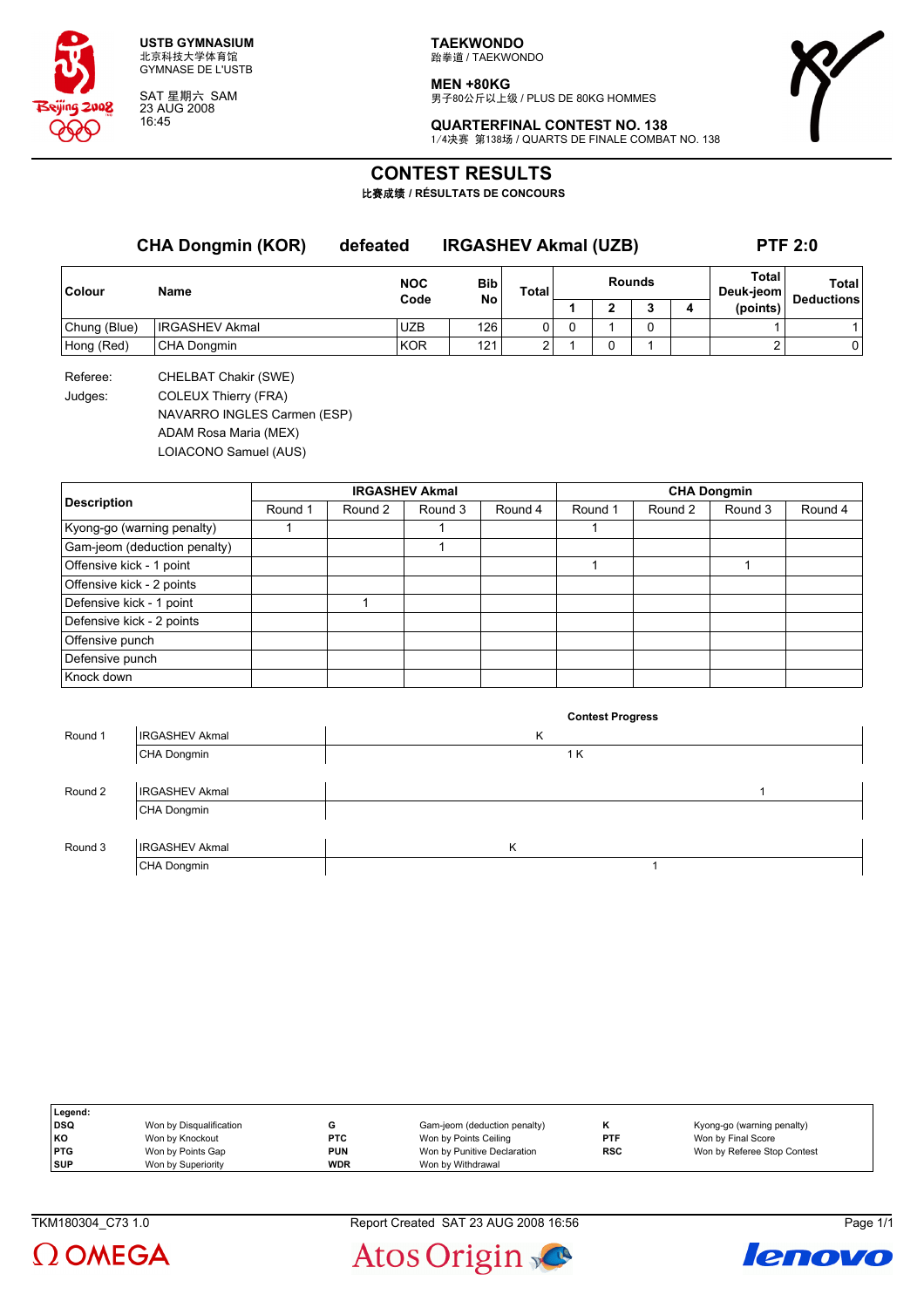

SAT 星期六 SAM 23 AUG 2008 18:00

**TAEKWONDO** 跆拳道 / TAEKWONDO

**MEN +80KG** 男子80公斤以上级 / PLUS DE 80KG HOMMES



**SEMIFINAL CONTEST NO. 141** 半决赛 第141场 / DEMI-FINAL COMBAT NO. 141

### **CONTEST RESULTS**

比赛成绩 **/ RÉSULTATS DE CONCOURS**

# **NIKOLAIDIS Alexandros (GRE) defeated CHUKWUMERIJE Chika Yagazie (NGR) PTF 3:2**

| Colour       | <b>Name</b>                | <b>NOC</b><br>Code | Bib<br>No | Total | <b>Rounds</b> |  |   |  | Total<br>Deuk-ieoml | Total<br><b>Deductions</b> |
|--------------|----------------------------|--------------------|-----------|-------|---------------|--|---|--|---------------------|----------------------------|
|              |                            |                    |           |       |               |  |   |  | (points)            |                            |
| Chung (Blue) | CHUKWUMERIJE Chika Yaqazie | <b>NGR</b>         | 124       |       |               |  |   |  |                     | 0                          |
| Hong (Red)   | NIKOLAIDIS Alexandros      | <b>GRE</b>         | 118       |       |               |  | ∽ |  | ⌒                   | 0                          |

Referee: CAMPOS Roland (PHI) Judges: NAVARRO INGLES Carmen (ESP) BARHOUMI Abdessattar (TUN) NAGANO Osamu (JPN) HEMWONNO Jatuporn (THA)

|                              |         |         | <b>CHUKWUMERIJE Chika Yagazie</b> |         | <b>NIKOLAIDIS Alexandros</b> |         |         |         |  |
|------------------------------|---------|---------|-----------------------------------|---------|------------------------------|---------|---------|---------|--|
| <b>Description</b>           | Round 1 | Round 2 | Round 3                           | Round 4 | Round 1                      | Round 2 | Round 3 | Round 4 |  |
| Kyong-go (warning penalty)   |         |         |                                   |         |                              |         |         |         |  |
| Gam-jeom (deduction penalty) |         |         |                                   |         |                              |         |         |         |  |
| Offensive kick - 1 point     |         |         |                                   |         |                              |         |         |         |  |
| Offensive kick - 2 points    |         |         |                                   |         |                              |         |         |         |  |
| Defensive kick - 1 point     |         |         |                                   |         |                              |         |         |         |  |
| Defensive kick - 2 points    |         |         |                                   |         |                              |         |         |         |  |
| Offensive punch              |         |         |                                   |         |                              |         |         |         |  |
| Defensive punch              |         |         |                                   |         |                              |         |         |         |  |
| Knock down                   |         |         |                                   |         |                              |         |         |         |  |

| Round 1 | CHUKWUMERIJE Chika Yagazie |  |
|---------|----------------------------|--|
|         | NIKOLAIDIS Alexandros      |  |
|         |                            |  |
| Round 2 | CHUKWUMERIJE Chika Yaqazie |  |
|         | NIKOLAIDIS Alexandros      |  |
|         |                            |  |
| Round 3 | CHUKWUMERIJE Chika Yaqazie |  |
|         | NIKOLAIDIS Alexandros      |  |
|         |                            |  |

| Legend:    |                         |            |                              |            |                             |
|------------|-------------------------|------------|------------------------------|------------|-----------------------------|
| DSQ        | Won by Disqualification | G          | Gam-jeom (deduction penalty) |            | Kyong-go (warning penalty)  |
| KO         | Won by Knockout         | <b>PTC</b> | Won by Points Ceiling        | <b>PTF</b> | Won by Final Score          |
| <b>PTG</b> | Won by Points Gap       | <b>PUN</b> | Won by Punitive Declaration  | <b>RSC</b> | Won by Referee Stop Contest |
| <b>SUP</b> | Won by Superiority      | <b>WDR</b> | Won by Withdrawal            |            |                             |

 $\Omega$  OMEGA

TKM180201\_C73 1.0 Report Created SAT 23 AUG 2008 18:13 Page 1/1



**Contest Progress**

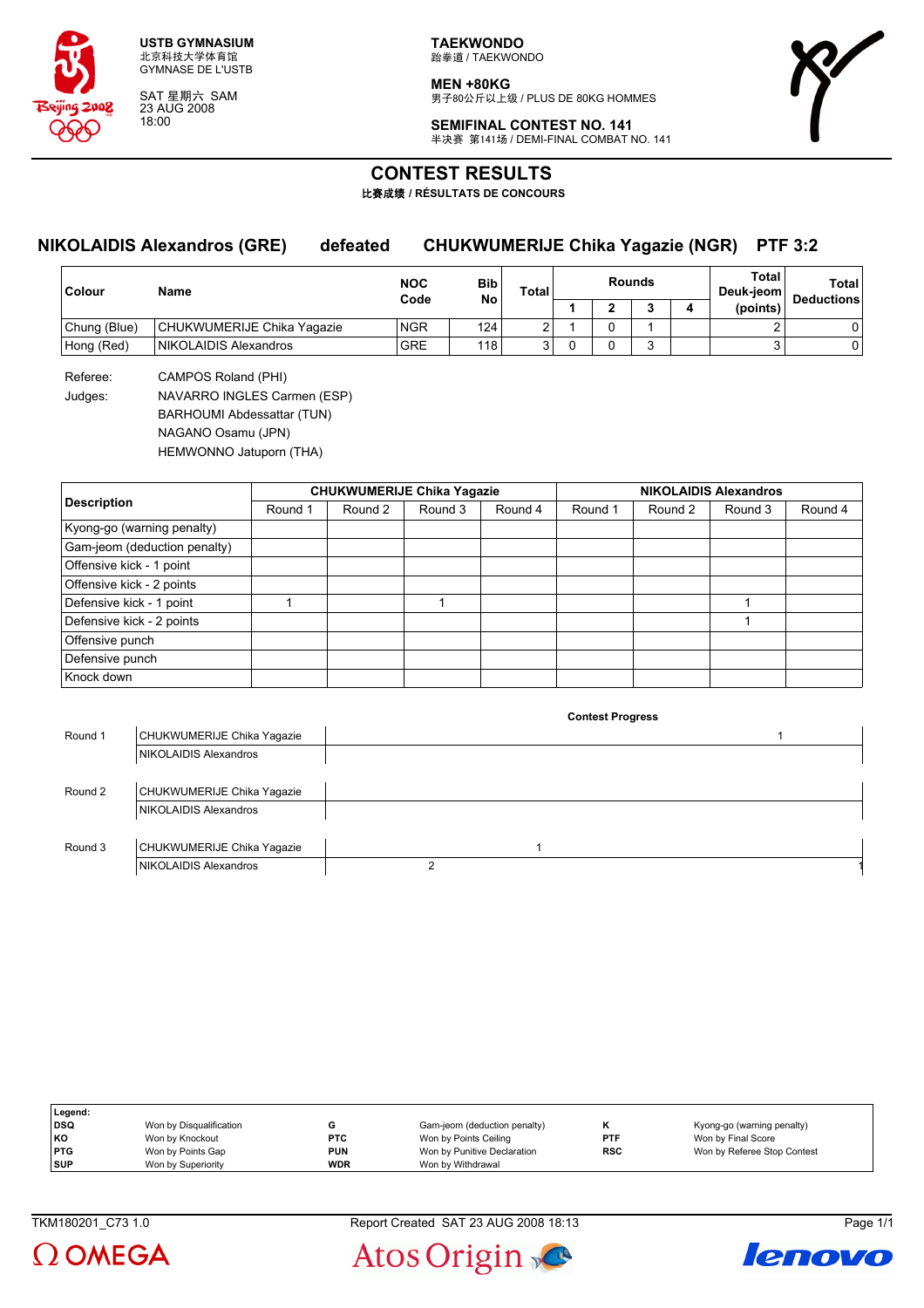

SAT 星期六 SAM 23 AUG 2008 18:15

**TAEKWONDO** 跆拳道 / TAEKWONDO

**MEN +80KG** -------<br>男子80公斤以上级 / PLUS DE 80KG HOMMES



**SEMIFINAL CONTEST NO. 142** 半决赛 第142场 / DEMI-FINAL COMBAT NO. 142

### **CONTEST RESULTS**

比赛成绩 **/ RÉSULTATS DE CONCOURS**

**CHA Dongmin (KOR) defeated MATOS Angel Valodia (CUB) PTF 1:0 Colour Name NOC Code Bib No Total Rounds Total Deuk-jeom Total Deductions 1 2 3 4 (points)** Chung (Blue) MATOS Angel Valodia  $\begin{vmatrix} CDB & 115 & 0 & 0 & 0 & 0 \end{vmatrix}$  0 0 0 0 0 0 0 0 0 0 Hong (Red) CHA Dongmin KOR 121 1 1 0 0 1 1 0 Referee: KLAY Thomas (SUI) Judges: CHELBAT Chakir (SWE) LOIACONO Samuel (AUS) MARTINS Paulo (POR)

ANDRIYEVSKYY Valeriy (UKR)

|                              |         |         | <b>MATOS Angel Valodia</b> |         | <b>CHA Dongmin</b> |         |         |         |  |
|------------------------------|---------|---------|----------------------------|---------|--------------------|---------|---------|---------|--|
| <b>Description</b>           | Round 1 | Round 2 | Round 3                    | Round 4 | Round 1            | Round 2 | Round 3 | Round 4 |  |
| Kyong-go (warning penalty)   |         |         |                            |         |                    |         |         |         |  |
| Gam-jeom (deduction penalty) |         |         |                            |         |                    |         |         |         |  |
| Offensive kick - 1 point     |         |         |                            |         |                    |         |         |         |  |
| Offensive kick - 2 points    |         |         |                            |         |                    |         |         |         |  |
| Defensive kick - 1 point     |         |         |                            |         |                    |         |         |         |  |
| Defensive kick - 2 points    |         |         |                            |         |                    |         |         |         |  |
| Offensive punch              |         |         |                            |         |                    |         |         |         |  |
| Defensive punch              |         |         |                            |         |                    |         |         |         |  |
| Knock down                   |         |         |                            |         |                    |         |         |         |  |

| Round 1 | MATOS Angel Valodia |  |
|---------|---------------------|--|
|         | CHA Dongmin         |  |
|         |                     |  |
| Round 2 | MATOS Angel Valodia |  |
|         | CHA Dongmin         |  |
|         |                     |  |
| Round 3 | MATOS Angel Valodia |  |
|         | CHA Dongmin         |  |

**Contest Progress**

| Legend:    |                         |            |                              |            |                             |
|------------|-------------------------|------------|------------------------------|------------|-----------------------------|
| <b>DSQ</b> | Won by Disqualification |            | Gam-jeom (deduction penalty) |            | Kyong-go (warning penalty)  |
| KO         | Won by Knockout         | <b>PTC</b> | Won by Points Ceiling        | <b>PTF</b> | Won by Final Score          |
| <b>PTG</b> | Won by Points Gap       | <b>PUN</b> | Won by Punitive Declaration  | <b>RSC</b> | Won by Referee Stop Contest |
| <b>SUP</b> | Won by Superiority      | <b>WDR</b> | Won by Withdrawal            |            |                             |

 $\Omega$  OMEGA





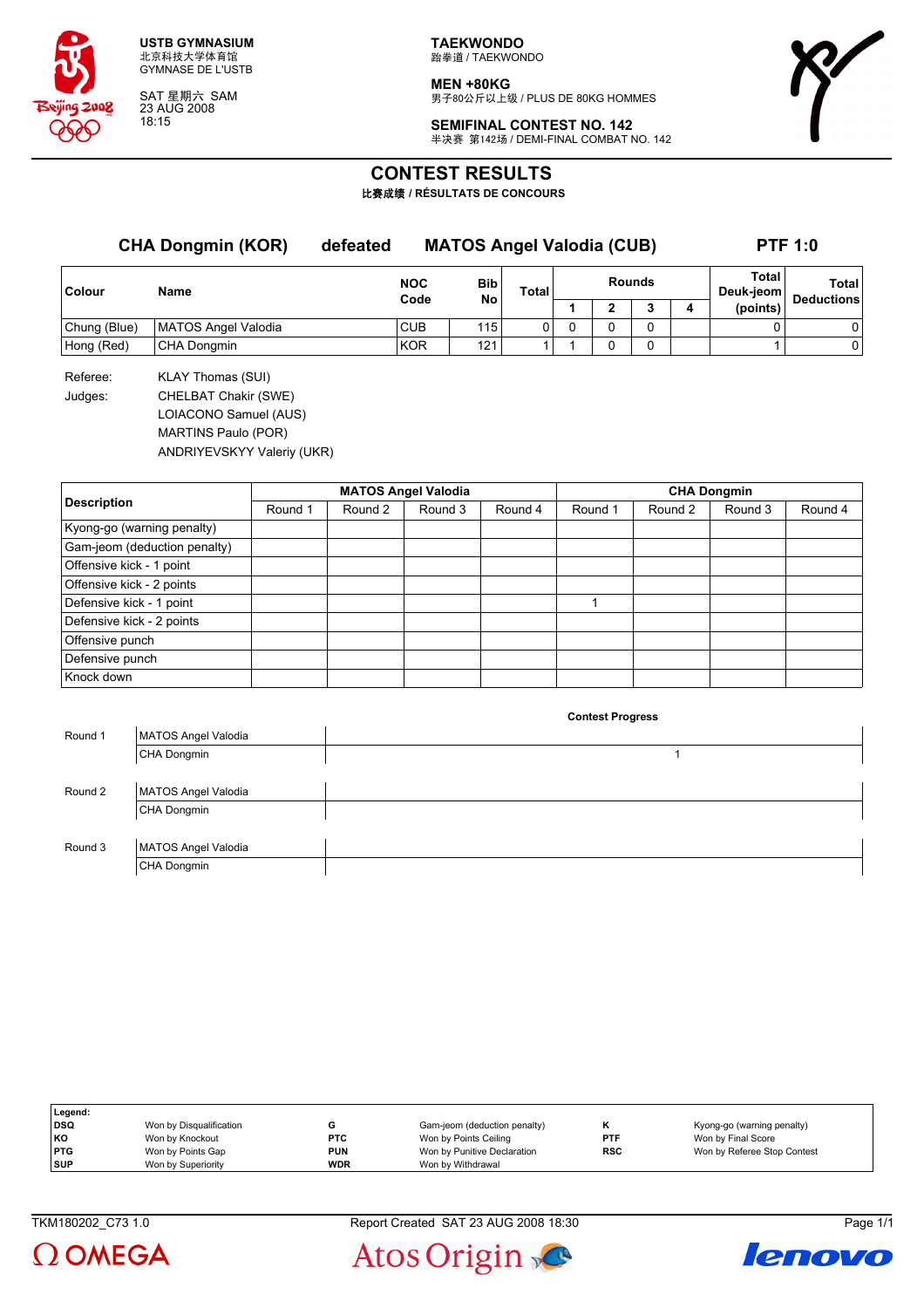

SAT 星期六 SAM 23 AUG 2008 19:00

**TAEKWONDO** 跆拳道 / TAEKWONDO

**MEN +80KG** -------<br>男子80公斤以上级 / PLUS DE 80KG HOMMES



**REPECHAGE CONTEST NO. 145** 复活赛 第145场 / REPÊCHAGE COMBAT NO. 145

### **CONTEST RESULTS**

比赛成绩 **/ RÉSULTATS DE CONCOURS**

| <b>CHILMANOV Arman (KAZ)</b> |                                | defeated   | <b>ZROURI Abdelkader (MAR)</b> |              | <b>WDR 1 1:28</b> |  |  |   |                    |                   |
|------------------------------|--------------------------------|------------|--------------------------------|--------------|-------------------|--|--|---|--------------------|-------------------|
| Colour                       | Name                           | <b>NOC</b> | Bib<br>No                      | <b>Total</b> | <b>Rounds</b>     |  |  |   | Total<br>Deuk-jeom | Total             |
|                              |                                | Code       |                                |              |                   |  |  | 4 | (points)           | <b>Deductions</b> |
| Chung (Blue)                 | CHILMANOV Arman                | <b>KAZ</b> | 120                            | 0            | 0                 |  |  |   | 0                  | 0                 |
| Hong (Red)                   | <b>ZROURI Abdelkader</b>       | <b>MAR</b> | 122                            | 0            | 0                 |  |  |   | 0                  | 0                 |
| Referee:                     | NOWICKI Dariusz Grzegorz (POL) |            |                                |              |                   |  |  |   |                    |                   |
| Judges:                      | NAVARRO INGLES Carmen (ESP)    |            |                                |              |                   |  |  |   |                    |                   |
|                              | ADAM Rosa Maria (MEX)          |            |                                |              |                   |  |  |   |                    |                   |

KLAY Thomas (SUI) OETJENS Thekla (GER)

|                              |         |         | <b>CHILMANOV Arman</b> |         | <b>ZROURI Abdelkader</b> |         |         |         |  |
|------------------------------|---------|---------|------------------------|---------|--------------------------|---------|---------|---------|--|
| <b>Description</b>           | Round 1 | Round 2 | Round 3                | Round 4 | Round 1                  | Round 2 | Round 3 | Round 4 |  |
| Kyong-go (warning penalty)   |         |         |                        |         |                          |         |         |         |  |
| Gam-jeom (deduction penalty) |         |         |                        |         |                          |         |         |         |  |
| Offensive kick - 1 point     |         |         |                        |         |                          |         |         |         |  |
| Offensive kick - 2 points    |         |         |                        |         |                          |         |         |         |  |
| Defensive kick - 1 point     |         |         |                        |         |                          |         |         |         |  |
| Defensive kick - 2 points    |         |         |                        |         |                          |         |         |         |  |
| Offensive punch              |         |         |                        |         |                          |         |         |         |  |
| Defensive punch              |         |         |                        |         |                          |         |         |         |  |
| Knock down                   |         |         |                        |         |                          |         |         |         |  |

|         |                   | <b>Contest Progress</b> |  |
|---------|-------------------|-------------------------|--|
| Round 1 | CHILMANOV Arman   |                         |  |
|         | ZROURI Abdelkader |                         |  |

| Legend:    |                         |            |                              |            |                             |
|------------|-------------------------|------------|------------------------------|------------|-----------------------------|
| <b>DSQ</b> | Won by Disqualification |            | Gam-jeom (deduction penalty) |            | Kyong-go (warning penalty)  |
| KO         | Won by Knockout         | <b>PTC</b> | Won by Points Ceiling        | <b>PTF</b> | Won by Final Score          |
| <b>PTG</b> | Won by Points Gap       | <b>PUN</b> | Won by Punitive Declaration  | <b>RSC</b> | Won by Referee Stop Contest |
| <b>SUP</b> | Won by Superiority      | <b>WDR</b> | Won by Withdrawal            |            |                             |
|            |                         |            |                              |            |                             |

 $\Omega$  OMEGA



Atos Origin

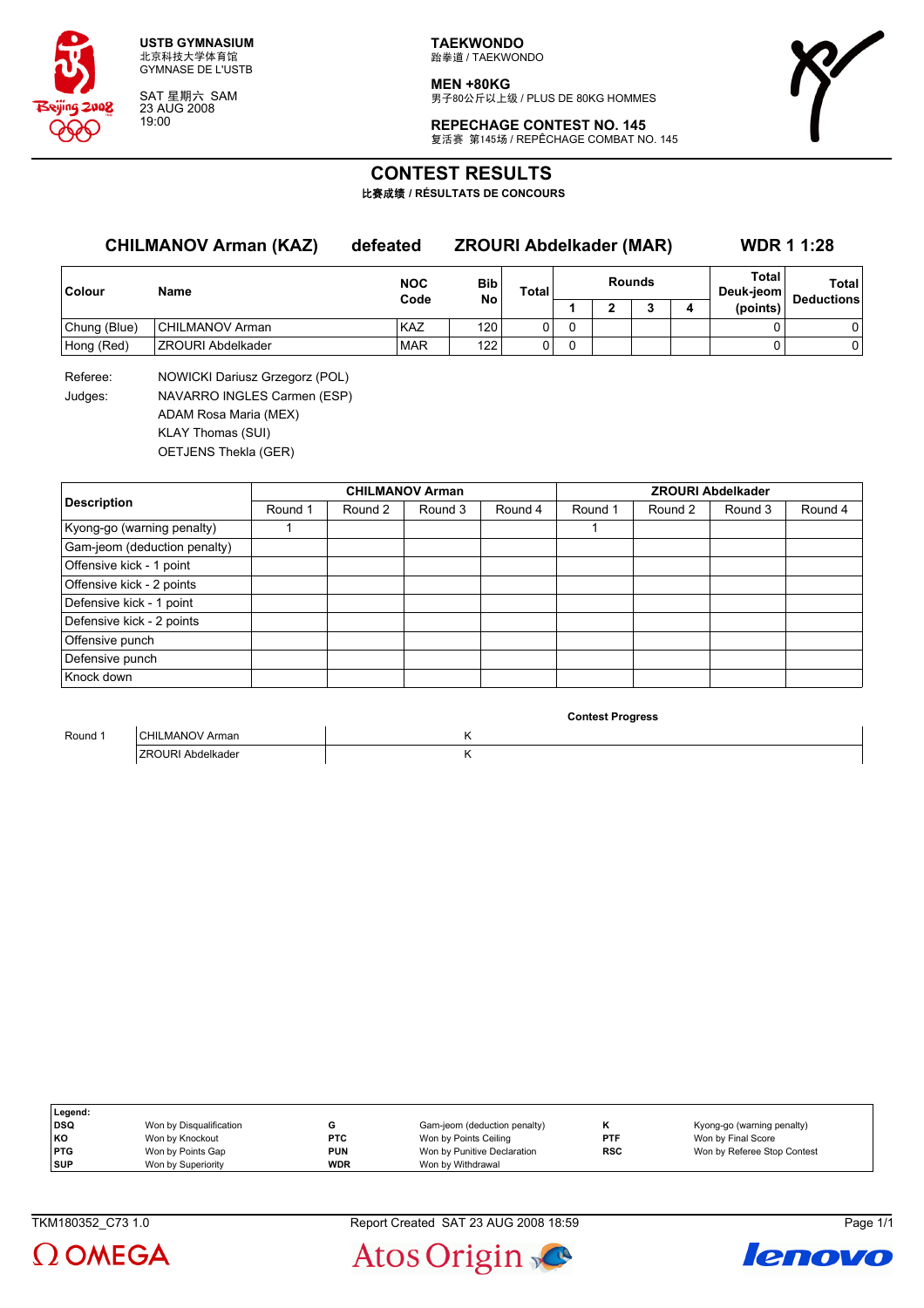

SAT 星期六 SAM 23 AUG 2008 19:15

**TAEKWONDO** 跆拳道 / TAEKWONDO

**MEN +80KG** 男子80公斤以上级 / PLUS DE 80KG HOMMES



**REPECHAGE CONTEST NO. 146** 复活赛 第146场 / REPÊCHAGE COMBAT NO. 146

### **CONTEST RESULTS**

比赛成绩 **/ RÉSULTATS DE CONCOURS**

| <b>IRGASHEV Akmal (UZB)</b> |                       | defeated           | <b>MOITLAND Kristopher (CRC)</b> |   |                               |  |   |   | <b>PTF 6:5</b>     |                            |
|-----------------------------|-----------------------|--------------------|----------------------------------|---|-------------------------------|--|---|---|--------------------|----------------------------|
| Colour                      | <b>Name</b>           | <b>NOC</b><br>Code | Bib<br>No                        |   | <b>Rounds</b><br><b>Total</b> |  |   |   | Total<br>Deuk-jeom | Total<br><b>Deductions</b> |
|                             |                       |                    |                                  |   |                               |  | っ | 4 | (points)           |                            |
| Chung (Blue)                | <b>IRGASHEV Akmal</b> | <b>UZB</b>         | 126                              | 6 | ◠                             |  | ົ |   | 6                  | 0                          |
| Hong (Red)                  | MOITLAND Kristopher   | <b>CRC</b>         | 114                              | 5 |                               |  | ົ |   | 5                  | 0                          |
|                             |                       |                    |                                  |   |                               |  |   |   |                    |                            |

Referee: CHELBAT Chakir (SWE) Judges: LOIACONO Samuel (AUS) COLEUX Thierry (FRA) ANDRIYEVSKYY Valeriy (UKR) HUBER Christian (AUT)

**Description IRGASHEV Akmal MOITLAND Kristopher** Round 1 | Round 2 | Round 3 | Round 4 | Round 1 | Round 2 | Round 3 | Round 4 Kyong-go (warning penalty) and the contract of the contract of the contract of the contract of the contract of the contract of the contract of the contract of the contract of the contract of the contract of the contract of Gam-jeom (deduction penalty) Offensive kick - 1 point 1 1 1 1 Offensive kick - 2 points 1 Defensive kick - 1 point 2 2 1 Defensive kick - 2 points Offensive punch Defensive punch Knock down

|         |                            |   |   | <b>Contest Progress</b> |  |   |
|---------|----------------------------|---|---|-------------------------|--|---|
| Round 1 | <b>IRGASHEV Akmal</b>      |   |   |                         |  |   |
|         | <b>MOITLAND Kristopher</b> |   |   |                         |  |   |
|         |                            |   |   |                         |  |   |
| Round 2 | <b>IRGASHEV Akmal</b>      |   |   |                         |  |   |
|         | MOITLAND Kristopher        | Κ |   |                         |  |   |
|         |                            |   |   |                         |  |   |
| Round 3 | <b>IRGASHEV Akmal</b>      |   | K |                         |  |   |
|         | <b>MOITLAND Kristopher</b> |   |   |                         |  | 2 |
|         |                            |   |   |                         |  |   |
| Round 4 | <b>IRGASHEV Akmal</b>      |   |   |                         |  |   |
|         | <b>MOITLAND Kristopher</b> |   |   |                         |  |   |

| Legend:    |                         |            |                              |            |                             |
|------------|-------------------------|------------|------------------------------|------------|-----------------------------|
| DSQ        | Won by Disqualification |            | Gam-jeom (deduction penalty) | n          | Kyong-go (warning penalty)  |
| l KO       | Won by Knockout         | <b>PTC</b> | Won by Points Ceiling        | <b>PTF</b> | Won by Final Score          |
| <b>PTG</b> | Won by Points Gap       | <b>PUN</b> | Won by Punitive Declaration  | <b>RSC</b> | Won by Referee Stop Contest |
| <b>SUP</b> | Won by Superiority      | <b>WDR</b> | Won by Withdrawal            |            |                             |





Atos Origin

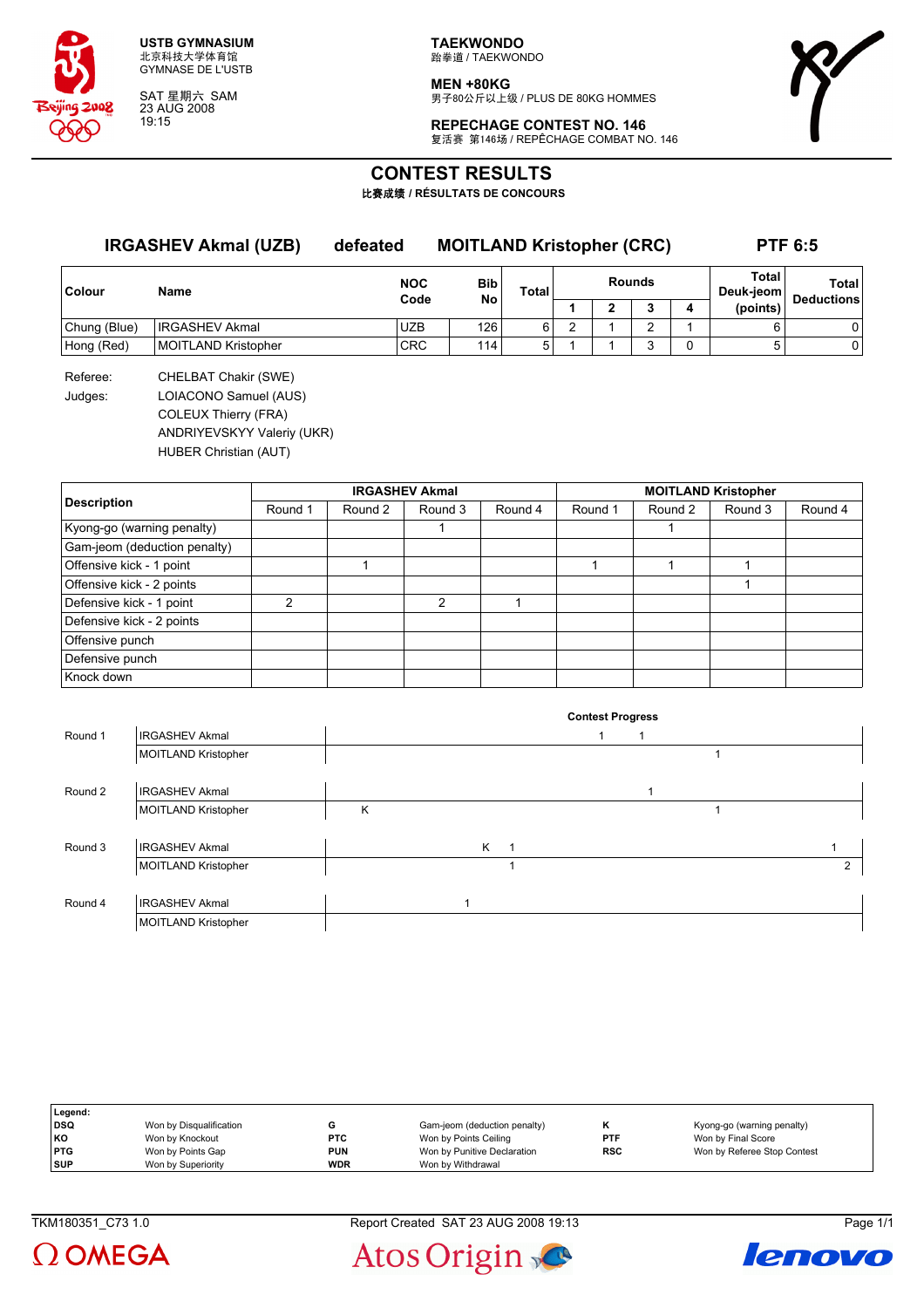

SAT 星期六 SAM 23 AUG 2008 20:00

**TAEKWONDO** 跆拳道 / TAEKWONDO

**MEN +80KG** -------<br>男子80公斤以上级 / PLUS DE 80KG HOMMES



**BRONZE MEDAL CONTEST NO. 149** 铜牌赛 第149场 / BRONZE COMBAT NO. 149

# **CONTEST RESULTS**

比赛成绩 **/ RÉSULTATS DE CONCOURS**

| <b>CHILMANOV Arman (KAZ)</b> |                     | <b>MATOS Angel Valodia (CUB)</b><br>defeated |                  |   |       |               |  | <b>DSQ 2 1:02</b> |                    |                            |
|------------------------------|---------------------|----------------------------------------------|------------------|---|-------|---------------|--|-------------------|--------------------|----------------------------|
| Colour                       | Name                | <b>NOC</b><br>Code                           | <b>Bib</b><br>No |   | Total | <b>Rounds</b> |  |                   | Total<br>Deuk-jeom | Total<br><b>Deductions</b> |
|                              |                     |                                              |                  |   |       |               |  | 4                 | (points)           |                            |
| Chung (Blue)                 | CHILMANOV Arman     | <b>KAZ</b>                                   | 120              | ົ |       |               |  |                   |                    | 01                         |
| Hong (Red)                   | MATOS Angel Valodia | <b>CUB</b>                                   | 115              | C |       |               |  |                   | っ                  | $\Omega$                   |

Referee: CHELBAT Chakir (SWE) Judges: NAVARRO INGLES Carmen (ESP) KLAY Thomas (SUI) ANDRIYEVSKYY Valeriy (UKR) MARTINS Paulo (POR)

|                              |         |         | <b>CHILMANOV Arman</b> |         | <b>MATOS Angel Valodia</b> |         |         |         |  |
|------------------------------|---------|---------|------------------------|---------|----------------------------|---------|---------|---------|--|
| <b>Description</b>           | Round 1 | Round 2 | Round 3                | Round 4 | Round 1                    | Round 2 | Round 3 | Round 4 |  |
| Kyong-go (warning penalty)   |         |         |                        |         |                            |         |         |         |  |
| Gam-jeom (deduction penalty) |         |         |                        |         |                            |         |         |         |  |
| Offensive kick - 1 point     |         |         |                        |         |                            |         |         |         |  |
| Offensive kick - 2 points    |         |         |                        |         |                            |         |         |         |  |
| Defensive kick - 1 point     |         |         |                        |         |                            | 2       |         |         |  |
| Defensive kick - 2 points    |         |         |                        |         |                            |         |         |         |  |
| Offensive punch              |         |         |                        |         |                            |         |         |         |  |
| Defensive punch              |         |         |                        |         |                            |         |         |         |  |
| Knock down                   |         |         |                        |         |                            |         |         |         |  |

|         |                     | <b>Contest Progress</b> |  |  |  |  |  |  |  |
|---------|---------------------|-------------------------|--|--|--|--|--|--|--|
| Round 1 | CHILMANOV Arman     |                         |  |  |  |  |  |  |  |
|         | MATOS Angel Valodia |                         |  |  |  |  |  |  |  |
|         |                     |                         |  |  |  |  |  |  |  |
| Round 2 | CHILMANOV Arman     |                         |  |  |  |  |  |  |  |
|         | MATOS Angel Valodia |                         |  |  |  |  |  |  |  |

| Legend:    |                         |            |                              |            |                             |
|------------|-------------------------|------------|------------------------------|------------|-----------------------------|
| <b>DSQ</b> | Won by Disqualification |            | Gam-jeom (deduction penalty) |            | Kyong-go (warning penalty)  |
| l KO       | Won by Knockout         | <b>PTC</b> | Won by Points Ceiling        | <b>PTF</b> | Won by Final Score          |
| <b>PTG</b> | Won by Points Gap       | <b>PUN</b> | Won by Punitive Declaration  | <b>RSC</b> | Won by Referee Stop Contest |
| <b>SUP</b> | Won by Superiority      | <b>WDR</b> | Won by Withdrawal            |            |                             |
|            |                         |            |                              |            |                             |



TKM180252\_C73 1.0 Report Created SAT 23 AUG 2008 19:52 Page 1/1



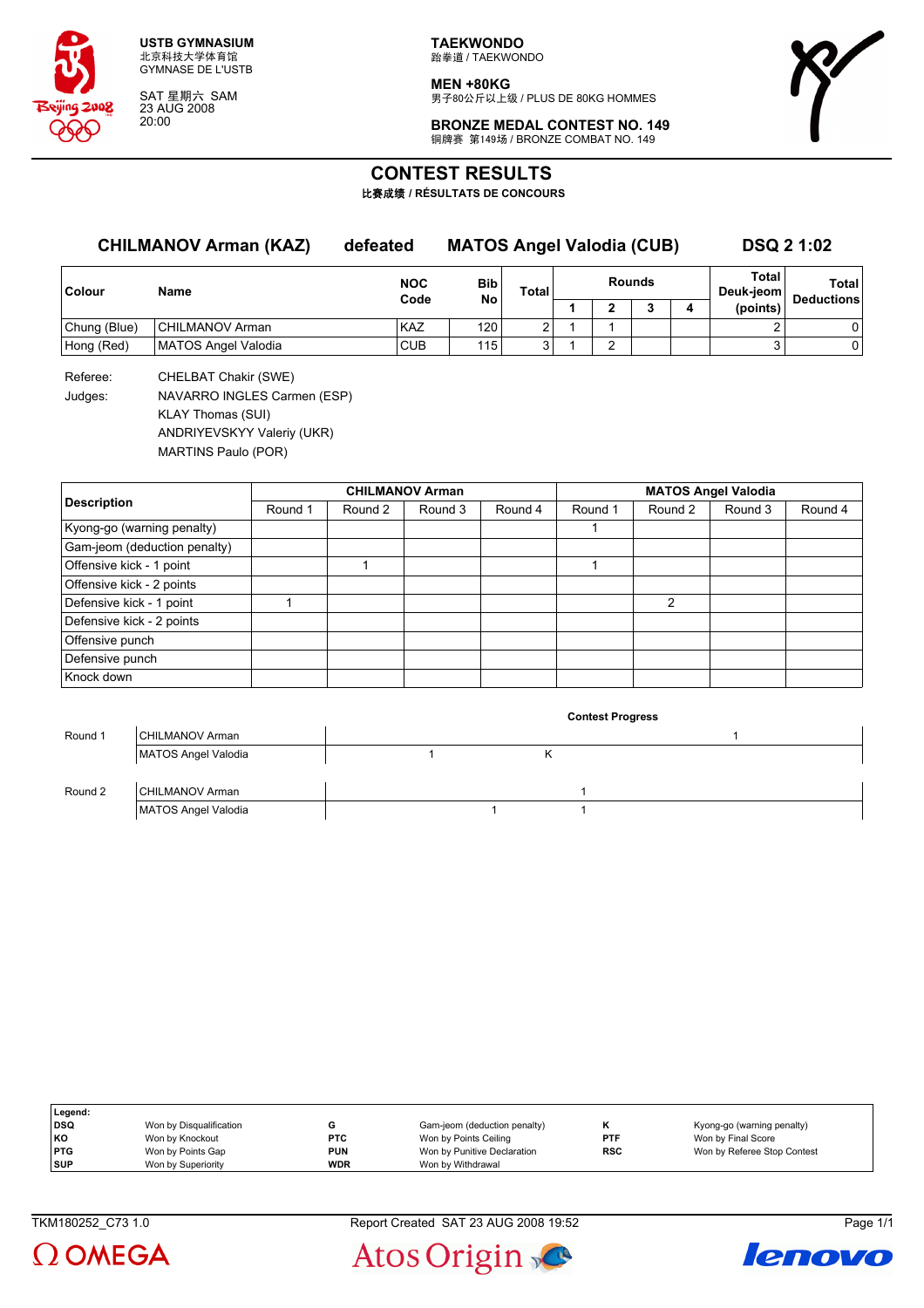

SAT 星期六 SAM 23 AUG 2008 20:15

**TAEKWONDO** 跆拳道 / TAEKWONDO

**MEN +80KG** -------<br>男子80公斤以上级 / PLUS DE 80KG HOMMES

**BRONZE MEDAL CONTEST NO. 150** 铜牌赛 第150场 / BRONZE COMBAT NO. 150



**CONTEST RESULTS**

比赛成绩 **/ RÉSULTATS DE CONCOURS**

### **CHUKWUMERIJE Chika Yagazie (NGR) defeated IRGASHEV Akmal (UZB) PTF 4:3**

| <b>Colour</b> | Name                       | <b>NOC</b><br><b>Bib</b><br>No<br>Code |     | Total |  |  | <b>Rounds</b> |  | Total<br>Deuk-jeom | Total<br><b>Deductions</b> |
|---------------|----------------------------|----------------------------------------|-----|-------|--|--|---------------|--|--------------------|----------------------------|
|               |                            |                                        |     |       |  |  |               |  | (points)           |                            |
| Chung (Blue)  | CHUKWUMERIJE Chika Yaqazie | <b>NGR</b>                             | 124 |       |  |  |               |  |                    |                            |
| Hong (Red)    | <b>IRGASHEV Akmal</b>      | <b>UZB</b>                             | 126 |       |  |  |               |  |                    |                            |

Referee: NOWICKI Dariusz Grzegorz (POL) Judges: LOIACONO Samuel (AUS) ADAM Rosa Maria (MEX) COLEUX Thierry (FRA) SHEYKA Vladimir (RUS)

|                              |         |         | <b>CHUKWUMERIJE Chika Yagazie</b> |         | <b>IRGASHEV Akmal</b> |         |         |         |  |
|------------------------------|---------|---------|-----------------------------------|---------|-----------------------|---------|---------|---------|--|
| <b>Description</b>           | Round 1 | Round 2 | Round 3                           | Round 4 | Round 1               | Round 2 | Round 3 | Round 4 |  |
| Kyong-go (warning penalty)   |         |         |                                   |         |                       |         |         |         |  |
| Gam-jeom (deduction penalty) |         |         |                                   |         |                       |         |         |         |  |
| Offensive kick - 1 point     |         |         |                                   |         |                       |         |         |         |  |
| Offensive kick - 2 points    |         |         |                                   |         |                       |         |         |         |  |
| Defensive kick - 1 point     |         |         |                                   |         |                       |         |         |         |  |
| Defensive kick - 2 points    |         |         |                                   |         |                       |         |         |         |  |
| Offensive punch              |         |         |                                   |         |                       |         |         |         |  |
| Defensive punch              |         |         |                                   |         |                       |         |         |         |  |
| Knock down                   |         |         |                                   |         |                       |         |         |         |  |

|         |                            |   | <b>Contest Progress</b> |   |
|---------|----------------------------|---|-------------------------|---|
| Round 1 | CHUKWUMERIJE Chika Yagazie |   |                         |   |
|         | <b>IRGASHEV Akmal</b>      |   |                         |   |
|         |                            |   |                         |   |
| Round 2 | CHUKWUMERIJE Chika Yagazie |   |                         | ĸ |
|         | <b>IRGASHEV Akmal</b>      |   |                         |   |
|         |                            |   |                         |   |
| Round 3 | CHUKWUMERIJE Chika Yagazie | Κ |                         |   |
|         | <b>IRGASHEV Akmal</b>      |   |                         |   |

| Legend:    |                         |            |                              |            |                             |
|------------|-------------------------|------------|------------------------------|------------|-----------------------------|
| DSQ        | Won by Disqualification |            | Gam-jeom (deduction penalty) |            | Kyong-go (warning penalty)  |
| KO         | Won by Knockout         | <b>PTC</b> | Won by Points Ceiling        | <b>PTF</b> | Won by Final Score          |
| <b>PTG</b> | Won by Points Gap       | <b>PUN</b> | Won by Punitive Declaration  | <b>RSC</b> | Won by Referee Stop Contest |
| <b>SUP</b> | Won by Superiority      | <b>WDR</b> | Won by Withdrawal            |            |                             |

TKM180251\_C73 1.0 Report Created SAT 23 AUG 2008 20:11 Page 1/1

Atos Origin



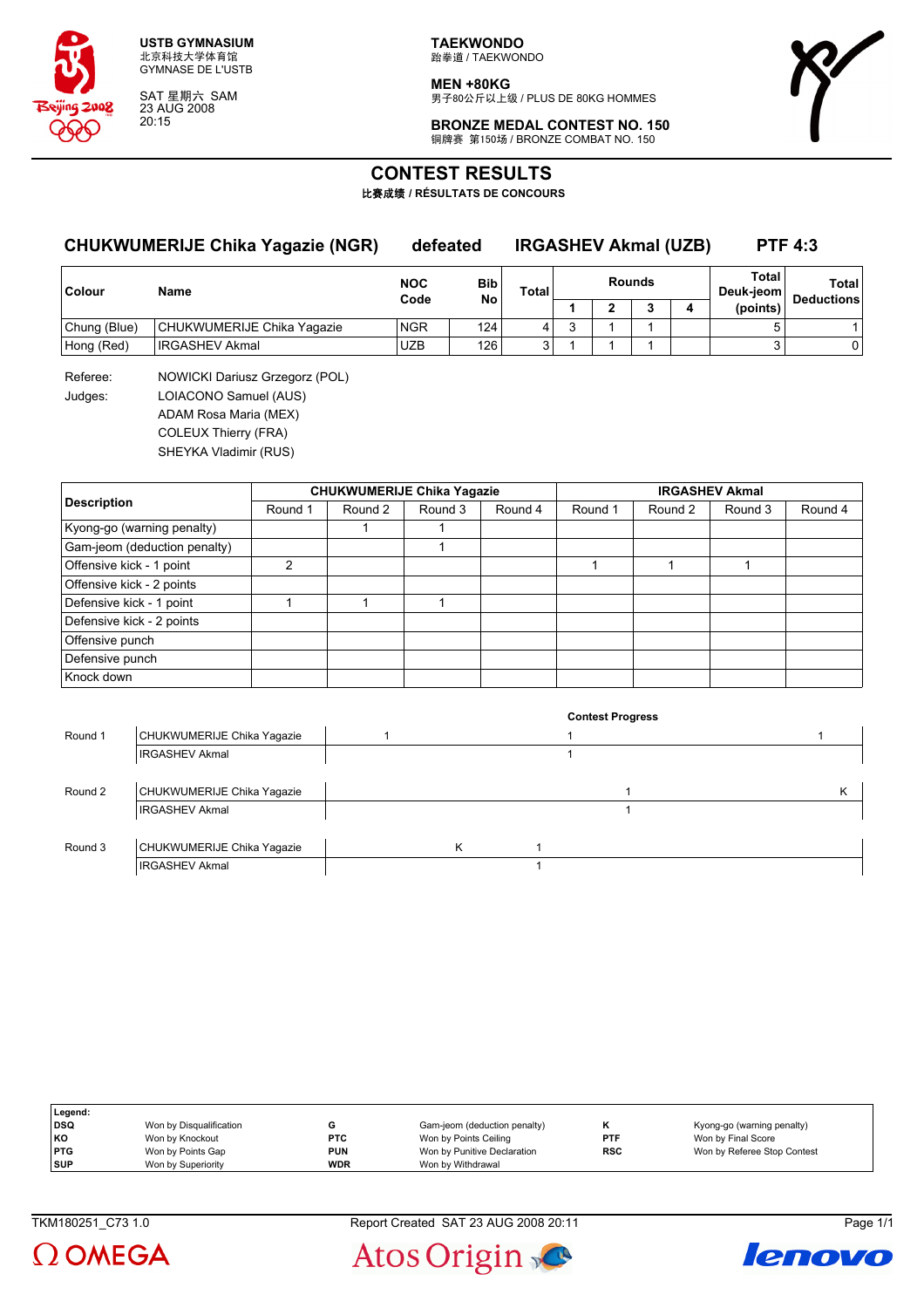

SAT 星期六 SAM 23 AUG 2008 20:45

**TAEKWONDO** 跆拳道 / TAEKWONDO

**MEN +80KG** -------<br>男子80公斤以上级 / PLUS DE 80KG HOMMES



**GOLD MEDAL CONTEST NO. 152** 决赛 第152场 / OR COMBAT NO. 152

### **CONTEST RESULTS**

比赛成绩 **/ RÉSULTATS DE CONCOURS**

**CHA Dongmin (KOR) defeated NIKOLAIDIS Alexandros (GRE) PTF 5:4 Colour Name NOC Code Bib No Total Rounds Total Deuk-jeom Total Deductions 1 2 3 4 (points)** Chung (Blue) NIKOLAIDIS Alexandros GRE | 118 4 2 1 1 1 | 4 0 Hong (Red) CHA Dongmin KOR 121 5 3 1 1 1 5 0 Referee: LOIACONO Samuel (AUS) Judges: CHEN Chun Feng (TPE)

LEE Thiam Huat (SIN) NAVARRO INGLES Carmen (ESP)

MARTINS Paulo (POR)

|                              |         |         | <b>NIKOLAIDIS Alexandros</b> |         | <b>CHA Dongmin</b> |         |         |         |  |
|------------------------------|---------|---------|------------------------------|---------|--------------------|---------|---------|---------|--|
| <b>Description</b>           | Round 1 | Round 2 | Round 3                      | Round 4 | Round 1            | Round 2 | Round 3 | Round 4 |  |
| Kyong-go (warning penalty)   |         |         |                              |         |                    |         |         |         |  |
| Gam-jeom (deduction penalty) |         |         |                              |         |                    |         |         |         |  |
| Offensive kick - 1 point     |         |         |                              |         |                    |         |         |         |  |
| Offensive kick - 2 points    |         |         |                              |         |                    |         |         |         |  |
| Defensive kick - 1 point     | 2       |         |                              |         |                    |         |         |         |  |
| Defensive kick - 2 points    |         |         |                              |         |                    |         |         |         |  |
| Offensive punch              |         |         |                              |         |                    |         |         |         |  |
| Defensive punch              |         |         |                              |         |                    |         |         |         |  |
| Knock down                   |         |         |                              |         |                    |         |         |         |  |

|         |                              |    | <b>Contest Progress</b> |           |  |
|---------|------------------------------|----|-------------------------|-----------|--|
| Round 1 | NIKOLAIDIS Alexandros        | 11 |                         |           |  |
|         | CHA Dongmin                  |    |                         | $1\quad2$ |  |
|         |                              |    |                         |           |  |
| Round 2 | NIKOLAIDIS Alexandros        |    |                         |           |  |
|         | CHA Dongmin                  |    |                         | Κ         |  |
|         |                              |    |                         |           |  |
| Round 3 | <b>NIKOLAIDIS Alexandros</b> |    |                         |           |  |
|         | CHA Dongmin                  |    |                         |           |  |

| Legend:    |                         |            |                              |            |                             |
|------------|-------------------------|------------|------------------------------|------------|-----------------------------|
| <b>DSQ</b> | Won by Disqualification |            | Gam-jeom (deduction penalty) |            | Kyong-go (warning penalty)  |
| <b>KO</b>  | Won by Knockout         | <b>PTC</b> | Won by Points Ceiling        | <b>PTF</b> | Won by Final Score          |
| <b>PTG</b> | Won by Points Gap       | <b>PUN</b> | Won by Punitive Declaration  | <b>RSC</b> | Won by Referee Stop Contest |
| <b>SUP</b> | Won by Superiority      | <b>WDR</b> | Won by Withdrawal            |            |                             |

TKM180101 C73 1.0 Report Created SAT 23 AUG 2008 21:02 Page 1/1

Atos Origin





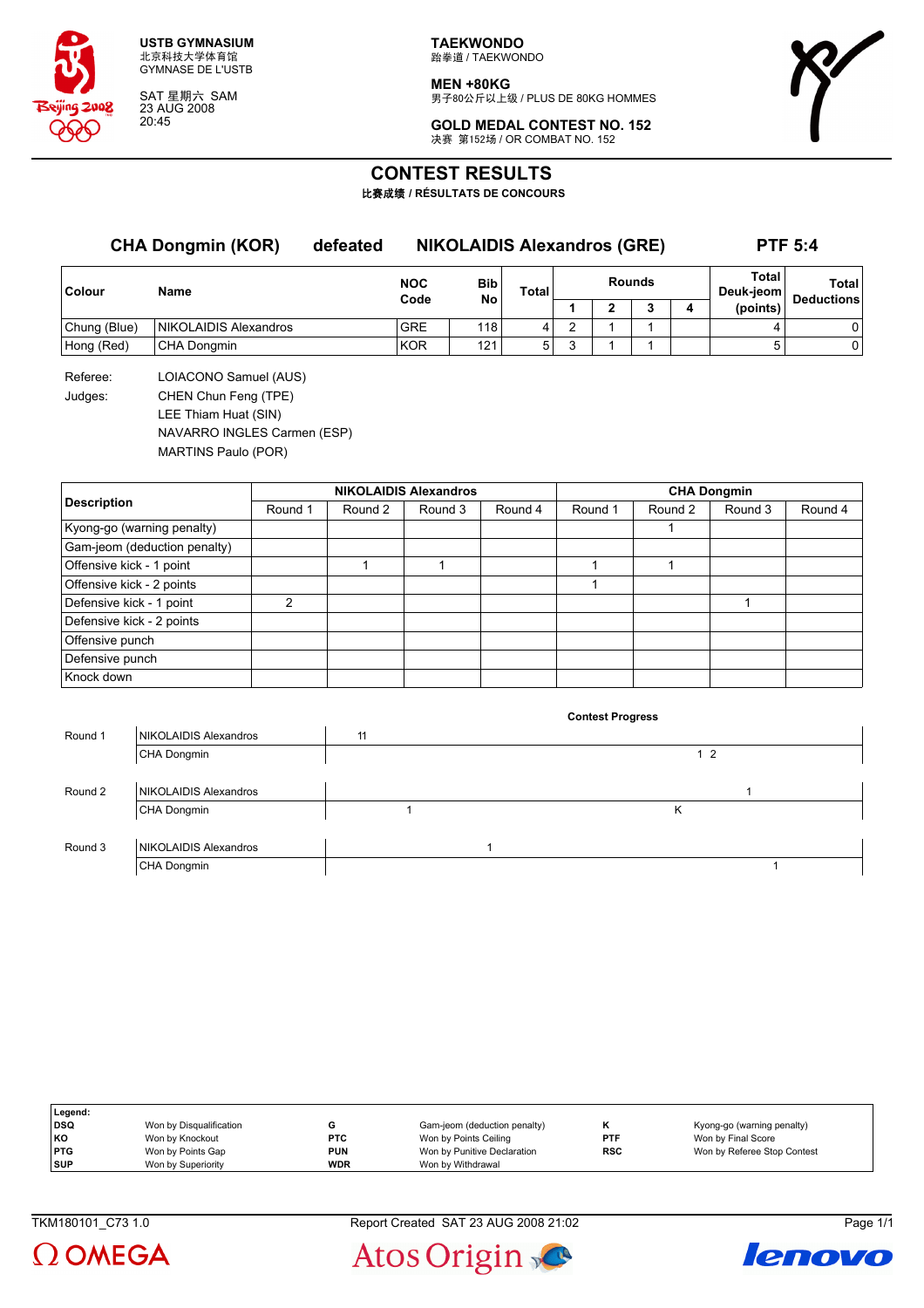

**TAEKWONDO** 跆拳道 / TAEKWONDO



# **OFFICIAL COMMUNICATION**

官方通告 / COMMUNICATION OFFICIELLE

**ltem: 3** 

### **DISQUALIFICATION OF CUBAN ATHLETE FROM THE FINAL CLASSIFICATION MEN +80KG BRONZE MEDAL CONTEST NO. 149**

In the Bronze Medal Contest of the Men +80kg weight category, Angel Valodia MATOS (CUB) was declared as the loser of WHE ENTERTMENT CONSULTED THE MELTIC COMBINISHING SURPRISH CONSULTING THE COMBINED THAT IS CONSULTED THE MELTIC<br>the contest. The athlete and the coach approached the center referee and a corner judge in the competition area physically attacked them.

The Extraordinary Sanction Committee of the World Taekwondo Federation convened immediately after the match.

In consideration of the severity of the situation and with respect to maintaining the spirit of the Olympic Movement and Taekwondo, the Committee has decided:

1. to disqualify (DSQ) the athlete and remove him from the fifth place in the final classification. 2. to follow-up on the due process regarding further sanctions on the athlete and coach, such as but not limited to exclusion from future WTF-promoted and WTF-sanctioned events.

| Issued by: | WORLD TAEKWONDO FEDERATION |
|------------|----------------------------|
| Time:      | 21:27                      |
| Date:      | 23 AUG 2008                |

This decision affects: **RESULTS** 



**Note:** 



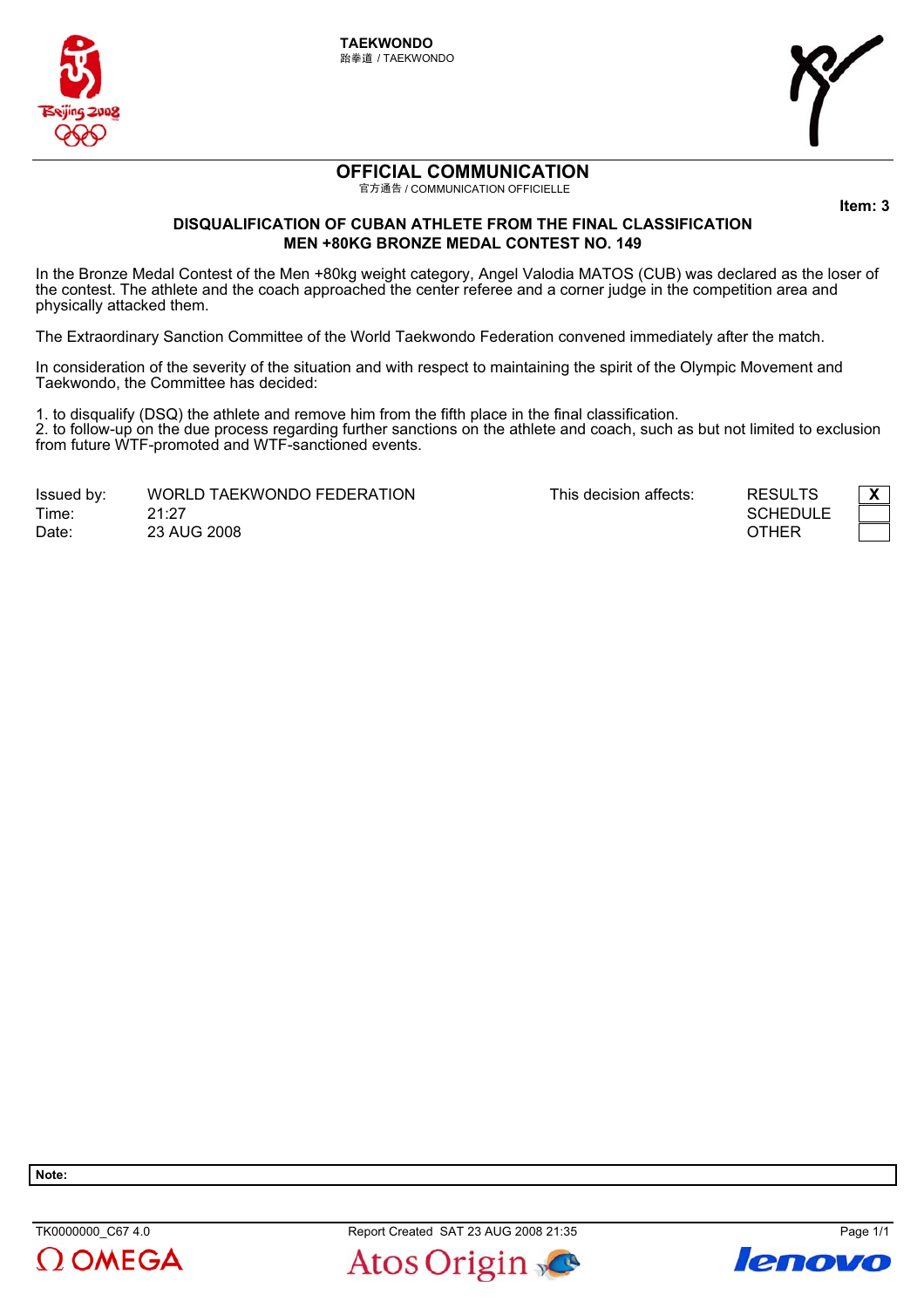

WED 星期三 MER 20 AUG 2008 9:00

#### **TAEKWONDO** 跆拳道 / TAEKWONDO

**WOMEN -49KG** 女子49公斤级 / MOINS 49KG FEMMES



### **ENTRY LIST BY WEIGHT CATEGORY** As of 23 AUG 2008 各级别报名名单 **/ LISTE D'ENTRÉE PAR CATÉGORIE DU POIDS**

| <b>NOC</b>                       | <b>Bib</b><br><b>Number</b> | Name                          | Date of Birth | Height<br>$m$ /ft in |
|----------------------------------|-----------------------------|-------------------------------|---------------|----------------------|
|                                  |                             |                               |               |                      |
| CAN - Canada                     | 2                           | <b>GONDA Ivett</b>            | 28 APR 1986   | 1.71/5'7"            |
| CHN - People's Republic of China | 1                           | WU Jingyu                     | 1 FEB 1987    | 1.66/5'5"            |
| COL - Colombia                   | 3                           | <b>MORA Gladys</b>            | 31 JUL 1980   | 1.70/5'7"            |
| CUB - Cuba                       | 4                           | <b>MONTEJO Daynellis</b>      | 8 NOV 1984    | 1.67/5'6"            |
| <b>GER</b> - Germany             | 5                           | <b>GULEC Sumeyye</b>          | 30 OCT 1989   | 1.65/5'5"            |
| IRI - Islamic Republic of Iran   | 6                           | KHOSH JAMAL Sara              | 21 SEP 1988   | 1.60/5'3"            |
| KEN - Kenya                      | 7                           | <b>ALANGO Mildred</b>         | 10 MAR 1989   | 1.57/5'2"            |
| MAR - Morocco                    | 8                           | <b>TOUDALI Ghizlane</b>       | 16 FEB 1984   |                      |
| PNG - Papua New Guinea           | 9                           | <b>TONA Theresa</b>           | 21 JAN 1991   | 1.56/5'1"            |
| SUI - Switzerland                | 10                          | BEZZOLA Manuela               | 12 AUG 1989   | 1.64/5'5"            |
| SWE - Sweden                     | 11                          | ZAJC Hanna                    | 15 FEB 1987   | 1.60/5'3"            |
| THA - Thailand                   | 12                          | <b>PUEDPONG Buttree</b>       | 16 OCT 1990   | 1.57/5'2"            |
| TPE - Chinese Taipei             | 13                          | YANG Shu-Chun                 | 26 OCT 1985   | 1.68/5'6"            |
| USA - United States of America   | 14                          | <b>CRAIG Charlotte</b>        | 2 FEB 1991    | 1.68/5'6"            |
| VEN - Venezuela                  | 15                          | <b>CONTRERAS RIVERO Dalia</b> | 20 SEP 1983   | 1.55/5'1"            |
| VIE - Vietnam                    | 16                          | TRAN Thi Ngoc Truc            | 11 FEB 1989   |                      |
|                                  |                             |                               |               |                      |

**Note:**

All changes are available in INFO





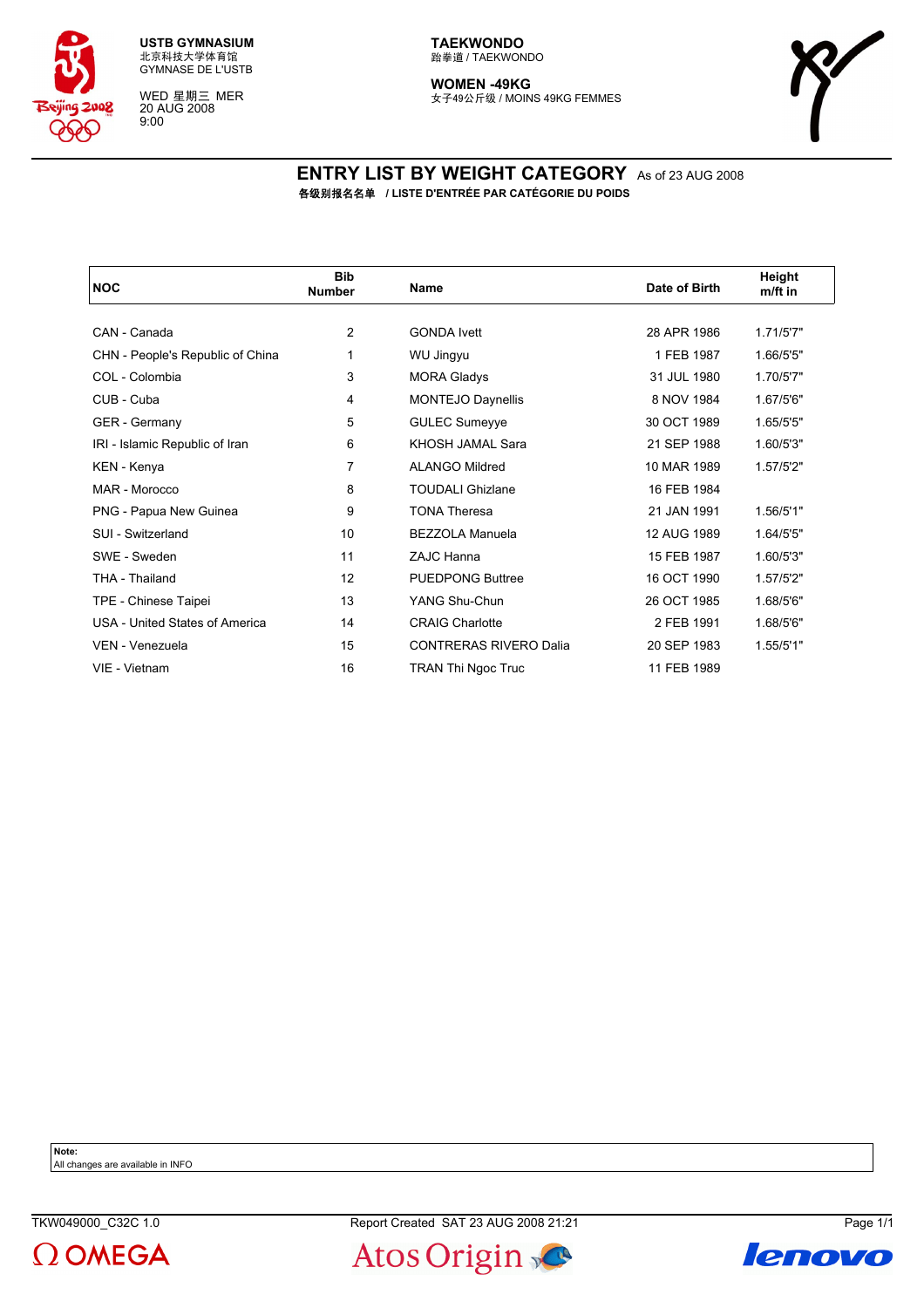

WED 星期三 MER 20 AUG 2008 9:00

**TAEKWONDO** 跆拳道 / TAEKWONDO

**WOMEN -49KG** 女子49公斤级 / MOINS 49KG FEMMES



# **RESULTS**

### 各级别竞赛成绩表 **/ CLASSEMENT DES RÉSULTATS**



| <b>DSQ</b> | Won by Disqualification | ĸо         | Won by Knockout             | <b>PTC</b> | Won by Points Ceiling       |
|------------|-------------------------|------------|-----------------------------|------------|-----------------------------|
| <b>PTF</b> | Won by Final Score      | <b>PTG</b> | Won by Points Gap           | <b>PUN</b> | Won by Punitive Declaration |
| <b>RCn</b> | Repechage n             | <b>RSC</b> | Won by Referee Stop Contest | <b>SUP</b> | Won by Superiority          |
| <b>WDR</b> | Won by Withdrawal       |            |                             |            |                             |





TKW049000\_C75 7.0 Report Created WED 20 AUG 2008 20:12 Page 1/1

Atos Origin

lenovo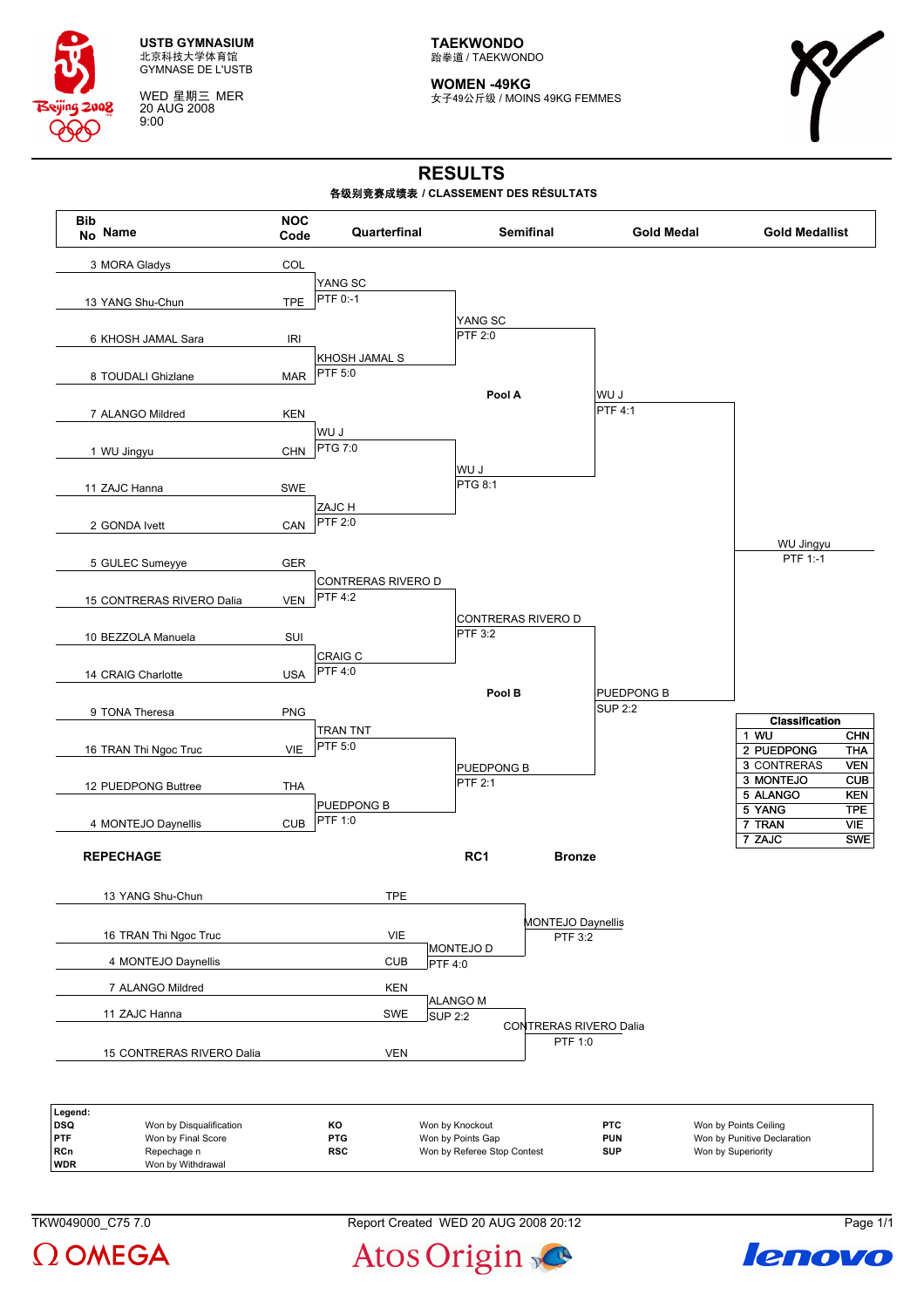

WED 星期三 MER 20 AUG 2008 15:00

**TAEKWONDO** 跆拳道 / TAEKWONDO

**WOMEN -49KG** 女子49公斤级 / MOINS 49KG FEMMES



**QUARTERFINAL CONTEST NO. 17** 1/4决赛 第17场 / QUARTS DE FINALE COMBAT NO. 17

### **CONTEST RESULTS**

比赛成绩 **/ RÉSULTATS DE CONCOURS**

| <b>YANG Shu-Chun (TPE)</b> |                  | defeated           | <b>KHOSH JAMAL Sara (IRI)</b> |       |               |   |  |   | <b>PTF 2:0</b>     |                            |  |
|----------------------------|------------------|--------------------|-------------------------------|-------|---------------|---|--|---|--------------------|----------------------------|--|
| Colour<br><b>Name</b>      |                  | <b>NOC</b><br>Code | <b>Bib</b><br>No              | Total | <b>Rounds</b> |   |  |   | Total<br>Deuk-jeom | Total<br><b>Deductions</b> |  |
|                            |                  |                    |                               |       |               | o |  | 4 | (points)           |                            |  |
| Chung (Blue)               | YANG Shu-Chun    | TPE.               | 13 <sub>1</sub>               | ົ     |               | 0 |  | ົ |                    |                            |  |
| Hong (Red)                 | KHOSH JAMAL Sara | <b>IRI</b>         | 6                             | 0     |               | 0 |  | 0 |                    |                            |  |

Referee: ADAM Rosa Maria (MEX) Judges: ANDRIYEVSKYY Valeriy (UKR) PRESTON Leon (USA) KIM MORALES Sue Jionschyon (GUA) ZANETTE Federico (ITA)

|                              |         |         | YANG Shu-Chun |         | <b>KHOSH JAMAL Sara</b> |         |         |         |  |
|------------------------------|---------|---------|---------------|---------|-------------------------|---------|---------|---------|--|
| <b>Description</b>           | Round 1 | Round 2 | Round 3       | Round 4 | Round 1                 | Round 2 | Round 3 | Round 4 |  |
| Kyong-go (warning penalty)   |         |         | 2             |         |                         |         |         |         |  |
| Gam-jeom (deduction penalty) |         |         |               |         |                         |         |         |         |  |
| Offensive kick - 1 point     |         |         |               |         |                         |         |         |         |  |
| Offensive kick - 2 points    |         |         |               |         |                         |         |         |         |  |
| Defensive kick - 1 point     |         |         |               |         |                         |         |         |         |  |
| Defensive kick - 2 points    |         |         |               |         |                         |         |         |         |  |
| Offensive punch              |         |         |               |         |                         |         |         |         |  |
| Defensive punch              |         |         |               |         |                         |         |         |         |  |
| Knock down                   |         |         |               |         |                         |         |         |         |  |

|         |                         | <b>Contest Progress</b> |   |   |
|---------|-------------------------|-------------------------|---|---|
| Round 1 | YANG Shu-Chun           |                         |   |   |
|         | KHOSH JAMAL Sara        |                         |   |   |
|         |                         |                         |   |   |
| Round 2 | YANG Shu-Chun           |                         |   |   |
|         | <b>KHOSH JAMAL Sara</b> |                         |   |   |
|         |                         |                         |   |   |
| Round 3 | YANG Shu-Chun           |                         | K | к |
|         | KHOSH JAMAL Sara        |                         |   |   |
|         |                         |                         |   |   |
| Round 4 | YANG Shu-Chun           | 2                       |   |   |
|         | <b>KHOSH JAMAL Sara</b> |                         |   |   |

| Legend:    |                         |            |                              |            |                             |
|------------|-------------------------|------------|------------------------------|------------|-----------------------------|
| <b>DSQ</b> | Won by Disqualification |            | Gam-jeom (deduction penalty) |            | Kyong-go (warning penalty)  |
| KO         | Won by Knockout         | <b>PTC</b> | Won by Points Ceiling        | <b>PTF</b> | Won by Final Score          |
| <b>PTG</b> | Won by Points Gap       | <b>PUN</b> | Won by Punitive Declaration  | <b>RSC</b> | Won by Referee Stop Contest |
| <b>SUP</b> | Won by Superiority      | <b>WDR</b> | Won by Withdrawal            |            |                             |

 $\Omega$  OMEGA





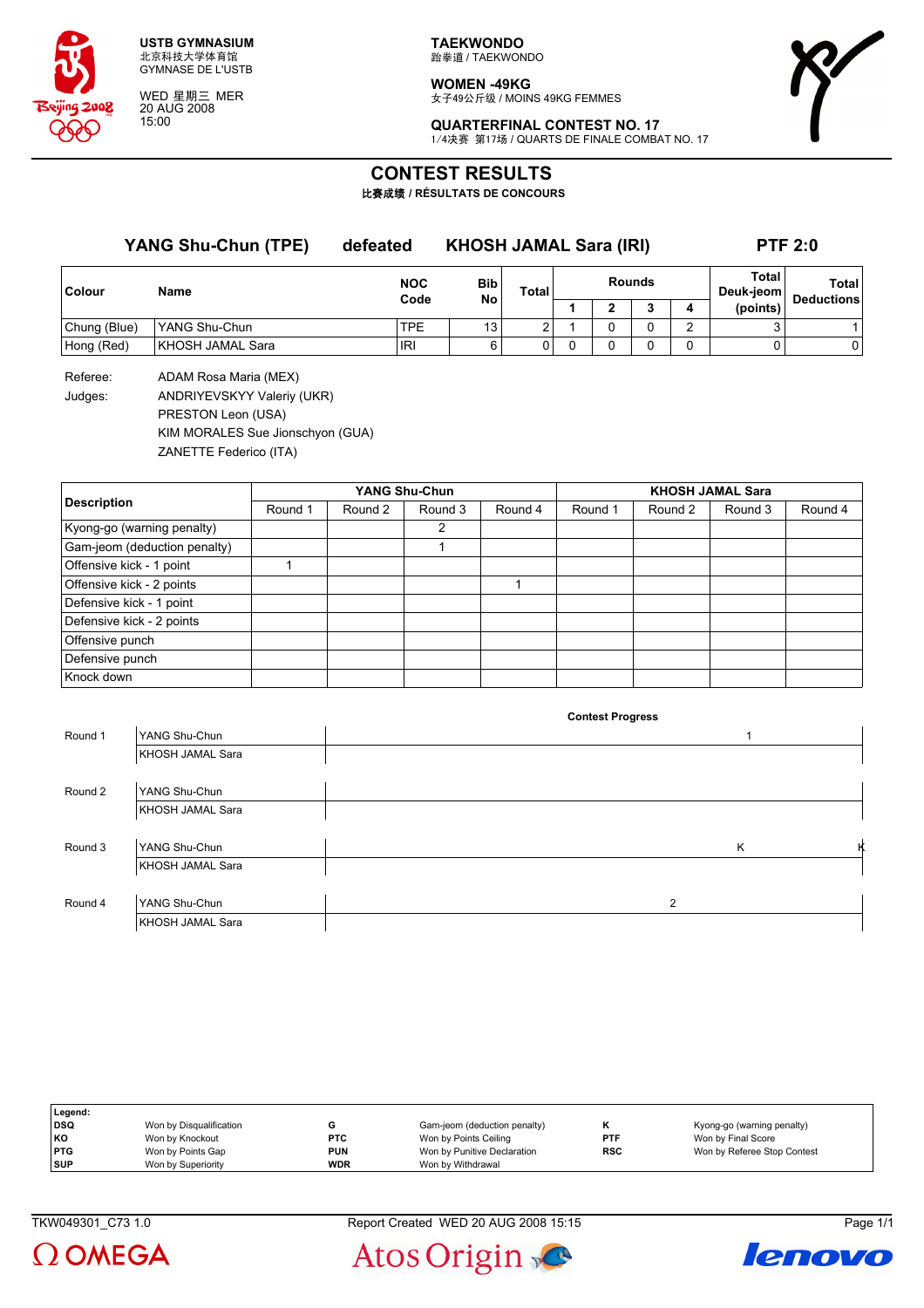

WED 星期三 MER 20 AUG 2008 15:15

**TAEKWONDO** 跆拳道 / TAEKWONDO

**WOMEN -49KG** 女子49公斤级 / MOINS 49KG FEMMES



**QUARTERFINAL CONTEST NO. 18** 1/4决赛 第18场 / QUARTS DE FINALE COMBAT NO. 18

### **CONTEST RESULTS**

比赛成绩 **/ RÉSULTATS DE CONCOURS**

|                     | <b>WU Jingyu (CHN)</b>                      | defeated   | <b>ZAJC Hanna (SWE)</b> |       |               |   |    |   | <b>PTG 8:1</b>     |                   |  |
|---------------------|---------------------------------------------|------------|-------------------------|-------|---------------|---|----|---|--------------------|-------------------|--|
| <b>Colour</b>       | Name                                        | <b>NOC</b> | <b>Bib</b>              | Total | <b>Rounds</b> |   |    |   | Total<br>Deuk-jeom | Total             |  |
|                     |                                             | Code       | No                      |       |               |   | J. | 4 | (points)           | <b>Deductions</b> |  |
| Chung (Blue)        | <b>WU Jingyu</b>                            | <b>CHN</b> |                         | 8     |               | 3 | 4  |   | 8                  | 0                 |  |
| Hong (Red)          | ZAJC Hanna                                  | <b>SWE</b> | 1                       |       | 0             |   |    |   |                    | 1.                |  |
| Referee:<br>Judges: | LOIACONO Samuel (AUS)<br>OTHMAN Ahmad (JOR) |            |                         |       |               |   |    |   |                    |                   |  |

BARHOUMI Abdessattar (TUN)

MARTINS Paulo (POR) YU Myung Ok (CAN)

**Description WU Jingyu ZAJC Hanna** Round 1 | Round 2 | Round 3 | Round 4 | Round 1 | Round 2 | Round 3 | Round 4 Kyong-go (warning penalty) and the contract of the contract of the contract of the contract of the contract of the contract of the contract of the contract of the contract of the contract of the contract of the contract of Gam-jeom (deduction penalty) 1 Offensive kick - 1 point 1 1 1 Offensive kick - 2 points 2 Defensive kick - 1 point 2 1 Defensive kick - 2 points Offensive punch Defensive punch Knock down

|         |            | <b>Contest Progress</b>  |        |
|---------|------------|--------------------------|--------|
| Round 1 | WU Jingyu  |                          |        |
|         | ZAJC Hanna |                          | K<br>К |
|         |            |                          |        |
| Round 2 | WU Jingyu  | $\overline{\phantom{a}}$ |        |
|         | ZAJC Hanna |                          |        |
|         |            |                          |        |
| Round 3 | WU Jingyu  | 2                        | 2      |
|         | ZAJC Hanna |                          | κ      |

| Legend:    |                         |            |                              |            |                             |
|------------|-------------------------|------------|------------------------------|------------|-----------------------------|
| <b>DSQ</b> | Won by Disqualification |            | Gam-jeom (deduction penalty) |            | Kyong-go (warning penalty)  |
| l KO       | Won by Knockout         | <b>PTC</b> | Won by Points Ceiling        | PTF        | Won by Final Score          |
| <b>PTG</b> | Won by Points Gap       | <b>PUN</b> | Won by Punitive Declaration  | <b>RSC</b> | Won by Referee Stop Contest |
| <b>SUP</b> | Won by Superiority      | <b>WDR</b> | Won by Withdrawal            |            |                             |



Atos Origin



lenovo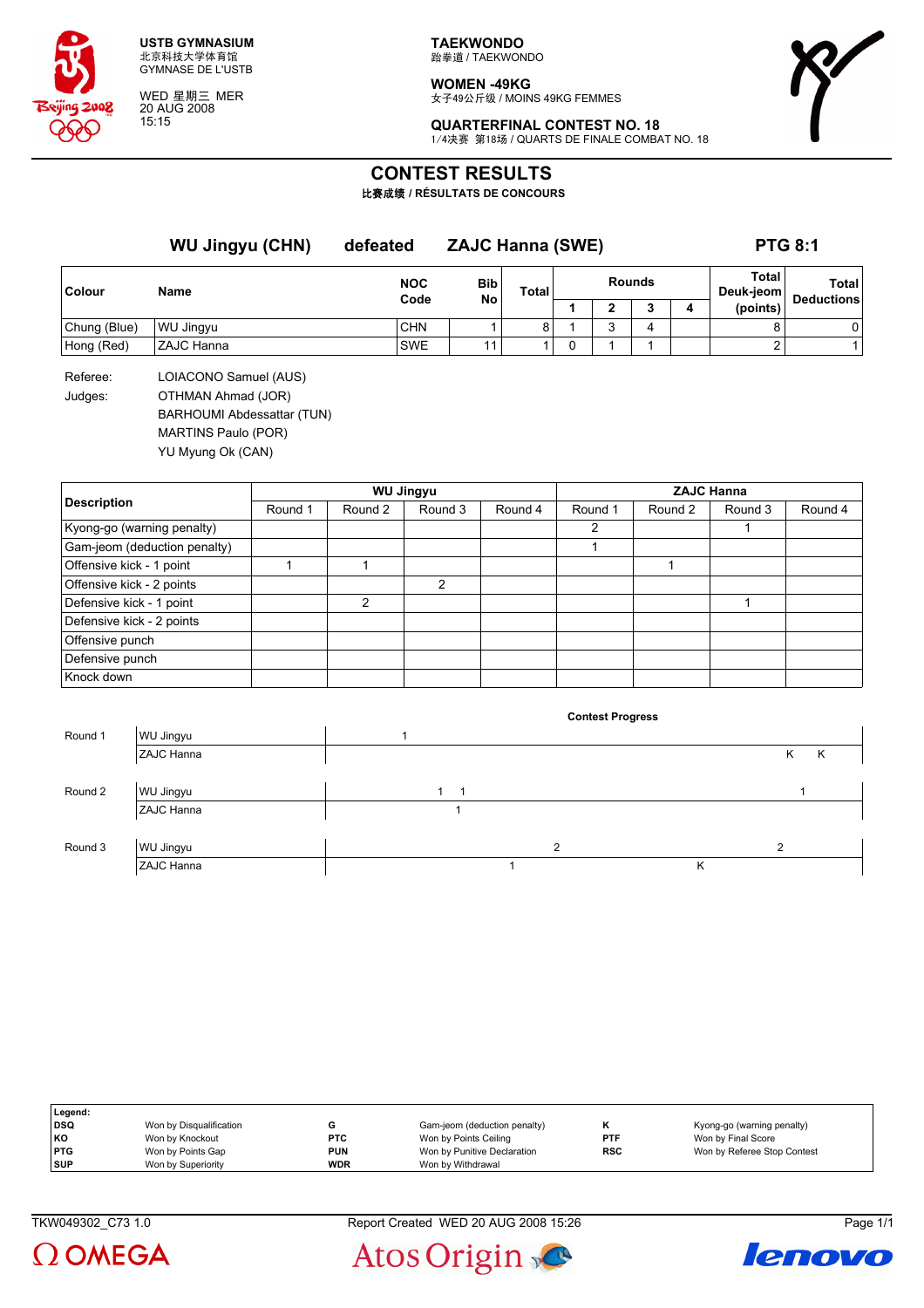

WED 星期三 MER 20 AUG 2008 15:30

**TAEKWONDO** 跆拳道 / TAEKWONDO

**WOMEN -49KG** 女子49公斤级 / MOINS 49KG FEMMES



**QUARTERFINAL CONTEST NO. 19** 1/4决赛 第19场 / QUARTS DE FINALE COMBAT NO. 19

### **CONTEST RESULTS**

比赛成绩 **/ RÉSULTATS DE CONCOURS**

### **CONTRERAS RIVERO Dalia (VEN) defeated CRAIG Charlotte (USA) PTF 3:2**

| <b>Colour</b> | Name                   | <b>NOC</b><br>Code | Bib<br>No | Total | <b>Rounds</b> |  |  |  | Total<br>Deuk-jeom | Total<br><b>Deductions</b> |
|---------------|------------------------|--------------------|-----------|-------|---------------|--|--|--|--------------------|----------------------------|
|               |                        |                    |           |       |               |  |  |  | (points)           |                            |
| Chung (Blue)  | CONTRERAS RIVERO Dalia | <b>VEN</b>         | 15        | ⌒     |               |  |  |  |                    |                            |
| Hong (Red)    | <b>CRAIG Charlotte</b> | USA                | 14        | ⌒     |               |  |  |  |                    |                            |

Referee: NOWICKI Dariusz Grzegorz (POL) Judges: CAMPOS Roland (PHI) ANDRIYEVSKYY Valeriy (UKR) ARBABI BALUCHESTAN Shahram (IRI)

KLAY Thomas (SUI)

|                              |         | <b>CONTRERAS RIVERO Dalia</b> |         |         | <b>CRAIG Charlotte</b> |         |         |         |  |
|------------------------------|---------|-------------------------------|---------|---------|------------------------|---------|---------|---------|--|
| <b>Description</b>           | Round 1 | Round 2                       | Round 3 | Round 4 | Round 1                | Round 2 | Round 3 | Round 4 |  |
| Kyong-go (warning penalty)   |         |                               |         |         |                        |         |         |         |  |
| Gam-jeom (deduction penalty) |         |                               |         |         |                        |         |         |         |  |
| Offensive kick - 1 point     |         |                               |         |         |                        |         |         |         |  |
| Offensive kick - 2 points    |         |                               |         |         |                        |         |         |         |  |
| Defensive kick - 1 point     |         |                               |         |         |                        |         |         |         |  |
| Defensive kick - 2 points    |         |                               |         |         |                        |         |         |         |  |
| Offensive punch              |         |                               |         |         |                        |         |         |         |  |
| Defensive punch              |         |                               |         |         |                        |         |         |         |  |
| Knock down                   |         |                               |         |         |                        |         |         |         |  |

|         |                        |   |   | <b>Contest Progress</b> |  |
|---------|------------------------|---|---|-------------------------|--|
| Round 1 | CONTRERAS RIVERO Dalia | Κ |   |                         |  |
|         | <b>CRAIG Charlotte</b> | Κ |   |                         |  |
|         |                        |   |   |                         |  |
| Round 2 | CONTRERAS RIVERO Dalia |   |   |                         |  |
|         | <b>CRAIG Charlotte</b> |   |   |                         |  |
|         |                        |   |   |                         |  |
| Round 3 | CONTRERAS RIVERO Dalia |   | K |                         |  |
|         | <b>CRAIG Charlotte</b> |   |   |                         |  |

| Legend:    |                         |            |                              |            |                             |
|------------|-------------------------|------------|------------------------------|------------|-----------------------------|
| <b>DSQ</b> | Won by Disqualification |            | Gam-jeom (deduction penalty) |            | Kyong-go (warning penalty)  |
| KO         | Won by Knockout         | <b>PTC</b> | Won by Points Ceiling        | <b>PTF</b> | Won by Final Score          |
| <b>PTG</b> | Won by Points Gap       | <b>PUN</b> | Won by Punitive Declaration  | <b>RSC</b> | Won by Referee Stop Contest |
| <b>SUP</b> | Won by Superiority      | <b>WDR</b> | Won by Withdrawal            |            |                             |

 $\Omega$  OMEGA





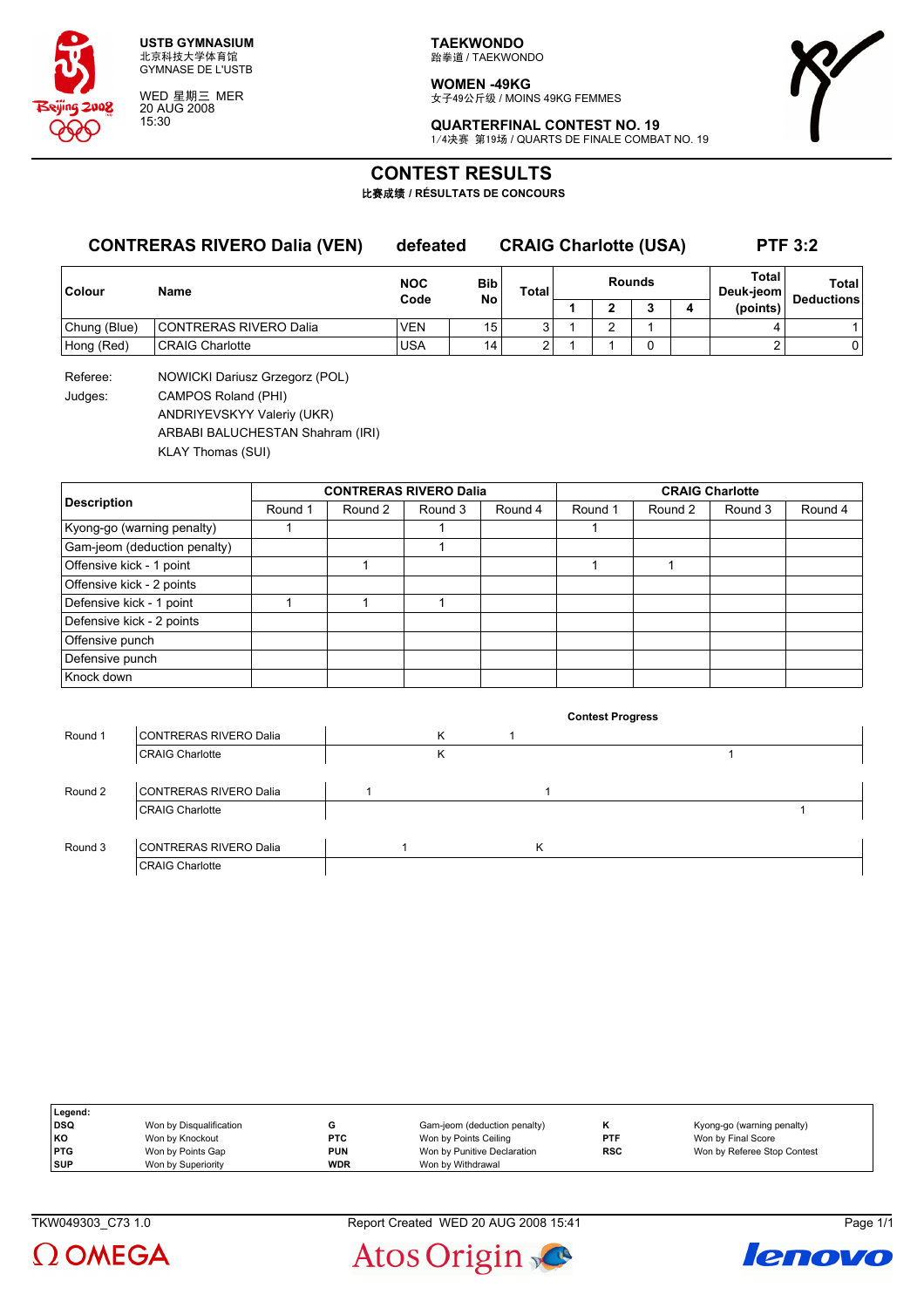

WED 星期三 MER 20 AUG 2008 15:45

**TAEKWONDO** 跆拳道 / TAEKWONDO

**WOMEN -49KG** 女子49公斤级 / MOINS 49KG FEMMES



**QUARTERFINAL CONTEST NO. 20** 1/4决赛 第20场 / QUARTS DE FINALE COMBAT NO. 20

### **CONTEST RESULTS**

比赛成绩 **/ RÉSULTATS DE CONCOURS**

| <b>PUEDPONG Buttree (THA)</b> |                             | defeated   | <b>TRAN Thi Ngoc Truc (VIE)</b> |       | <b>PTF 2:1</b> |   |               |   |                                |                                   |
|-------------------------------|-----------------------------|------------|---------------------------------|-------|----------------|---|---------------|---|--------------------------------|-----------------------------------|
| <b>Colour</b>                 | Name                        | <b>NOC</b> | <b>Bib</b><br>No                | Total |                |   | <b>Rounds</b> |   | Total<br>Deuk-jeom<br>(points) | <b>Total</b><br><b>Deductions</b> |
|                               |                             | Code       |                                 |       |                | 2 | з             | 4 |                                |                                   |
| Chung (Blue)                  | TRAN Thi Ngoc Truc          | <b>VIE</b> | 16                              |       | 0              |   |               | 0 |                                | 0                                 |
| Hong (Red)                    | <b>PUEDPONG Buttree</b>     | <b>THA</b> | 12                              | າ     |                |   |               |   |                                |                                   |
| Referee:                      | NAVARRO INGLES Carmen (ESP) |            |                                 |       |                |   |               |   |                                |                                   |
| andries.                      | COLELIX Thierry (FRA)       |            |                                 |       |                |   |               |   |                                |                                   |

Judges: COLEUX Thierry (FRA) PRESTON Leon (USA) MARTINS Paulo (POR)

ADAM Rosa Maria (MEX)

|                              |         |         | <b>TRAN Thi Ngoc Truc</b> |         | <b>PUEDPONG Buttree</b> |         |         |         |  |  |
|------------------------------|---------|---------|---------------------------|---------|-------------------------|---------|---------|---------|--|--|
| <b>Description</b>           | Round 1 | Round 2 | Round 3                   | Round 4 | Round 1                 | Round 2 | Round 3 | Round 4 |  |  |
| Kyong-go (warning penalty)   |         |         |                           |         |                         |         |         |         |  |  |
| Gam-jeom (deduction penalty) |         |         |                           |         |                         |         |         |         |  |  |
| Offensive kick - 1 point     |         |         |                           |         |                         |         |         |         |  |  |
| Offensive kick - 2 points    |         |         |                           |         |                         |         |         |         |  |  |
| Defensive kick - 1 point     |         |         |                           |         |                         |         |         |         |  |  |
| Defensive kick - 2 points    |         |         |                           |         |                         |         |         |         |  |  |
| Offensive punch              |         |         |                           |         |                         |         |         |         |  |  |
| Defensive punch              |         |         |                           |         |                         |         |         |         |  |  |
| Knock down                   |         |         |                           |         |                         |         |         |         |  |  |

|         |                         | <b>Contest Progress</b> |   |
|---------|-------------------------|-------------------------|---|
| Round 1 | TRAN Thi Ngoc Truc      |                         |   |
|         | <b>PUEDPONG Buttree</b> | Κ                       |   |
|         |                         |                         |   |
| Round 2 | TRAN Thi Ngoc Truc      |                         |   |
|         | <b>PUEDPONG Buttree</b> | Κ                       |   |
|         |                         |                         |   |
| Round 3 | TRAN Thi Ngoc Truc      |                         | K |
|         | <b>PUEDPONG Buttree</b> |                         |   |
|         |                         |                         |   |
| Round 4 | TRAN Thi Ngoc Truc      |                         |   |
|         | <b>PUEDPONG Buttree</b> |                         |   |

| Legend:    |                         |            |                              |            |                             |
|------------|-------------------------|------------|------------------------------|------------|-----------------------------|
| DSQ        | Won by Disqualification |            | Gam-jeom (deduction penalty) |            | Kyong-go (warning penalty)  |
| KO         | Won by Knockout         | <b>PTC</b> | Won by Points Ceiling        | <b>PTF</b> | Won by Final Score          |
| <b>PTG</b> | Won by Points Gap       | <b>PUN</b> | Won by Punitive Declaration  | <b>RSC</b> | Won by Referee Stop Contest |
| <b>SUP</b> | Won by Superiority      | <b>WDR</b> | Won by Withdrawal            |            |                             |

TKW049304\_C73 1.0 Report Created WED 20 AUG 2008 15:59 Page 1/1





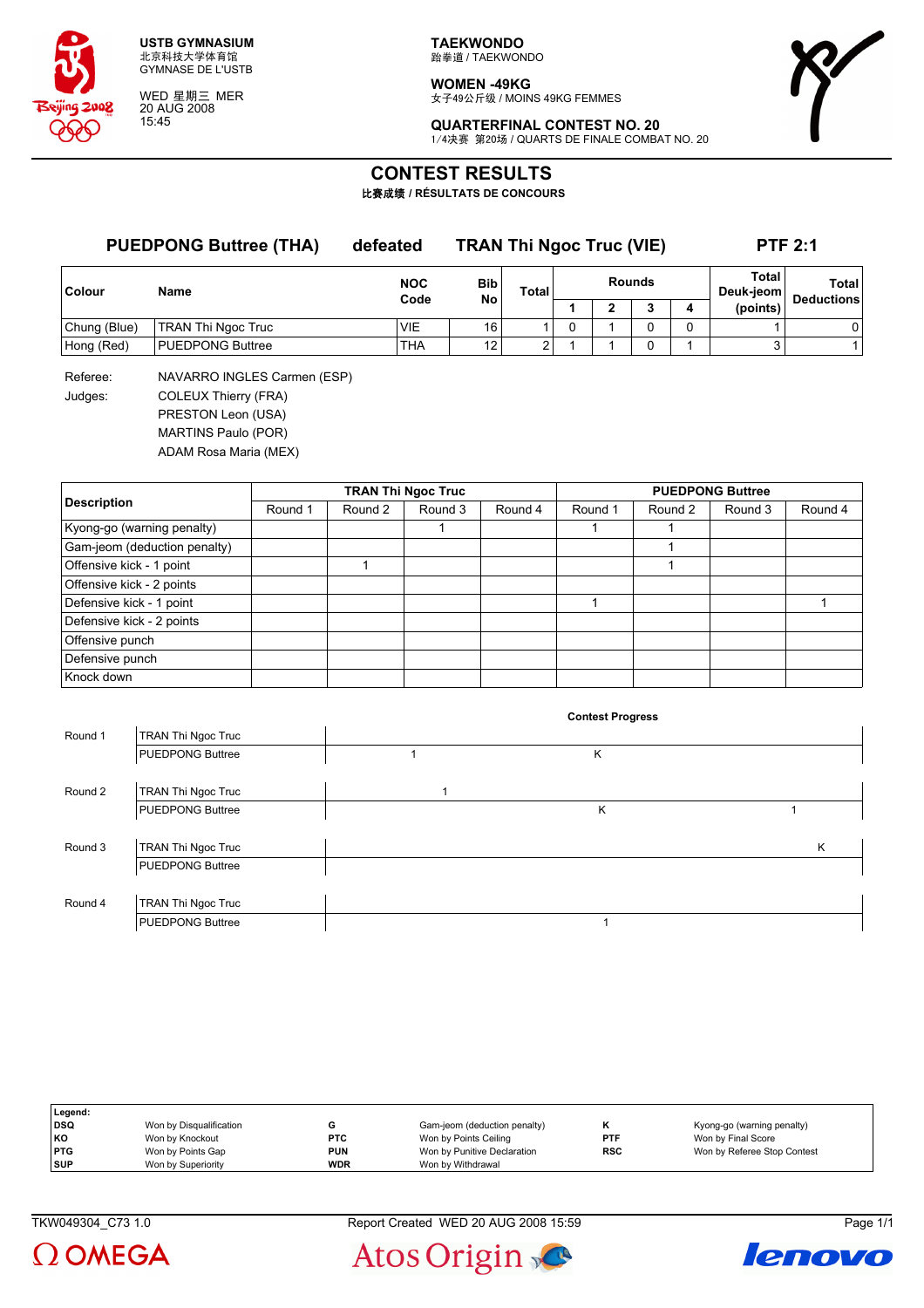

WED 星期三 MER 20 AUG 2008 17:00

**TAEKWONDO** 跆拳道 / TAEKWONDO

**WOMEN -49KG** 女子49公斤级 / MOINS 49KG FEMMES



**SEMIFINAL CONTEST NO. 25** 半决赛 第25场 / DEMI-FINAL COMBAT NO. 25

### **CONTEST RESULTS**

比赛成绩 **/ RÉSULTATS DE CONCOURS**

**WU Jingyu (CHN) defeated YANG Shu-Chun (TPE) PTF 4:1 Colour Name NOC Code Bib No Total Rounds Total Deuk-jeom Total Deductions 1 2 3 4 (points)** Chung (Blue) YANG Shu-Chun  $\vert$ TPE  $\vert$  13 1 0 1 0 1  $\vert$  1 0 1 1 0 1 Hong (Red) |WU Jingyu |CHN | 1 | 4 | 3 | 0 | 1 | 4 | 0 Referee: BENALI Youssef (MAR) Judges: YU Myung Ok (CAN) SHEYKA Vladimir (RUS) MARTINS Paulo (POR) LOIACONO Samuel (AUS)

|                              |         |         | YANG Shu-Chun |         | <b>WU Jingyu</b> |         |         |         |  |  |
|------------------------------|---------|---------|---------------|---------|------------------|---------|---------|---------|--|--|
| <b>Description</b>           | Round 1 | Round 2 | Round 3       | Round 4 | Round 1          | Round 2 | Round 3 | Round 4 |  |  |
| Kyong-go (warning penalty)   |         |         |               |         |                  |         |         |         |  |  |
| Gam-jeom (deduction penalty) |         |         |               |         |                  |         |         |         |  |  |
| Offensive kick - 1 point     |         |         |               |         |                  |         |         |         |  |  |
| Offensive kick - 2 points    |         |         |               |         |                  |         |         |         |  |  |
| Defensive kick - 1 point     |         |         |               |         |                  |         |         |         |  |  |
| Defensive kick - 2 points    |         |         |               |         |                  |         |         |         |  |  |
| Offensive punch              |         |         |               |         |                  |         |         |         |  |  |
| Defensive punch              |         |         |               |         |                  |         |         |         |  |  |
| Knock down                   |         |         |               |         |                  |         |         |         |  |  |

**Contest Progress**

| Legend:    |                         |            |                              |            |                             |
|------------|-------------------------|------------|------------------------------|------------|-----------------------------|
| <b>DSQ</b> | Won by Disqualification |            | Gam-jeom (deduction penalty) | n          | Kyong-go (warning penalty)  |
| KO         | Won by Knockout         | <b>PTC</b> | Won by Points Ceiling        | <b>PTF</b> | Won by Final Score          |
| <b>PTG</b> | Won by Points Gap       | <b>PUN</b> | Won by Punitive Declaration  | <b>RSC</b> | Won by Referee Stop Contest |
| <b>SUP</b> | Won by Superiority      | <b>WDR</b> | Won by Withdrawal            |            |                             |

TKW049201 C73 1.0 Report Created WED 20 AUG 2008 17:12 Page 1/1





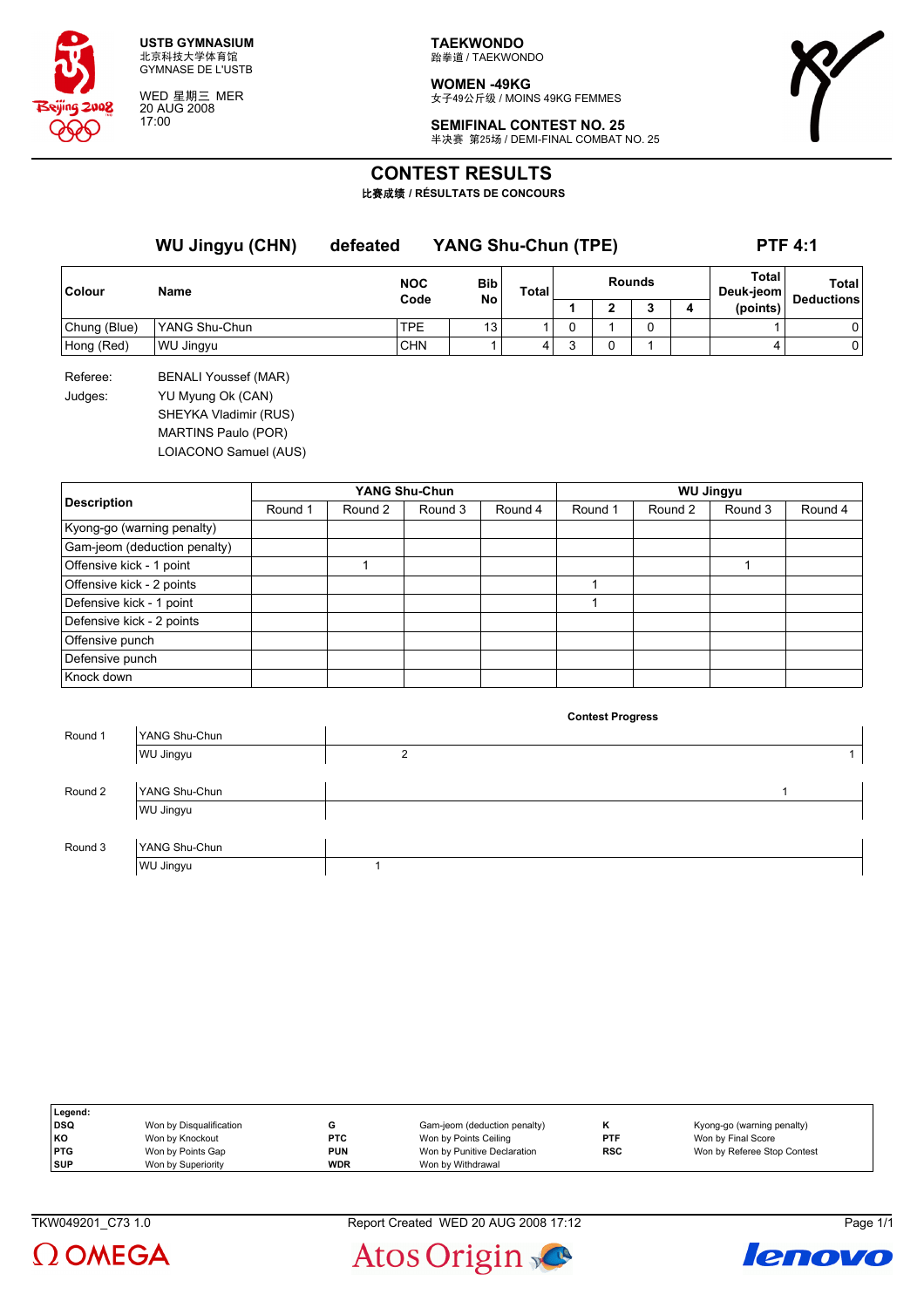

WED 星期三 MER 20 AUG 2008 17:15

**TAEKWONDO** 跆拳道 / TAEKWONDO

**WOMEN -49KG** 女子49公斤级 / MOINS 49KG FEMMES



**SEMIFINAL CONTEST NO. 26** 半决赛 第26场 / DEMI-FINAL COMBAT NO. 26

# **CONTEST RESULTS**

比赛成绩 **/ RÉSULTATS DE CONCOURS**

|              | <b>PUEDPONG Buttree (THA)</b> | defeated |                    | <b>CONTRERAS RIVERO Dalia (VEN)</b> |                |               |  |          |                    | <b>SUP 2:2</b>             |
|--------------|-------------------------------|----------|--------------------|-------------------------------------|----------------|---------------|--|----------|--------------------|----------------------------|
| Colour       | <b>Name</b>                   |          | <b>NOC</b><br>Code | <b>Bib</b><br>No                    | Total          | <b>Rounds</b> |  |          | Total<br>Deuk-ieom | Total<br><b>Deductions</b> |
|              |                               |          |                    |                                     |                |               |  | (points) |                    |                            |
| Chung (Blue) | <b>CONTRERAS RIVERO Dalia</b> |          | <b>VEN</b>         | 15 <sub>1</sub>                     | 2 <sub>1</sub> |               |  |          |                    |                            |

Hong (Red) PUEDPONG Buttree THA 12 2 0 1 1 0 2 0 Referee: KLAY Thomas (SUI) Judges: ADAM Rosa Maria (MEX) OETJENS Thekla (GER) COLEUX Thierry (FRA) NAGANO Osamu (JPN)

|                              |         | <b>CONTRERAS RIVERO Dalia</b> |         |         | <b>PUEDPONG Buttree</b> |         |         |         |  |
|------------------------------|---------|-------------------------------|---------|---------|-------------------------|---------|---------|---------|--|
| <b>Description</b>           | Round 1 | Round 2                       | Round 3 | Round 4 | Round 1                 | Round 2 | Round 3 | Round 4 |  |
| Kyong-go (warning penalty)   |         |                               |         |         |                         |         |         |         |  |
| Gam-jeom (deduction penalty) |         |                               |         |         |                         |         |         |         |  |
| Offensive kick - 1 point     |         |                               |         |         |                         |         |         |         |  |
| Offensive kick - 2 points    |         |                               |         |         |                         |         |         |         |  |
| Defensive kick - 1 point     |         |                               |         |         |                         |         |         |         |  |
| Defensive kick - 2 points    |         |                               |         |         |                         |         |         |         |  |
| Offensive punch              |         |                               |         |         |                         |         |         |         |  |
| Defensive punch              |         |                               |         |         |                         |         |         |         |  |
| Knock down                   |         |                               |         |         |                         |         |         |         |  |

|         |                         |   |   | <b>Contest Progress</b> |  |
|---------|-------------------------|---|---|-------------------------|--|
| Round 1 | CONTRERAS RIVERO Dalia  |   |   |                         |  |
|         | <b>PUEDPONG Buttree</b> |   |   |                         |  |
|         |                         |   |   |                         |  |
| Round 2 | CONTRERAS RIVERO Dalia  | K |   |                         |  |
|         | <b>PUEDPONG Buttree</b> | Κ |   |                         |  |
|         |                         |   |   |                         |  |
| Round 3 | CONTRERAS RIVERO Dalia  |   |   |                         |  |
|         | <b>PUEDPONG Buttree</b> |   |   |                         |  |
|         |                         |   |   |                         |  |
| Round 4 | CONTRERAS RIVERO Dalia  |   | K |                         |  |
|         | <b>PUEDPONG Buttree</b> |   | Κ |                         |  |

| Legend:    |                         |            |                              |            |                             |
|------------|-------------------------|------------|------------------------------|------------|-----------------------------|
| <b>DSQ</b> | Won by Disqualification |            | Gam-jeom (deduction penalty) |            | Kyong-go (warning penalty)  |
| l KO       | Won by Knockout         | <b>PTC</b> | Won by Points Ceiling        | <b>PTF</b> | Won by Final Score          |
| PTG        | Won by Points Gap       | <b>PUN</b> | Won by Punitive Declaration  | <b>RSC</b> | Won by Referee Stop Contest |
| <b>SUP</b> | Won by Superiority      | <b>WDR</b> | Won by Withdrawal            |            |                             |





Atos Origin

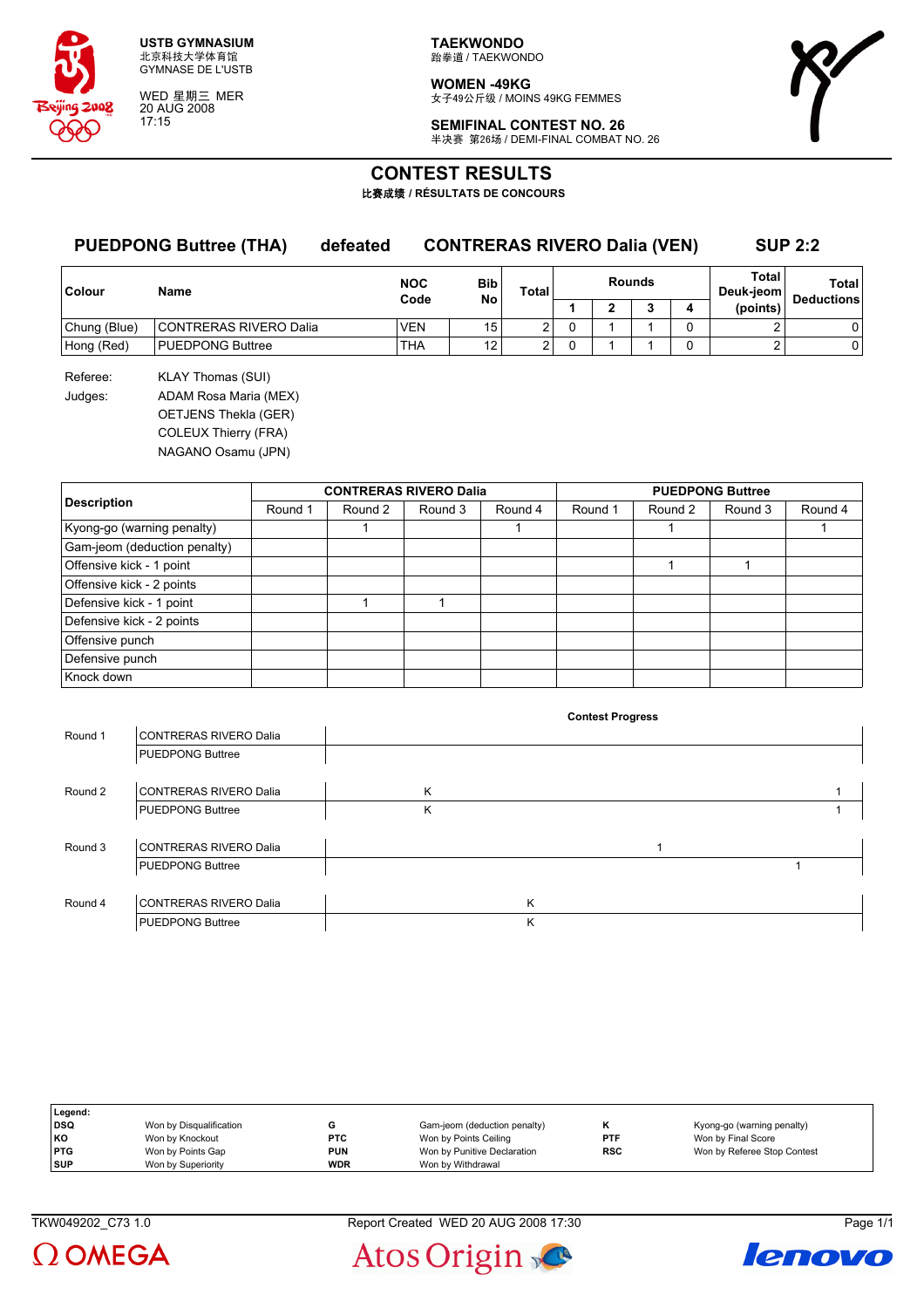

WED 星期三 MER 20 AUG 2008 18:00

**TAEKWONDO** 跆拳道 / TAEKWONDO

**WOMEN -49KG** 女子49公斤级 / MOINS 49KG FEMMES

**REPECHAGE CONTEST NO. 29** 复活赛 第29场 / REPÊCHAGE COMBAT NO. 29



# **CONTEST RESULTS**

比赛成绩 **/ RÉSULTATS DE CONCOURS**

|              | <b>ALANGO Mildred (KEN)</b> | defeated           |                         | <b>ZAJC Hanna (SWE)</b> |        |  | <b>SUP 2:2</b> |   |                    |                            |
|--------------|-----------------------------|--------------------|-------------------------|-------------------------|--------|--|----------------|---|--------------------|----------------------------|
| Colour       | Name                        | <b>NOC</b><br>Code | <b>Bib</b><br><b>No</b> | Total                   | Rounds |  |                |   | Total<br>Deuk-jeom | Total<br><b>Deductions</b> |
|              |                             |                    |                         |                         |        |  |                | 4 | (points)           |                            |
| Chung (Blue) | <b>ALANGO Mildred</b>       | <b>KEN</b>         |                         |                         |        |  |                |   |                    | 0                          |
| Hong (Red)   | <b>ZAJC Hanna</b>           | <b>SWE</b>         | 11                      | ົ                       |        |  |                | 0 |                    | 01                         |
|              |                             |                    |                         |                         |        |  |                |   |                    |                            |

Referee: PRESTON Leon (USA) Judges: ADAM Rosa Maria (MEX)

OH Il Nam (INA)

KIM MORALES Sue Jionschyon (GUA)

ARBABI BALUCHESTAN Shahram (IRI)

|                              |         |         | <b>ALANGO Mildred</b> |         | <b>ZAJC Hanna</b> |         |         |         |  |  |
|------------------------------|---------|---------|-----------------------|---------|-------------------|---------|---------|---------|--|--|
| <b>Description</b>           | Round 1 | Round 2 | Round 3               | Round 4 | Round 1           | Round 2 | Round 3 | Round 4 |  |  |
| Kyong-go (warning penalty)   |         |         |                       |         |                   |         |         |         |  |  |
| Gam-jeom (deduction penalty) |         |         |                       |         |                   |         |         |         |  |  |
| Offensive kick - 1 point     |         |         |                       |         |                   |         |         |         |  |  |
| Offensive kick - 2 points    |         |         |                       |         |                   |         |         |         |  |  |
| Defensive kick - 1 point     |         |         |                       |         |                   |         |         |         |  |  |
| Defensive kick - 2 points    |         |         |                       |         |                   |         |         |         |  |  |
| Offensive punch              |         |         |                       |         |                   |         |         |         |  |  |
| Defensive punch              |         |         |                       |         |                   |         |         |         |  |  |
| Knock down                   |         |         |                       |         |                   |         |         |         |  |  |

|         |                       |   | <b>Contest Progress</b> |  |
|---------|-----------------------|---|-------------------------|--|
| Round 1 | <b>ALANGO Mildred</b> |   |                         |  |
|         | ZAJC Hanna            |   |                         |  |
|         |                       |   |                         |  |
| Round 2 | <b>ALANGO Mildred</b> |   |                         |  |
|         | ZAJC Hanna            |   | Κ                       |  |
|         |                       |   |                         |  |
| Round 3 | <b>ALANGO Mildred</b> | Κ |                         |  |
|         | ZAJC Hanna            |   |                         |  |
|         |                       |   |                         |  |
| Round 4 | <b>ALANGO Mildred</b> |   |                         |  |
|         | ZAJC Hanna            |   |                         |  |

| Legend:    |                         |            |                              |            |                             |
|------------|-------------------------|------------|------------------------------|------------|-----------------------------|
| DSQ        | Won by Disqualification |            | Gam-jeom (deduction penalty) |            | Kyong-go (warning penalty)  |
| KO         | Won by Knockout         | <b>PTC</b> | Won by Points Ceiling        | PTF        | Won by Final Score          |
| <b>PTG</b> | Won by Points Gap       | <b>PUN</b> | Won by Punitive Declaration  | <b>RSC</b> | Won by Referee Stop Contest |
| <b>SUP</b> | Won by Superiority      | <b>WDR</b> | Won by Withdrawal            |            |                             |

TKW049352\_C73 1.0 Report Created WED 20 AUG 2008 18:17 Page 1/1





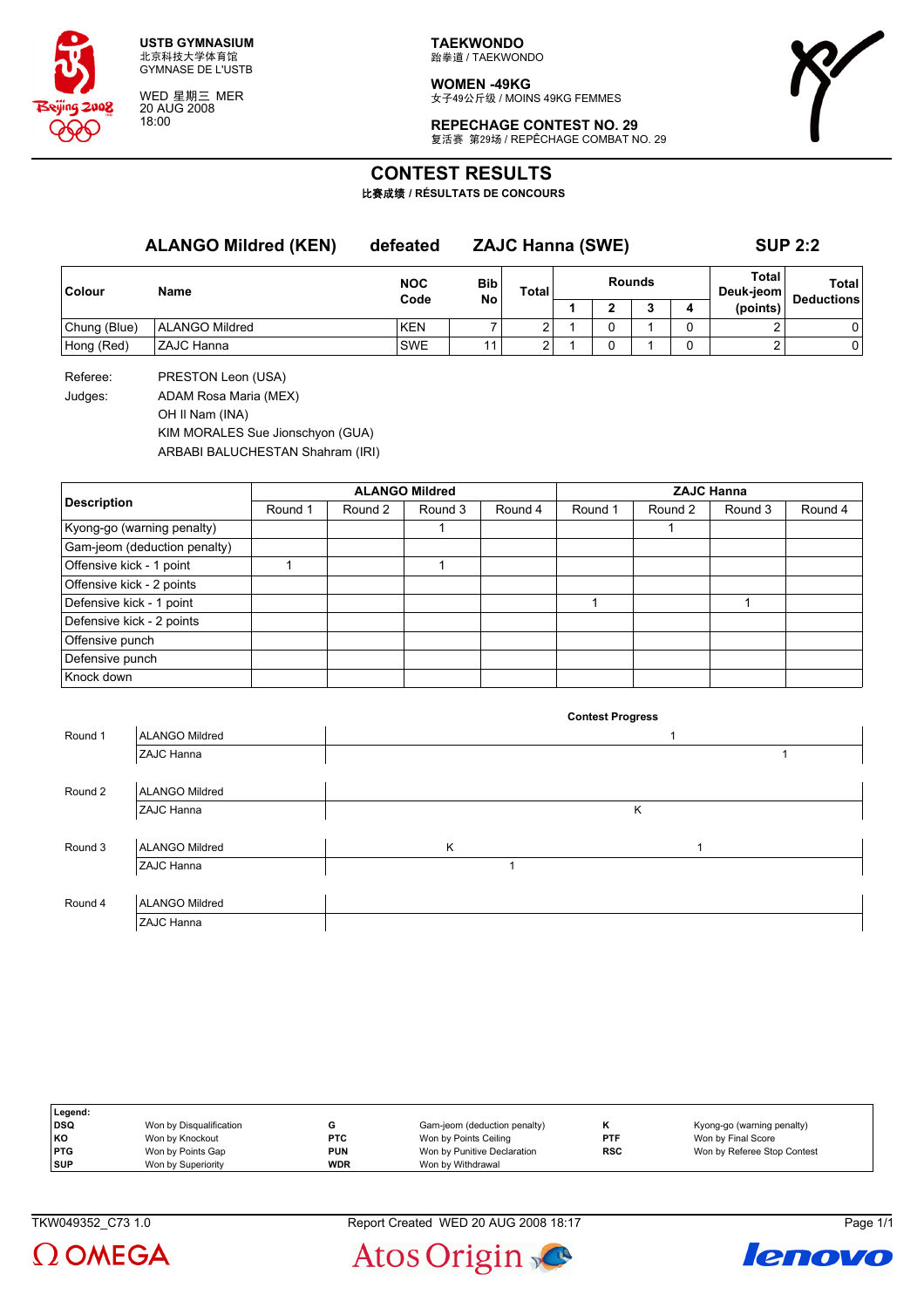

WED 星期三 MER 20 AUG 2008 18:15

**TAEKWONDO** 跆拳道 / TAEKWONDO

**WOMEN -49KG** 女子49公斤级 / MOINS 49KG FEMMES



**REPECHAGE CONTEST NO. 30** 复活赛 第30场 / REPÊCHAGE COMBAT NO. 30

### **CONTEST RESULTS**

比赛成绩 **/ RÉSULTATS DE CONCOURS**

| <b>MONTEJO Daynellis (CUB)</b> |            |                  |       | <b>PTF 4:0</b> |  |   |   |                                 |                   |
|--------------------------------|------------|------------------|-------|----------------|--|---|---|---------------------------------|-------------------|
| Name                           | <b>NOC</b> | <b>Bib</b>       | Total | <b>Rounds</b>  |  |   |   | <b>Total</b><br>Deuk-jeom       | Total             |
|                                |            |                  |       |                |  | ≏ | 4 | (points)                        | <b>Deductions</b> |
| TRAN Thi Ngoc Truc             | <b>VIE</b> | 16               |       |                |  | 0 |   |                                 |                   |
| MONTEJO Daynellis              | <b>CUB</b> |                  | 4     |                |  | 2 |   | 4                               |                   |
|                                |            | defeated<br>Code | No    |                |  |   |   | <b>TRAN Thi Ngoc Truc (VIE)</b> |                   |

Referee: OETJENS Thekla (GER) Judges: NAVARRO INGLES Carmen (ESP) LOIACONO Samuel (AUS) HUBER Christian (AUT) BARHOUMI Abdessattar (TUN)

|                              |         |         | <b>TRAN Thi Ngoc Truc</b> |         | <b>MONTEJO Daynellis</b> |         |         |         |  |
|------------------------------|---------|---------|---------------------------|---------|--------------------------|---------|---------|---------|--|
| <b>Description</b>           | Round 1 | Round 2 | Round 3                   | Round 4 | Round 1                  | Round 2 | Round 3 | Round 4 |  |
| Kyong-go (warning penalty)   |         |         |                           |         |                          |         |         |         |  |
| Gam-jeom (deduction penalty) |         |         |                           |         |                          |         |         |         |  |
| Offensive kick - 1 point     |         |         |                           |         |                          |         |         |         |  |
| Offensive kick - 2 points    |         |         |                           |         |                          |         |         |         |  |
| Defensive kick - 1 point     |         |         |                           |         |                          |         |         |         |  |
| Defensive kick - 2 points    |         |         |                           |         |                          |         |         |         |  |
| Offensive punch              |         |         |                           |         |                          |         |         |         |  |
| Defensive punch              |         |         |                           |         |                          |         |         |         |  |
| Knock down                   |         |         |                           |         |                          |         |         |         |  |

|         |                    |  | <b>Contest Progress</b> |   |
|---------|--------------------|--|-------------------------|---|
| Round 1 | TRAN Thi Ngoc Truc |  |                         | K |
|         | MONTEJO Daynellis  |  |                         | Κ |
|         |                    |  |                         |   |
| Round 2 | TRAN Thi Ngoc Truc |  |                         |   |
|         | MONTEJO Daynellis  |  |                         |   |
|         |                    |  |                         |   |
| Round 3 | TRAN Thi Ngoc Truc |  |                         |   |
|         | MONTEJO Daynellis  |  |                         |   |

| Legend:    |                         |            |                              |            |                             |
|------------|-------------------------|------------|------------------------------|------------|-----------------------------|
| <b>DSQ</b> | Won by Disqualification |            | Gam-jeom (deduction penalty) |            | Kyong-go (warning penalty)  |
| KO         | Won by Knockout         | <b>PTC</b> | Won by Points Ceiling        | PTF        | Won by Final Score          |
| <b>PTG</b> | Won by Points Gap       | <b>PUN</b> | Won by Punitive Declaration  | <b>RSC</b> | Won by Referee Stop Contest |
| <b>SUP</b> | Won by Superiority      | <b>WDR</b> | Won by Withdrawal            |            |                             |

 $\Omega$  OMEGA



lenovo

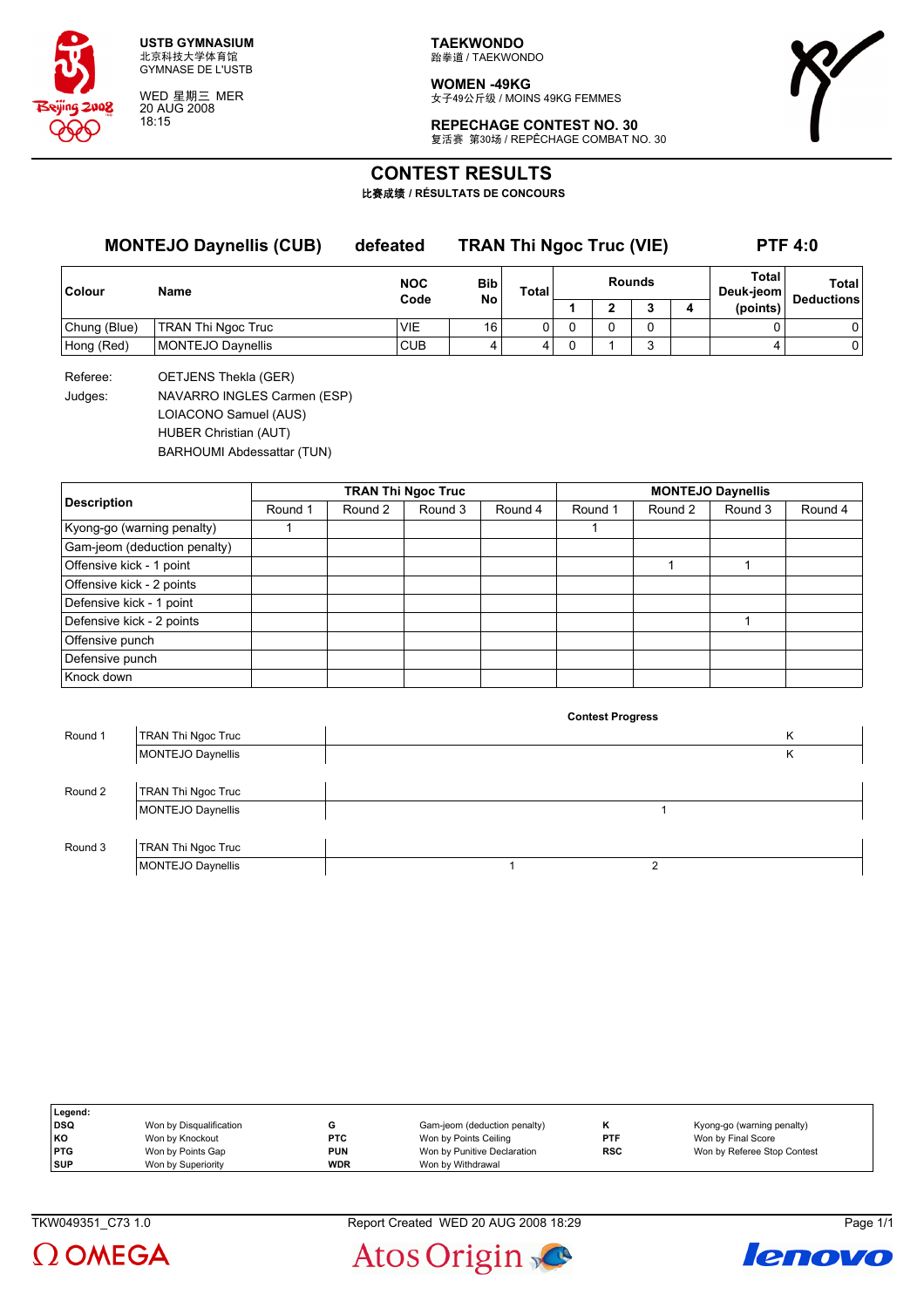

WED 星期三 MER 20 AUG 2008 19:00

**TAEKWONDO** 跆拳道 / TAEKWONDO

**WOMEN -49KG** 女子49公斤级 / MOINS 49KG FEMMES



**BRONZE MEDAL CONTEST NO. 33** 铜牌赛 第33场 / BRONZE COMBAT NO. 33

### **CONTEST RESULTS**

比赛成绩 **/ RÉSULTATS DE CONCOURS**

### **CONTRERAS RIVERO Dalia (VEN) defeated ALANGO Mildred (KEN) PTF 1:0**

**Contest Progress**

| Colour       | <b>NOC</b><br>Name<br>Code |            | <b>Bib</b><br>No |  |  | <b>Rounds</b> |   | Total<br>Deuk-jeom | Total<br><b>Deductions</b> |
|--------------|----------------------------|------------|------------------|--|--|---------------|---|--------------------|----------------------------|
|              |                            |            |                  |  |  |               | 4 | (points)           |                            |
| Chung (Blue) | ALANGO Mildred             | <b>KEN</b> |                  |  |  |               |   |                    | 0                          |
| Hong (Red)   | CONTRERAS RIVERO Dalia     | <b>VEN</b> | 15               |  |  |               |   |                    |                            |
|              |                            |            |                  |  |  |               |   |                    |                            |

Referee: CAMPOS Roland (PHI) Judges: SHEYKA Vladimir (RUS) ZHAO Lei (CHN) BANG Kyung Ae (KOR) ZANETTE Federico (ITA)

|                              |         |         | <b>ALANGO Mildred</b> |         | <b>CONTRERAS RIVERO Dalia</b> |         |         |         |  |  |
|------------------------------|---------|---------|-----------------------|---------|-------------------------------|---------|---------|---------|--|--|
| <b>Description</b>           | Round 1 | Round 2 | Round 3               | Round 4 | Round 1                       | Round 2 | Round 3 | Round 4 |  |  |
| Kyong-go (warning penalty)   |         |         |                       |         |                               |         | 2       |         |  |  |
| Gam-jeom (deduction penalty) |         |         |                       |         |                               |         |         |         |  |  |
| Offensive kick - 1 point     |         |         |                       |         |                               |         |         |         |  |  |
| Offensive kick - 2 points    |         |         |                       |         |                               |         |         |         |  |  |
| Defensive kick - 1 point     |         |         |                       |         |                               | 2       |         |         |  |  |
| Defensive kick - 2 points    |         |         |                       |         |                               |         |         |         |  |  |
| Offensive punch              |         |         |                       |         |                               |         |         |         |  |  |
| Defensive punch              |         |         |                       |         |                               |         |         |         |  |  |
| Knock down                   |         |         |                       |         |                               |         |         |         |  |  |

| Round 1 | <b>ALANGO Mildred</b>  |  |  |   |
|---------|------------------------|--|--|---|
|         | CONTRERAS RIVERO Dalia |  |  |   |
|         |                        |  |  |   |
| Round 2 | <b>ALANGO Mildred</b>  |  |  |   |
|         | CONTRERAS RIVERO Dalia |  |  |   |
|         |                        |  |  |   |
| Round 3 | <b>ALANGO Mildred</b>  |  |  |   |
|         | CONTRERAS RIVERO Dalia |  |  | K |
|         |                        |  |  |   |

| Legend:    |                         |            |                              |            |                             |
|------------|-------------------------|------------|------------------------------|------------|-----------------------------|
| DSQ        | Won by Disqualification |            | Gam-jeom (deduction penalty) |            | Kyong-go (warning penalty)  |
| l KO       | Won by Knockout         | <b>PTC</b> | Won by Points Ceiling        | <b>PTF</b> | Won by Final Score          |
| <b>PTG</b> | Won by Points Gap       | PUN        | Won by Punitive Declaration  | <b>RSC</b> | Won by Referee Stop Contest |
| <b>SUP</b> | Won by Superiority      | <b>WDR</b> | Won by Withdrawal            |            |                             |



TKW049252\_C73 1.0 Report Created WED 20 AUG 2008 19:10 Page 1/1



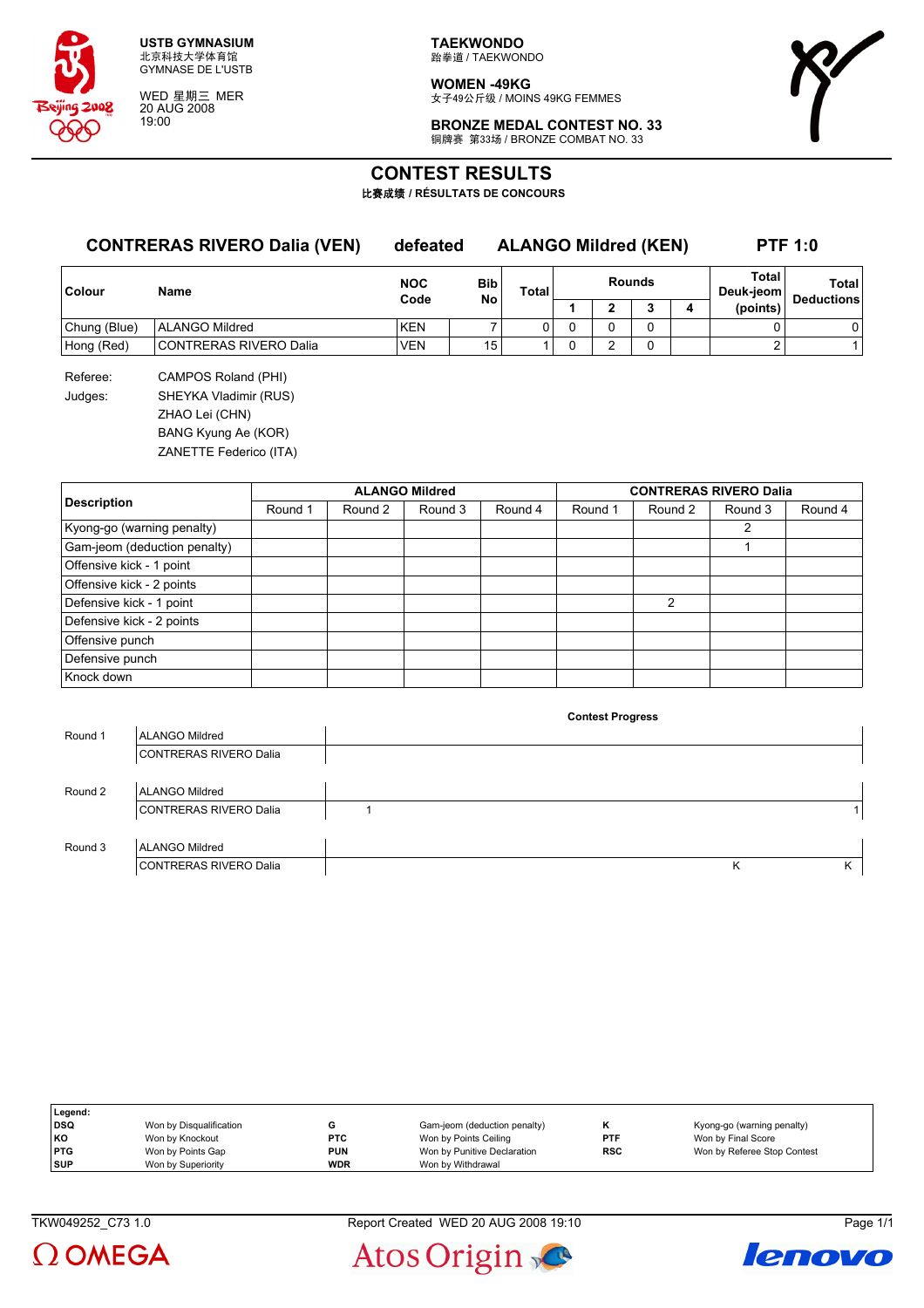

WED 星期三 MER 20 AUG 2008 19:15

**TAEKWONDO** 跆拳道 / TAEKWONDO

**WOMEN -49KG** 女子49公斤级 / MOINS 49KG FEMMES



**BRONZE MEDAL CONTEST NO. 34** 铜牌赛 第34场 / BRONZE COMBAT NO. 34

### **CONTEST RESULTS**

比赛成绩 **/ RÉSULTATS DE CONCOURS**

| <b>MONTEJO Daynellis (CUB)</b> |                             | defeated           |           |       | <b>YANG Shu-Chun (TPE)</b> |  |        | <b>PTF 3:2</b> |                    |                            |
|--------------------------------|-----------------------------|--------------------|-----------|-------|----------------------------|--|--------|----------------|--------------------|----------------------------|
| <b>Colour</b>                  | Name                        | <b>NOC</b><br>Code | Bib<br>No | Total | <b>Rounds</b>              |  |        |                | Total<br>Deuk-jeom | Total<br><b>Deductions</b> |
|                                |                             |                    |           |       |                            |  | ◠<br>c | 4              | (points)           |                            |
| Chung (Blue)                   | YANG Shu-Chun               | TPE                | 13        | 2     | າ                          |  |        |                | ົ                  | 0                          |
| Hong (Red)                     | MONTEJO Daynellis           | <b>CUB</b>         | 4         | 3     | ົ                          |  |        |                | 3                  | $\overline{0}$             |
| Referee:                       | NAVARRO INGLES Carmen (ESP) |                    |           |       |                            |  |        |                |                    |                            |

Judges: CHELBAT Chakir (SWE) LOIACONO Samuel (AUS) ANDRIYEVSKYY Valeriy (UKR) BENALI Youssef (MAR)

|                              |         |         | YANG Shu-Chun |         | <b>MONTEJO Daynellis</b> |         |         |         |  |  |
|------------------------------|---------|---------|---------------|---------|--------------------------|---------|---------|---------|--|--|
| <b>Description</b>           | Round 1 | Round 2 | Round 3       | Round 4 | Round 1                  | Round 2 | Round 3 | Round 4 |  |  |
| Kyong-go (warning penalty)   |         |         |               |         |                          |         |         |         |  |  |
| Gam-jeom (deduction penalty) |         |         |               |         |                          |         |         |         |  |  |
| Offensive kick - 1 point     |         |         |               |         |                          |         |         |         |  |  |
| Offensive kick - 2 points    |         |         |               |         |                          |         |         |         |  |  |
| Defensive kick - 1 point     | າ       |         |               |         |                          |         |         |         |  |  |
| Defensive kick - 2 points    |         |         |               |         |                          |         |         |         |  |  |
| Offensive punch              |         |         |               |         |                          |         |         |         |  |  |
| Defensive punch              |         |         |               |         |                          |         |         |         |  |  |
| Knock down                   |         |         |               |         |                          |         |         |         |  |  |

|         |                   |   | <b>Contest Progress</b> |  |
|---------|-------------------|---|-------------------------|--|
| Round 1 | YANG Shu-Chun     | ٠ |                         |  |
|         | MONTEJO Daynellis |   |                         |  |
|         |                   |   |                         |  |
| Round 2 | YANG Shu-Chun     |   |                         |  |
|         | MONTEJO Daynellis |   |                         |  |
|         |                   |   |                         |  |
| Round 3 | YANG Shu-Chun     |   |                         |  |
|         | MONTEJO Daynellis | Κ |                         |  |
|         |                   |   |                         |  |
| Round 4 | YANG Shu-Chun     |   |                         |  |
|         | MONTEJO Daynellis |   |                         |  |

| Legend:    |                         |            |                              |            |                             |
|------------|-------------------------|------------|------------------------------|------------|-----------------------------|
| <b>DSQ</b> | Won by Disqualification |            | Gam-jeom (deduction penalty) |            | Kyong-go (warning penalty)  |
| l KO       | Won by Knockout         | <b>PTC</b> | Won by Points Ceiling        | <b>PTF</b> | Won by Final Score          |
| <b>PTG</b> | Won by Points Gap       | <b>PUN</b> | Won by Punitive Declaration  | <b>RSC</b> | Won by Referee Stop Contest |
| <b>SUP</b> | Won by Superiority      | <b>WDR</b> | Won by Withdrawal            |            |                             |

TKW049251\_C73 1.0 Report Created WED 20 AUG 2008 19:27 Page 1/1





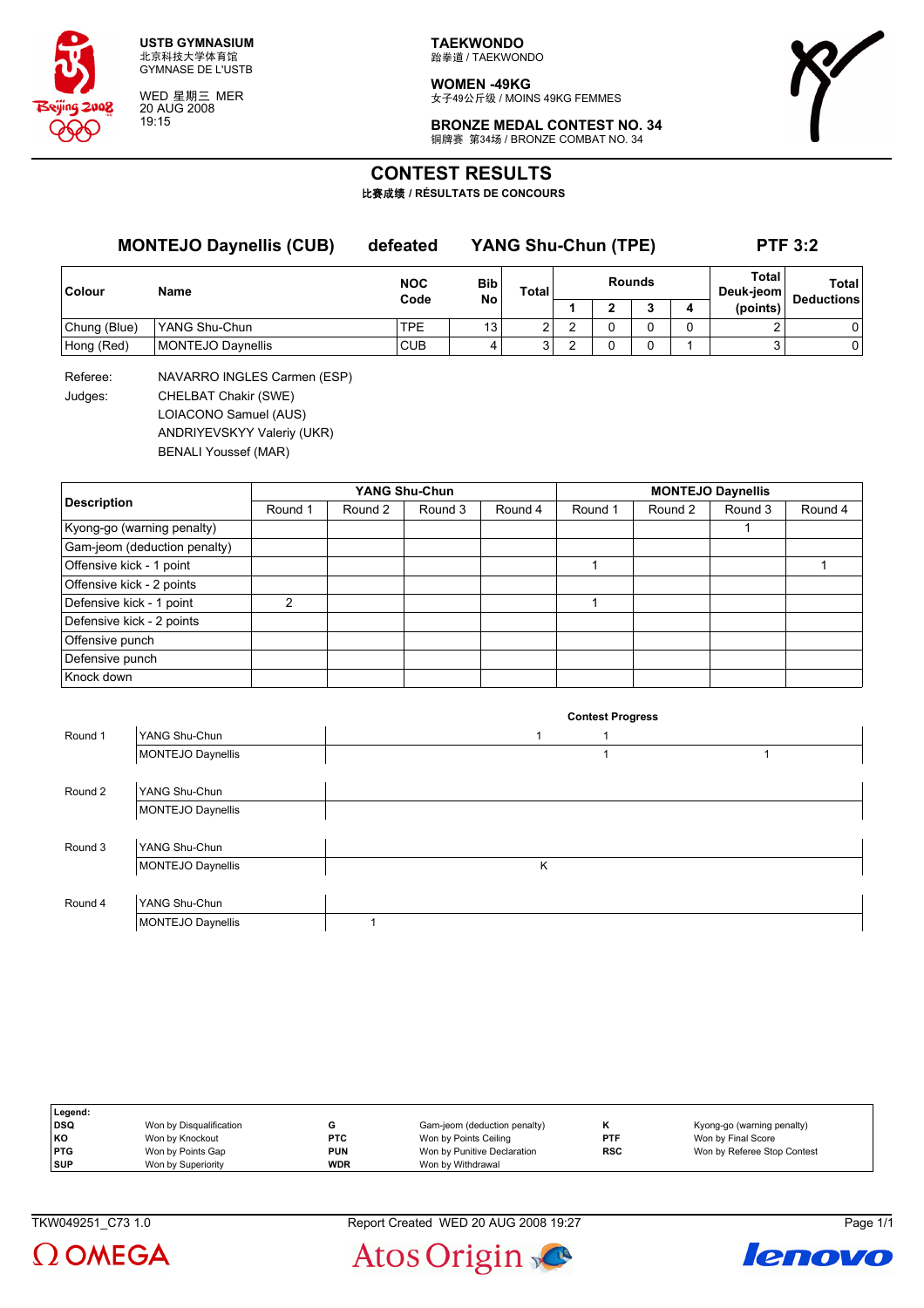

WED 星期三 MER 20 AUG 2008 20:00

**TAEKWONDO** 跆拳道 / TAEKWONDO

**WOMEN -49KG** 女子49公斤级 / MOINS 49KG FEMMES



**GOLD MEDAL CONTEST NO. 37** 决赛 第37场 / OR COMBAT NO. 37

# **CONTEST RESULTS**

比赛成绩 **/ RÉSULTATS DE CONCOURS**

|               | <b>WU Jingyu (CHN)</b> | <b>PUEDPONG Buttree (THA)</b><br>defeated |                    |                 |                          |        |   |  |   | <b>PTF 1:-1</b>    |                            |  |
|---------------|------------------------|-------------------------------------------|--------------------|-----------------|--------------------------|--------|---|--|---|--------------------|----------------------------|--|
| <b>Colour</b> | <b>Name</b>            |                                           | <b>NOC</b><br>Code | Bib             | Total                    | Rounds |   |  |   | Total<br>Deuk-ieom | Total<br><b>Deductions</b> |  |
|               |                        |                                           |                    | No              |                          |        |   |  | 4 | (points)           |                            |  |
| Chung (Blue)  | <b>WU Jingvu</b>       |                                           | <b>CHN</b>         |                 |                          |        | 0 |  |   |                    | 0                          |  |
| Hong (Red)    | PUEDPONG Buttree       |                                           | <b>THA</b>         | 12 <sub>1</sub> | $\overline{\phantom{0}}$ |        | 0 |  |   |                    |                            |  |

Referee: OETJENS Thekla (GER) Judges: BARHOUMI Abdessattar (TUN) COLEUX Thierry (FRA) NAVARRO INGLES Carmen (ESP) YU Myung Ok (CAN)

|                              |         |         | <b>WU Jingyu</b> |         | <b>PUEDPONG Buttree</b> |         |         |         |  |  |
|------------------------------|---------|---------|------------------|---------|-------------------------|---------|---------|---------|--|--|
| <b>Description</b>           | Round 1 | Round 2 | Round 3          | Round 4 | Round 1                 | Round 2 | Round 3 | Round 4 |  |  |
| Kyong-go (warning penalty)   |         |         |                  |         |                         |         |         |         |  |  |
| Gam-jeom (deduction penalty) |         |         |                  |         |                         |         |         |         |  |  |
| Offensive kick - 1 point     |         |         |                  |         |                         |         |         |         |  |  |
| Offensive kick - 2 points    |         |         |                  |         |                         |         |         |         |  |  |
| Defensive kick - 1 point     |         |         |                  |         |                         |         |         |         |  |  |
| Defensive kick - 2 points    |         |         |                  |         |                         |         |         |         |  |  |
| Offensive punch              |         |         |                  |         |                         |         |         |         |  |  |
| Defensive punch              |         |         |                  |         |                         |         |         |         |  |  |
| Knock down                   |         |         |                  |         |                         |         |         |         |  |  |

|         |                         | <b>Contest Progress</b> |   |
|---------|-------------------------|-------------------------|---|
| Round 1 | WU Jingyu               |                         |   |
|         | <b>PUEDPONG Buttree</b> |                         | Κ |
|         |                         |                         |   |
| Round 2 | WU Jingyu               |                         |   |
|         | <b>PUEDPONG Buttree</b> |                         |   |
|         |                         |                         |   |
| Round 3 | WU Jingyu               |                         |   |
|         | <b>PUEDPONG Buttree</b> | Κ                       |   |

| Legend:    |                         |            |                              |            |                             |
|------------|-------------------------|------------|------------------------------|------------|-----------------------------|
| <b>DSQ</b> | Won by Disqualification |            | Gam-jeom (deduction penalty) |            | Kyong-go (warning penalty)  |
| KO         | Won by Knockout         | <b>PTC</b> | Won by Points Ceiling        | PTF        | Won by Final Score          |
| <b>PTG</b> | Won by Points Gap       | <b>PUN</b> | Won by Punitive Declaration  | <b>RSC</b> | Won by Referee Stop Contest |
| <b>SUP</b> | Won by Superiority      | <b>WDR</b> | Won by Withdrawal            |            |                             |

TKW049101\_C73 1.0 Report Created WED 20 AUG 2008 20:12 Page 1/1





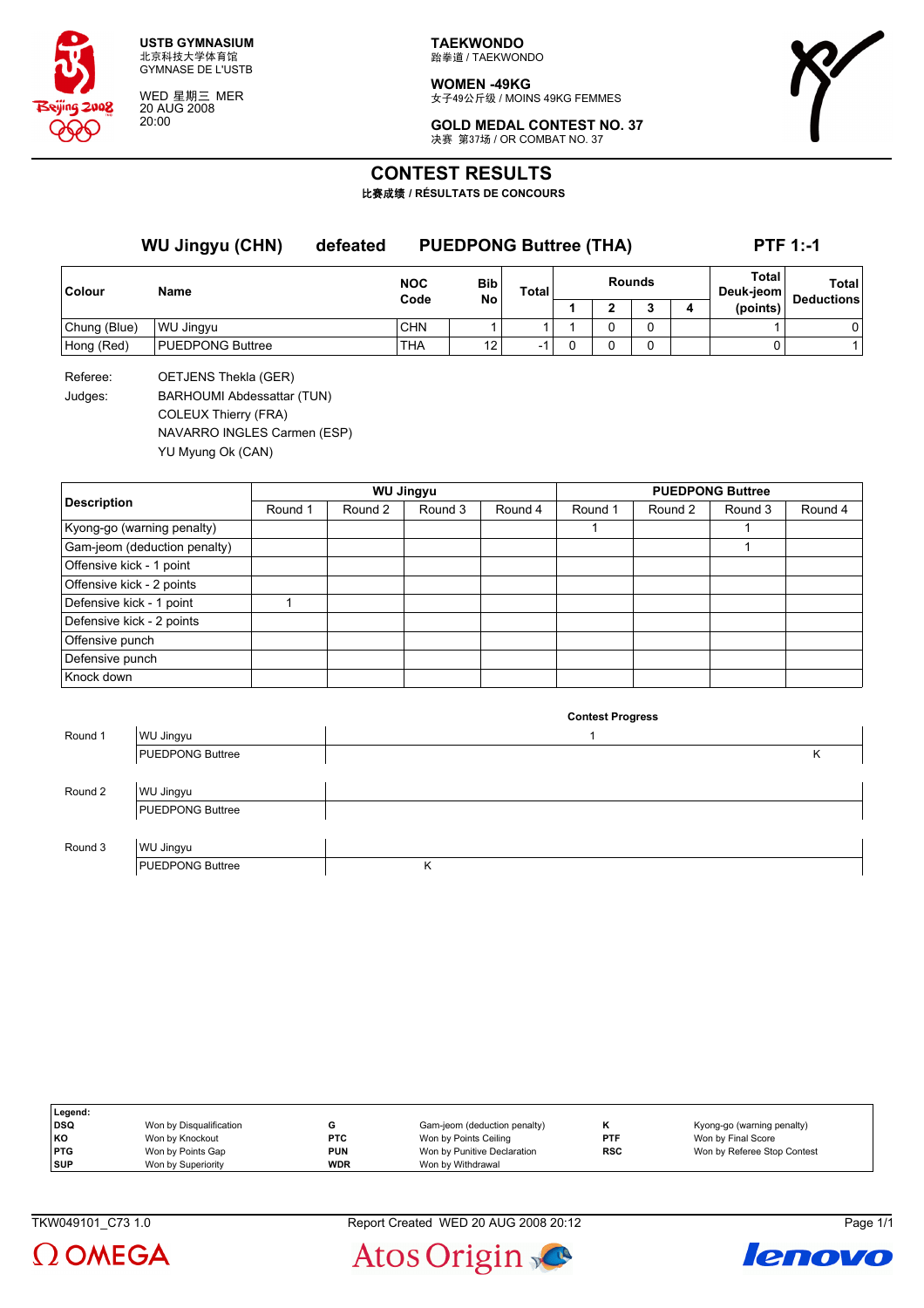

THU 星期四 JEU 21 AUG 2008 9:00

#### **TAEKWONDO** 跆拳道 / TAEKWONDO

**WOMEN -57KG** 女子57公斤级 / MOINS 57KG FEMMES



### **ENTRY LIST BY WEIGHT CATEGORY** As of 23 AUG 2008 各级别报名名单 **/ LISTE D'ENTRÉE PAR CATÉGORIE DU POIDS**

| <b>NOC</b>                          | <b>Bib</b><br><b>Number</b> | <b>Name</b>                | Date of Birth | Height<br>$m$ /ft in |  |
|-------------------------------------|-----------------------------|----------------------------|---------------|----------------------|--|
|                                     |                             |                            |               |                      |  |
| <b>BRA - Brazil</b>                 | 17                          | <b>NUNES Debora</b>        | 19 JUN 1983   | 1.75/5'9"            |  |
| CIV - The Republic of Côte d'Ivoire | 18                          | <b>BAH Mariam</b>          | 6 JUL 1976    |                      |  |
| COL - Colombia                      | 19                          | <b>PATINO Doris</b>        | 1 MAY 1986    | 1.65/5'5"            |  |
| CRO - Croatia                       | 20                          | <b>ZUBCIC Martina</b>      | 3 JUN 1989    | 1.73/5'8"            |  |
| <b>ISR</b> - Israel                 | 21                          | <b>GATTERER Bat-El</b>     | 4 FEB 1988    | 1.70/5'7"            |  |
| ITA - Italy                         | 22                          | <b>CALABRESE Veronica</b>  | 7 NOV 1987    | 1.70/5'7"            |  |
| KOR - Korea                         | 23                          | <b>LIM Sujeong</b>         | 20 AUG 1986   |                      |  |
| MAS - Malaysia                      | 24                          | <b>ELAINE Teo</b>          | 5 FEB 1981    | 1.65/5'5"            |  |
| NIG - Niger                         | 25                          | AMADOU LELE Lailatou       | 29 MAY 1983   |                      |  |
| NZL - New Zealand                   | 26                          | <b>CHEONG Robin</b>        | 16 DEC 1988   | 1.63/5'4"            |  |
| SEN - Senegal                       | 27                          | <b>DIEDHIOU Bineta</b>     | 8 JAN 1986    | 1.68/5'6"            |  |
| THA - Thailand                      | 28                          | PREMWAEW Chonnapas         | 20 JUL 1987   | 1.74/5'9"            |  |
| TPE - Chinese Taipei                | 29                          | SU Li-Wen                  | 13 DEC 1980   | 1.71/5'7"            |  |
| TUR - Turkey                        | 30                          | <b>TANRIKULU Azize</b>     | 9 FEB 1986    | 1.72/5'8"            |  |
| USA - United States of America      | 31                          | LOPEZ Diana                | 7 JAN 1984    | 1.55/5'1"            |  |
| VIE - Vietnam                       | 32                          | <b>NGUYEN Thi Hoai Thu</b> | 7 JAN 1985    | 1.67/5'6"            |  |
|                                     |                             |                            |               |                      |  |

**Note:**

All changes are available in INFO





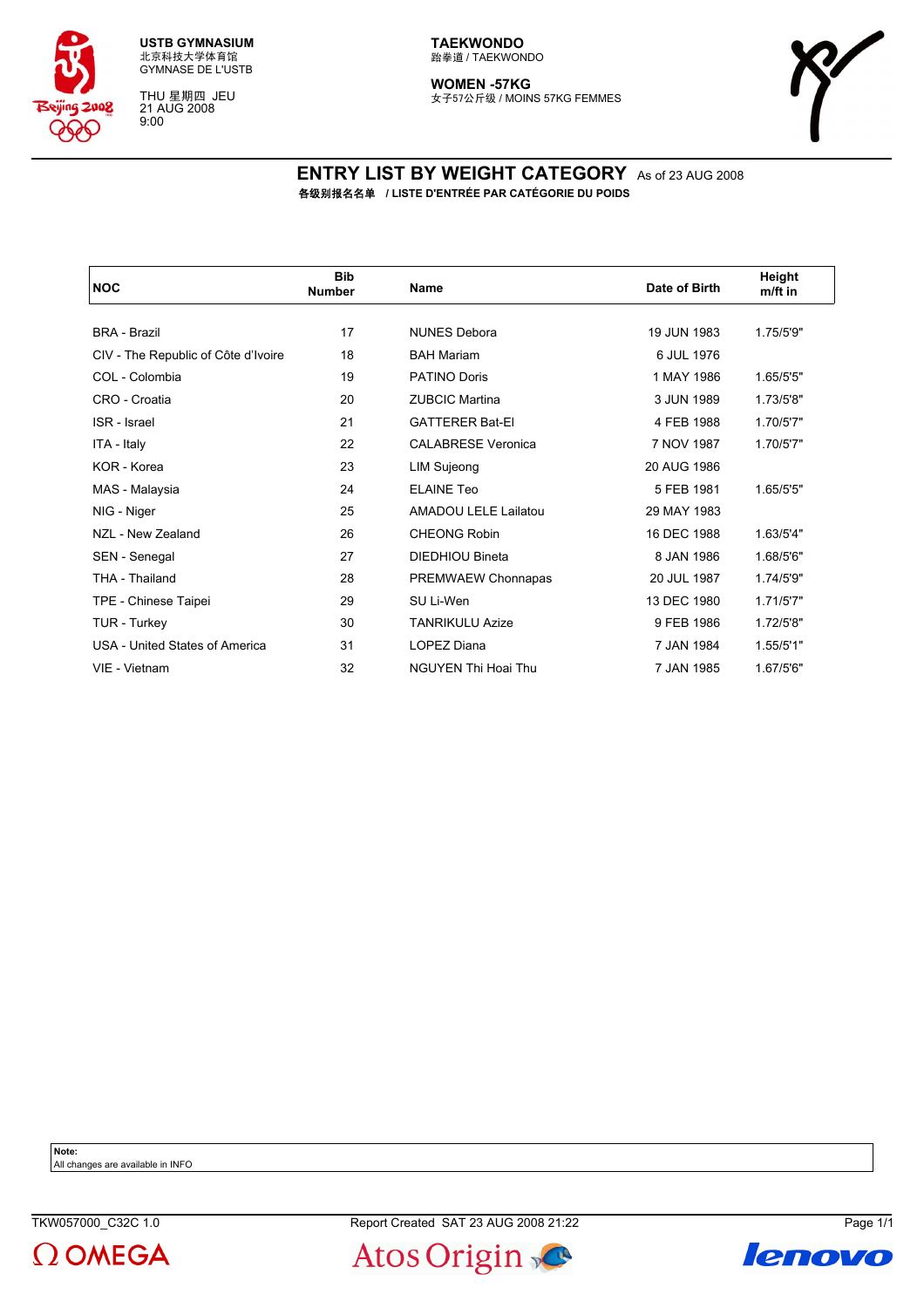

THU 星期四 JEU 21 AUG 2008 9:00

**TAEKWONDO** 跆拳道 / TAEKWONDO

**WOMEN -57KG** 女子57公斤级 / MOINS 57KG FEMMES



# **RESULTS**

#### 各级别竞赛成绩表 **/ CLASSEMENT DES RÉSULTATS**



TKW057000 C75 6.0 Report Created THU 21 AUG 2008 20:11 Page 1/1 **AMADOU LELE Lailatou (NIG) is disqualified (DSQ). She did not turn up for the weigh-in session.**





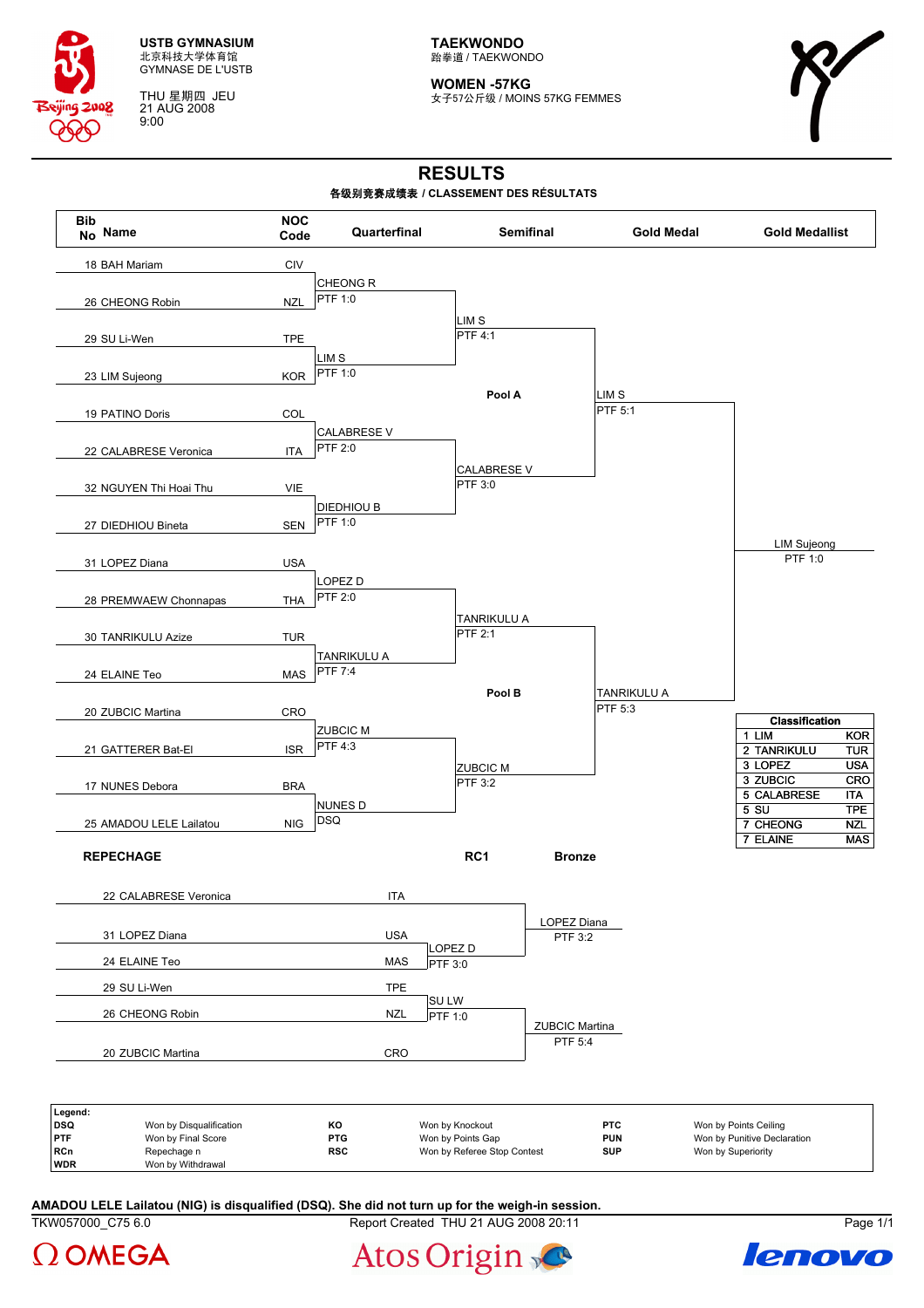

THU 星期四 JEU 21 AUG 2008 15:00

**TAEKWONDO** 跆拳道 / TAEKWONDO

**WOMEN -57KG** 女子57公斤级 / MOINS 57KG FEMMES



**QUARTERFINAL CONTEST NO. 55** 1/4决赛 第55场 / QUARTS DE FINALE COMBAT NO. 55

### **CONTEST RESULTS**

比赛成绩 **/ RÉSULTATS DE CONCOURS**

|              | <b>LIM Sujeong (KOR)</b> | defeated           |                  | <b>CHEONG Robin (NZL)</b> |               |  |  | <b>PTF 4:1</b> |                    |                            |
|--------------|--------------------------|--------------------|------------------|---------------------------|---------------|--|--|----------------|--------------------|----------------------------|
| Colour       | Name                     | <b>NOC</b><br>Code | <b>Bib</b><br>No | Total                     | <b>Rounds</b> |  |  |                | Total<br>Deuk-jeom | Total<br><b>Deductions</b> |
|              |                          |                    |                  |                           |               |  |  | 4              | (points)           |                            |
| Chung (Blue) | CHEONG Robin             | <b>NZL</b>         | 26               |                           |               |  |  |                |                    |                            |
| Hong (Red)   | <b>LIM Sujeong</b>       | <b>KOR</b>         | 23               |                           |               |  |  |                |                    |                            |

Referee: NOWICKI Dariusz Grzegorz (POL) Judges: NAVARRO INGLES Carmen (ESP) KIM MORALES Sue Jionschyon (GUA) PRESTON Leon (USA)

OETJENS Thekla (GER)

|                              | <b>CHEONG Robin</b> |         |         |         | <b>LIM Sujeong</b> |                |         |         |
|------------------------------|---------------------|---------|---------|---------|--------------------|----------------|---------|---------|
| <b>Description</b>           | Round 1             | Round 2 | Round 3 | Round 4 | Round 1            | Round 2        | Round 3 | Round 4 |
| Kyong-go (warning penalty)   |                     |         |         |         |                    | 2              |         |         |
| Gam-jeom (deduction penalty) |                     |         |         |         |                    |                |         |         |
| Offensive kick - 1 point     |                     |         |         |         |                    |                |         |         |
| Offensive kick - 2 points    |                     |         |         |         |                    |                |         |         |
| Defensive kick - 1 point     |                     |         |         |         |                    | $\mathfrak{p}$ | 2       |         |
| Defensive kick - 2 points    |                     |         |         |         |                    |                |         |         |
| Offensive punch              |                     |         |         |         |                    |                |         |         |
| Defensive punch              |                     |         |         |         |                    |                |         |         |
| Knock down                   |                     |         |         |         |                    |                |         |         |

|         |                     |   | <b>Contest Progress</b> |   |
|---------|---------------------|---|-------------------------|---|
| Round 1 | <b>CHEONG Robin</b> | Κ |                         |   |
|         | <b>LIM Sujeong</b>  | Κ |                         |   |
|         |                     |   |                         |   |
| Round 2 | <b>CHEONG Robin</b> | Κ |                         |   |
|         | <b>LIM Sujeong</b>  | Κ |                         | K |
|         |                     |   |                         |   |
| Round 3 | <b>CHEONG Robin</b> |   |                         |   |
|         | <b>LIM Sujeong</b>  |   |                         |   |

| Legend:    |                         |            |                              |            |                             |
|------------|-------------------------|------------|------------------------------|------------|-----------------------------|
| DSQ        | Won by Disqualification |            | Gam-jeom (deduction penalty) |            | Kyong-go (warning penalty)  |
| KO         | Won by Knockout         | <b>PTC</b> | Won by Points Ceiling        | PTF        | Won by Final Score          |
| <b>PTG</b> | Won by Points Gap       | PUN        | Won by Punitive Declaration  | <b>RSC</b> | Won by Referee Stop Contest |
| <b>SUP</b> | Won by Superiority      | WDR        | Won by Withdrawal            |            |                             |







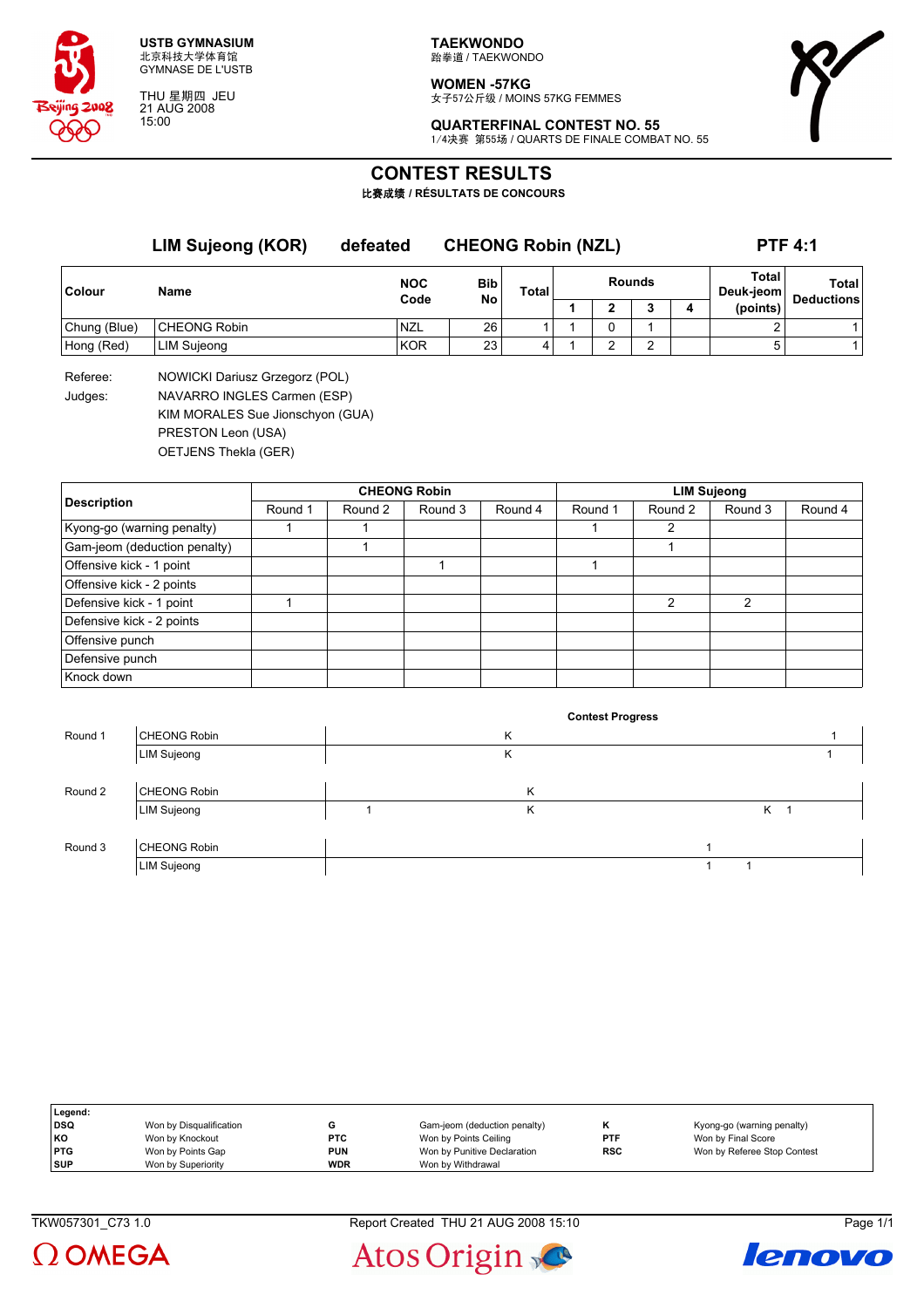

THU 星期四 JEU 21 AUG 2008 15:15

**TAEKWONDO** 跆拳道 / TAEKWONDO

**WOMEN -57KG** 女子57公斤级 / MOINS 57KG FEMMES



**QUARTERFINAL CONTEST NO. 56** 1/4决赛 第56场 / QUARTS DE FINALE COMBAT NO. 56

## **CONTEST RESULTS**

比赛成绩 **/ RÉSULTATS DE CONCOURS**

#### **CALABRESE Veronica (ITA) defeated DIEDHIOU Bineta (SEN) PTF 3:0**

| <b>Colour</b> | Name                      | <b>NOC</b><br>Code | <b>Bib</b><br>No | <b>Total</b>   | <b>Rounds</b> |  |  |          | Total<br>Deuk-jeom | <b>Total</b><br><b>Deductions</b> |
|---------------|---------------------------|--------------------|------------------|----------------|---------------|--|--|----------|--------------------|-----------------------------------|
|               |                           |                    |                  |                |               |  |  | (points) |                    |                                   |
| Chung (Blue)  | <b>CALABRESE Veronica</b> | ITA                | 22               | ົ              |               |  |  |          |                    |                                   |
| Hong (Red)    | <b>DIEDHIOU Bineta</b>    | <b>SEN</b>         | 27               | 0 <sub>1</sub> |               |  |  |          |                    |                                   |

Referee: LOIACONO Samuel (AUS) Judges: CAMPOS Roland (PHI) LEE Thiam Huat (SIN) PENA ARCHNIEGAS Sandra Magally (COL) ADAM Rosa Maria (MEX)

|                              |         |         | <b>CALABRESE Veronica</b> |         | <b>DIEDHIOU Bineta</b> |         |         |         |  |
|------------------------------|---------|---------|---------------------------|---------|------------------------|---------|---------|---------|--|
| <b>Description</b>           | Round 1 | Round 2 | Round 3                   | Round 4 | Round 1                | Round 2 | Round 3 | Round 4 |  |
| Kyong-go (warning penalty)   |         |         |                           |         |                        | 2       |         |         |  |
| Gam-jeom (deduction penalty) |         |         |                           |         |                        |         |         |         |  |
| Offensive kick - 1 point     |         |         |                           |         |                        |         |         |         |  |
| Offensive kick - 2 points    |         |         |                           |         |                        |         |         |         |  |
| Defensive kick - 1 point     |         |         |                           |         |                        |         |         |         |  |
| Defensive kick - 2 points    |         |         |                           |         |                        |         |         |         |  |
| Offensive punch              |         |         |                           |         |                        |         |         |         |  |
| Defensive punch              |         |         |                           |         |                        |         |         |         |  |
| Knock down                   |         |         |                           |         |                        |         |         |         |  |

|         |                           |   | <b>Contest Progress</b> |     |
|---------|---------------------------|---|-------------------------|-----|
| Round 1 | <b>CALABRESE Veronica</b> |   |                         | K   |
|         | <b>DIEDHIOU Bineta</b>    |   |                         |     |
|         |                           |   |                         |     |
| Round 2 | <b>CALABRESE Veronica</b> |   | K                       | ົ   |
|         | <b>DIEDHIOU Bineta</b>    | Κ | К                       |     |
|         |                           |   |                         |     |
| Round 3 | <b>CALABRESE Veronica</b> |   |                         | K 1 |
|         | <b>DIEDHIOU Bineta</b>    |   |                         |     |

| Legend:    |                         |            |                              |            |                             |
|------------|-------------------------|------------|------------------------------|------------|-----------------------------|
| <b>DSQ</b> | Won by Disqualification |            | Gam-jeom (deduction penalty) |            | Kyong-go (warning penalty)  |
| KO         | Won by Knockout         | <b>PTC</b> | Won by Points Ceiling        | <b>PTF</b> | Won by Final Score          |
| <b>PTG</b> | Won by Points Gap       | <b>PUN</b> | Won by Punitive Declaration  | <b>RSC</b> | Won by Referee Stop Contest |
| <b>SUP</b> | Won by Superiority      | <b>WDR</b> | Won by Withdrawal            |            |                             |

 $\Omega$  OMEGA

TKW057302\_C73 1.0 Report Created THU 21 AUG 2008 15:26 Page 1/1



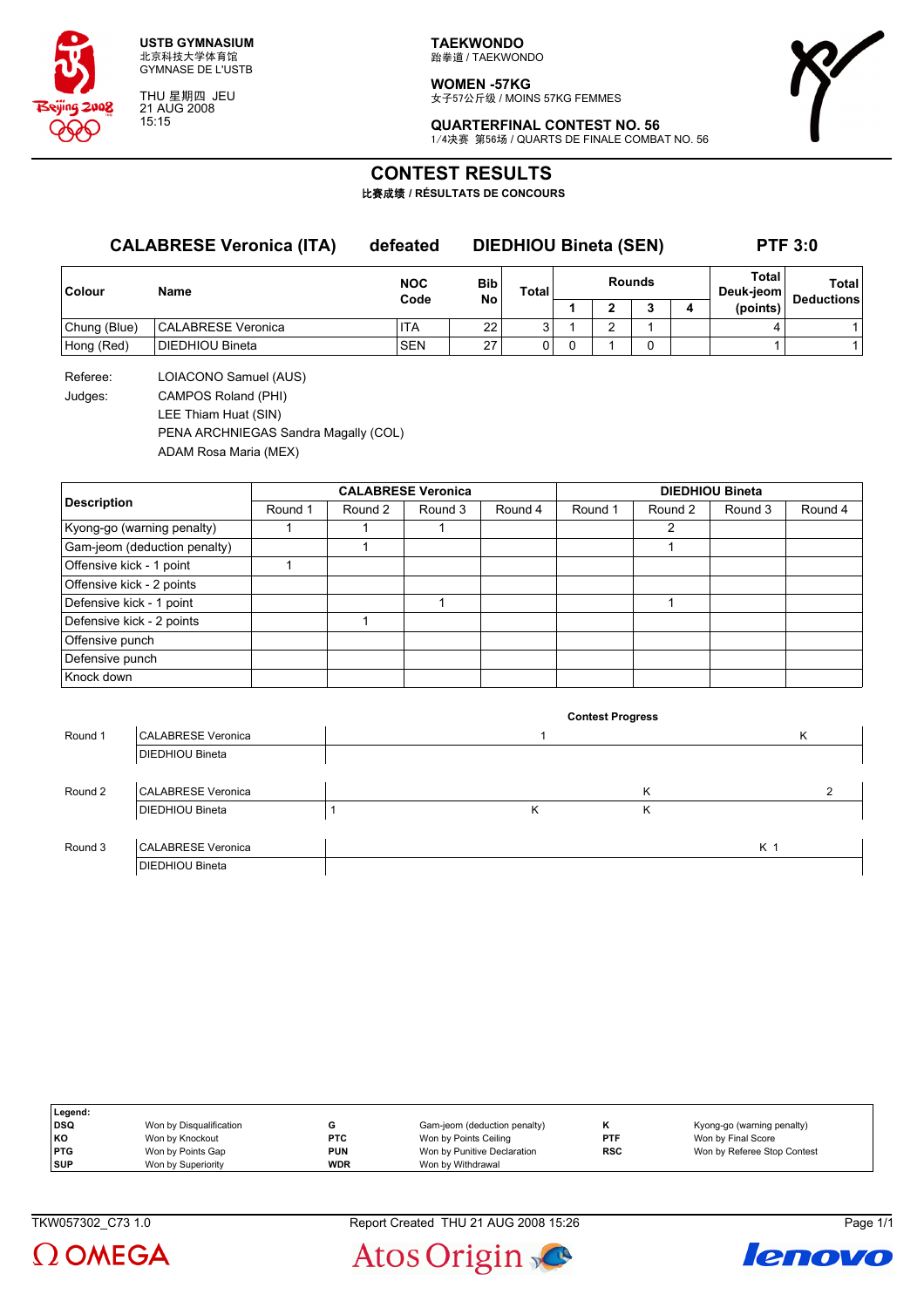

THU 星期四 JEU 21 AUG 2008 15:30

**TAEKWONDO** 跆拳道 / TAEKWONDO

**WOMEN -57KG** 女子57公斤级 / MOINS 57KG FEMMES



**QUARTERFINAL CONTEST NO. 57** 1/4决赛 第57场 / QUARTS DE FINALE COMBAT NO. 57

## **CONTEST RESULTS**

比赛成绩 **/ RÉSULTATS DE CONCOURS**

| <b>TANRIKULU Azize (TUR)</b> |                                                                                                                 | defeated           | <b>LOPEZ Diana (USA)</b> |                |               |   |   |   | <b>PTF 2:1</b>     |                   |  |
|------------------------------|-----------------------------------------------------------------------------------------------------------------|--------------------|--------------------------|----------------|---------------|---|---|---|--------------------|-------------------|--|
| Colour                       | Name                                                                                                            | <b>NOC</b><br>Code | <b>Bib</b>               | Total          | <b>Rounds</b> |   |   |   | Total<br>Deuk-jeom | <b>Total</b>      |  |
|                              |                                                                                                                 |                    | <b>No</b>                |                |               | 2 | 3 | 4 | (points)           | <b>Deductions</b> |  |
| Chung (Blue)                 | LOPEZ Diana                                                                                                     | <b>USA</b>         | 31                       |                | 0             | 0 |   | 0 |                    | 0                 |  |
| Hong (Red)                   | <b>TANRIKULU Azize</b>                                                                                          | <b>TUR</b>         | 30                       | $\overline{2}$ |               | 0 |   |   | 3                  | 1                 |  |
| Referee:<br>Judges:          | ZHAO Lei (CHN)<br>YU Myung Ok (CAN)<br>MARTINS Paulo (POR)<br>NAGANO Osamu (JPN)<br><b>BENALI Youssef (MAR)</b> |                    |                          |                |               |   |   |   |                    |                   |  |

|                              |         |         | <b>LOPEZ Diana</b> |         | <b>TANRIKULU Azize</b> |         |         |         |  |  |
|------------------------------|---------|---------|--------------------|---------|------------------------|---------|---------|---------|--|--|
| <b>Description</b>           | Round 1 | Round 2 | Round 3            | Round 4 | Round 1                | Round 2 | Round 3 | Round 4 |  |  |
| Kyong-go (warning penalty)   |         |         |                    |         |                        |         |         |         |  |  |
| Gam-jeom (deduction penalty) |         |         |                    |         |                        |         |         |         |  |  |
| Offensive kick - 1 point     |         |         |                    |         |                        |         |         |         |  |  |
| Offensive kick - 2 points    |         |         |                    |         |                        |         |         |         |  |  |
| Defensive kick - 1 point     |         |         |                    |         |                        |         |         |         |  |  |
| Defensive kick - 2 points    |         |         |                    |         |                        |         |         |         |  |  |
| Offensive punch              |         |         |                    |         |                        |         |         |         |  |  |
| Defensive punch              |         |         |                    |         |                        |         |         |         |  |  |
| Knock down                   |         |         |                    |         |                        |         |         |         |  |  |

|         |                        |   | <b>Contest Progress</b> |   |
|---------|------------------------|---|-------------------------|---|
| Round 1 | LOPEZ Diana            |   |                         | Κ |
|         | <b>TANRIKULU Azize</b> |   | Κ                       |   |
|         |                        |   |                         |   |
| Round 2 | LOPEZ Diana            |   |                         |   |
|         | <b>TANRIKULU Azize</b> | Κ |                         |   |
|         |                        |   |                         |   |
| Round 3 | LOPEZ Diana            |   |                         |   |
|         | <b>TANRIKULU Azize</b> |   |                         |   |
|         |                        |   |                         |   |
| Round 4 | LOPEZ Diana            |   |                         |   |
|         | <b>TANRIKULU Azize</b> |   |                         |   |

| Legend:    |                         |            |                              |            |                             |
|------------|-------------------------|------------|------------------------------|------------|-----------------------------|
| DSQ        | Won by Disqualification |            | Gam-jeom (deduction penalty) |            | Kyong-go (warning penalty)  |
| l KO       | Won by Knockout         | <b>PTC</b> | Won by Points Ceiling        | <b>PTF</b> | Won by Final Score          |
| PTG        | Won by Points Gap       | <b>PUN</b> | Won by Punitive Declaration  | <b>RSC</b> | Won by Referee Stop Contest |
| <b>SUP</b> | Won by Superiority      | <b>WDR</b> | Won by Withdrawal            |            |                             |

TKW057303\_C73 1.0 Report Created THU 21 AUG 2008 15:43 Page 1/1



Atos Origin

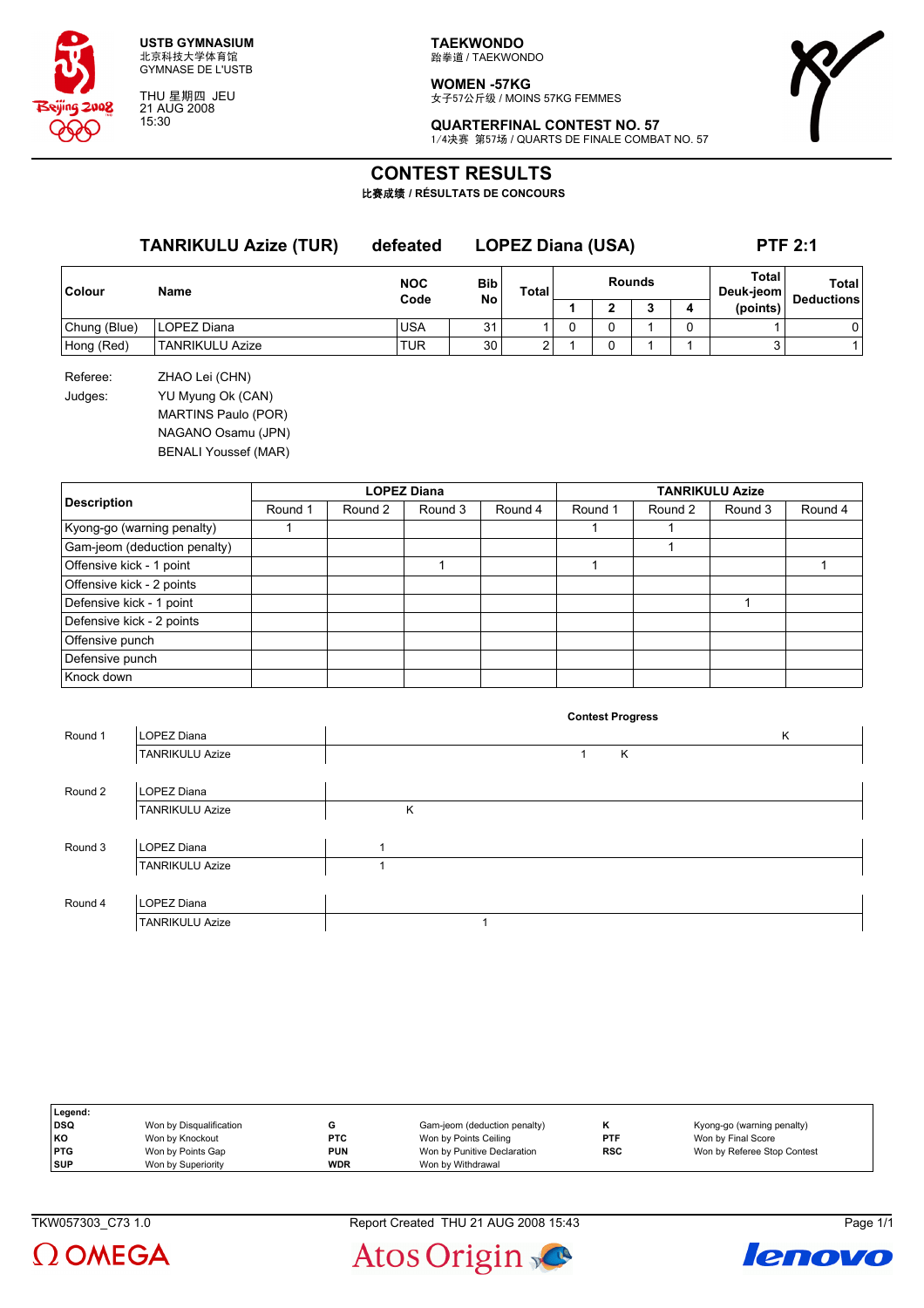

THU 星期四 JEU 21 AUG 2008 15:45

**TAEKWONDO** 跆拳道 / TAEKWONDO

**WOMEN -57KG** 女子57公斤级 / MOINS 57KG FEMMES



**QUARTERFINAL CONTEST NO. 58** 1/4决赛 第58场 / QUARTS DE FINALE COMBAT NO. 58

## **CONTEST RESULTS**

比赛成绩 **/ RÉSULTATS DE CONCOURS**

|                     | <b>ZUBCIC Martina (CRO)</b>                                                                                                                                                                             | defeated   | <b>NUNES Debora (BRA)</b> |              |               |   |   |   | <b>PTF 3:2</b>     |                            |  |
|---------------------|---------------------------------------------------------------------------------------------------------------------------------------------------------------------------------------------------------|------------|---------------------------|--------------|---------------|---|---|---|--------------------|----------------------------|--|
| <b>Colour</b>       | Name                                                                                                                                                                                                    | <b>NOC</b> | <b>Bib</b><br>No          | <b>Total</b> | <b>Rounds</b> |   |   |   | Total<br>Deuk-jeom | Total<br><b>Deductions</b> |  |
|                     |                                                                                                                                                                                                         | Code       |                           |              |               | 2 | 3 | 4 | (points)           |                            |  |
| Chung (Blue)        | <b>ZUBCIC Martina</b>                                                                                                                                                                                   | <b>CRO</b> | 20                        | 3            | 0             |   |   |   |                    | 0                          |  |
| Hong (Red)          | <b>NUNES Debora</b>                                                                                                                                                                                     | <b>BRA</b> | 17                        | 2            | າ             | 0 |   | 0 |                    | 0                          |  |
| Referee:<br>Judges: | CAMPOS Roland (PHI)<br>HEMWONNO Jatuporn (THA)<br>$\mathbf{D}$ A $\mathbf{D}$ I I $\mathbf{A}$ I I A I $\mathbf{A}$ L $\mathbf{A}$ L $\mathbf{A}$ L $\mathbf{A}$ L $\mathbf{A}$ L $\mathbf{A}$ I II III |            |                           |              |               |   |   |   |                    |                            |  |

BARHOUMI Abdessattar (TUN)

OTHMAN Ahmad (JOR)

LOIACONO Samuel (AUS)

|                              |         |         | <b>ZUBCIC Martina</b> |         | <b>NUNES Debora</b> |         |         |         |  |
|------------------------------|---------|---------|-----------------------|---------|---------------------|---------|---------|---------|--|
| <b>Description</b>           | Round 1 | Round 2 | Round 3               | Round 4 | Round 1             | Round 2 | Round 3 | Round 4 |  |
| Kyong-go (warning penalty)   |         |         |                       |         |                     |         |         |         |  |
| Gam-jeom (deduction penalty) |         |         |                       |         |                     |         |         |         |  |
| Offensive kick - 1 point     |         |         |                       |         |                     |         |         |         |  |
| Offensive kick - 2 points    |         |         |                       |         |                     |         |         |         |  |
| Defensive kick - 1 point     |         |         |                       |         | $\mathcal{P}$       |         |         |         |  |
| Defensive kick - 2 points    |         |         |                       |         |                     |         |         |         |  |
| Offensive punch              |         |         |                       |         |                     |         |         |         |  |
| Defensive punch              |         |         |                       |         |                     |         |         |         |  |
| Knock down                   |         |         |                       |         |                     |         |         |         |  |

|         |                       | <b>Contest Progress</b> |  |
|---------|-----------------------|-------------------------|--|
| Round 1 | <b>ZUBCIC Martina</b> |                         |  |
|         | <b>NUNES Debora</b>   |                         |  |
|         |                       |                         |  |
| Round 2 | <b>ZUBCIC Martina</b> | ٠                       |  |
|         | <b>NUNES Debora</b>   | Κ                       |  |
|         |                       |                         |  |
| Round 3 | <b>ZUBCIC Martina</b> |                         |  |
|         | <b>NUNES Debora</b>   |                         |  |
|         |                       |                         |  |
| Round 4 | <b>ZUBCIC Martina</b> |                         |  |
|         | <b>NUNES Debora</b>   |                         |  |

| Legend:    |                         |            |                              |            |                             |
|------------|-------------------------|------------|------------------------------|------------|-----------------------------|
| DSQ        | Won by Disqualification |            | Gam-jeom (deduction penalty) | n          | Kyong-go (warning penalty)  |
| KO         | Won by Knockout         | <b>PTC</b> | Won by Points Ceiling        | <b>PTF</b> | Won by Final Score          |
| <b>PTG</b> | Won by Points Gap       | <b>PUN</b> | Won by Punitive Declaration  | <b>RSC</b> | Won by Referee Stop Contest |
| <b>SUP</b> | Won by Superiority      | <b>WDR</b> | Won by Withdrawal            |            |                             |



TKW057304\_C73 1.0 Report Created THU 21 AUG 2008 15:59 Page 1/1



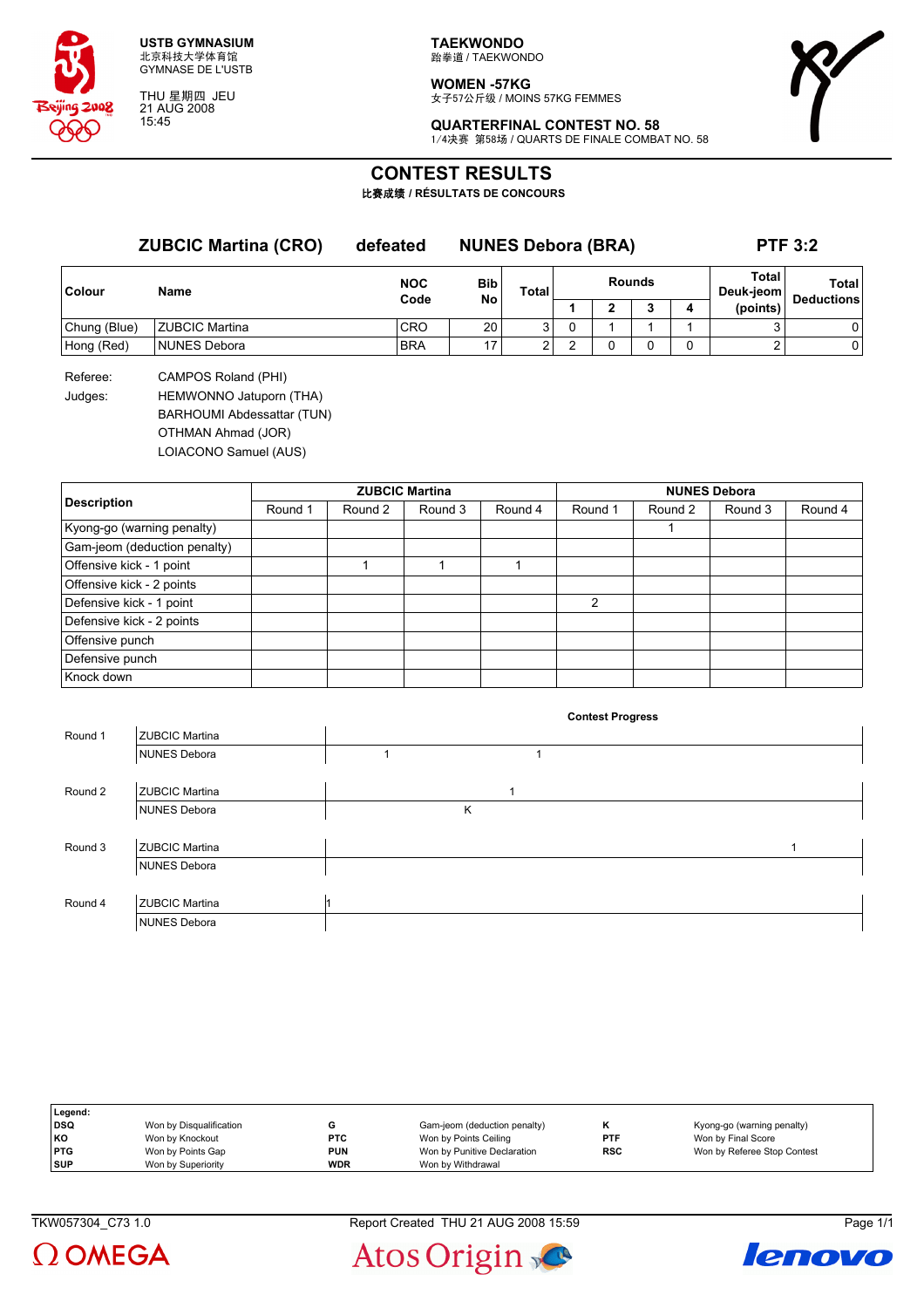

THU 星期四 JEU 21 AUG 2008 17:00

**TAEKWONDO** 跆拳道 / TAEKWONDO

**WOMEN -57KG** 女子57公斤级 / MOINS 57KG FEMMES



**SEMIFINAL CONTEST NO. 63** 半决赛 第63场 / DEMI-FINAL COMBAT NO. 63

## **CONTEST RESULTS**

比赛成绩 **/ RÉSULTATS DE CONCOURS**

|              | <b>LIM Sujeong (KOR)</b> | defeated |                    | <b>CALABRESE Veronica (ITA)</b> |       |               |   |   |                    | <b>PTF 5:1</b>             |
|--------------|--------------------------|----------|--------------------|---------------------------------|-------|---------------|---|---|--------------------|----------------------------|
| Colour       | Name                     |          | <b>NOC</b><br>Code | <b>Bib</b><br>No                | Total | <b>Rounds</b> |   |   | Total<br>Deuk-ieom | Total<br><b>Deductions</b> |
|              |                          |          |                    |                                 |       |               |   | 3 | (points)           |                            |
| Chung (Blue) | <b>LIM Sujeong</b>       |          | <b>KOR</b>         | 23                              | 5     |               | ◠ |   | 5                  | 0                          |
| Hong (Red)   | CALABRESE Veronica       |          | <b>ITA</b>         | 22 <sub>1</sub>                 |       |               |   |   |                    | 0                          |

Referee: PRESTON Leon (USA) Judges: ANDRIYEVSKYY Valeriy (UKR) ADAM Rosa Maria (MEX)

BARHOUMI Abdessattar (TUN)

CAMPOS Roland (PHI)

|                              |         |         | <b>LIM Sujeong</b> |         | <b>CALABRESE Veronica</b> |         |         |         |  |  |
|------------------------------|---------|---------|--------------------|---------|---------------------------|---------|---------|---------|--|--|
| <b>Description</b>           | Round 1 | Round 2 | Round 3            | Round 4 | Round 1                   | Round 2 | Round 3 | Round 4 |  |  |
| Kyong-go (warning penalty)   |         |         |                    |         |                           |         |         |         |  |  |
| Gam-jeom (deduction penalty) |         |         |                    |         |                           |         |         |         |  |  |
| Offensive kick - 1 point     |         | 3       |                    |         |                           |         |         |         |  |  |
| Offensive kick - 2 points    |         |         |                    |         |                           |         |         |         |  |  |
| Defensive kick - 1 point     |         |         |                    |         |                           |         |         |         |  |  |
| Defensive kick - 2 points    |         |         |                    |         |                           |         |         |         |  |  |
| Offensive punch              |         |         |                    |         |                           |         |         |         |  |  |
| Defensive punch              |         |         |                    |         |                           |         |         |         |  |  |
| Knock down                   |         |         |                    |         |                           |         |         |         |  |  |

|         |                           |  | <b>Contest Progress</b> |  |
|---------|---------------------------|--|-------------------------|--|
| Round 1 | <b>LIM Sujeong</b>        |  |                         |  |
|         | <b>CALABRESE Veronica</b> |  |                         |  |
|         |                           |  |                         |  |
| Round 2 | <b>LIM Sujeong</b>        |  |                         |  |
|         | <b>CALABRESE Veronica</b> |  |                         |  |
|         |                           |  |                         |  |
| Round 3 | <b>LIM Sujeong</b>        |  |                         |  |
|         | <b>CALABRESE Veronica</b> |  |                         |  |

| Legend:    |                         |            |                              |            |                             |
|------------|-------------------------|------------|------------------------------|------------|-----------------------------|
| DSQ        | Won by Disqualification |            | Gam-jeom (deduction penalty) |            | Kyong-go (warning penalty)  |
| l KO       | Won by Knockout         | <b>PTC</b> | Won by Points Ceiling        | <b>PTF</b> | Won by Final Score          |
| <b>PTG</b> | Won by Points Gap       | PUN        | Won by Punitive Declaration  | <b>RSC</b> | Won by Referee Stop Contest |
| <b>SUP</b> | Won by Superiority      | <b>WDR</b> | Won by Withdrawal            |            |                             |

TKW057201\_C73 1.0 Report Created THU 21 AUG 2008 17:10 Page 1/1





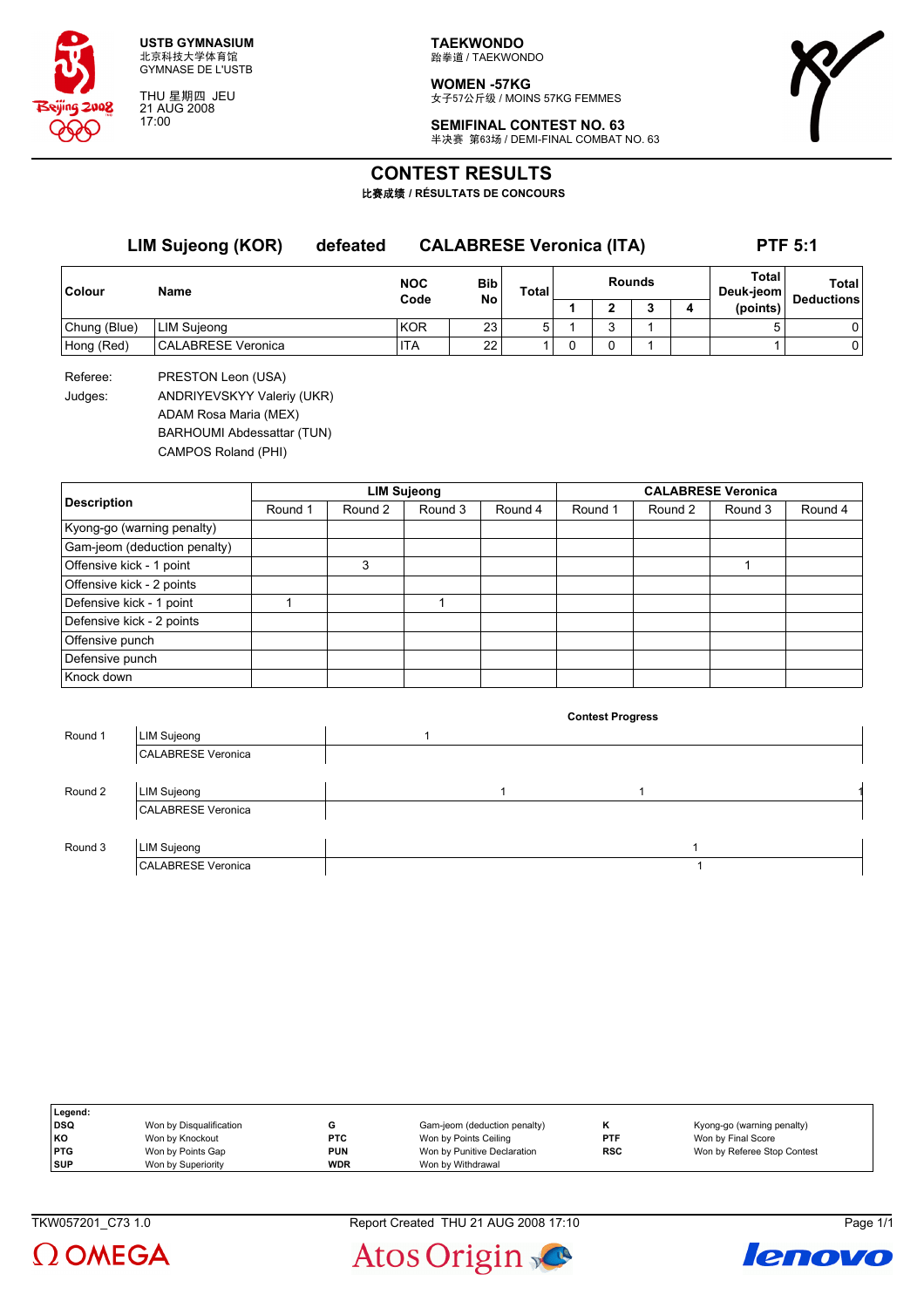

THU 星期四 JEU 21 AUG 2008 17:15

**TAEKWONDO** 跆拳道 / TAEKWONDO

**WOMEN -57KG** 女子57公斤级 / MOINS 57KG FEMMES



**SEMIFINAL CONTEST NO. 64** 半决赛 第64场 / DEMI-FINAL COMBAT NO. 64

## **CONTEST RESULTS**

比赛成绩 **/ RÉSULTATS DE CONCOURS**

|               | <b>TANRIKULU Azize (TUR)</b> | defeated           |           | <b>ZUBCIC Martina (CRO)</b> | <b>PTF 5:3</b> |  |   |   |                    |                            |
|---------------|------------------------------|--------------------|-----------|-----------------------------|----------------|--|---|---|--------------------|----------------------------|
| <b>Colour</b> | <b>Name</b>                  | <b>NOC</b><br>Code | Bib<br>No | <b>Total</b>                | Rounds         |  |   |   | Total<br>Deuk-jeom | Total<br><b>Deductions</b> |
|               |                              |                    |           |                             |                |  |   | 4 | (points)           |                            |
| Chung (Blue)  | <b>TANRIKULU Azize</b>       | TUR                | 30        | 5                           |                |  |   |   |                    | 0                          |
| Hong (Red)    | <b>ZUBCIC Martina</b>        | <b>CRO</b>         | 201       | 3 <sub>1</sub>              |                |  | ົ |   | 4                  |                            |
|               |                              |                    |           |                             |                |  |   |   |                    |                            |

Referee: LOIACONO Samuel (AUS) Judges: BENALI Youssef (MAR) KIM MORALES Sue Jionschyon (GUA) HEMWONNO Jatuporn (THA) NAGANO Osamu (JPN)

|                              |         |         | <b>TANRIKULU Azize</b> |         | <b>ZUBCIC Martina</b> |         |                               |         |  |  |
|------------------------------|---------|---------|------------------------|---------|-----------------------|---------|-------------------------------|---------|--|--|
| <b>Description</b>           | Round 1 | Round 2 | Round 3                | Round 4 | Round 1               | Round 2 | Round 3<br>2<br>$\mathcal{P}$ | Round 4 |  |  |
| Kyong-go (warning penalty)   |         |         |                        |         |                       |         |                               |         |  |  |
| Gam-jeom (deduction penalty) |         |         |                        |         |                       |         |                               |         |  |  |
| Offensive kick - 1 point     |         |         |                        |         |                       |         |                               |         |  |  |
| Offensive kick - 2 points    |         |         |                        |         |                       |         |                               |         |  |  |
| Defensive kick - 1 point     |         |         |                        |         | $\mathcal{P}$         |         |                               |         |  |  |
| Defensive kick - 2 points    |         |         |                        |         |                       |         |                               |         |  |  |
| Offensive punch              |         |         |                        |         |                       |         |                               |         |  |  |
| Defensive punch              |         |         |                        |         |                       |         |                               |         |  |  |
| Knock down                   |         |         |                        |         |                       |         |                               |         |  |  |

|         |                        |   |     | <b>Contest Progress</b> |   |  |
|---------|------------------------|---|-----|-------------------------|---|--|
| Round 1 | <b>TANRIKULU Azize</b> |   |     |                         |   |  |
|         | <b>ZUBCIC Martina</b>  |   |     |                         |   |  |
|         |                        |   |     |                         |   |  |
| Round 2 | <b>TANRIKULU Azize</b> |   |     |                         | K |  |
|         | <b>ZUBCIC Martina</b>  | Κ |     |                         | ĸ |  |
|         |                        |   |     |                         |   |  |
| Round 3 | <b>TANRIKULU Azize</b> |   |     |                         | ົ |  |
|         | <b>ZUBCIC Martina</b>  |   | 1 K |                         |   |  |

| Legend:    |                         |            |                              |            |                             |
|------------|-------------------------|------------|------------------------------|------------|-----------------------------|
| <b>DSQ</b> | Won by Disqualification |            | Gam-jeom (deduction penalty) | n          | Kyong-go (warning penalty)  |
| KO         | Won by Knockout         | <b>PTC</b> | Won by Points Ceiling        | <b>PTF</b> | Won by Final Score          |
| <b>PTG</b> | Won by Points Gap       | <b>PUN</b> | Won by Punitive Declaration  | <b>RSC</b> | Won by Referee Stop Contest |
| <b>SUP</b> | Won by Superiority      | <b>WDR</b> | Won by Withdrawal            |            |                             |

TKW057202\_C73 1.0 Report Created THU 21 AUG 2008 17:25 Page 1/1





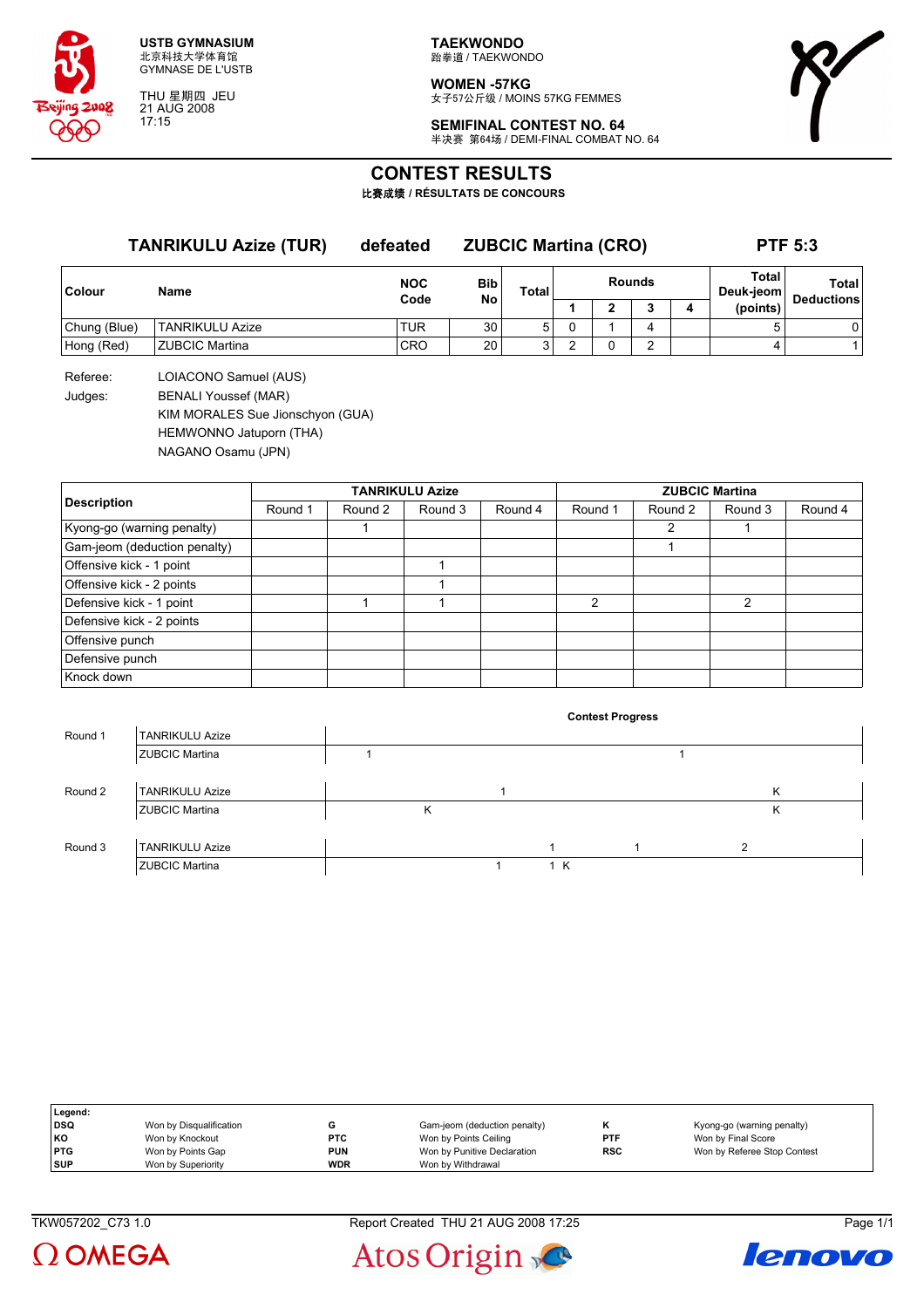

THU 星期四 JEU 21 AUG 2008 18:00

**WOMEN -57KG** 女子57公斤级 / MOINS 57KG FEMMES

**REPECHAGE CONTEST NO. 67**



复活赛 第67场 / REPÊCHAGE COMBAT NO. 67

# **CONTEST RESULTS**

比赛成绩 **/ RÉSULTATS DE CONCOURS**

**SU Li-Wen (TPE) defeated CHEONG Robin (NZL) PTF 1:0 Colour Name NOC Code Bib No Total Rounds Total Deuk-jeom Total Deductions 1 2 3 4 (points)** Chung (Blue) SU Li-Wen TPE 29 1 0 0 1 1 0 Hong (Red) CHEONG Robin NZL 26 0 0 0 0 0 0

Referee: YU Myung Ok (CAN) Judges: ZANETTE Federico (ITA) BARHOUMI Abdessattar (TUN) OETJENS Thekla (GER)

ADAM Rosa Maria (MEX)

|                              |         |         | SU Li-Wen |         | <b>CHEONG Robin</b> |         |         |         |  |  |
|------------------------------|---------|---------|-----------|---------|---------------------|---------|---------|---------|--|--|
| <b>Description</b>           | Round 1 | Round 2 | Round 3   | Round 4 | Round 1             | Round 2 | Round 3 | Round 4 |  |  |
| Kyong-go (warning penalty)   |         |         |           |         |                     |         |         |         |  |  |
| Gam-jeom (deduction penalty) |         |         |           |         |                     |         |         |         |  |  |
| Offensive kick - 1 point     |         |         |           |         |                     |         |         |         |  |  |
| Offensive kick - 2 points    |         |         |           |         |                     |         |         |         |  |  |
| Defensive kick - 1 point     |         |         |           |         |                     |         |         |         |  |  |
| Defensive kick - 2 points    |         |         |           |         |                     |         |         |         |  |  |
| Offensive punch              |         |         |           |         |                     |         |         |         |  |  |
| Defensive punch              |         |         |           |         |                     |         |         |         |  |  |
| Knock down                   |         |         |           |         |                     |         |         |         |  |  |

|         |                     |   | <b>Contest Progress</b> |  |
|---------|---------------------|---|-------------------------|--|
| Round 1 | SU Li-Wen           |   |                         |  |
|         | <b>CHEONG Robin</b> |   |                         |  |
|         |                     |   |                         |  |
| Round 2 | SU Li-Wen           | K |                         |  |
|         | <b>CHEONG Robin</b> |   |                         |  |
|         |                     |   |                         |  |
| Round 3 | SU Li-Wen           |   | ◢                       |  |
|         | <b>CHEONG Robin</b> |   |                         |  |

| Legend:    |                         |            |                              |            |                             |
|------------|-------------------------|------------|------------------------------|------------|-----------------------------|
| <b>DSQ</b> | Won by Disqualification |            | Gam-jeom (deduction penalty) |            | Kyong-go (warning penalty)  |
| <b>KO</b>  | Won by Knockout         | <b>PTC</b> | Won by Points Ceiling        | <b>PTF</b> | Won by Final Score          |
| <b>PTG</b> | Won by Points Gap       | <b>PUN</b> | Won by Punitive Declaration  | <b>RSC</b> | Won by Referee Stop Contest |
| <b>SUP</b> | Won by Superiority      | <b>WDR</b> | Won by Withdrawal            |            |                             |

 $\Omega$  OMEGA

TKW057352\_C73 1.0 Report Created THU 21 AUG 2008 18:12 Page 1/1



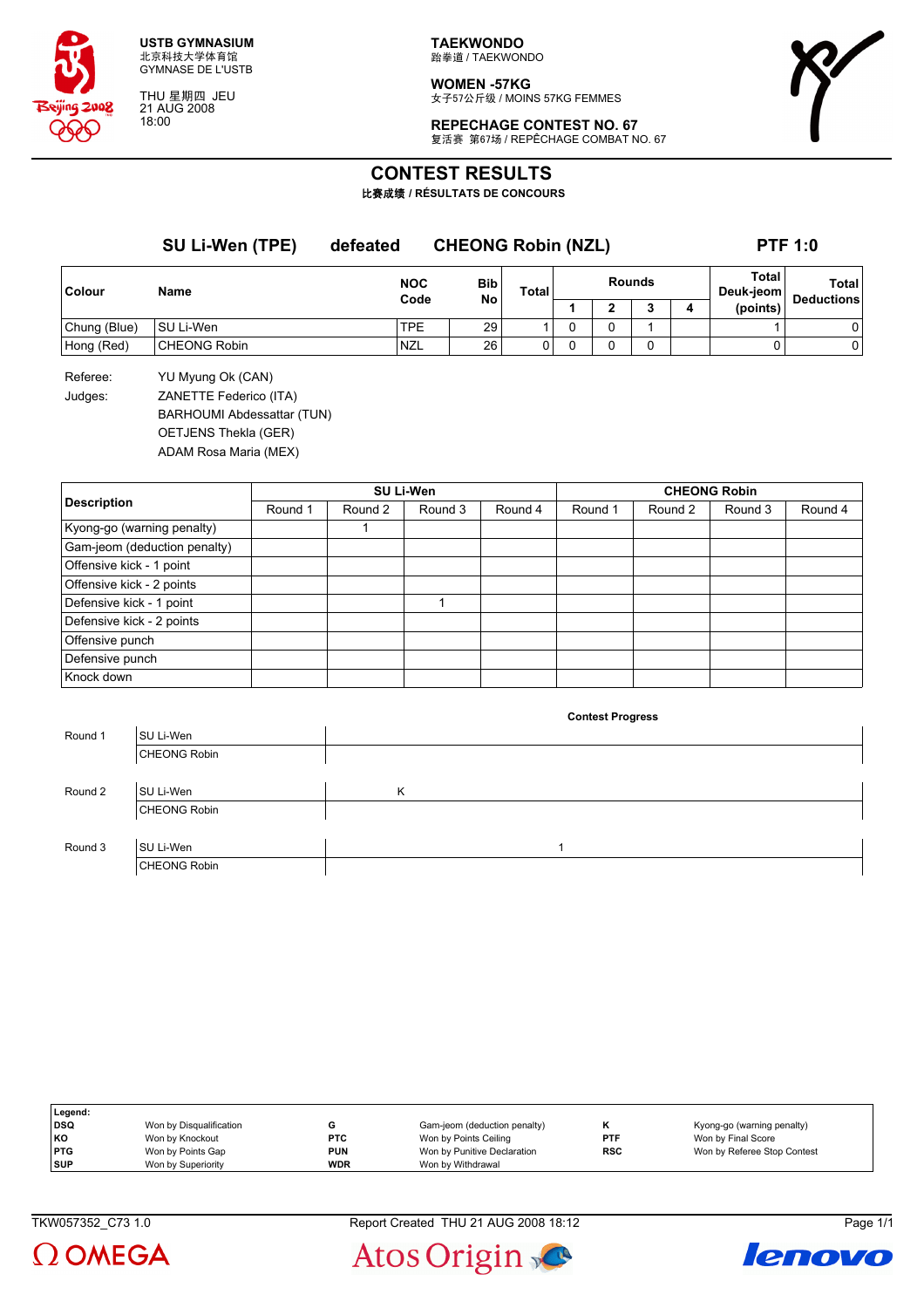

THU 星期四 JEU 21 AUG 2008 18:15

**TAEKWONDO** 跆拳道 / TAEKWONDO

**WOMEN -57KG** 女子57公斤级 / MOINS 57KG FEMMES



**REPECHAGE CONTEST NO. 68** 复活赛 第68场 / REPÊCHAGE COMBAT NO. 68

## **CONTEST RESULTS**

比赛成绩 **/ RÉSULTATS DE CONCOURS**

|                       | <b>LOPEZ Diana (USA)</b> | defeated           |           | <b>ELAINE Teo (MAS)</b> | <b>PTF 3:0</b> |               |  |                    |                            |
|-----------------------|--------------------------|--------------------|-----------|-------------------------|----------------|---------------|--|--------------------|----------------------------|
| <b>Colour</b><br>Name |                          | <b>NOC</b><br>Code | Bib<br>No | Total                   |                | <b>Rounds</b> |  | Total<br>Deuk-jeom | Total<br><b>Deductions</b> |
|                       |                          |                    |           |                         |                |               |  | (points)           |                            |
| Chung (Blue)          | LOPEZ Diana              | <b>USA</b>         | 31        | 3                       |                | $\sim$        |  |                    | 0                          |
| Hong (Red)            | <b>ELAINE Teo</b>        | <b>MAS</b>         | 24        | 0                       | 0              | 0             |  |                    | 0                          |
|                       |                          |                    |           |                         |                |               |  |                    |                            |

Referee: KLAY Thomas (SUI) Judges: LOIACONO Samuel (AUS) BENALI Youssef (MAR) NAVARRO INGLES Carmen (ESP)

NOWICKI Dariusz Grzegorz (POL)

|                              |         |         | <b>LOPEZ Diana</b> |         | <b>ELAINE Teo</b> |         |         |         |  |
|------------------------------|---------|---------|--------------------|---------|-------------------|---------|---------|---------|--|
| <b>Description</b>           | Round 1 | Round 2 | Round 3            | Round 4 | Round 1           | Round 2 | Round 3 | Round 4 |  |
| Kyong-go (warning penalty)   |         |         |                    |         |                   |         |         |         |  |
| Gam-jeom (deduction penalty) |         |         |                    |         |                   |         |         |         |  |
| Offensive kick - 1 point     |         |         |                    |         |                   |         |         |         |  |
| Offensive kick - 2 points    |         |         |                    |         |                   |         |         |         |  |
| Defensive kick - 1 point     |         |         | 2                  |         |                   |         |         |         |  |
| Defensive kick - 2 points    |         |         |                    |         |                   |         |         |         |  |
| Offensive punch              |         |         |                    |         |                   |         |         |         |  |
| Defensive punch              |         |         |                    |         |                   |         |         |         |  |
| Knock down                   |         |         |                    |         |                   |         |         |         |  |

|         |                   | <b>Contest Progress</b> |  |
|---------|-------------------|-------------------------|--|
| Round 1 | LOPEZ Diana       |                         |  |
|         | <b>ELAINE Teo</b> |                         |  |
|         |                   |                         |  |
| Round 2 | LOPEZ Diana       |                         |  |
|         | <b>ELAINE Teo</b> | Κ                       |  |
|         |                   |                         |  |
| Round 3 | LOPEZ Diana       |                         |  |
|         | <b>ELAINE Teo</b> |                         |  |

| Legend:    |                         |            |                              |            |                             |
|------------|-------------------------|------------|------------------------------|------------|-----------------------------|
| DSQ        | Won by Disqualification |            | Gam-jeom (deduction penalty) |            | Kyong-go (warning penalty)  |
| KO         | Won by Knockout         | <b>PTC</b> | Won by Points Ceiling        | <b>PTF</b> | Won by Final Score          |
| <b>PTG</b> | Won by Points Gap       | <b>PUN</b> | Won by Punitive Declaration  | <b>RSC</b> | Won by Referee Stop Contest |
| <b>SUP</b> | Won by Superiority      | <b>WDR</b> | Won by Withdrawal            |            |                             |

 $\Omega$  OMEGA

TKW057351\_C73 1.0 Report Created THU 21 AUG 2008 18:25 Page 1/1



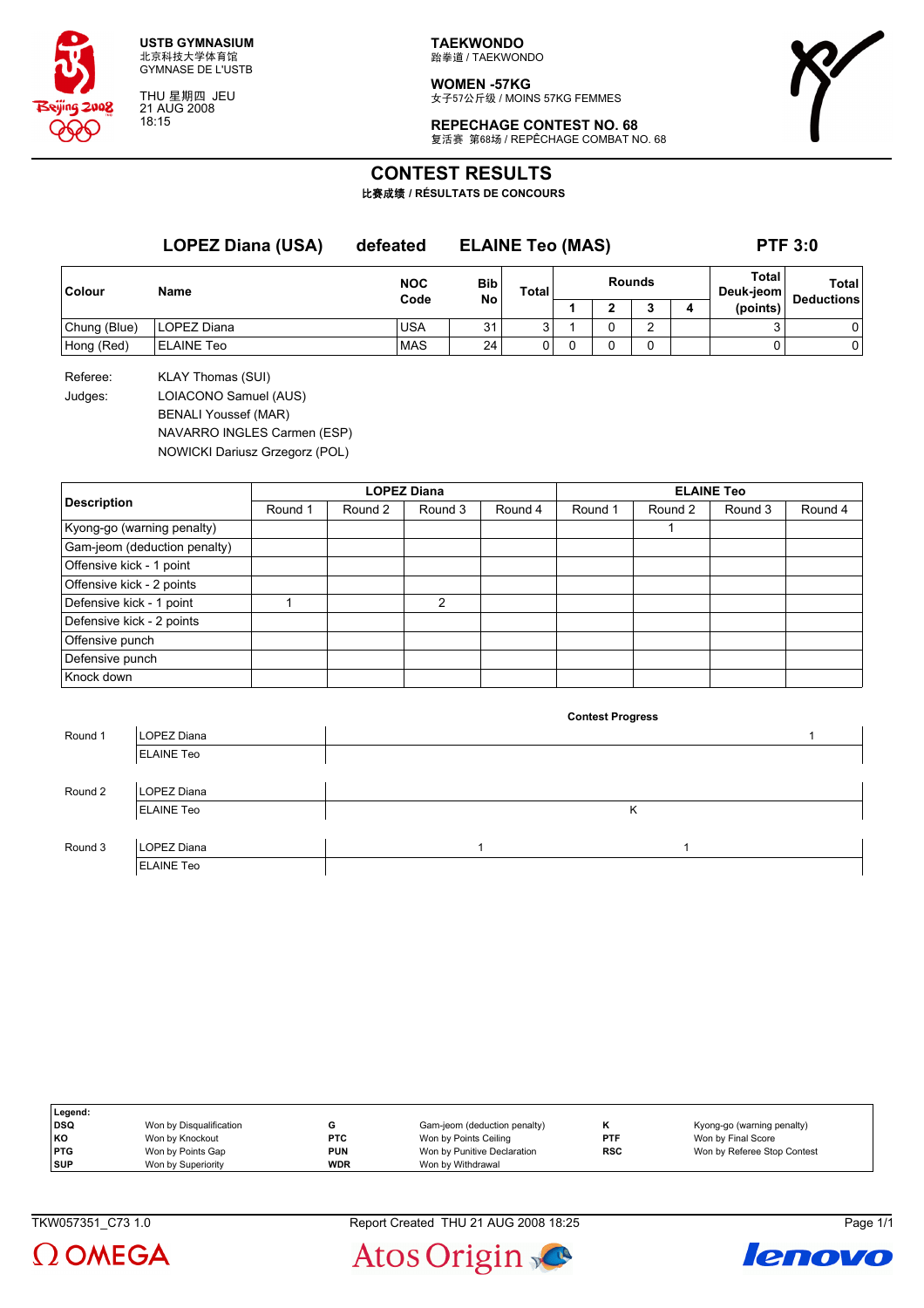

THU 星期四 JEU 21 AUG 2008 19:00

**TAEKWONDO** 跆拳道 / TAEKWONDO

**WOMEN -57KG** 女子57公斤级 / MOINS 57KG FEMMES

**BRONZE MEDAL CONTEST NO. 71** 铜牌赛 第71场 / BRONZE COMBAT NO. 71



## **CONTEST RESULTS**

比赛成绩 **/ RÉSULTATS DE CONCOURS**

|                     | <b>ZUBCIC Martina (CRO)</b><br>Name                                                                                         | defeated<br><b>NOC</b> | <b>SU Li-Wen (TPE)</b> |              |               |   |   |          | <b>PTF 5:4</b>            |                   |  |
|---------------------|-----------------------------------------------------------------------------------------------------------------------------|------------------------|------------------------|--------------|---------------|---|---|----------|---------------------------|-------------------|--|
| Colour              |                                                                                                                             |                        | Bib                    | <b>Total</b> | <b>Rounds</b> |   |   |          | <b>Total</b><br>Deuk-jeom | <b>Total</b>      |  |
|                     |                                                                                                                             | Code                   | No                     |              |               | 2 | 3 | 4        | (points)                  | <b>Deductions</b> |  |
| Chung (Blue)        | SU Li-Wen                                                                                                                   | <b>TPE</b>             | 29                     | 4            | 2             | 2 | 0 | $\Omega$ | 4                         | 0                 |  |
| Hong (Red)          | <b>ZUBCIC Martina</b>                                                                                                       | <b>CRO</b>             | 20                     | 5            | 2             | 2 | 0 |          | 5                         | 0                 |  |
| Referee:<br>Judges: | <b>BENALI Youssef (MAR)</b><br>ZANETTE Federico (ITA)<br>CHELBAT Chakir (SWE)<br>LEE Thiam Huat (SIN)<br>OTHMAN Ahmad (JOR) |                        |                        |              |               |   |   |          |                           |                   |  |
|                     |                                                                                                                             |                        |                        |              |               |   |   |          |                           |                   |  |

|                              |         |         | SU Li-Wen |         | <b>ZUBCIC Martina</b> |         |         |         |  |
|------------------------------|---------|---------|-----------|---------|-----------------------|---------|---------|---------|--|
| <b>Description</b>           | Round 1 | Round 2 | Round 3   | Round 4 | Round 1               | Round 2 | Round 3 | Round 4 |  |
| Kyong-go (warning penalty)   |         |         |           |         |                       |         |         |         |  |
| Gam-jeom (deduction penalty) |         |         |           |         |                       |         |         |         |  |
| Offensive kick - 1 point     |         |         |           |         |                       |         |         |         |  |
| Offensive kick - 2 points    |         |         |           |         |                       |         |         |         |  |
| Defensive kick - 1 point     |         |         |           |         |                       |         |         |         |  |
| Defensive kick - 2 points    |         |         |           |         |                       |         |         |         |  |
| Offensive punch              |         |         |           |         |                       |         |         |         |  |
| Defensive punch              |         |         |           |         |                       |         |         |         |  |
| Knock down                   |         |         |           |         |                       |         |         |         |  |

|         |                       |   |   | <b>Contest Progress</b> |   |                |
|---------|-----------------------|---|---|-------------------------|---|----------------|
| Round 1 | SU Li-Wen             | 2 |   |                         | Κ |                |
|         | <b>ZUBCIC Martina</b> |   |   |                         |   | $\overline{2}$ |
|         |                       |   |   |                         |   |                |
| Round 2 | SU Li-Wen             |   |   |                         |   | $\overline{c}$ |
|         | <b>ZUBCIC Martina</b> | 2 | K |                         |   |                |
|         |                       |   |   |                         |   |                |
| Round 3 | SU Li-Wen             |   |   |                         |   |                |
|         | <b>ZUBCIC Martina</b> |   |   |                         |   |                |
|         |                       |   |   |                         |   |                |
| Round 4 | SU Li-Wen             |   |   |                         |   |                |
|         | <b>ZUBCIC Martina</b> |   |   |                         |   |                |

| Legend:    |                         |            |                              |            |                             |
|------------|-------------------------|------------|------------------------------|------------|-----------------------------|
| DSQ        | Won by Disqualification |            | Gam-jeom (deduction penalty) |            | Kyong-go (warning penalty)  |
| KO         | Won by Knockout         | <b>PTC</b> | Won by Points Ceiling        | <b>PTF</b> | Won by Final Score          |
| <b>PTG</b> | Won by Points Gap       | <b>PUN</b> | Won by Punitive Declaration  | <b>RSC</b> | Won by Referee Stop Contest |
| <b>SUP</b> | Won by Superiority      | <b>WDR</b> | Won by Withdrawal            |            |                             |

TKW057252\_C73 1.0 Report Created THU 21 AUG 2008 19:17 Page 1/1





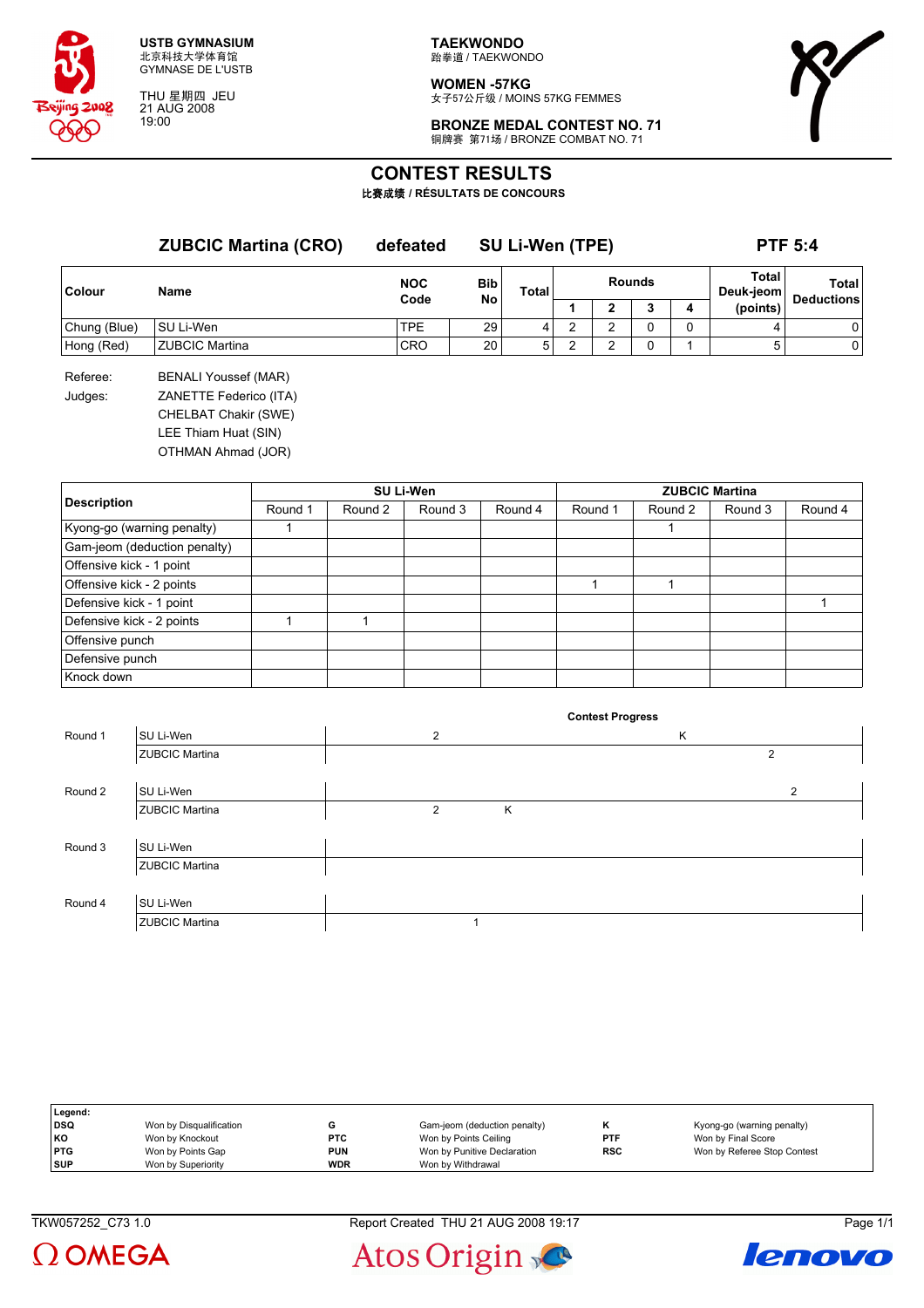

THU 星期四 JEU 21 AUG 2008 19:15

**TAEKWONDO** 跆拳道 / TAEKWONDO

**WOMEN -57KG** 女子57公斤级 / MOINS 57KG FEMMES



**BRONZE MEDAL CONTEST NO. 72** 铜牌赛 第72场 / BRONZE COMBAT NO. 72

## **CONTEST RESULTS**

比赛成绩 **/ RÉSULTATS DE CONCOURS**

**LOPEZ Diana (USA) defeated CALABRESE Veronica (ITA) PTF 3:2 Colour Name NOC Code Bib No Total Rounds Total Deuk-jeom Total Deductions 1 2 3 4 (points)** Chung (Blue) CALABRESE Veronica  $\vert$ ITA  $\vert$  22 2 1 1 0 0 0 2 0 Hong (Red) |LOPEZ Diana |USA | 31 | 3 | 1 | 0 | 1 | 1 | 3 | 0 Referee: CHEN Chun Feng (TPE)

Judges: BARHOUMI Abdessattar (TUN) HEMWONNO Jatuporn (THA) NAGANO Osamu (JPN) LOIACONO Samuel (AUS)

|                              | <b>CALABRESE Veronica</b> |         |         |         | <b>LOPEZ Diana</b> |         |         |         |
|------------------------------|---------------------------|---------|---------|---------|--------------------|---------|---------|---------|
| <b>Description</b>           | Round 1                   | Round 2 | Round 3 | Round 4 | Round 1            | Round 2 | Round 3 | Round 4 |
| Kyong-go (warning penalty)   |                           |         |         |         |                    |         |         |         |
| Gam-jeom (deduction penalty) |                           |         |         |         |                    |         |         |         |
| Offensive kick - 1 point     |                           |         |         |         |                    |         |         |         |
| Offensive kick - 2 points    |                           |         |         |         |                    |         |         |         |
| Defensive kick - 1 point     |                           |         |         |         |                    |         |         |         |
| Defensive kick - 2 points    |                           |         |         |         |                    |         |         |         |
| Offensive punch              |                           |         |         |         |                    |         |         |         |
| Defensive punch              |                           |         |         |         |                    |         |         |         |
| Knock down                   |                           |         |         |         |                    |         |         |         |

|         |                           |  |   | <b>Contest Progress</b> |
|---------|---------------------------|--|---|-------------------------|
| Round 1 | <b>CALABRESE Veronica</b> |  |   |                         |
|         | LOPEZ Diana               |  |   |                         |
|         |                           |  |   |                         |
| Round 2 | <b>CALABRESE Veronica</b> |  | K |                         |
|         | LOPEZ Diana               |  |   |                         |
|         |                           |  |   |                         |
| Round 3 | <b>CALABRESE Veronica</b> |  |   |                         |
|         | LOPEZ Diana               |  |   |                         |
|         |                           |  |   |                         |
| Round 4 | <b>CALABRESE Veronica</b> |  |   |                         |
|         | LOPEZ Diana               |  |   |                         |

| Legend:    |                         |            |                              |            |                             |
|------------|-------------------------|------------|------------------------------|------------|-----------------------------|
| DSQ        | Won by Disqualification |            | Gam-jeom (deduction penalty) |            | Kyong-go (warning penalty)  |
| KO         | Won by Knockout         | <b>PTC</b> | Won by Points Ceiling        | <b>PTF</b> | Won by Final Score          |
| <b>PTG</b> | Won by Points Gap       | <b>PUN</b> | Won by Punitive Declaration  | <b>RSC</b> | Won by Referee Stop Contest |
| <b>SUP</b> | Won by Superiority      | <b>WDR</b> | Won by Withdrawal            |            |                             |

TKW057251\_C73 1.0 Report Created THU 21 AUG 2008 19:30 Page 1/1





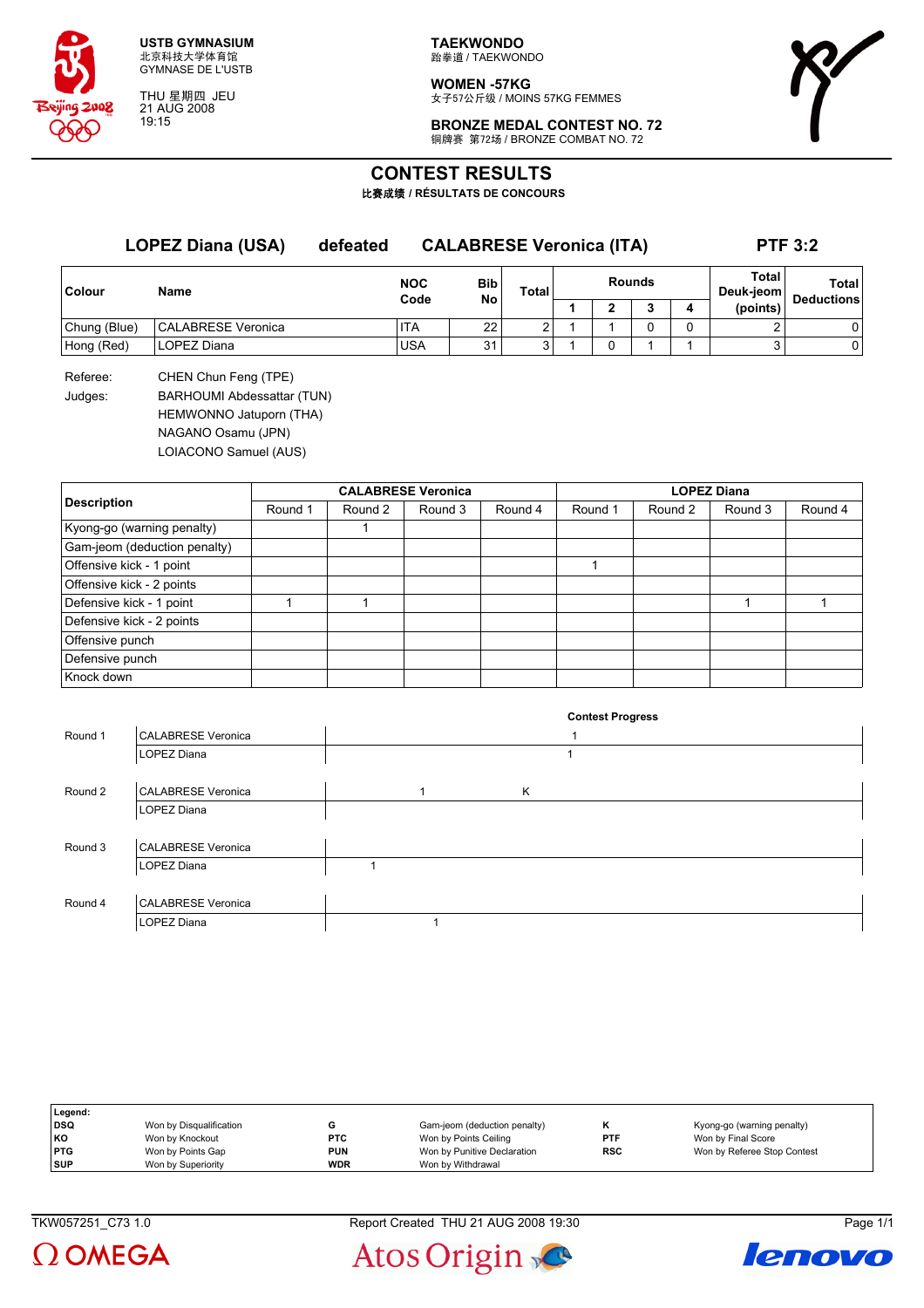

THU 星期四 JEU 21 AUG 2008 20:00

**TAEKWONDO** 跆拳道 / TAEKWONDO

**WOMEN -57KG** 女子57公斤级 / MOINS 57KG FEMMES



**GOLD MEDAL CONTEST NO. 75** 决赛 第75场 / OR COMBAT NO. 75

## **CONTEST RESULTS**

比赛成绩 **/ RÉSULTATS DE CONCOURS**

**LIM Sujeong (KOR) defeated TANRIKULU Azize (TUR) PTF 1:0 Colour Name NOC Code Bib No Total Rounds Total Deuk-jeom Total Deductions 1 2 3 4 (points)** Chung (Blue) LIM Sujeong KOR 23 1 0 1 1 2 1 Hong (Red) TANRIKULU Azize TUR 30 0 0 0 0 0 0

Referee: ADAM Rosa Maria (MEX) Judges: PRESTON Leon (USA) BENALI Youssef (MAR) LOIACONO Samuel (AUS) PENA ARCHNIEGAS Sandra Magally (COL)

|                              |         |         | <b>LIM Sujeong</b> |         | <b>TANRIKULU Azize</b> |         |         |         |  |
|------------------------------|---------|---------|--------------------|---------|------------------------|---------|---------|---------|--|
| <b>Description</b>           | Round 1 | Round 2 | Round 3            | Round 4 | Round 1                | Round 2 | Round 3 | Round 4 |  |
| Kyong-go (warning penalty)   |         |         |                    |         |                        |         |         |         |  |
| Gam-jeom (deduction penalty) |         |         |                    |         |                        |         |         |         |  |
| Offensive kick - 1 point     |         |         |                    |         |                        |         |         |         |  |
| Offensive kick - 2 points    |         |         |                    |         |                        |         |         |         |  |
| Defensive kick - 1 point     |         |         |                    |         |                        |         |         |         |  |
| Defensive kick - 2 points    |         |         |                    |         |                        |         |         |         |  |
| Offensive punch              |         |         |                    |         |                        |         |         |         |  |
| Defensive punch              |         |         |                    |         |                        |         |         |         |  |
| Knock down                   |         |         |                    |         |                        |         |         |         |  |

|         |                        |   | <b>Contest Progress</b> |   |  |
|---------|------------------------|---|-------------------------|---|--|
| Round 1 | LIM Sujeong            | Κ |                         | Κ |  |
|         | <b>TANRIKULU Azize</b> |   |                         | Κ |  |
|         |                        |   |                         |   |  |
| Round 2 | <b>LIM Sujeong</b>     |   |                         |   |  |
|         | <b>TANRIKULU Azize</b> |   |                         |   |  |
|         |                        |   |                         |   |  |
| Round 3 | <b>LIM Sujeong</b>     |   |                         |   |  |
|         | <b>TANRIKULU Azize</b> |   |                         |   |  |

| Legend:    |                         |            |                              |            |                             |
|------------|-------------------------|------------|------------------------------|------------|-----------------------------|
| <b>DSQ</b> | Won by Disqualification |            | Gam-jeom (deduction penalty) |            | Kyong-go (warning penalty)  |
| l KO       | Won by Knockout         | <b>PTC</b> | Won by Points Ceiling        | <b>PTF</b> | Won by Final Score          |
| <b>PTG</b> | Won by Points Gap       | <b>PUN</b> | Won by Punitive Declaration  | <b>RSC</b> | Won by Referee Stop Contest |
| <b>SUP</b> | Won by Superiority      | <b>WDR</b> | Won by Withdrawal            |            |                             |

 $\Omega$  OMEGA

TKW057101 C73 1.0 Page 1/1



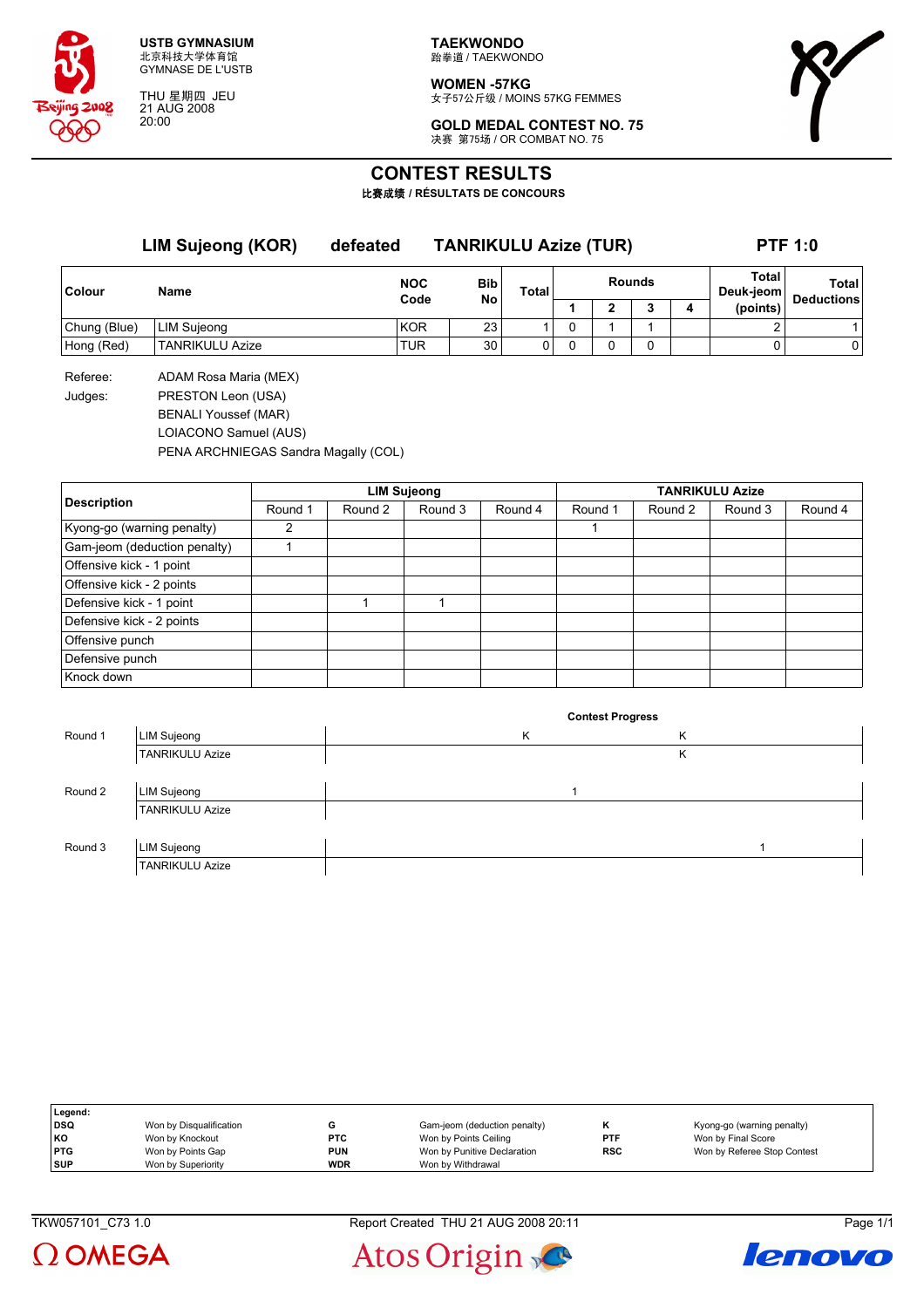

FRI 星期五 VEN 22 AUG 2008 9:00

#### **TAEKWONDO** 跆拳道 / TAEKWONDO

**WOMEN -67KG** 女子67公斤级 / MOINS 67KG FEMMES



#### **ENTRY LIST BY WEIGHT CATEGORY** As of 23 AUG 2008 各级别报名名单 **/ LISTE D'ENTRÉE PAR CATÉGORIE DU POIDS**

| <b>NOC</b>                        | <b>Bib</b><br><b>Number</b> | <b>Name</b>                       | Date of Birth | Height<br>m/ft in |
|-----------------------------------|-----------------------------|-----------------------------------|---------------|-------------------|
|                                   |                             |                                   |               |                   |
| ARG - Argentina                   | 33                          | <b>SANCHEZ BERON Vanina Paola</b> | 13 MAR 1979   | 1.75/5'9"         |
| AUS - Australia                   | 34                          | <b>MORGAN Tina</b>                | 10 AUG 1982   | 1.73/5'8"         |
| CAN - Canada                      | 35                          | <b>SERGERIE Karine</b>            | 1 FEB 1985    | 1.65/5'5"         |
| CRO - Croatia                     | 36                          | <b>SARIC Sandra</b>               | 8 MAY 1984    | 1.75/5'9"         |
| FRA - France                      | 37                          | <b>EPANGUE Gwladys Patience</b>   | 15 AUG 1983   | 1.76/5'9"         |
| <b>GER</b> - Germany              | 38                          | <b>FROMM Helena</b>               | 5 AUG 1987    | 1.75/5'9"         |
| GRE - Greece                      | 39                          | <b>MYSTAKIDOU Elisavet</b>        | 14 AUG 1977   | 1.77/5'10"        |
| GUI - Guinea                      | 40                          | BARRY Mariama Dalanda             | 1 APR 1991    |                   |
| JPN - Japan                       | 41                          | OKAMOTO Yoriko                    | 6 SEP 1971    | 1.69/5'7"         |
| KAZ - Kazakhstan                  | 42                          | <b>NURKINA Liya</b>               | 28 SEP 1984   | 1.71/5'7"         |
| KOR - Korea                       | 43                          | <b>HWANG Kyungseon</b>            | 21 MAY 1986   |                   |
| MAR - Morocco                     | 44                          | BENABDERRASSOUL Mouna             | 12 MAY 1984   |                   |
| PHI - Philippines                 | 45                          | <b>RIVERO Mary Antoinette</b>     | 26 FEB 1988   | 1.70/5'7"         |
| PUR - Puerto Rico                 | 46                          | <b>OCASIO RODRIGUEZ Asuncion</b>  | 6 JUN 1987    | 1.75/5'9"         |
| TUR - Turkey                      | 47                          | <b>GULER Sibel</b>                | 28 SEP 1984   | 1.72/5'8"         |
| <b>UAE - United Arab Emirates</b> | 48                          | ALMAKTOUM Sheikha Maitha          | 5 MAR 1980    |                   |
|                                   |                             |                                   |               |                   |

**Note:**

All changes are available in INFO





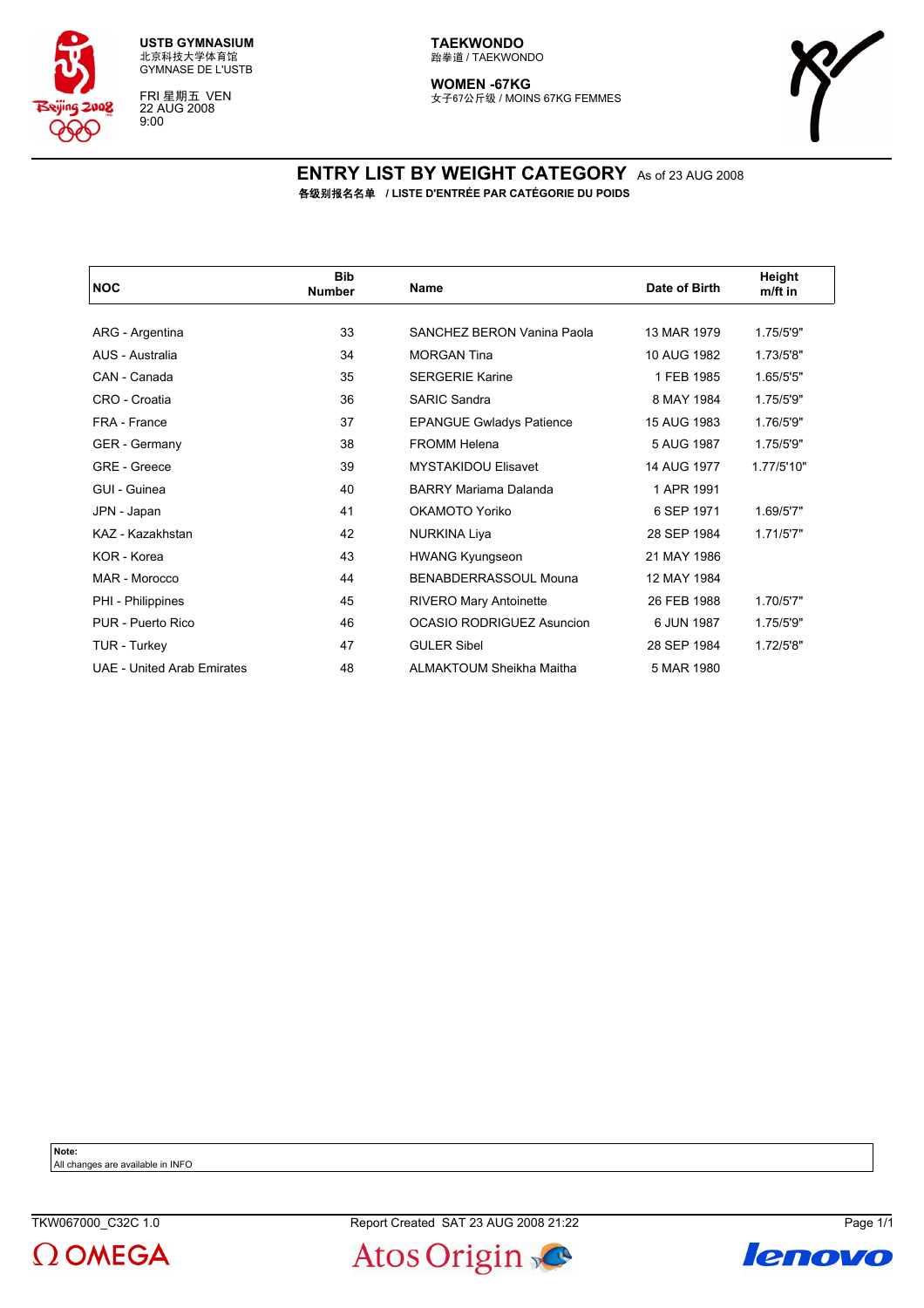

FRI 星期五 VEN 22 AUG 2008 9:00

**TAEKWONDO** 跆拳道 / TAEKWONDO

**WOMEN -67KG** 女子67公斤级 / MOINS 67KG FEMMES



# **RESULTS**

#### 各级别竞赛成绩表 **/ CLASSEMENT DES RÉSULTATS**



TKW067000\_C75 6.0 Report Created FRI 22 AUG 2008 20:10 Page 1/1

Atos Origin



lenovo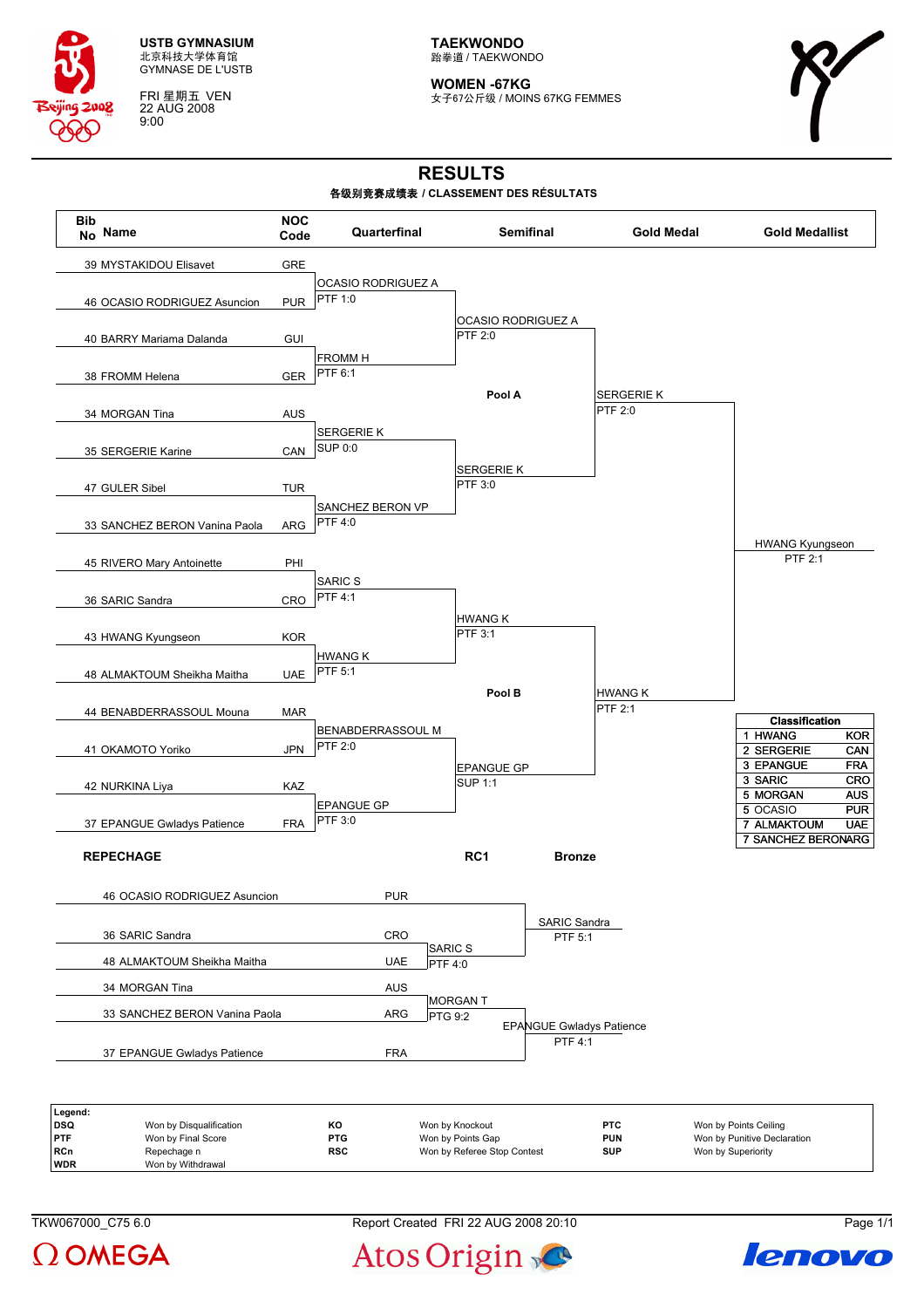

FRI 星期五 VEN 22 AUG 2008 15:00

**TAEKWONDO** 跆拳道 / TAEKWONDO

**WOMEN -67KG**

女子67公斤级 / MOINS 67KG FEMMES



**QUARTERFINAL CONTEST NO. 93** 1/4决赛 第93场 / QUARTS DE FINALE COMBAT NO. 93

**Contest Progress**

## **CONTEST RESULTS**

比赛成绩 **/ RÉSULTATS DE CONCOURS**

### **OCASIO RODRIGUEZ Asuncion (PUR) defeated FROMM Helena (GER) PTF 2:0**

| <b>Colour</b> | Name                             | <b>NOC</b><br>Code | <b>Bib</b><br>No | <b>Total</b> | <b>Rounds</b> |  |  |  | Total<br>Deuk-jeom | Total<br><b>Deductions</b> |
|---------------|----------------------------------|--------------------|------------------|--------------|---------------|--|--|--|--------------------|----------------------------|
|               |                                  |                    |                  |              |               |  |  |  | (points)           |                            |
| Chung (Blue)  | <b>OCASIO RODRIGUEZ Asuncion</b> | <b>PUR</b>         | 46               |              |               |  |  |  |                    |                            |
| Hong (Red)    | FROMM Helena                     | <b>GER</b>         | 38               |              |               |  |  |  |                    |                            |

Referee: ZHAO Lei (CHN) Judges: LOIACONO Samuel (AUS) NAGANO Osamu (JPN) ARBABI BALUCHESTAN Shahram (IRI) BARHOUMI Abdessattar (TUN)

|                              |         |         | <b>OCASIO RODRIGUEZ Asuncion</b> |         | <b>FROMM Helena</b> |         |         |         |  |
|------------------------------|---------|---------|----------------------------------|---------|---------------------|---------|---------|---------|--|
| <b>Description</b>           | Round 1 | Round 2 | Round 3                          | Round 4 | Round 1             | Round 2 | Round 3 | Round 4 |  |
| Kyong-go (warning penalty)   |         |         |                                  |         |                     |         |         |         |  |
| Gam-jeom (deduction penalty) |         |         |                                  |         |                     |         |         |         |  |
| Offensive kick - 1 point     |         |         |                                  |         |                     |         |         |         |  |
| Offensive kick - 2 points    |         |         |                                  |         |                     |         |         |         |  |
| Defensive kick - 1 point     |         |         |                                  |         |                     |         |         |         |  |
| Defensive kick - 2 points    |         |         |                                  |         |                     |         |         |         |  |
| Offensive punch              |         |         |                                  |         |                     |         |         |         |  |
| Defensive punch              |         |         |                                  |         |                     |         |         |         |  |
| Knock down                   |         |         |                                  |         |                     |         |         |         |  |

|         |                                  | . |  |
|---------|----------------------------------|---|--|
| Round 1 | OCASIO RODRIGUEZ Asuncion        |   |  |
|         | <b>FROMM Helena</b>              |   |  |
|         |                                  |   |  |
| Round 2 | OCASIO RODRIGUEZ Asuncion        |   |  |
|         | <b>FROMM Helena</b>              |   |  |
|         |                                  |   |  |
| Round 3 | <b>OCASIO RODRIGUEZ Asuncion</b> | K |  |
|         | <b>FROMM Helena</b>              |   |  |

| Legend:    |                         |            |                              |            |                             |
|------------|-------------------------|------------|------------------------------|------------|-----------------------------|
| <b>DSQ</b> | Won by Disqualification |            | Gam-jeom (deduction penalty) |            | Kyong-go (warning penalty)  |
| KO         | Won by Knockout         | <b>PTC</b> | Won by Points Ceiling        | <b>PTF</b> | Won by Final Score          |
| <b>PTG</b> | Won by Points Gap       | <b>PUN</b> | Won by Punitive Declaration  | <b>RSC</b> | Won by Referee Stop Contest |
| <b>SUP</b> | Won by Superiority      | <b>WDR</b> | Won by Withdrawal            |            |                             |



TKW067301\_C73 1.0 Report Created FRI 22 AUG 2008 15:11 Page 1/1



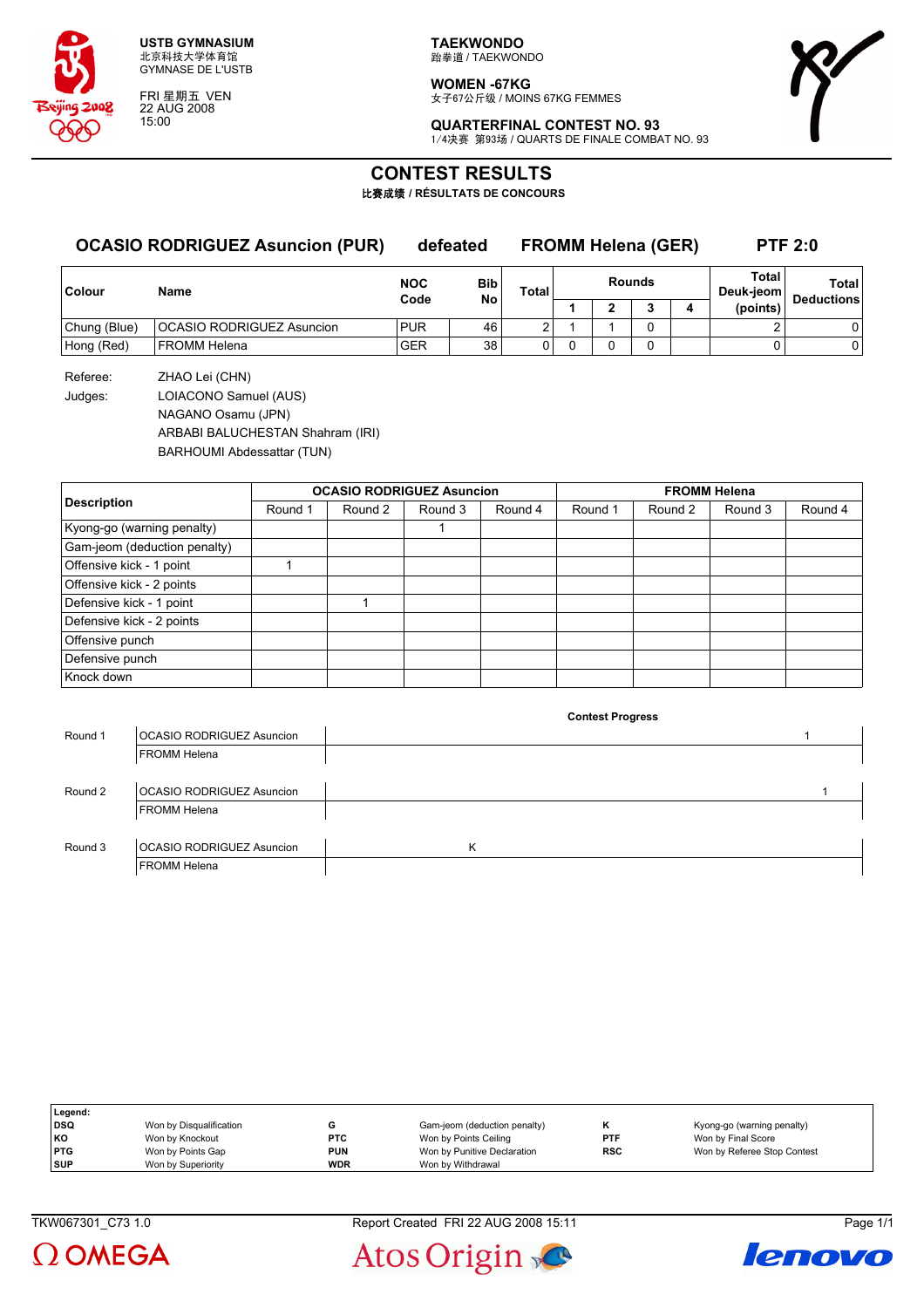

FRI 星期五 VEN 22 AUG 2008 15:15

**TAEKWONDO** 跆拳道 / TAEKWONDO

**WOMEN -67KG** 女子67公斤级 / MOINS 67KG FEMMES



**QUARTERFINAL CONTEST NO. 94** 1/4决赛 第94场 / QUARTS DE FINALE COMBAT NO. 94

## **CONTEST RESULTS**

比赛成绩 **/ RÉSULTATS DE CONCOURS**

|              | <b>SERGERIE Karine (CAN)</b> | defeated | <b>SANCHEZ BERON Vanina Paola (ARG)</b> |            |              |   |   |               |                    |                            | <b>PTF 3:0</b> |
|--------------|------------------------------|----------|-----------------------------------------|------------|--------------|---|---|---------------|--------------------|----------------------------|----------------|
| Colour       | Name                         |          | <b>NOC</b>                              | <b>Bib</b> | <b>Total</b> |   |   | <b>Rounds</b> | Total<br>Deuk-jeom | Total<br><b>Deductions</b> |                |
|              |                              |          | Code                                    | No         |              |   | 2 |               | 4                  | (points)                   |                |
| Chung (Blue) | <b>SERGERIE Karine</b>       |          | CAN                                     | 35         | 3            |   |   | 2             |                    | 4                          |                |
| Hong (Red)   | SANCHEZ BERON Vanina Paola   |          | <b>ARG</b>                              | 33         | 0            | 0 |   | 0             |                    |                            | 0              |
| Referee:     | CHELBAT Chakir (SWE)         |          |                                         |            |              |   |   |               |                    |                            |                |
| Judges:      | LEE Thiam Huat (SIN)         |          |                                         |            |              |   |   |               |                    |                            |                |
|              | ZANETTE Federico (ITA)       |          |                                         |            |              |   |   |               |                    |                            |                |
|              | OH II Nam (INA)              |          |                                         |            |              |   |   |               |                    |                            |                |

MARTINS Paulo (POR)

|                              |         |         | <b>SERGERIE Karine</b> |         | <b>SANCHEZ BERON Vanina Paola</b> |         |         |         |  |
|------------------------------|---------|---------|------------------------|---------|-----------------------------------|---------|---------|---------|--|
| <b>Description</b>           | Round 1 | Round 2 | Round 3                | Round 4 | Round 1                           | Round 2 | Round 3 | Round 4 |  |
| Kyong-go (warning penalty)   |         |         |                        |         |                                   |         |         |         |  |
| Gam-jeom (deduction penalty) |         |         |                        |         |                                   |         |         |         |  |
| Offensive kick - 1 point     |         |         |                        |         |                                   |         |         |         |  |
| Offensive kick - 2 points    |         |         |                        |         |                                   |         |         |         |  |
| Defensive kick - 1 point     |         |         | $\mathcal{P}$          |         |                                   |         |         |         |  |
| Defensive kick - 2 points    |         |         |                        |         |                                   |         |         |         |  |
| Offensive punch              |         |         |                        |         |                                   |         |         |         |  |
| Defensive punch              |         |         |                        |         |                                   |         |         |         |  |
| Knock down                   |         |         |                        |         |                                   |         |         |         |  |

|         |                            | <b>Contest Progress</b> |   |   |
|---------|----------------------------|-------------------------|---|---|
| Round 1 | <b>SERGERIE Karine</b>     |                         |   | K |
|         | SANCHEZ BERON Vanina Paola |                         |   |   |
|         |                            |                         |   |   |
| Round 2 | <b>SERGERIE Karine</b>     |                         |   |   |
|         | SANCHEZ BERON Vanina Paola |                         |   |   |
|         |                            |                         |   |   |
| Round 3 | <b>SERGERIE Karine</b>     |                         | Κ |   |
|         | SANCHEZ BERON Vanina Paola |                         |   |   |

| Legend:    |                         |            |                              |            |                             |
|------------|-------------------------|------------|------------------------------|------------|-----------------------------|
| DSQ        | Won by Disqualification |            | Gam-jeom (deduction penalty) |            | Kyong-go (warning penalty)  |
| KO         | Won by Knockout         | <b>PTC</b> | Won by Points Ceiling        | <b>PTF</b> | Won by Final Score          |
| <b>PTG</b> | Won by Points Gap       | <b>PUN</b> | Won by Punitive Declaration  | <b>RSC</b> | Won by Referee Stop Contest |
| <b>SUP</b> | Won by Superiority      | <b>WDR</b> | Won by Withdrawal            |            |                             |



TKW067302\_C73 1.0 Report Created FRI 22 AUG 2008 15:26 Page 1/1



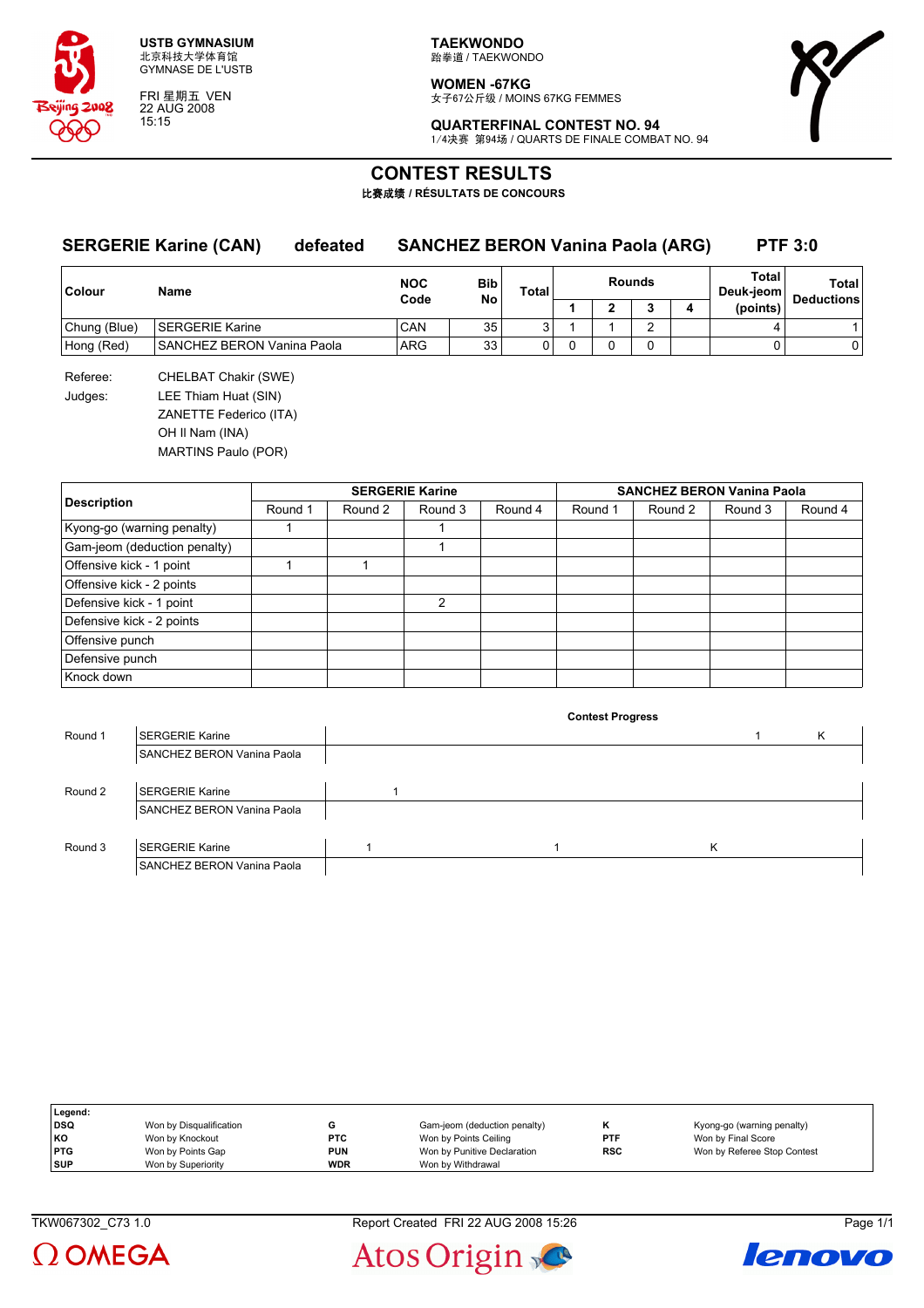

FRI 星期五 VEN 22 AUG 2008 15:30

**TAEKWONDO** 跆拳道 / TAEKWONDO

**WOMEN -67KG** 女子67公斤级 / MOINS 67KG FEMMES



**QUARTERFINAL CONTEST NO. 95** 1/4决赛 第95场 / QUARTS DE FINALE COMBAT NO. 95

## **CONTEST RESULTS**

比赛成绩 **/ RÉSULTATS DE CONCOURS**

|               | <b>HWANG Kyungseon (KOR)</b> | defeated           |            | <b>SARIC Sandra (CRO)</b> |        | <b>PTF 3:1</b> |  |   |                    |                                   |
|---------------|------------------------------|--------------------|------------|---------------------------|--------|----------------|--|---|--------------------|-----------------------------------|
| <b>Colour</b> | Name                         | <b>NOC</b><br>Code | <b>Bib</b> | Total                     | Rounds |                |  |   | Total<br>Deuk-jeom | <b>Total</b><br><b>Deductions</b> |
|               |                              |                    | No         |                           |        |                |  | 4 | (points)           |                                   |
| Chung (Blue)  | <b>SARIC Sandra</b>          | <b>CRO</b>         | 36         |                           |        | 0              |  |   |                    | 0                                 |
| Hong (Red)    | <b>HWANG Kyungseon</b>       | KOR                | 43         | 3                         |        |                |  |   |                    | 0                                 |

Referee: PRESTON Leon (USA)

Judges: ANDRIYEVSKYY Valeriy (UKR)

BARHOUMI Abdessattar (TUN)

PENA ARCHNIEGAS Sandra Magally (COL)

ARBABI BALUCHESTAN Shahram (IRI)

|                              |         |         | <b>SARIC Sandra</b> |         | <b>HWANG Kyungseon</b> |         |         |         |  |  |
|------------------------------|---------|---------|---------------------|---------|------------------------|---------|---------|---------|--|--|
| <b>Description</b>           | Round 1 | Round 2 | Round 3             | Round 4 | Round 1                | Round 2 | Round 3 | Round 4 |  |  |
| Kyong-go (warning penalty)   |         |         |                     |         |                        |         |         |         |  |  |
| Gam-jeom (deduction penalty) |         |         |                     |         |                        |         |         |         |  |  |
| Offensive kick - 1 point     |         |         |                     |         |                        |         |         |         |  |  |
| Offensive kick - 2 points    |         |         |                     |         |                        |         |         |         |  |  |
| Defensive kick - 1 point     |         |         |                     |         |                        |         |         |         |  |  |
| Defensive kick - 2 points    |         |         |                     |         |                        |         |         |         |  |  |
| Offensive punch              |         |         |                     |         |                        |         |         |         |  |  |
| Defensive punch              |         |         |                     |         |                        |         |         |         |  |  |
| Knock down                   |         |         |                     |         |                        |         |         |         |  |  |

|         |                        | <b>Contest Progress</b> |  |
|---------|------------------------|-------------------------|--|
| Round 1 | <b>SARIC Sandra</b>    |                         |  |
|         | <b>HWANG Kyungseon</b> |                         |  |
|         |                        |                         |  |
| Round 2 | <b>SARIC Sandra</b>    |                         |  |
|         | <b>HWANG Kyungseon</b> |                         |  |
|         |                        |                         |  |
| Round 3 | <b>SARIC Sandra</b>    |                         |  |
|         | <b>HWANG Kyungseon</b> |                         |  |

| Legend:    |                         |            |                              |            |                             |
|------------|-------------------------|------------|------------------------------|------------|-----------------------------|
| <b>DSQ</b> | Won by Disqualification |            | Gam-jeom (deduction penalty) |            | Kyong-go (warning penalty)  |
| KO         | Won by Knockout         | <b>PTC</b> | Won by Points Ceiling        | <b>PTF</b> | Won by Final Score          |
| <b>PTG</b> | Won by Points Gap       | <b>PUN</b> | Won by Punitive Declaration  | <b>RSC</b> | Won by Referee Stop Contest |
| <b>SUP</b> | Won by Superiority      | <b>WDR</b> | Won by Withdrawal            |            |                             |



TKW067303\_C73 1.0 Report Created FRI 22 AUG 2008 15:40 Page 1/1



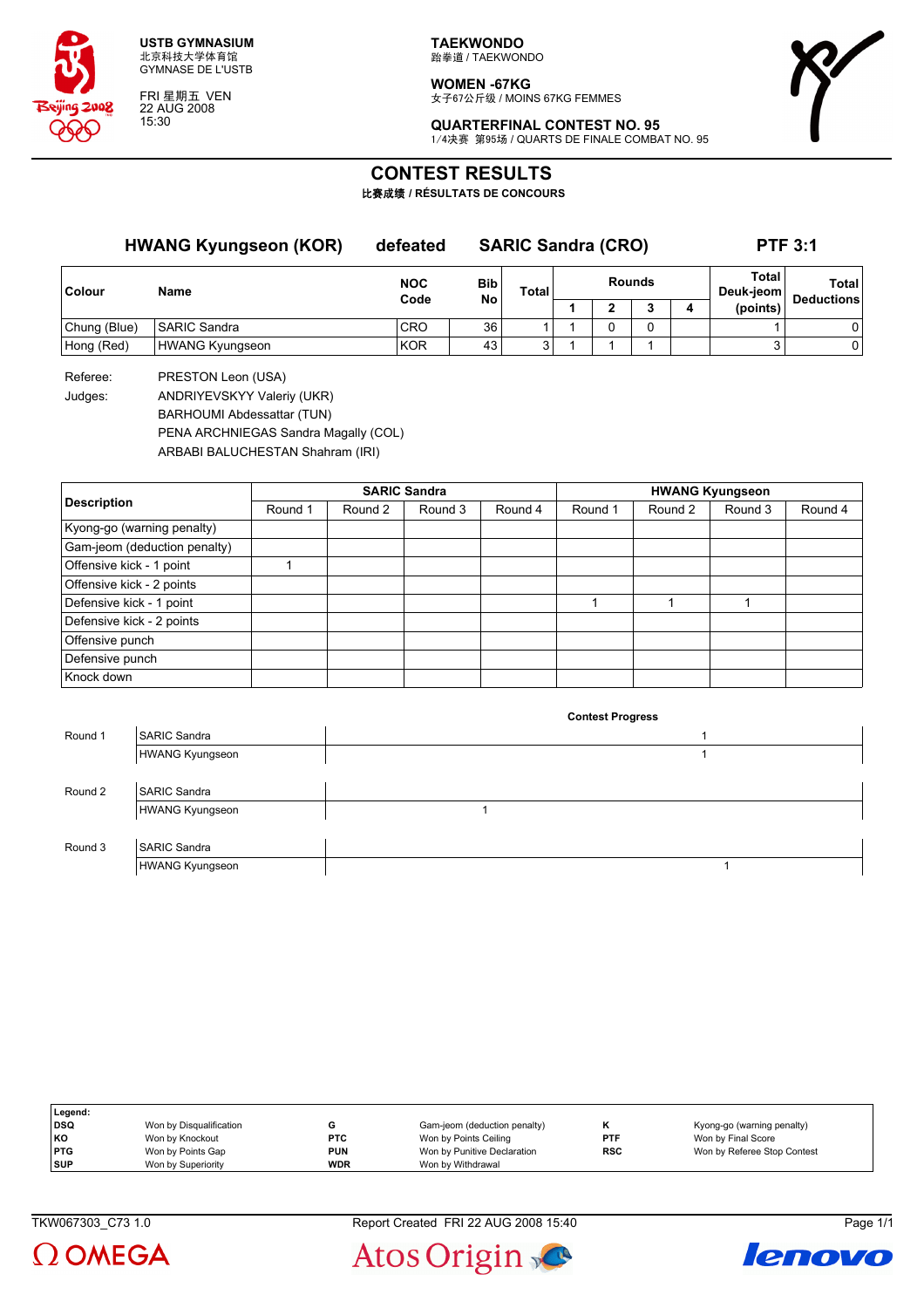

FRI 星期五 VEN 22 AUG 2008 15:45

**TAEKWONDO** 跆拳道 / TAEKWONDO

**WOMEN -67KG** 女子67公斤级 / MOINS 67KG FEMMES



#### **QUARTERFINAL CONTEST NO. 96** 1/4决赛 第96场 / QUARTS DE FINALE COMBAT NO. 96

**CONTEST RESULTS**

比赛成绩 **/ RÉSULTATS DE CONCOURS**

#### **EPANGUE Gwladys Patience (FRA) defeated BENABDERRASSOUL Mouna (MAR) SUP 1:1**

| Colour       | Name                            | <b>NOC</b> | Bib<br>No<br>Code |  | <b>Rounds</b><br>Total |  |  |   | Total<br>Deuk-jeom | Total<br><b>Deductions</b> |
|--------------|---------------------------------|------------|-------------------|--|------------------------|--|--|---|--------------------|----------------------------|
|              |                                 |            |                   |  |                        |  |  |   | (points)           |                            |
| Chung (Blue) | BENABDERRASSOUL Mouna           | <b>MAR</b> | 44                |  |                        |  |  | ◠ |                    |                            |
| Hong (Red)   | <b>EPANGUE Gwladys Patience</b> | <b>FRA</b> | 37                |  |                        |  |  |   |                    |                            |

Referee: CHEN Chun Feng (TPE) Judges: LEE Thiam Huat (SIN) ZHAO Lei (CHN) OTHMAN Ahmad (JOR) KIM MORALES Sue Jionschyon (GUA)

|                              |         |         | <b>BENABDERRASSOUL Mouna</b> |         | <b>EPANGUE Gwladys Patience</b> |         |         |         |  |
|------------------------------|---------|---------|------------------------------|---------|---------------------------------|---------|---------|---------|--|
| <b>Description</b>           | Round 1 | Round 2 | Round 3                      | Round 4 | Round 1                         | Round 2 | Round 3 | Round 4 |  |
| Kyong-go (warning penalty)   |         |         | 2                            |         |                                 |         |         |         |  |
| Gam-jeom (deduction penalty) |         |         |                              |         |                                 |         |         |         |  |
| Offensive kick - 1 point     |         |         |                              |         |                                 |         |         |         |  |
| Offensive kick - 2 points    |         |         |                              |         |                                 |         |         |         |  |
| Defensive kick - 1 point     |         |         |                              |         |                                 |         |         |         |  |
| Defensive kick - 2 points    |         |         |                              |         |                                 |         |         |         |  |
| Offensive punch              |         |         |                              |         |                                 |         |         |         |  |
| Defensive punch              |         |         |                              |         |                                 |         |         |         |  |
| Knock down                   |         |         |                              |         |                                 |         |         |         |  |

|         |                                 |   | <b>Contest Progress</b> |   |
|---------|---------------------------------|---|-------------------------|---|
| Round 1 | BENABDERRASSOUL Mouna           |   |                         |   |
|         | <b>EPANGUE Gwladys Patience</b> |   |                         |   |
|         |                                 |   |                         |   |
| Round 2 | BENABDERRASSOUL Mouna           |   |                         |   |
|         | <b>EPANGUE Gwladys Patience</b> |   |                         | ĸ |
|         |                                 |   |                         |   |
| Round 3 | BENABDERRASSOUL Mouna           | K | Κ                       |   |
|         | <b>EPANGUE Gwladys Patience</b> |   |                         |   |
|         |                                 |   |                         |   |
| Round 4 | BENABDERRASSOUL Mouna           |   |                         |   |
|         | <b>EPANGUE Gwladys Patience</b> |   |                         |   |

| Legend:    |                         |            |                              |            |                             |
|------------|-------------------------|------------|------------------------------|------------|-----------------------------|
| <b>DSQ</b> | Won by Disqualification | G          | Gam-jeom (deduction penalty) |            | Kyong-go (warning penalty)  |
| KO         | Won by Knockout         | <b>PTC</b> | Won by Points Ceiling        | <b>PTF</b> | Won by Final Score          |
| <b>PTG</b> | Won by Points Gap       | <b>PUN</b> | Won by Punitive Declaration  | <b>RSC</b> | Won by Referee Stop Contest |
| <b>SUP</b> | Won by Superiority      | <b>WDR</b> | Won by Withdrawal            |            |                             |





Atos Origin



lenovo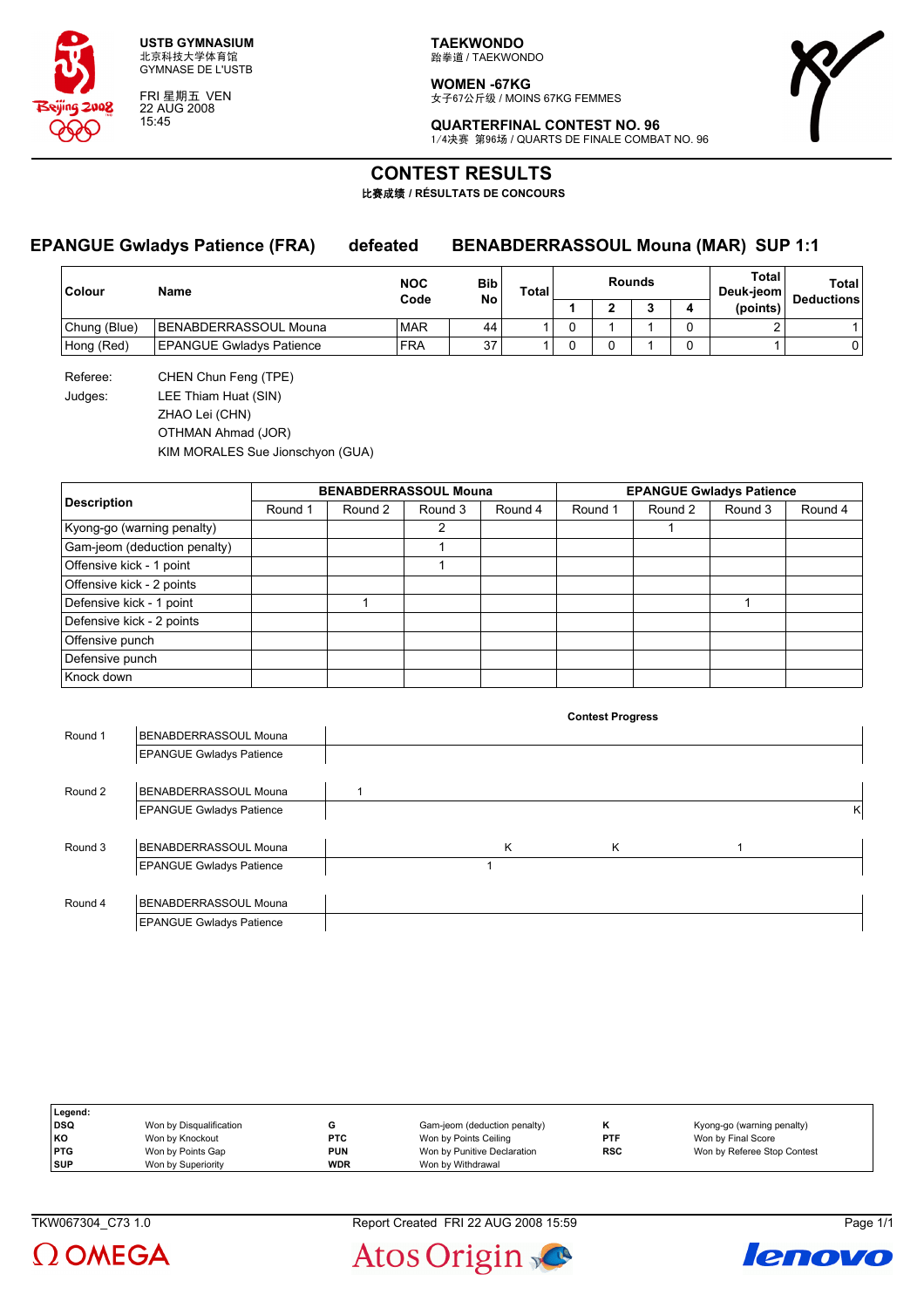

FRI 星期五 VEN 22 AUG 2008 17:00

**TAEKWONDO** 跆拳道 / TAEKWONDO

**WOMEN -67KG** 女子67公斤级 / MOINS 67KG FEMMES



**SEMIFINAL CONTEST NO. 101** 半决赛 第101场 / DEMI-FINAL COMBAT NO. 101

## **CONTEST RESULTS**

比赛成绩 **/ RÉSULTATS DE CONCOURS**

| <b>SERGERIE Karine (CAN)</b><br>defeated |                                  | <b>OCASIO RODRIGUEZ Asuncion (PUR)</b> |                    |                 |              |  |   |        | <b>PTF 2:0</b> |                    |                            |
|------------------------------------------|----------------------------------|----------------------------------------|--------------------|-----------------|--------------|--|---|--------|----------------|--------------------|----------------------------|
| <b>Colour</b>                            | Name                             |                                        | <b>NOC</b><br>Code | Bib<br>No       | <b>Total</b> |  |   | Rounds |                | Total<br>Deuk-ieom | Total<br><b>Deductions</b> |
|                                          |                                  |                                        |                    |                 |              |  | ∍ |        |                | (points)           |                            |
| Chung (Blue)                             | <b>OCASIO RODRIGUEZ Asuncion</b> |                                        | <b>PUR</b>         | 46              |              |  |   |        |                |                    |                            |
| Hong (Red)                               | SERGERIE Karine                  |                                        | CAN                | 35 <sub>1</sub> |              |  |   |        |                |                    | 0                          |

Referee: OETJENS Thekla (GER) Judges: ANDRIYEVSKYY Valeriy (UKR) CAMPOS Roland (PHI) KLAY Thomas (SUI) OTHMAN Ahmad (JOR)

|                              |         |         | <b>OCASIO RODRIGUEZ Asuncion</b> |         | <b>SERGERIE Karine</b> |         |         |         |  |  |
|------------------------------|---------|---------|----------------------------------|---------|------------------------|---------|---------|---------|--|--|
| <b>Description</b>           | Round 1 | Round 2 | Round 3                          | Round 4 | Round 1                | Round 2 | Round 3 | Round 4 |  |  |
| Kyong-go (warning penalty)   |         |         |                                  |         |                        |         |         |         |  |  |
| Gam-jeom (deduction penalty) |         |         |                                  |         |                        |         |         |         |  |  |
| Offensive kick - 1 point     |         |         |                                  |         |                        |         |         |         |  |  |
| Offensive kick - 2 points    |         |         |                                  |         |                        |         |         |         |  |  |
| Defensive kick - 1 point     |         |         |                                  |         |                        |         |         |         |  |  |
| Defensive kick - 2 points    |         |         |                                  |         |                        |         |         |         |  |  |
| Offensive punch              |         |         |                                  |         |                        |         |         |         |  |  |
| Defensive punch              |         |         |                                  |         |                        |         |         |         |  |  |
| Knock down                   |         |         |                                  |         |                        |         |         |         |  |  |

|                                  | <b>Contest Progress</b> |   |
|----------------------------------|-------------------------|---|
| <b>OCASIO RODRIGUEZ Asuncion</b> |                         |   |
| <b>SERGERIE Karine</b>           |                         |   |
|                                  |                         |   |
| OCASIO RODRIGUEZ Asuncion        |                         |   |
| <b>SERGERIE Karine</b>           |                         |   |
|                                  |                         |   |
| OCASIO RODRIGUEZ Asuncion        |                         | Κ |
| <b>SERGERIE Karine</b>           |                         |   |
|                                  |                         |   |

| Legend:    |                         |            |                              |            |                             |
|------------|-------------------------|------------|------------------------------|------------|-----------------------------|
| <b>DSQ</b> | Won by Disqualification |            | Gam-jeom (deduction penalty) |            | Kyong-go (warning penalty)  |
| <b>KO</b>  | Won by Knockout         | <b>PTC</b> | Won by Points Ceiling        | <b>PTF</b> | Won by Final Score          |
| <b>PTG</b> | Won by Points Gap       | <b>PUN</b> | Won by Punitive Declaration  | <b>RSC</b> | Won by Referee Stop Contest |
| <b>SUP</b> | Won by Superiority      | <b>WDR</b> | Won by Withdrawal            |            |                             |



TKW067201\_C73 1.0 Report Created FRI 22 AUG 2008 17:10 Page 1/1



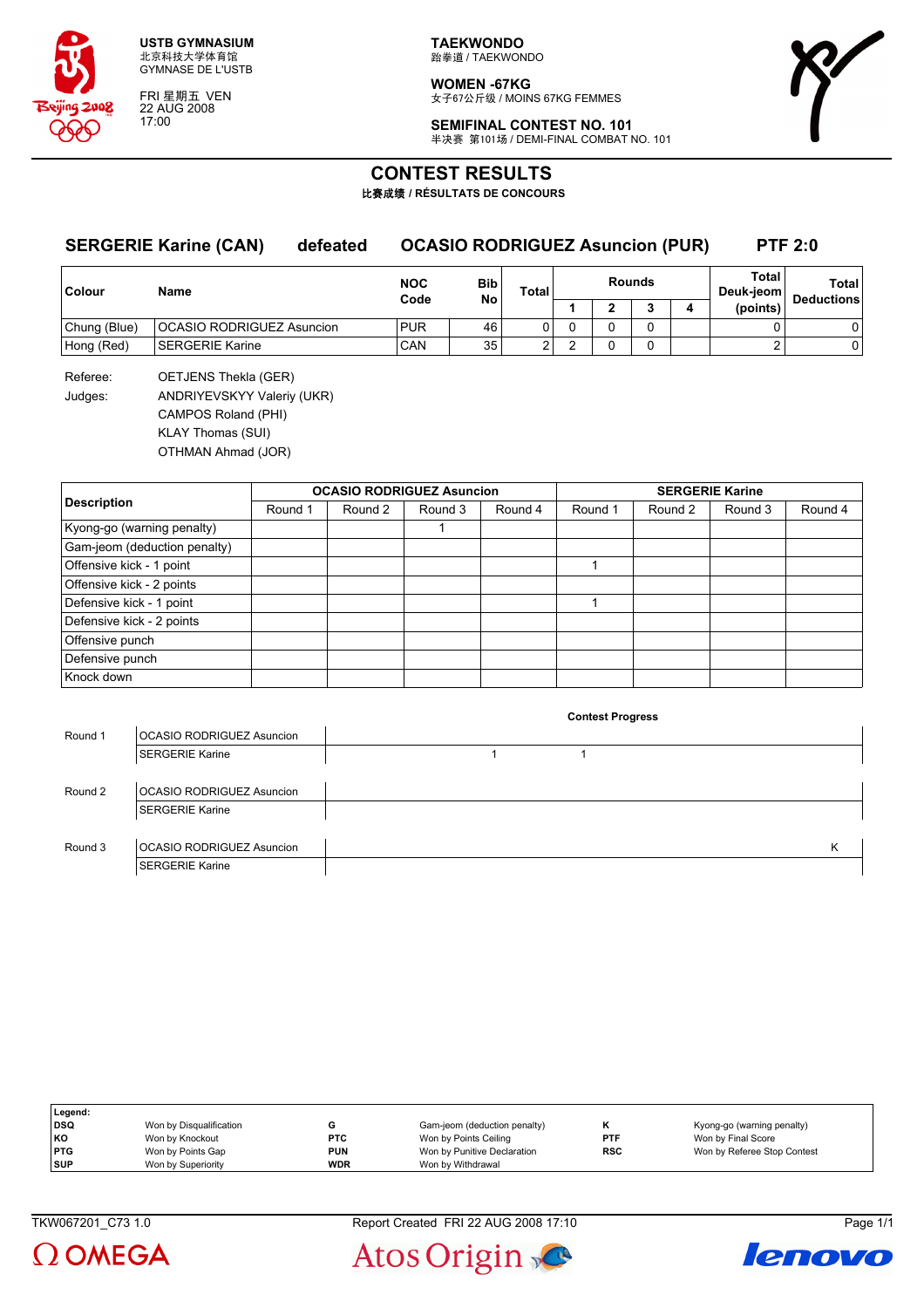

FRI 星期五 VEN 22 AUG 2008 17:15

**TAEKWONDO** 跆拳道 / TAEKWONDO

**WOMEN -67KG** 女子67公斤级 / MOINS 67KG FEMMES



**SEMIFINAL CONTEST NO. 102** 半决赛 第102场 / DEMI-FINAL COMBAT NO. 102

## **CONTEST RESULTS**

比赛成绩 **/ RÉSULTATS DE CONCOURS**

| <b>HWANG Kyungseon (KOR)</b> |                                 | <b>EPANGUE Gwladys Patience (FRA)</b><br>defeated |                    |           |       |   |              |               | <b>PTF 2:1</b> |                    |                            |
|------------------------------|---------------------------------|---------------------------------------------------|--------------------|-----------|-------|---|--------------|---------------|----------------|--------------------|----------------------------|
| Colour                       | Name                            |                                                   | <b>NOC</b><br>Code | Bib<br>No | Total |   |              | <b>Rounds</b> |                | Total<br>Deuk-ieom | Total<br><b>Deductions</b> |
|                              |                                 |                                                   |                    |           |       | c |              | 4             | (points)       |                    |                            |
| Chung (Blue)                 | HWANG Kyungseon                 |                                                   | <b>KOR</b>         | 43        | ົ     |   |              |               |                | ີ                  | 0                          |
| Hong (Red)                   | <b>EPANGUE Gwladys Patience</b> |                                                   | <b>FRA</b>         | 37        |       |   | <sup>n</sup> |               |                | $\sim$             |                            |

Referee: BENALI Youssef (MAR)

Judges: KIM MORALES Sue Jionschyon (GUA) BARHOUMI Abdessattar (TUN)

LOIACONO Samuel (AUS)

PENA ARCHNIEGAS Sandra Magally (COL)

|                              |         |         | <b>HWANG Kyungseon</b> |         | <b>EPANGUE Gwladys Patience</b> |         |         |         |  |  |
|------------------------------|---------|---------|------------------------|---------|---------------------------------|---------|---------|---------|--|--|
| <b>Description</b>           | Round 1 | Round 2 | Round 3                | Round 4 | Round 1                         | Round 2 | Round 3 | Round 4 |  |  |
| Kyong-go (warning penalty)   |         |         |                        |         |                                 |         |         |         |  |  |
| Gam-jeom (deduction penalty) |         |         |                        |         |                                 |         |         |         |  |  |
| Offensive kick - 1 point     |         |         |                        |         |                                 |         |         |         |  |  |
| Offensive kick - 2 points    |         |         |                        |         |                                 |         |         |         |  |  |
| Defensive kick - 1 point     |         |         |                        |         |                                 |         |         |         |  |  |
| Defensive kick - 2 points    |         |         |                        |         |                                 |         |         |         |  |  |
| Offensive punch              |         |         |                        |         |                                 |         |         |         |  |  |
| Defensive punch              |         |         |                        |         |                                 |         |         |         |  |  |
| Knock down                   |         |         |                        |         |                                 |         |         |         |  |  |

|         |                                 |   | <b>Contest Progress</b> |  |
|---------|---------------------------------|---|-------------------------|--|
| Round 1 | <b>HWANG Kyungseon</b>          |   | Κ                       |  |
|         | <b>EPANGUE Gwladys Patience</b> |   | Κ                       |  |
|         |                                 |   |                         |  |
| Round 2 | <b>HWANG Kyungseon</b>          |   |                         |  |
|         | <b>EPANGUE Gwladys Patience</b> | κ |                         |  |
|         |                                 |   |                         |  |
| Round 3 | <b>HWANG Kyungseon</b>          |   |                         |  |
|         | <b>EPANGUE Gwladys Patience</b> |   |                         |  |
|         |                                 |   |                         |  |
| Round 4 | <b>HWANG Kyungseon</b>          |   |                         |  |
|         | <b>EPANGUE Gwladys Patience</b> |   |                         |  |

| Legend:    |                         |            |                              |            |                             |
|------------|-------------------------|------------|------------------------------|------------|-----------------------------|
| <b>DSQ</b> | Won by Disqualification |            | Gam-jeom (deduction penalty) | г.         | Kyong-go (warning penalty)  |
| KO         | Won by Knockout         | <b>PTC</b> | Won by Points Ceiling        | PTF        | Won by Final Score          |
| <b>PTG</b> | Won by Points Gap       | <b>PUN</b> | Won by Punitive Declaration  | <b>RSC</b> | Won by Referee Stop Contest |
| <b>SUP</b> | Won by Superiority      | <b>WDR</b> | Won by Withdrawal            |            |                             |



TKW067202\_C73 1.0 Report Created FRI 22 AUG 2008 17:27 Page 1/1



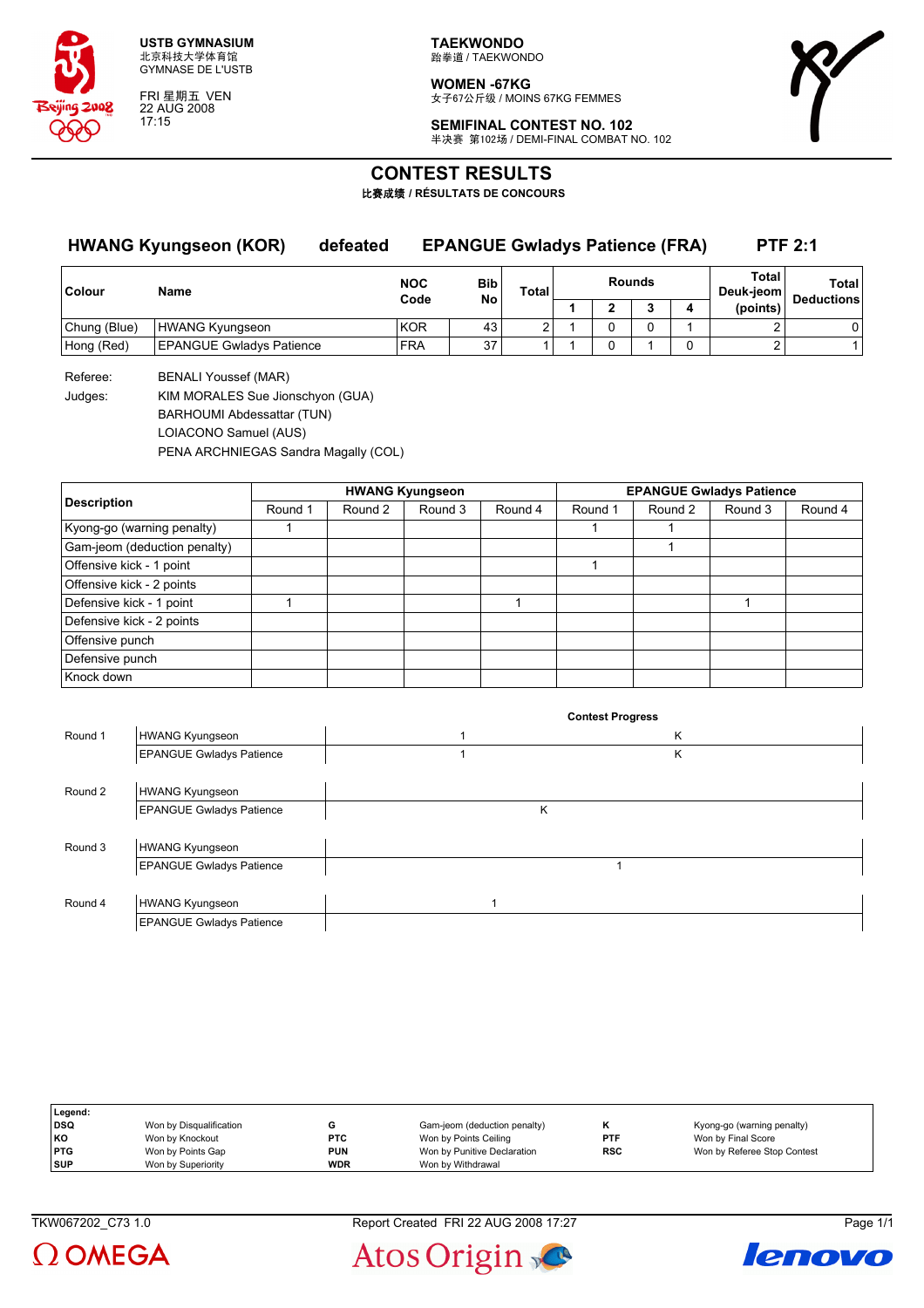

FRI 星期五 VEN 22 AUG 2008 18:00

**TAEKWONDO** 跆拳道 / TAEKWONDO

**WOMEN -67KG** 女子67公斤级 / MOINS 67KG FEMMES



**REPECHAGE CONTEST NO. 105** 复活赛 第105场 / REPÊCHAGE COMBAT NO. 105

## **CONTEST RESULTS**

比赛成绩 **/ RÉSULTATS DE CONCOURS**

|               | <b>MORGAN Tina (AUS)</b><br>defeated | <b>SANCHEZ BERON Vanina Paola (ARG)</b> |           | <b>PTG 9:2</b> |   |   |               |   |                    |                                   |
|---------------|--------------------------------------|-----------------------------------------|-----------|----------------|---|---|---------------|---|--------------------|-----------------------------------|
| <b>Colour</b> | <b>Name</b>                          | <b>NOC</b><br>Code                      | Bib<br>No | <b>Total</b>   |   |   | <b>Rounds</b> |   | Total<br>Deuk-jeom | <b>Total</b><br><b>Deductions</b> |
|               |                                      |                                         |           |                |   |   |               | 4 | (points)           |                                   |
| Chung (Blue)  | <b>MORGAN Tina</b>                   | <b>AUS</b>                              | 34        | 9              | ົ | 6 |               |   |                    | 0                                 |
| Hong (Red)    | SANCHEZ BERON Vanina Paola           | ARG                                     | 33        | ົ              |   |   |               |   |                    | 0                                 |
|               |                                      |                                         |           |                |   |   |               |   |                    |                                   |

Referee: CHEN Chun Feng (TPE) Judges: COLEUX Thierry (FRA) BANG Kyung Ae (KOR) LEE Thiam Huat (SIN) ZANETTE Federico (ITA)

|                              |         |                | <b>MORGAN Tina</b> |         | <b>SANCHEZ BERON Vanina Paola</b> |         |         |         |  |
|------------------------------|---------|----------------|--------------------|---------|-----------------------------------|---------|---------|---------|--|
| <b>Description</b>           | Round 1 | Round 2        | Round 3            | Round 4 | Round 1                           | Round 2 | Round 3 | Round 4 |  |
| Kyong-go (warning penalty)   |         |                |                    |         |                                   |         |         |         |  |
| Gam-jeom (deduction penalty) |         |                |                    |         |                                   |         |         |         |  |
| Offensive kick - 1 point     |         |                |                    |         |                                   |         |         |         |  |
| Offensive kick - 2 points    |         |                |                    |         |                                   |         |         |         |  |
| Defensive kick - 1 point     |         | $\mathfrak{p}$ |                    |         |                                   |         |         |         |  |
| Defensive kick - 2 points    |         | $\overline{2}$ |                    |         |                                   |         |         |         |  |
| Offensive punch              |         |                |                    |         |                                   |         |         |         |  |
| Defensive punch              |         |                |                    |         |                                   |         |         |         |  |
| Knock down                   |         |                |                    |         |                                   |         |         |         |  |

|         |                            |          |    |   | <b>Contest Progress</b> |  |  |
|---------|----------------------------|----------|----|---|-------------------------|--|--|
| Round 1 | <b>MORGAN Tina</b>         |          |    |   |                         |  |  |
|         | SANCHEZ BERON Vanina Paola |          |    |   |                         |  |  |
|         |                            |          |    |   |                         |  |  |
| Round 2 | <b>MORGAN Tina</b>         | $1\quad$ | -1 | 2 |                         |  |  |
|         | SANCHEZ BERON Vanina Paola |          |    |   |                         |  |  |
|         |                            |          |    |   |                         |  |  |
| Round 3 | <b>MORGAN Tina</b>         |          |    |   |                         |  |  |
|         | SANCHEZ BERON Vanina Paola |          |    |   |                         |  |  |

| Legend:    |                         |            |                              |            |                             |
|------------|-------------------------|------------|------------------------------|------------|-----------------------------|
| <b>DSQ</b> | Won by Disqualification |            | Gam-jeom (deduction penalty) |            | Kyong-go (warning penalty)  |
| KO         | Won by Knockout         | <b>PTC</b> | Won by Points Ceiling        | <b>PTF</b> | Won by Final Score          |
| <b>PTG</b> | Won by Points Gap       | <b>PUN</b> | Won by Punitive Declaration  | <b>RSC</b> | Won by Referee Stop Contest |
| <b>SUP</b> | Won by Superiority      | <b>WDR</b> | Won by Withdrawal            |            |                             |

 $\Omega$  OMEGA





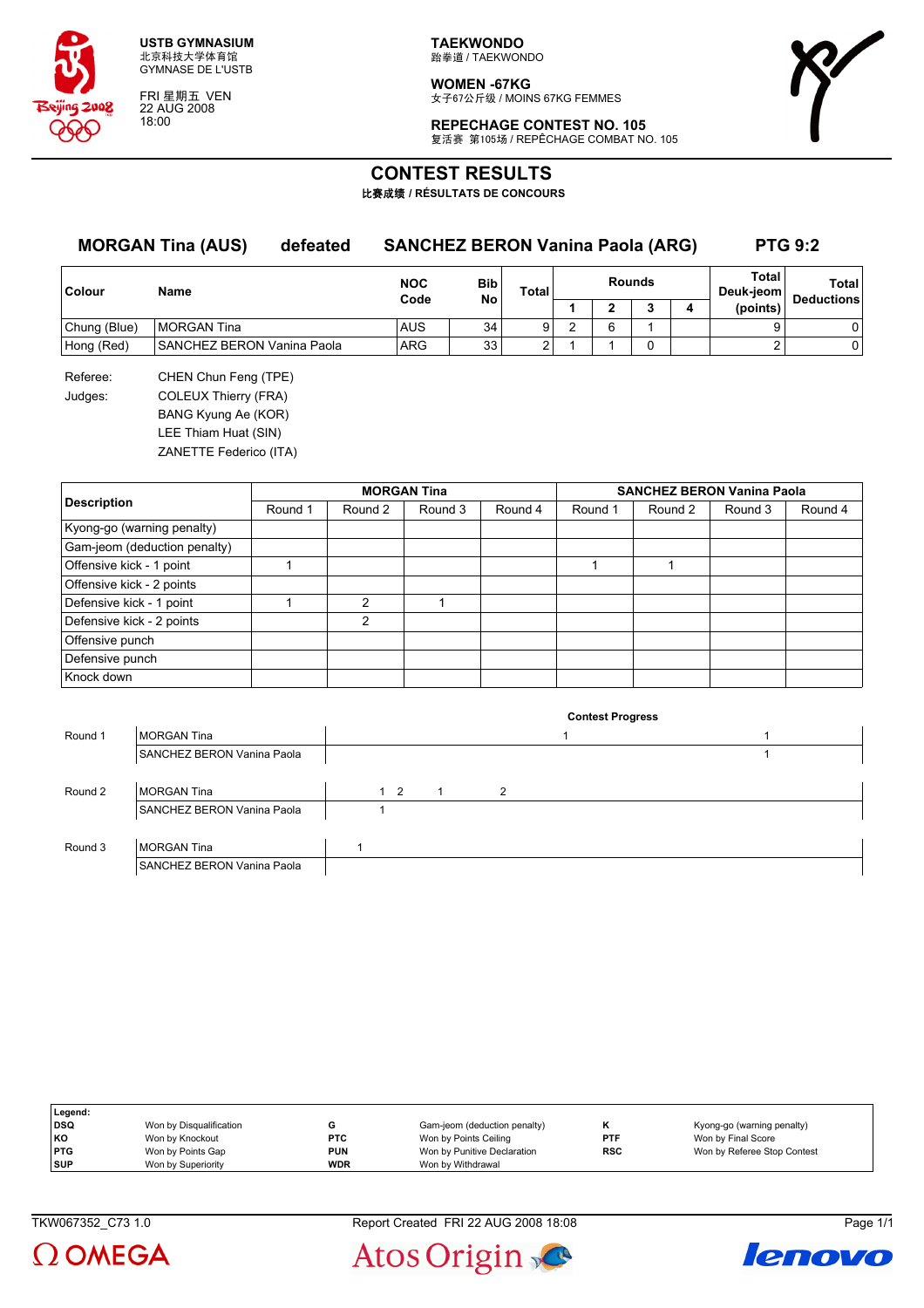

FRI 星期五 VEN 22 AUG 2008 18:15

**TAEKWONDO** 跆拳道 / TAEKWONDO

**WOMEN -67KG** 女子67公斤级 / MOINS 67KG FEMMES

**REPECHAGE CONTEST NO. 106** 复活赛 第106场 / REPÊCHAGE COMBAT NO. 106



**CONTEST RESULTS**

比赛成绩 **/ RÉSULTATS DE CONCOURS**

|               | <b>SARIC Sandra (CRO)</b><br>defeated | <b>ALMAKTOUM Sheikha Maitha (UAE)</b> |     |          |  |               |   | <b>PTF 4:0</b>     |                            |  |
|---------------|---------------------------------------|---------------------------------------|-----|----------|--|---------------|---|--------------------|----------------------------|--|
| <b>Colour</b> | Name                                  | <b>NOC</b>                            | Bib | Total    |  | <b>Rounds</b> |   | Total<br>Deuk-jeom | Total<br><b>Deductions</b> |  |
|               |                                       | Code                                  | No  |          |  | 3             | 4 | (points)           |                            |  |
| Chung (Blue)  | <b>SARIC Sandra</b>                   | <b>CRO</b>                            | 36  |          |  | ົ             |   |                    |                            |  |
| Hong (Red)    | ALMAKTOUM Sheikha Maitha              | <b>UAE</b>                            | 48  | $\Omega$ |  |               |   |                    | $\mathbf{0}$               |  |
| Referee:      | LOIACONO Samuel (AUS)                 |                                       |     |          |  |               |   |                    |                            |  |

Judges: CAMPOS Roland (PHI) NAGANO Osamu (JPN) NOWICKI Dariusz Grzegorz (POL) MARTINS Paulo (POR)

|                              |         |                | <b>SARIC Sandra</b> |         | <b>ALMAKTOUM Sheikha Maitha</b> |         |         |         |  |
|------------------------------|---------|----------------|---------------------|---------|---------------------------------|---------|---------|---------|--|
| <b>Description</b>           | Round 1 | Round 2        | Round 3             | Round 4 | Round 1                         | Round 2 | Round 3 | Round 4 |  |
| Kyong-go (warning penalty)   |         | $\overline{2}$ |                     |         |                                 |         |         |         |  |
| Gam-jeom (deduction penalty) |         |                |                     |         |                                 |         |         |         |  |
| Offensive kick - 1 point     |         |                |                     |         |                                 |         |         |         |  |
| Offensive kick - 2 points    |         |                |                     |         |                                 |         |         |         |  |
| Defensive kick - 1 point     |         |                | 2                   |         |                                 |         |         |         |  |
| Defensive kick - 2 points    |         |                |                     |         |                                 |         |         |         |  |
| Offensive punch              |         |                |                     |         |                                 |         |         |         |  |
| Defensive punch              |         |                |                     |         |                                 |         |         |         |  |
| Knock down                   |         |                |                     |         |                                 |         |         |         |  |

|         |                                 |   | <b>Contest Progress</b> |  |  |
|---------|---------------------------------|---|-------------------------|--|--|
| Round 1 | <b>SARIC Sandra</b>             |   |                         |  |  |
|         | ALMAKTOUM Sheikha Maitha        |   |                         |  |  |
|         |                                 |   |                         |  |  |
| Round 2 | <b>SARIC Sandra</b>             | K | Κ                       |  |  |
|         | ALMAKTOUM Sheikha Maitha        |   |                         |  |  |
|         |                                 |   |                         |  |  |
| Round 3 | <b>SARIC Sandra</b>             |   |                         |  |  |
|         | <b>ALMAKTOUM Sheikha Maitha</b> |   |                         |  |  |

| Legend:    |                         |            |                              |            |                             |
|------------|-------------------------|------------|------------------------------|------------|-----------------------------|
| <b>DSQ</b> | Won by Disqualification |            | Gam-jeom (deduction penalty) |            | Kyong-go (warning penalty)  |
| KO         | Won by Knockout         | <b>PTC</b> | Won by Points Ceiling        | PTF        | Won by Final Score          |
| <b>PTG</b> | Won by Points Gap       | <b>PUN</b> | Won by Punitive Declaration  | <b>RSC</b> | Won by Referee Stop Contest |
| <b>SUP</b> | Won by Superiority      | <b>WDR</b> | Won by Withdrawal            |            |                             |







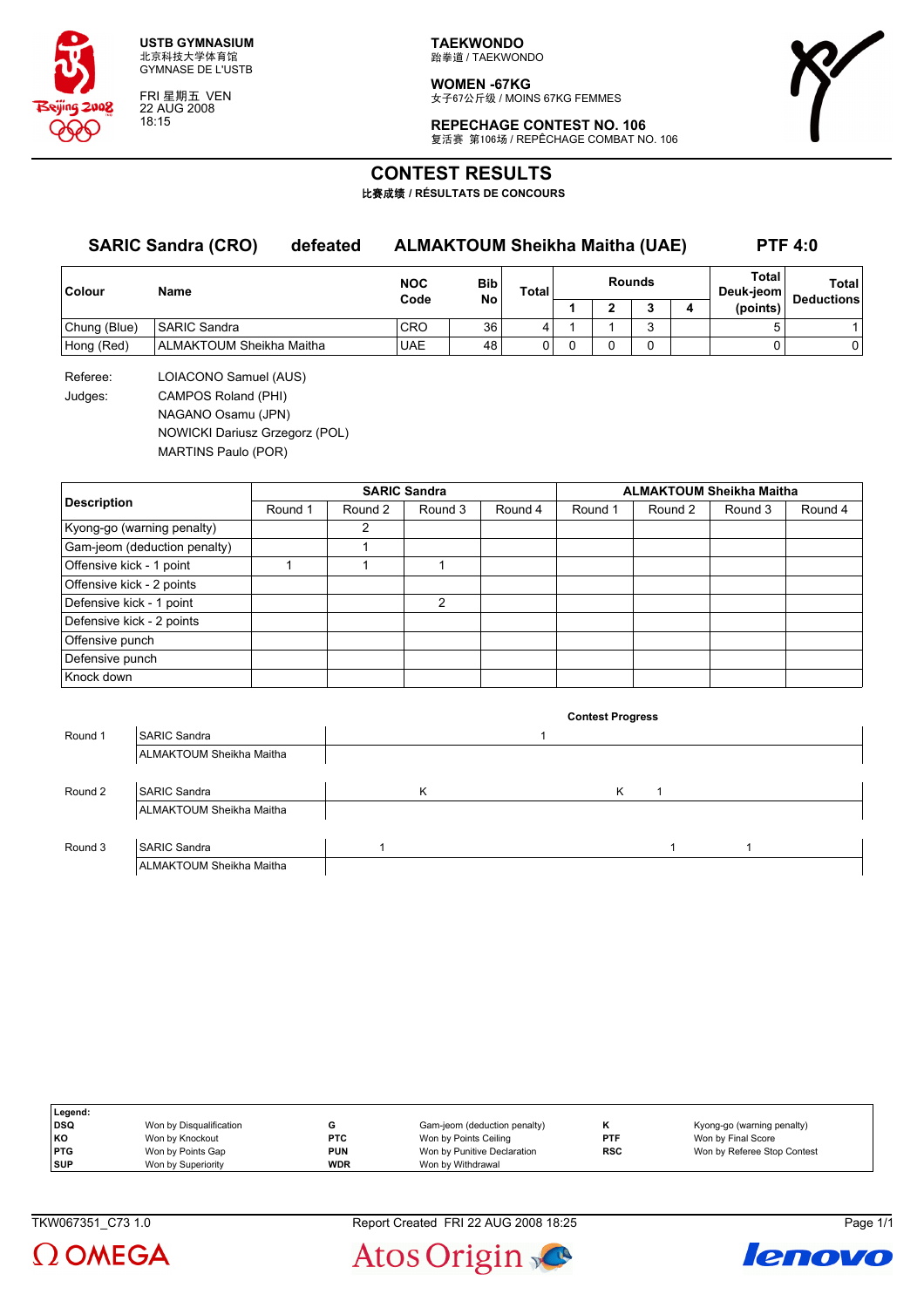

FRI 星期五 VEN 22 AUG 2008 19:00

**TAEKWONDO** 跆拳道 / TAEKWONDO

**WOMEN -67KG** 女子67公斤级 / MOINS 67KG FEMMES



**BRONZE MEDAL CONTEST NO. 109** 铜牌赛 第109场 / BRONZE COMBAT NO. 109

## **CONTEST RESULTS**

比赛成绩 **/ RÉSULTATS DE CONCOURS**

### **EPANGUE Gwladys Patience (FRA) defeated MORGAN Tina (AUS) PTF 4:1**

| <b>Colour</b> | Name                            | <b>NOC</b><br>Code | <b>Bib</b><br>No | Total |  | <b>Rounds</b> | Total<br>Deuk-jeom | Total<br><b>Deductions</b> |
|---------------|---------------------------------|--------------------|------------------|-------|--|---------------|--------------------|----------------------------|
|               |                                 |                    |                  |       |  |               | (points)           |                            |
| Chung (Blue)  | <b>MORGAN Tina</b>              | <b>AUS</b>         | 34               |       |  |               |                    |                            |
| Hong (Red)    | <b>EPANGUE Gwladys Patience</b> | <b>FRA</b>         | 37               |       |  |               |                    |                            |

Referee: BANG Kyung Ae (KOR) Judges: LEE Thiam Huat (SIN) PENA ARCHNIEGAS Sandra Magally (COL) HEMWONNO Jatuporn (THA) NAGANO Osamu (JPN)

|                              |         |         | <b>MORGAN Tina</b> |         |         |         |                                            |         |
|------------------------------|---------|---------|--------------------|---------|---------|---------|--------------------------------------------|---------|
| <b>Description</b>           | Round 1 | Round 2 | Round 3            | Round 4 | Round 1 | Round 2 | <b>EPANGUE Gwladys Patience</b><br>Round 3 | Round 4 |
| Kyong-go (warning penalty)   |         |         |                    |         |         |         |                                            |         |
| Gam-jeom (deduction penalty) |         |         |                    |         |         |         |                                            |         |
| Offensive kick - 1 point     |         |         |                    |         |         |         |                                            |         |
| Offensive kick - 2 points    |         |         |                    |         |         |         |                                            |         |
| Defensive kick - 1 point     |         |         |                    |         |         |         |                                            |         |
| Defensive kick - 2 points    |         |         |                    |         |         |         |                                            |         |
| Offensive punch              |         |         |                    |         |         |         |                                            |         |
| Defensive punch              |         |         |                    |         |         |         |                                            |         |
| Knock down                   |         |         |                    |         |         |         |                                            |         |

|         |                                 | <b>Contest Progress</b> |
|---------|---------------------------------|-------------------------|
| Round 1 | <b>MORGAN Tina</b>              |                         |
|         | <b>EPANGUE Gwladys Patience</b> |                         |
|         |                                 |                         |
| Round 2 | <b>MORGAN Tina</b>              |                         |
|         | <b>EPANGUE Gwladys Patience</b> | κ                       |
|         |                                 |                         |
| Round 3 | <b>MORGAN Tina</b>              |                         |
|         | <b>EPANGUE Gwladys Patience</b> |                         |

| Legend:    |                         |            |                              |            |                             |
|------------|-------------------------|------------|------------------------------|------------|-----------------------------|
| DSQ        | Won by Disqualification |            | Gam-jeom (deduction penalty) |            | Kyong-go (warning penalty)  |
| l KO       | Won by Knockout         | <b>PTC</b> | Won by Points Ceiling        | <b>PTF</b> | Won by Final Score          |
| <b>PTG</b> | Won by Points Gap       | <b>PUN</b> | Won by Punitive Declaration  | <b>RSC</b> | Won by Referee Stop Contest |
| <b>SUP</b> | Won by Superiority      | WDR        | Won by Withdrawal            |            |                             |

TKW067252\_C73 1.0 Report Created FRI 22 AUG 2008 19:12 Page 1/1





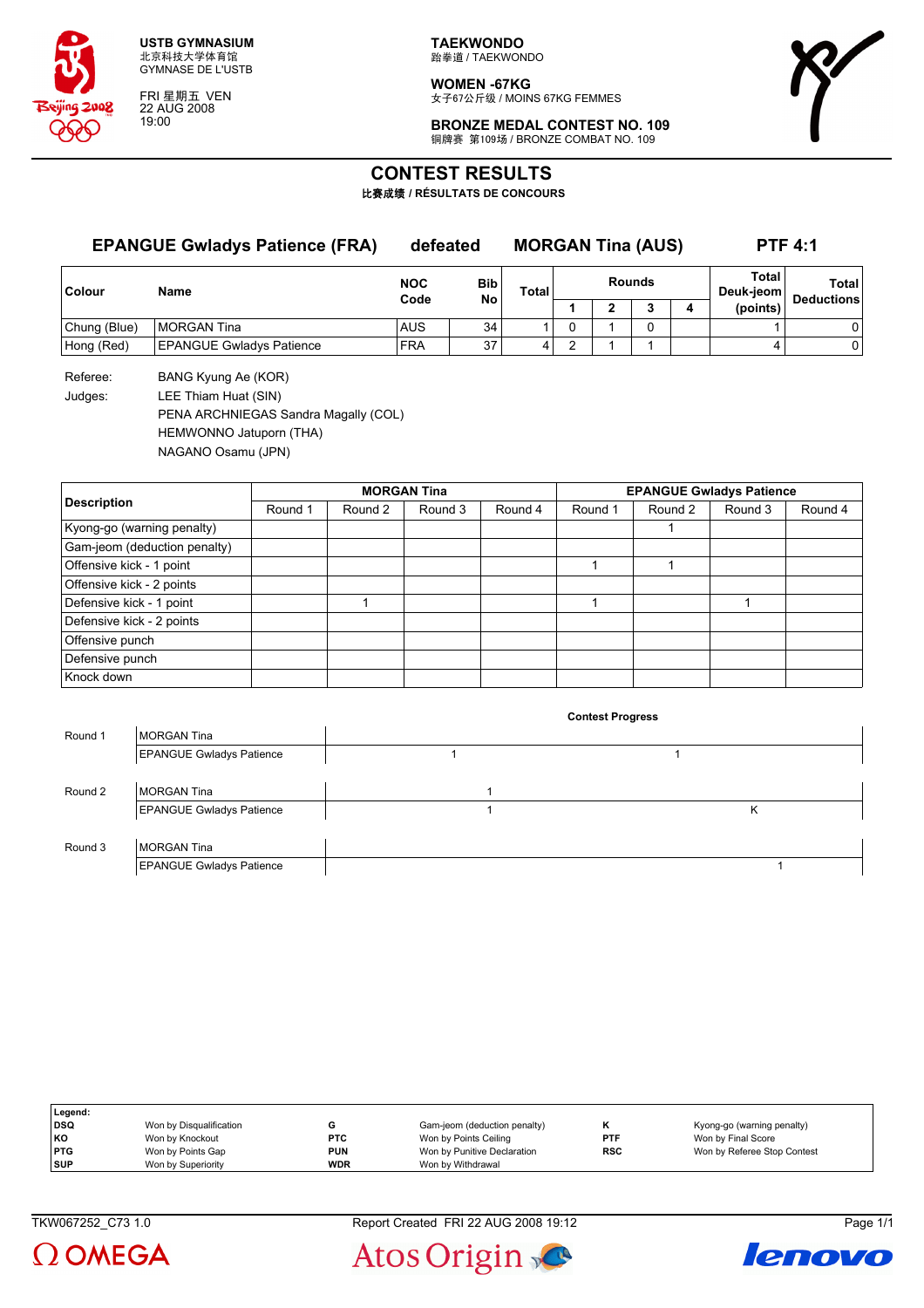

FRI 星期五 VEN 22 AUG 2008 19:15

**TAEKWONDO** 跆拳道 / TAEKWONDO

**WOMEN -67KG** 女子67公斤级 / MOINS 67KG FEMMES

**BRONZE MEDAL CONTEST NO. 110** 铜牌赛 第110场 / BRONZE COMBAT NO. 110



# **CONTEST RESULTS**

比赛成绩 **/ RÉSULTATS DE CONCOURS**

| <b>SARIC Sandra (CRO)</b><br>defeated |                                  |  | <b>OCASIO RODRIGUEZ Asuncion (PUR)</b> |                  |       |        |  |   |  | <b>PTF 5:1</b>      |                            |  |
|---------------------------------------|----------------------------------|--|----------------------------------------|------------------|-------|--------|--|---|--|---------------------|----------------------------|--|
| Colour                                | <b>Name</b>                      |  | <b>NOC</b><br>Code                     | <b>Bib</b><br>No | Total | Rounds |  |   |  | Total<br>Deuk-ieoml | Total<br><b>Deductions</b> |  |
|                                       |                                  |  |                                        |                  |       |        |  | ∍ |  | (points)            |                            |  |
| Chung (Blue)                          | <b>OCASIO RODRIGUEZ Asuncion</b> |  | <b>PUR</b>                             | 46               |       |        |  |   |  |                     |                            |  |
| Hong (Red)                            | <b>SARIC Sandra</b>              |  | <b>CRO</b>                             | 36               | 5.    | 4      |  |   |  |                     | 0                          |  |

Referee: CHEN Chun Feng (TPE) Judges: OTHMAN Ahmad (JOR) BARHOUMI Abdessattar (TUN) LOIACONO Samuel (AUS) OH Il Nam (INA)

|                              |         | <b>OCASIO RODRIGUEZ Asuncion</b> |         |         | <b>SARIC Sandra</b> |         |         |         |  |  |
|------------------------------|---------|----------------------------------|---------|---------|---------------------|---------|---------|---------|--|--|
| <b>Description</b>           | Round 1 | Round 2                          | Round 3 | Round 4 | Round 1             | Round 2 | Round 3 | Round 4 |  |  |
| Kyong-go (warning penalty)   |         |                                  |         |         |                     |         |         |         |  |  |
| Gam-jeom (deduction penalty) |         |                                  |         |         |                     |         |         |         |  |  |
| Offensive kick - 1 point     |         |                                  |         |         | $\mathcal{P}$       |         |         |         |  |  |
| Offensive kick - 2 points    |         |                                  |         |         |                     |         |         |         |  |  |
| Defensive kick - 1 point     |         |                                  |         |         | $\mathcal{P}$       |         |         |         |  |  |
| Defensive kick - 2 points    |         |                                  |         |         |                     |         |         |         |  |  |
| Offensive punch              |         |                                  |         |         |                     |         |         |         |  |  |
| Defensive punch              |         |                                  |         |         |                     |         |         |         |  |  |
| Knock down                   |         |                                  |         |         |                     |         |         |         |  |  |

|         |                                  |   | <b>Contest Progress</b> |  |  |
|---------|----------------------------------|---|-------------------------|--|--|
| Round 1 | OCASIO RODRIGUEZ Asuncion        |   |                         |  |  |
|         | <b>SARIC Sandra</b>              |   |                         |  |  |
|         |                                  |   |                         |  |  |
| Round 2 | OCASIO RODRIGUEZ Asuncion        |   |                         |  |  |
|         | <b>SARIC Sandra</b>              |   |                         |  |  |
|         |                                  |   |                         |  |  |
| Round 3 | <b>OCASIO RODRIGUEZ Asuncion</b> |   |                         |  |  |
|         | <b>SARIC Sandra</b>              | Κ |                         |  |  |
|         |                                  |   |                         |  |  |

| Legend:    |                         |            |                              |            |                             |
|------------|-------------------------|------------|------------------------------|------------|-----------------------------|
| <b>DSQ</b> | Won by Disqualification |            | Gam-jeom (deduction penalty) |            | Kyong-go (warning penalty)  |
| <b>KO</b>  | Won by Knockout         | <b>PTC</b> | Won by Points Ceiling        | <b>PTF</b> | Won by Final Score          |
| <b>PTG</b> | Won by Points Gap       | <b>PUN</b> | Won by Punitive Declaration  | <b>RSC</b> | Won by Referee Stop Contest |
| <b>SUP</b> | Won by Superiority      | <b>WDR</b> | Won by Withdrawal            |            |                             |



Atos Origin



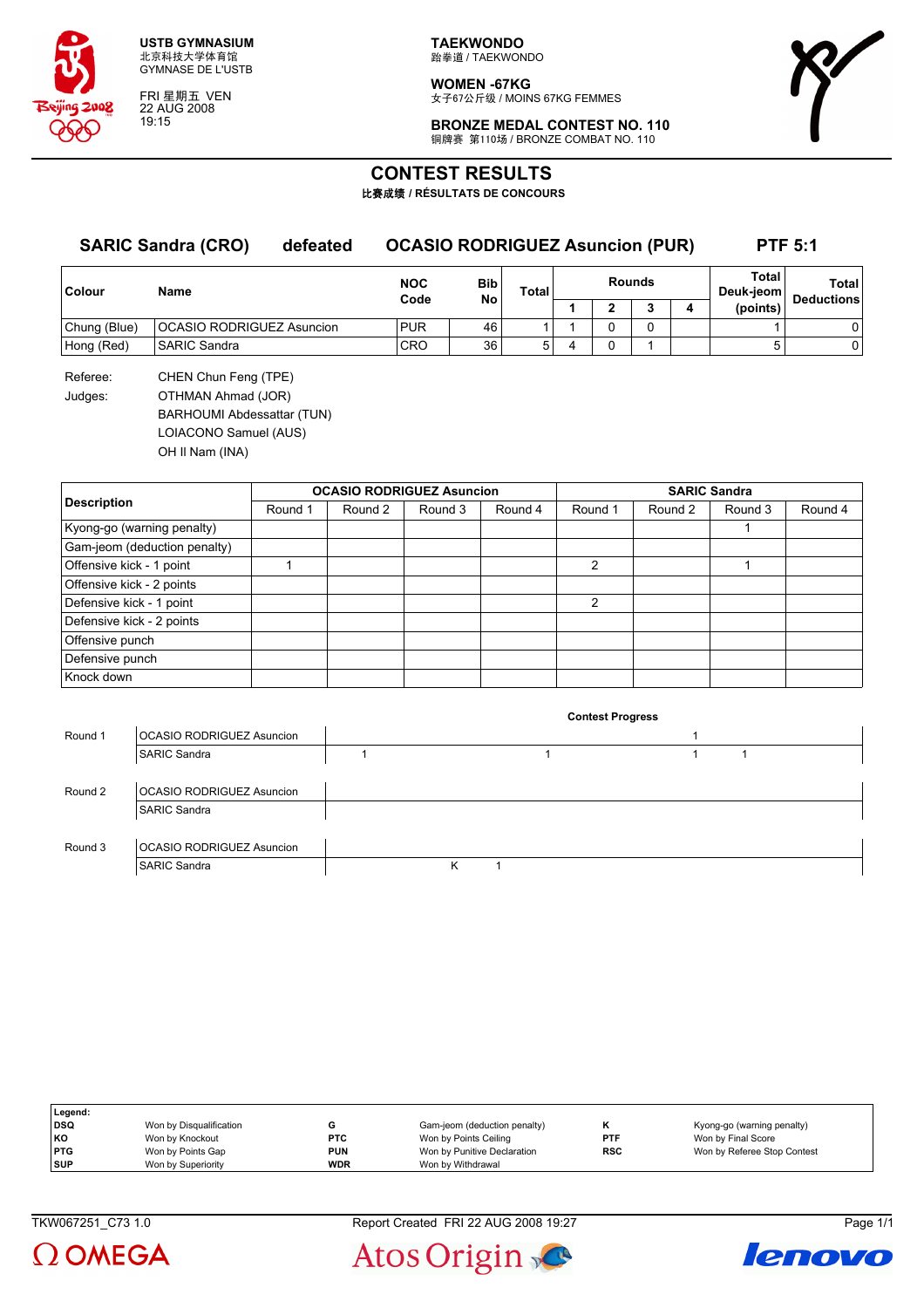

FRI 星期五 VEN 22 AUG 2008 20:00

**TAEKWONDO** 跆拳道 / TAEKWONDO

**WOMEN -67KG** 女子67公斤级 / MOINS 67KG FEMMES



**GOLD MEDAL CONTEST NO. 113** 决赛 第113场 / OR COMBAT NO. 113

## **CONTEST RESULTS**

比赛成绩 **/ RÉSULTATS DE CONCOURS**

| <b>HWANG Kyungseon (KOR)</b> |                        | defeated           |                  | <b>SERGERIE Karine (CAN)</b> |               | <b>PTF 2:1</b> |  |   |                    |                                   |
|------------------------------|------------------------|--------------------|------------------|------------------------------|---------------|----------------|--|---|--------------------|-----------------------------------|
| Colour                       | <b>Name</b>            | <b>NOC</b><br>Code | <b>Bib</b><br>No | <b>Total</b>                 | <b>Rounds</b> |                |  |   | Total<br>Deuk-ieom | <b>Total</b><br><b>Deductions</b> |
|                              |                        |                    |                  |                              |               | ◠              |  | 4 | (points)           |                                   |
| Chung (Blue)                 | <b>SERGERIE Karine</b> | CAN                | 35               |                              |               |                |  |   |                    | 0                                 |
| Hong (Red)                   | <b>HWANG Kyungseon</b> | <b>KOR</b>         | 43               | ົ                            |               |                |  |   | ົ                  | 0                                 |
|                              |                        |                    |                  |                              |               |                |  |   |                    |                                   |

Referee: CHELBAT Chakir (SWE) Judges: NAVARRO INGLES Carmen (ESP) LOIACONO Samuel (AUS) BENALI Youssef (MAR) OETJENS Thekla (GER)

|                              |         |         | <b>SERGERIE Karine</b> |         | <b>HWANG Kyungseon</b> |         |         |         |  |  |
|------------------------------|---------|---------|------------------------|---------|------------------------|---------|---------|---------|--|--|
| <b>Description</b>           | Round 1 | Round 2 | Round 3                | Round 4 | Round 1                | Round 2 | Round 3 | Round 4 |  |  |
| Kyong-go (warning penalty)   |         |         |                        |         |                        |         |         |         |  |  |
| Gam-jeom (deduction penalty) |         |         |                        |         |                        |         |         |         |  |  |
| Offensive kick - 1 point     |         |         |                        |         |                        |         |         |         |  |  |
| Offensive kick - 2 points    |         |         |                        |         |                        |         |         |         |  |  |
| Defensive kick - 1 point     |         |         |                        |         |                        |         |         |         |  |  |
| Defensive kick - 2 points    |         |         |                        |         |                        |         |         |         |  |  |
| Offensive punch              |         |         |                        |         |                        |         |         |         |  |  |
| Defensive punch              |         |         |                        |         |                        |         |         |         |  |  |
| Knock down                   |         |         |                        |         |                        |         |         |         |  |  |

|         |                        | <b>Contest Progress</b> |
|---------|------------------------|-------------------------|
| Round 1 | <b>SERGERIE Karine</b> |                         |
|         | <b>HWANG Kyungseon</b> |                         |
|         |                        |                         |
| Round 2 | <b>SERGERIE Karine</b> | Κ                       |
|         | <b>HWANG Kyungseon</b> | Κ                       |
|         |                        |                         |
| Round 3 | <b>SERGERIE Karine</b> |                         |
|         | <b>HWANG Kyungseon</b> |                         |
|         |                        |                         |

| Legend:    |                         |            |                              |            |                             |
|------------|-------------------------|------------|------------------------------|------------|-----------------------------|
| DSQ        | Won by Disqualification |            | Gam-jeom (deduction penalty) |            | Kyong-go (warning penalty)  |
| KO         | Won by Knockout         | <b>PTC</b> | Won by Points Ceiling        | <b>PTF</b> | Won by Final Score          |
| <b>PTG</b> | Won by Points Gap       | <b>PUN</b> | Won by Punitive Declaration  | <b>RSC</b> | Won by Referee Stop Contest |
| <b>SUP</b> | Won by Superiority      | <b>WDR</b> | Won by Withdrawal            |            |                             |

TKW067101\_C73 1.0 Report Created FRI 22 AUG 2008 20:10 Page 1/1





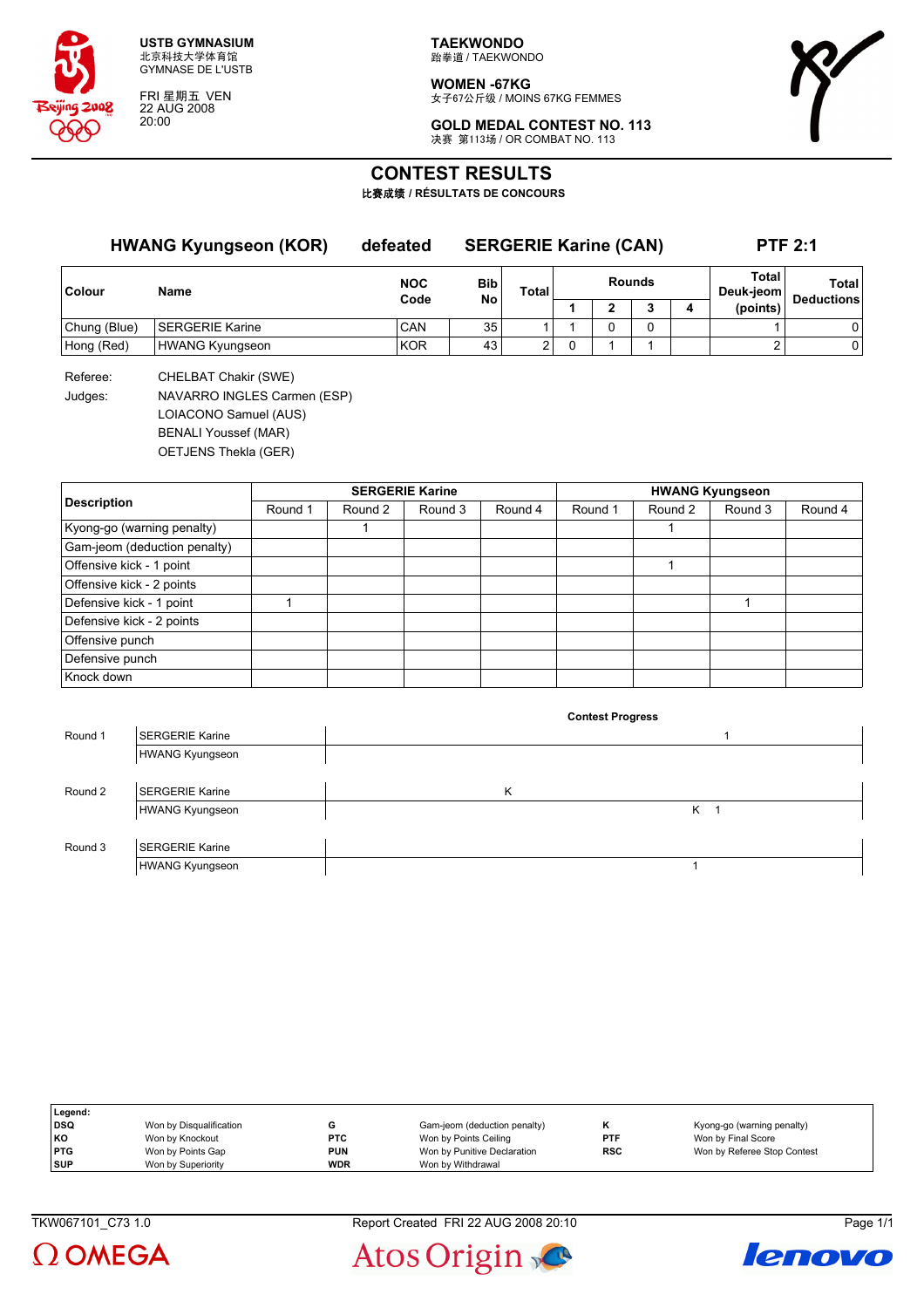

SAT 星期六 SAM 23 AUG 2008 9:00

#### **TAEKWONDO** 跆拳道 / TAEKWONDO

**WOMEN +67KG** 女子67公斤以上级 / PLUS 67KG FEMMES



#### **ENTRY LIST BY WEIGHT CATEGORY** As of 23 AUG 2008 各级别报名名单 **/ LISTE D'ENTRÉE PAR CATÉGORIE DU POIDS**

| <b>NOC</b>                       | <b>Bib</b><br><b>Number</b> | <b>Name</b>                | Date of Birth | Height<br>m/ft in |
|----------------------------------|-----------------------------|----------------------------|---------------|-------------------|
|                                  |                             |                            |               |                   |
| AUS - Australia                  | 49                          | <b>MARTON Carmen</b>       | 30 JUN 1986   | 1.72/5'8"         |
| <b>BRA - Brazil</b>              | 50                          | <b>FALAVIGNA Natalia</b>   | 9 MAY 1984    | 1.78/5'10"        |
| CHN - People's Republic of China | 51                          | CHEN Zhong                 | 22 NOV 1982   | 1.83/6'0"         |
| ECU - Ecuador                    | 52                          | <b>BENITES Lorena</b>      | 24 JUL 1982   | 1.74/5'9"         |
| EGY - Egypt                      | 53                          | ABD RABO Noha              | 2 JAN 1987    |                   |
| ESP - Spain                      | 54                          | <b>SIMON Rosana</b>        | 11 JUL 1989   | 1.80/5'11"        |
| <b>GBR</b> - Great Britain       | 55                          | <b>STEVENSON Sarah</b>     | 30 MAR 1983   | 1.77/5'10"        |
| GRE - Greece                     | 56                          | KOUVARI Kyriaki            | 19 JAN 1984   | 1.80/5'11"        |
| JOR - Jordan                     | 57                          | DAWANI Nadin               | 20 APR 1988   | 1.79/5'10"        |
| MAS - Malaysia                   | 58                          | CHE Chew Chan              | 1 OCT 1982    | 1.79/5'10"        |
| MEX - Mexico                     | 59                          | ESPINOZA Maria del Rosario | 29 NOV 1987   | 1.73/5'8"         |
| NOR - Norway                     | 60                          | <b>SOLHEIM Nina</b>        | 4 AUG 1979    | 1.70/5'7"         |
| SWE - Sweden                     | 61                          | KEDZIERSKA Karolina        | 14 SEP 1987   | 1.80/5'11"        |
| TUN - Tunisia                    | 62                          | <b>BEN HAMZA Khaoula</b>   | 18 MAY 1991   | 1.72/5'8"         |
| UZB - Uzbekistan                 | 63                          | KARIMOVA Evgeniya          | 12 JUN 1989   | 1.76/5'9"         |
| VEN - Venezuela                  | 64                          | CARMONA GUTIERREZ Adriana  | 3 DEC 1972    | 1.77/5'10"        |

**Note:**

All changes are available in INFO





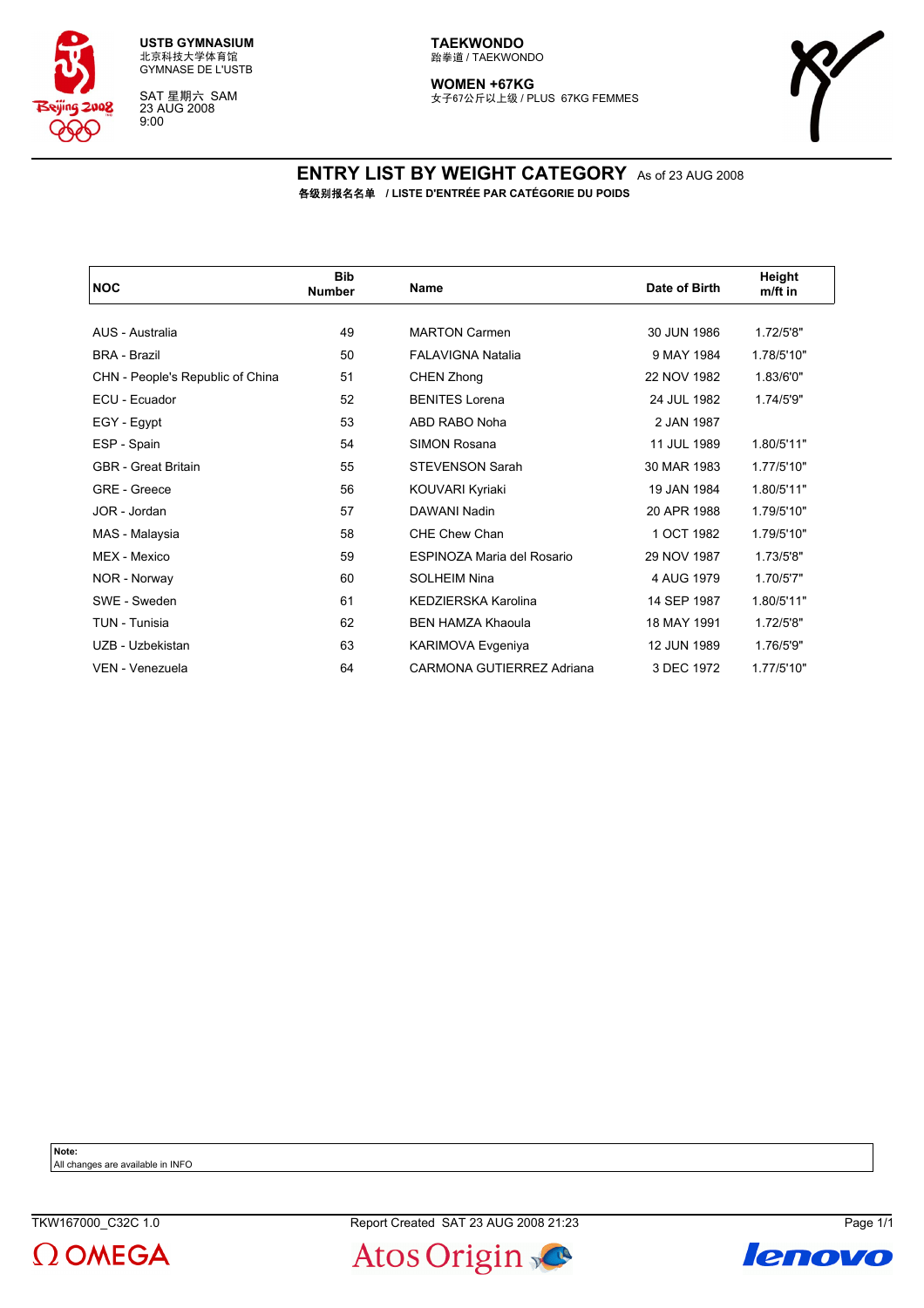

SAT 星期六 SAM 23 AUG 2008 9:00

**TAEKWONDO** 跆拳道 / TAEKWONDO

**WOMEN +67KG** 女子67公斤以上级 / PLUS 67KG FEMMES



# **RESULTS**

#### 各级别竞赛成绩表 **/ CLASSEMENT DES RÉSULTATS**



**Decision by the Competition Supervisory Board is to reverse the result of contest CHN-GBR because of error in judgment. The score has been corrected from 0-1 to 2-1.**

TKW167000\_C75 6.0 Report Created SAT 23 AUG 2008 20:26 Page 1/1





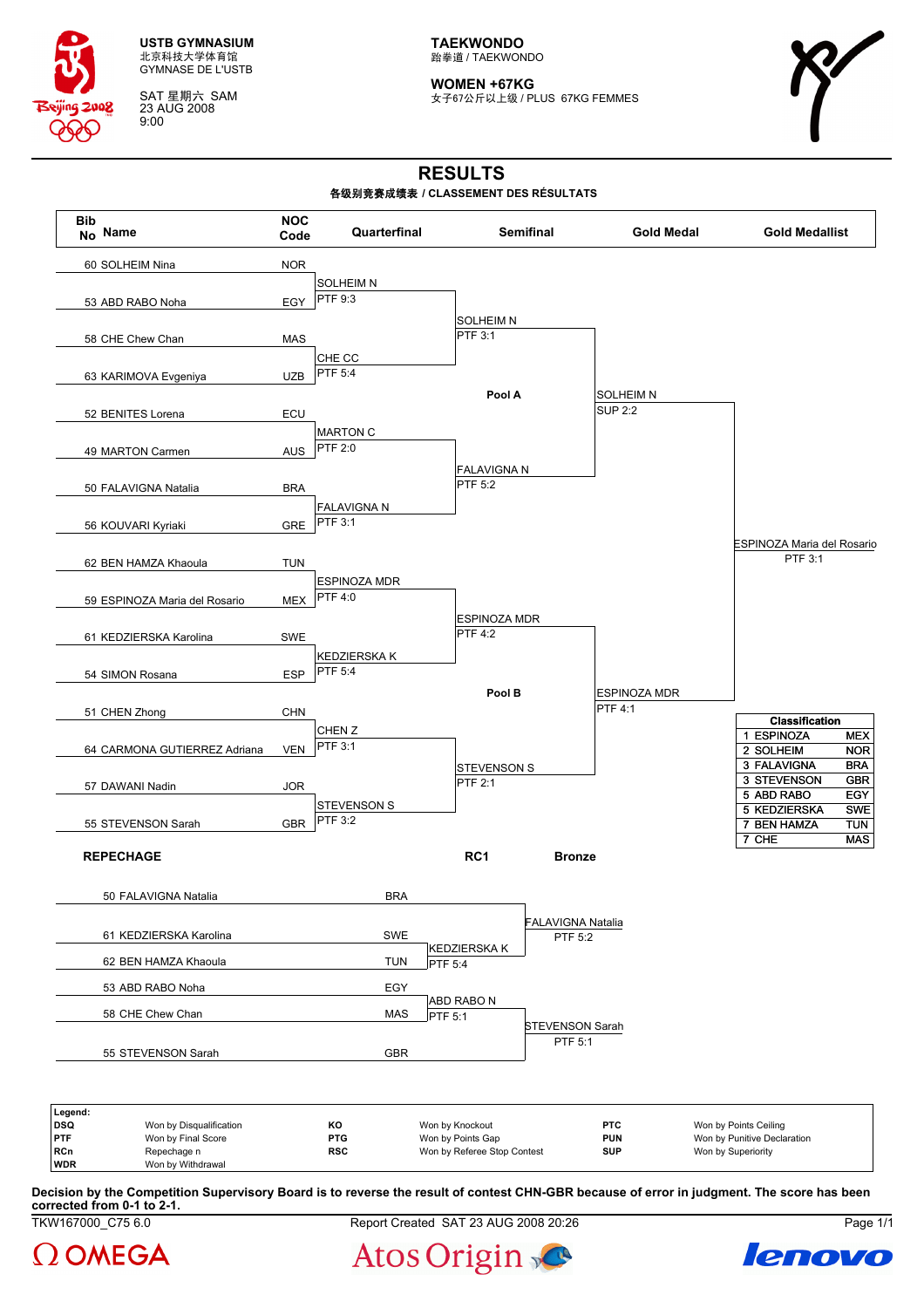

SAT 星期六 SAM 23 AUG 2008 15:00

**TAEKWONDO** 跆拳道 / TAEKWONDO

**WOMEN +67KG** 女子67公斤以上级 / PLUS 67KG FEMMES



**QUARTERFINAL CONTEST NO. 131** 1/4决赛 第131场 / QUARTS DE FINALE COMBAT NO. 131

## **CONTEST RESULTS**

比赛成绩 **/ RÉSULTATS DE CONCOURS**

|              | <b>SOLHEIM Nina (NOR)</b> | defeated   | <b>CHE Chew Chan (MAS)</b> |       | <b>PTF 3:1</b> |               |   |                                |                            |
|--------------|---------------------------|------------|----------------------------|-------|----------------|---------------|---|--------------------------------|----------------------------|
| Colour       | Name                      | <b>NOC</b> | <b>Bib</b>                 | Total |                | <b>Rounds</b> |   | Total<br>Deuk-jeom<br>(points) | Total<br><b>Deductions</b> |
|              |                           | Code       | No                         |       |                | J             | 4 |                                |                            |
| Chung (Blue) | SOLHEIM Nina              | <b>NOR</b> | 60                         | 3     |                |               |   | 5                              | 2 <sup>1</sup>             |
| Hong (Red)   | CHE Chew Chan             | <b>MAS</b> | 58                         |       |                |               |   |                                | 01                         |
|              |                           |            |                            |       |                |               |   |                                |                            |

Referee: BENALI Youssef (MAR) Judges: COLEUX Thierry (FRA) BANG Kyung Ae (KOR) KLAY Thomas (SUI)

ARBABI BALUCHESTAN Shahram (IRI)

|                              |         |                | <b>SOLHEIM Nina</b> |         | <b>CHE Chew Chan</b> |         |         |         |  |  |
|------------------------------|---------|----------------|---------------------|---------|----------------------|---------|---------|---------|--|--|
| <b>Description</b>           | Round 1 | Round 2        | Round 3             | Round 4 | Round 1              | Round 2 | Round 3 | Round 4 |  |  |
| Kyong-go (warning penalty)   |         | 2              | 2                   |         |                      |         |         |         |  |  |
| Gam-jeom (deduction penalty) |         |                |                     |         |                      |         |         |         |  |  |
| Offensive kick - 1 point     |         |                |                     |         |                      |         |         |         |  |  |
| Offensive kick - 2 points    |         |                |                     |         |                      |         |         |         |  |  |
| Defensive kick - 1 point     |         | $\mathfrak{p}$ |                     |         |                      |         |         |         |  |  |
| Defensive kick - 2 points    |         |                |                     |         |                      |         |         |         |  |  |
| Offensive punch              |         |                |                     |         |                      |         |         |         |  |  |
| Defensive punch              |         |                |                     |         |                      |         |         |         |  |  |
| Knock down                   |         |                |                     |         |                      |         |         |         |  |  |

|         |                     |  | <b>Contest Progress</b> |   |  |
|---------|---------------------|--|-------------------------|---|--|
| Round 1 | <b>SOLHEIM Nina</b> |  |                         |   |  |
|         | CHE Chew Chan       |  |                         |   |  |
|         |                     |  |                         |   |  |
| Round 2 | <b>SOLHEIM Nina</b> |  | 1 K                     | K |  |
|         | CHE Chew Chan       |  |                         |   |  |
|         |                     |  |                         |   |  |
| Round 3 | <b>SOLHEIM Nina</b> |  | Κ                       | ĸ |  |
|         | CHE Chew Chan       |  |                         |   |  |

| Legend:    |                         |            |                              |     |                             |
|------------|-------------------------|------------|------------------------------|-----|-----------------------------|
| <b>DSQ</b> | Won by Disqualification |            | Gam-jeom (deduction penalty) |     | Kyong-go (warning penalty)  |
| KO         | Won by Knockout         | <b>PTC</b> | Won by Points Ceiling        | PTF | Won by Final Score          |
| <b>PTG</b> | Won by Points Gap       | <b>PUN</b> | Won by Punitive Declaration  | RSC | Won by Referee Stop Contest |
| <b>SUP</b> | Won by Superiority      | <b>WDR</b> | Won by Withdrawal            |     |                             |



TKW167301\_C73 1.0 Report Created SAT 23 AUG 2008 15:12 Page 1/1



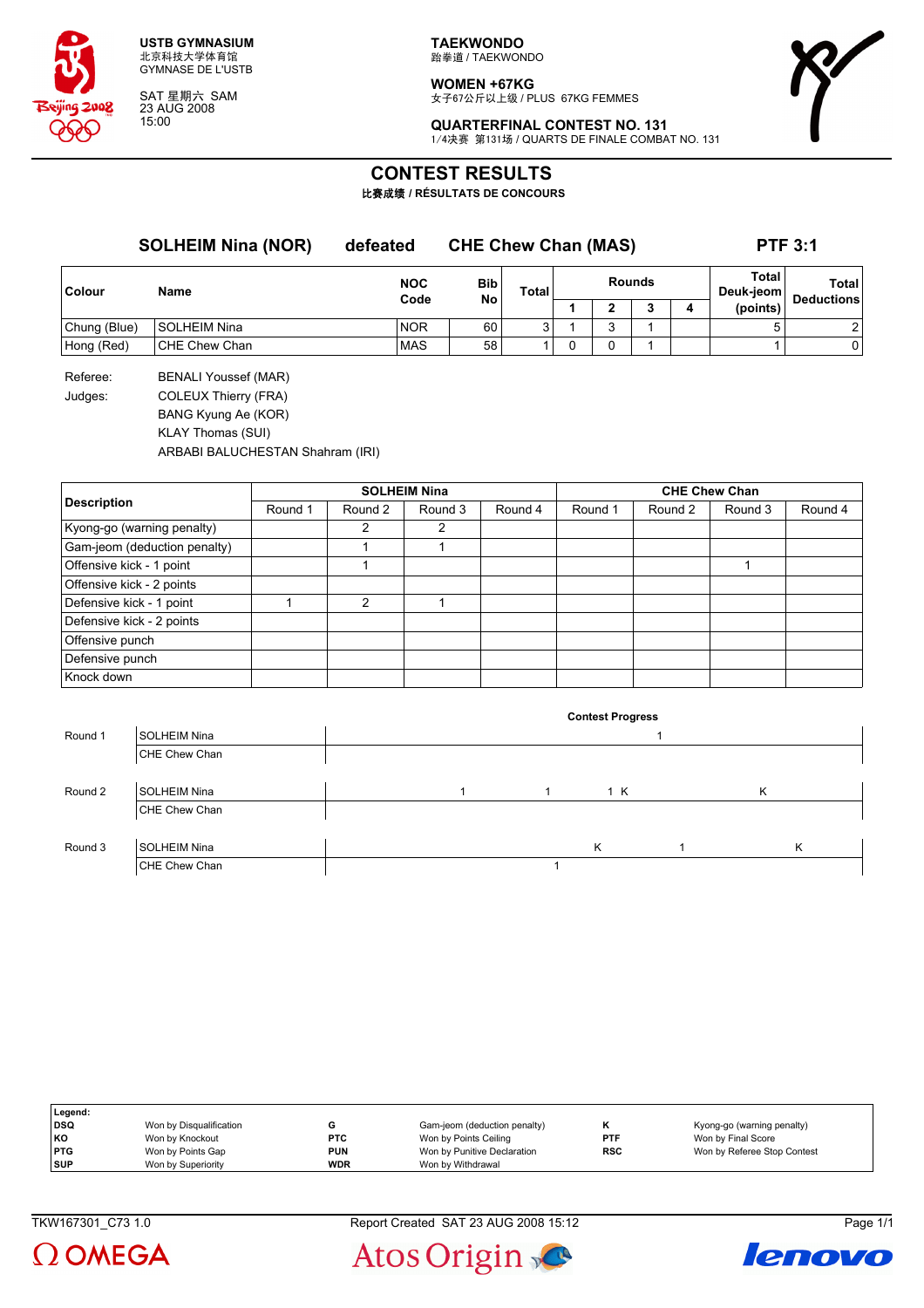

SAT 星期六 SAM 23 AUG 2008 15:15

**TAEKWONDO** 跆拳道 / TAEKWONDO

**WOMEN +67KG** 女子67公斤以上级 / PLUS 67KG FEMMES



**QUARTERFINAL CONTEST NO. 132** 1/4决赛 第132场 / QUARTS DE FINALE COMBAT NO. 132

## **CONTEST RESULTS**

比赛成绩 **/ RÉSULTATS DE CONCOURS**

| <b>FALAVIGNA Natalia (BRA)</b> |                             | defeated   |           | <b>MARTON Carmen (AUS)</b> | <b>PTF 5:2</b> |               |   |                    |                   |
|--------------------------------|-----------------------------|------------|-----------|----------------------------|----------------|---------------|---|--------------------|-------------------|
| <b>Colour</b>                  | Name                        | <b>NOC</b> | Bib<br>No | <b>Total</b>               |                | <b>Rounds</b> |   | Total<br>Deuk-jeom | <b>Total</b>      |
|                                |                             | Code       |           |                            |                |               | 4 | (points)           | <b>Deductions</b> |
| Chung (Blue)                   | <b>MARTON Carmen</b>        | AUS        | 49        |                            |                |               |   | ົ                  | 0                 |
| Hong (Red)                     | <b>FALAVIGNA Natalia</b>    | <b>BRA</b> | 50        | 5.                         | ົ              | 4             |   | 6                  |                   |
|                                | $\sim$ $\sim$ $\sim$ $\sim$ |            |           |                            |                |               |   |                    |                   |

Referee: NAVARRO INGLES Carmen (ESP) Judges: HUBER Christian (AUT) HEMWONNO Jatuporn (THA) LEE Thiam Huat (SIN)

OETJENS Thekla (GER)

|                              |         |         | <b>MARTON Carmen</b> |         | <b>FALAVIGNA Natalia</b> |               |               |         |  |  |
|------------------------------|---------|---------|----------------------|---------|--------------------------|---------------|---------------|---------|--|--|
| <b>Description</b>           | Round 1 | Round 2 | Round 3              | Round 4 | Round 1                  | Round 2       | Round 3       | Round 4 |  |  |
| Kyong-go (warning penalty)   |         |         |                      |         |                          |               |               |         |  |  |
| Gam-jeom (deduction penalty) |         |         |                      |         |                          |               |               |         |  |  |
| Offensive kick - 1 point     |         |         |                      |         |                          | $\mathcal{P}$ | 2             |         |  |  |
| Offensive kick - 2 points    |         |         |                      |         |                          |               |               |         |  |  |
| Defensive kick - 1 point     |         |         |                      |         |                          |               | $\mathcal{P}$ |         |  |  |
| Defensive kick - 2 points    |         |         |                      |         |                          |               |               |         |  |  |
| Offensive punch              |         |         |                      |         |                          |               |               |         |  |  |
| Defensive punch              |         |         |                      |         |                          |               |               |         |  |  |
| Knock down                   |         |         |                      |         |                          |               |               |         |  |  |

|         |                          |  | <b>Contest Progress</b> |     |
|---------|--------------------------|--|-------------------------|-----|
| Round 1 | <b>MARTON Carmen</b>     |  | Κ                       |     |
|         | <b>FALAVIGNA Natalia</b> |  | Κ                       |     |
|         |                          |  |                         |     |
| Round 2 | <b>MARTON Carmen</b>     |  |                         |     |
|         | <b>FALAVIGNA Natalia</b> |  |                         |     |
|         |                          |  |                         |     |
| Round 3 | <b>MARTON Carmen</b>     |  |                         |     |
|         | <b>FALAVIGNA Natalia</b> |  |                         | 1 K |

| Legend:    |                         |            |                              |            |                             |
|------------|-------------------------|------------|------------------------------|------------|-----------------------------|
| <b>DSQ</b> | Won by Disqualification |            | Gam-jeom (deduction penalty) |            | Kyong-go (warning penalty)  |
| KO         | Won by Knockout         | <b>PTC</b> | Won by Points Ceiling        | <b>PTF</b> | Won by Final Score          |
| <b>PTG</b> | Won by Points Gap       | <b>PUN</b> | Won by Punitive Declaration  | <b>RSC</b> | Won by Referee Stop Contest |
| <b>SUP</b> | Won by Superiority      | <b>WDR</b> | Won by Withdrawal            |            |                             |



TKW167302\_C73 1.0 Report Created SAT 23 AUG 2008 15:25 Page 1/1



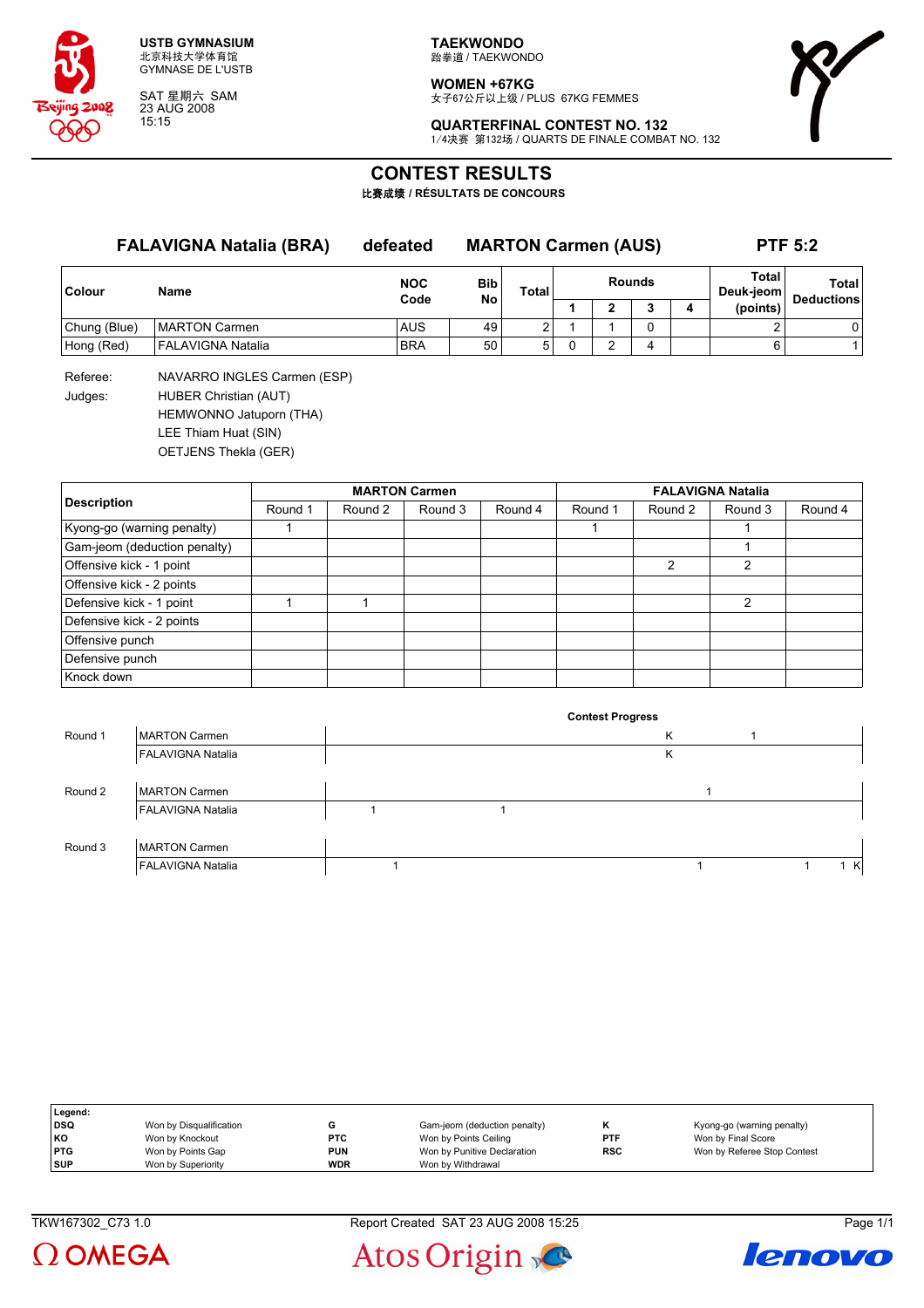

SAT 星期六 SAM 23 AUG 2008 15:30

**TAEKWONDO** 跆拳道 / TAEKWONDO

**WOMEN +67KG**

女子67公斤以上级 / PLUS 67KG FEMMES



**QUARTERFINAL CONTEST NO. 133** 1/4决赛 第133场 / QUARTS DE FINALE COMBAT NO. 133

## **CONTEST RESULTS**

比赛成绩 **/ RÉSULTATS DE CONCOURS**

**ESPINOZA Maria del Rosario (MEX) defeated KEDZIERSKA Karolina (SWE) PTF 4:2**

| Colour       | Name                       | <b>NOC</b><br>Code | <b>Bib</b><br>No | Total  | <b>Rounds</b> |  |  | Total<br>Deuk-jeoml | Total<br><b>Deductions</b> |
|--------------|----------------------------|--------------------|------------------|--------|---------------|--|--|---------------------|----------------------------|
|              |                            |                    |                  |        |               |  |  | (points)            |                            |
| Chung (Blue) | ESPINOZA Maria del Rosario | <b>MEX</b>         | 59               |        |               |  |  |                     |                            |
| Hong (Red)   | KEDZIERSKA Karolina        | <b>SWE</b>         | 61               | ⌒<br>_ |               |  |  |                     |                            |

Referee: OH II Nam (INA) Judges: BARHOUMI Abdessattar (TUN) BANG Kyung Ae (KOR) NAGANO Osamu (JPN) CHEN Chun Feng (TPE)

|                              |         | <b>ESPINOZA Maria del Rosario</b> |         |         | <b>KEDZIERSKA Karolina</b> |         |         |         |  |  |
|------------------------------|---------|-----------------------------------|---------|---------|----------------------------|---------|---------|---------|--|--|
| <b>Description</b>           | Round 1 | Round 2                           | Round 3 | Round 4 | Round 1                    | Round 2 | Round 3 | Round 4 |  |  |
| Kyong-go (warning penalty)   |         |                                   |         |         |                            |         |         |         |  |  |
| Gam-jeom (deduction penalty) |         |                                   |         |         |                            |         |         |         |  |  |
| Offensive kick - 1 point     |         | 3                                 |         |         |                            |         |         |         |  |  |
| Offensive kick - 2 points    |         |                                   |         |         |                            |         |         |         |  |  |
| Defensive kick - 1 point     |         |                                   |         |         |                            |         |         |         |  |  |
| Defensive kick - 2 points    |         |                                   |         |         |                            |         |         |         |  |  |
| Offensive punch              |         |                                   |         |         |                            |         |         |         |  |  |
| Defensive punch              |         |                                   |         |         |                            |         |         |         |  |  |
| Knock down                   |         |                                   |         |         |                            |         |         |         |  |  |

|         |                                   | <b>Contest Progress</b> |  |   |
|---------|-----------------------------------|-------------------------|--|---|
| Round 1 | <b>ESPINOZA Maria del Rosario</b> |                         |  |   |
|         | KEDZIERSKA Karolina               |                         |  |   |
|         |                                   |                         |  |   |
| Round 2 | <b>ESPINOZA Maria del Rosario</b> |                         |  | Κ |
|         | KEDZIERSKA Karolina               |                         |  |   |
|         |                                   |                         |  |   |
| Round 3 | ESPINOZA Maria del Rosario        |                         |  | Κ |
|         | KEDZIERSKA Karolina               |                         |  |   |

| Legend:    |                         |            |                              |            |                             |
|------------|-------------------------|------------|------------------------------|------------|-----------------------------|
| <b>DSQ</b> | Won by Disqualification |            | Gam-jeom (deduction penalty) | г.         | Kyong-go (warning penalty)  |
| KO         | Won by Knockout         | <b>PTC</b> | Won by Points Ceiling        | PTF        | Won by Final Score          |
| <b>PTG</b> | Won by Points Gap       | <b>PUN</b> | Won by Punitive Declaration  | <b>RSC</b> | Won by Referee Stop Contest |
| <b>SUP</b> | Won by Superiority      | <b>WDR</b> | Won by Withdrawal            |            |                             |



TKW167303\_C73 1.0 Report Created SAT 23 AUG 2008 15:40 Page 1/1



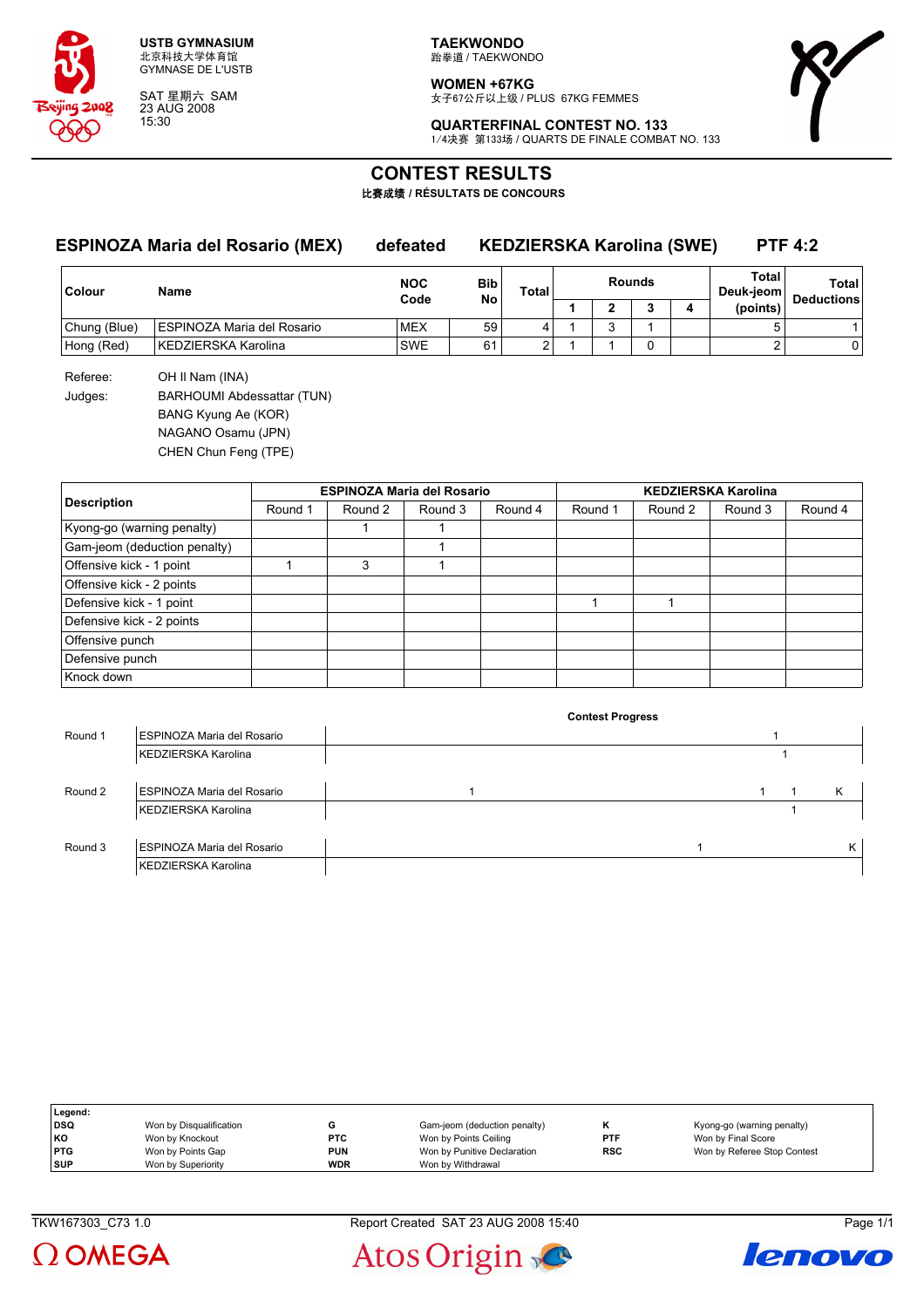

SAT 星期六 SAM 23 AUG 2008 15:45

**TAEKWONDO** 跆拳道 / TAEKWONDO

**WOMEN +67KG** 女子67公斤以上级 / PLUS 67KG FEMMES



**QUARTERFINAL CONTEST NO. 134** 1/4决赛 第134场 / QUARTS DE FINALE COMBAT NO. 134

## **CONTEST RESULTS**

比赛成绩 **/ RÉSULTATS DE CONCOURS**

# **CORRECTED**

**STEVENSON Sarah (GBR) defeated CHEN Zhong (CHN) PTF 2:1**

| Colour       | Name                   | <b>NOC</b><br>Code | Bib<br>No | <b>Total</b> |  | <b>Rounds</b> | Total<br>Deuk-jeom | Total<br><b>Deductions</b> |
|--------------|------------------------|--------------------|-----------|--------------|--|---------------|--------------------|----------------------------|
|              |                        |                    |           |              |  |               | (points)           |                            |
| Chung (Blue) | <b>CHEN Zhong</b>      | <b>CHN</b>         | 51        |              |  |               |                    | 0                          |
| Hong (Red)   | <b>STEVENSON Sarah</b> | <b>GBR</b>         | 55        |              |  |               |                    | 0                          |

Referee: BENALI Youssef (MAR) Judges: OTHMAN Ahmad (JOR) PENA ARCHNIEGAS Sandra Magally (COL) PRESTON Leon (USA) ZANETTE Federico (ITA)

|                              |         |         | <b>CHEN Zhong</b> |         | <b>STEVENSON Sarah</b> |         |         |         |  |  |
|------------------------------|---------|---------|-------------------|---------|------------------------|---------|---------|---------|--|--|
| <b>Description</b>           | Round 1 | Round 2 | Round 3           | Round 4 | Round 1                | Round 2 | Round 3 | Round 4 |  |  |
| Kyong-go (warning penalty)   |         |         |                   |         |                        |         |         |         |  |  |
| Gam-jeom (deduction penalty) |         |         |                   |         |                        |         |         |         |  |  |
| Offensive kick - 1 point     |         |         |                   |         |                        |         |         |         |  |  |
| Offensive kick - 2 points    |         |         |                   |         |                        |         |         |         |  |  |
| Defensive kick - 1 point     |         |         |                   |         |                        |         |         |         |  |  |
| Defensive kick - 2 points    |         |         |                   |         |                        |         |         |         |  |  |
| Offensive punch              |         |         |                   |         |                        |         |         |         |  |  |
| Defensive punch              |         |         |                   |         |                        |         |         |         |  |  |
| Knock down                   |         |         |                   |         |                        |         |         |         |  |  |

|         |                        | <b>Contest Progress</b> |   |
|---------|------------------------|-------------------------|---|
| Round 1 | CHEN Zhong             |                         |   |
|         | <b>STEVENSON Sarah</b> |                         |   |
|         |                        |                         |   |
| Round 2 | CHEN Zhong             | K                       |   |
|         | <b>STEVENSON Sarah</b> | Κ                       |   |
|         |                        |                         |   |
| Round 3 | CHEN Zhong             |                         |   |
|         | <b>STEVENSON Sarah</b> |                         | 2 |

| Legend:    |                         |            |                              |            |                             |
|------------|-------------------------|------------|------------------------------|------------|-----------------------------|
| <b>DSQ</b> | Won by Disqualification |            | Gam-jeom (deduction penalty) |            | Kyong-go (warning penalty)  |
| KO         | Won by Knockout         | <b>PTC</b> | Won by Points Ceiling        | <b>PTF</b> | Won by Final Score          |
| <b>PTG</b> | Won by Points Gap       | <b>PUN</b> | Won by Punitive Declaration  | <b>RSC</b> | Won by Referee Stop Contest |
| <b>SUP</b> | Won by Superiority      | <b>WDR</b> | Won by Withdrawal            |            |                             |

TKW167304\_C73 1.3 Report Created SAT 23 AUG 2008 21:58 Page 1/1 **Decision by the Competition Supervisory Board is to reverse the result of contest CHN-GBR because of error in judgment. The score has been corrected from 0-1 to 2-1. The contest progress in round three has been updated.**

 $\Omega$  OMEGA



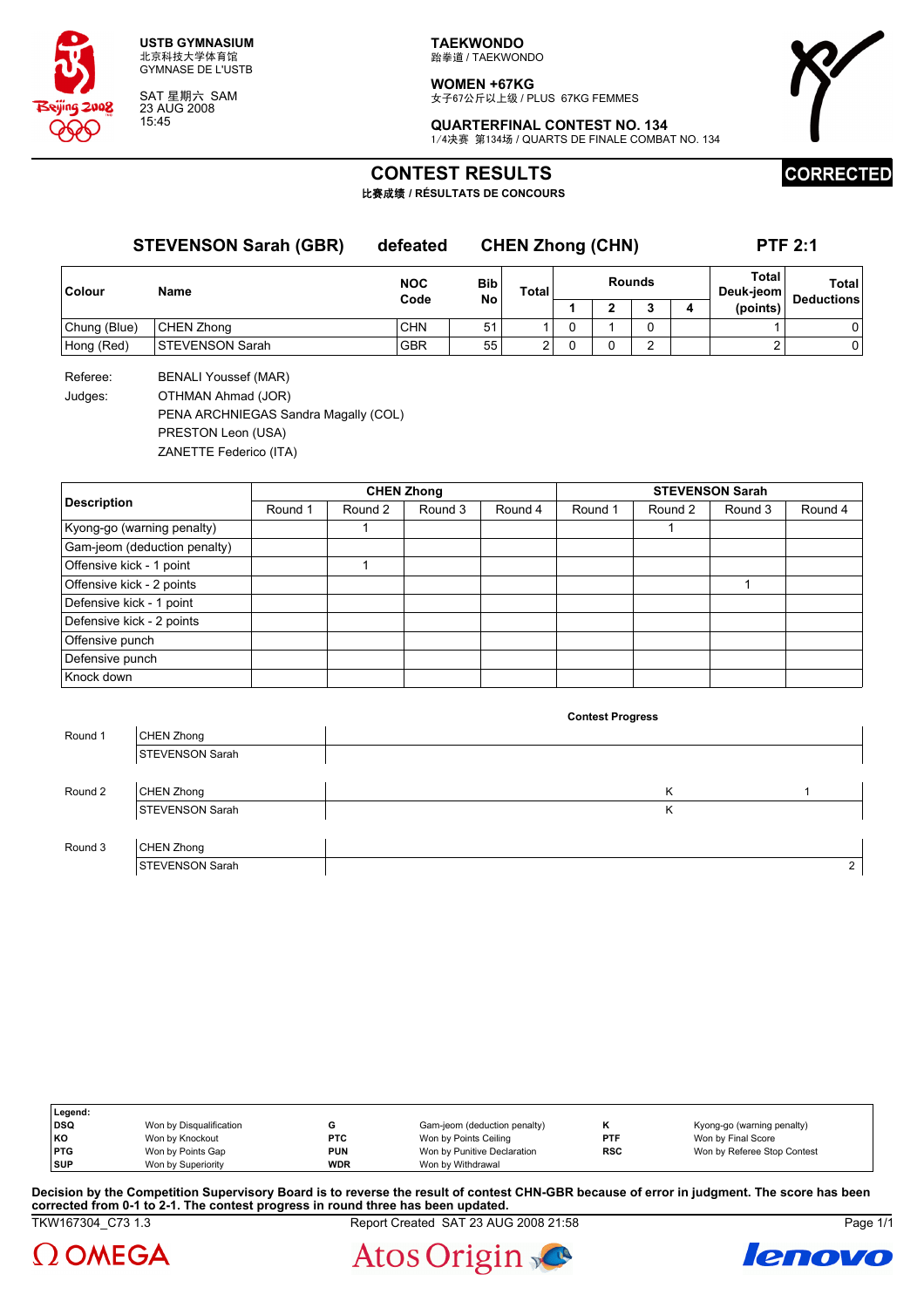

SAT 星期六 SAM 23 AUG 2008 17:00

**TAEKWONDO** 跆拳道 / TAEKWONDO

**WOMEN +67KG** 女子67公斤以上级 / PLUS 67KG FEMMES



**SEMIFINAL CONTEST NO. 139** 半决赛 第139场 / DEMI-FINAL COMBAT NO. 139

## **CONTEST RESULTS**

比赛成绩 **/ RÉSULTATS DE CONCOURS**

| <b>SOLHEIM Nina (NOR)</b> |                          | defeated           | <b>FALAVIGNA Natalia (BRA)</b> |               |               |   |  |   | <b>SUP 2:2</b>     |                            |  |
|---------------------------|--------------------------|--------------------|--------------------------------|---------------|---------------|---|--|---|--------------------|----------------------------|--|
| Colour                    | <b>Name</b>              | <b>NOC</b><br>Code | Bib<br>No                      | Total         | <b>Rounds</b> |   |  |   | Total<br>Deuk-jeom | Total<br><b>Deductions</b> |  |
|                           |                          |                    |                                |               |               | າ |  | 4 | (points)           |                            |  |
| Chung (Blue)              | SOLHEIM Nina             | <b>NOR</b>         | 60                             | າ             |               | 0 |  |   |                    | 0                          |  |
| Hong (Red)                | <b>FALAVIGNA Natalia</b> | <b>BRA</b>         | 50                             | $\mathcal{P}$ |               |   |  |   |                    | 0                          |  |
|                           |                          |                    |                                |               |               |   |  |   |                    |                            |  |

Referee: BANG Kyung Ae (KOR) Judges: NAGANO Osamu (JPN) HEMWONNO Jatuporn (THA) ARBABI BALUCHESTAN Shahram (IRI) BENALI Youssef (MAR)

|                              |         |         | <b>SOLHEIM Nina</b> |         | <b>FALAVIGNA Natalia</b> |         |         |         |  |  |
|------------------------------|---------|---------|---------------------|---------|--------------------------|---------|---------|---------|--|--|
| <b>Description</b>           | Round 1 | Round 2 | Round 3             | Round 4 | Round 1                  | Round 2 | Round 3 | Round 4 |  |  |
| Kyong-go (warning penalty)   |         |         |                     |         |                          |         |         |         |  |  |
| Gam-jeom (deduction penalty) |         |         |                     |         |                          |         |         |         |  |  |
| Offensive kick - 1 point     |         |         |                     |         |                          |         |         |         |  |  |
| Offensive kick - 2 points    |         |         |                     |         |                          |         |         |         |  |  |
| Defensive kick - 1 point     |         |         |                     |         |                          |         |         |         |  |  |
| Defensive kick - 2 points    |         |         |                     |         |                          |         |         |         |  |  |
| Offensive punch              |         |         |                     |         |                          |         |         |         |  |  |
| Defensive punch              |         |         |                     |         |                          |         |         |         |  |  |
| Knock down                   |         |         |                     |         |                          |         |         |         |  |  |

|         |                          |   | <b>Contest Progress</b> |  |
|---------|--------------------------|---|-------------------------|--|
| Round 1 | <b>SOLHEIM Nina</b>      |   |                         |  |
|         | <b>FALAVIGNA Natalia</b> |   |                         |  |
|         |                          |   |                         |  |
| Round 2 | <b>SOLHEIM Nina</b>      | Κ |                         |  |
|         | <b>FALAVIGNA Natalia</b> |   |                         |  |
|         |                          |   |                         |  |
| Round 3 | <b>SOLHEIM Nina</b>      |   |                         |  |
|         | <b>FALAVIGNA Natalia</b> |   | Κ                       |  |
|         |                          |   |                         |  |
| Round 4 | <b>SOLHEIM Nina</b>      | K |                         |  |
|         | <b>FALAVIGNA Natalia</b> | K |                         |  |

| Legend:    |                         |            |                              |            |                             |
|------------|-------------------------|------------|------------------------------|------------|-----------------------------|
| DSQ        | Won by Disqualification |            | Gam-jeom (deduction penalty) |            | Kyong-go (warning penalty)  |
| KO         | Won by Knockout         | <b>PTC</b> | Won by Points Ceiling        | <b>PTF</b> | Won by Final Score          |
| <b>PTG</b> | Won by Points Gap       | PUN        | Won by Punitive Declaration  | <b>RSC</b> | Won by Referee Stop Contest |
| <b>SUP</b> | Won by Superiority      | <b>WDR</b> | Won by Withdrawal            |            |                             |

TKW167201\_C73 1.0 Report Created SAT 23 AUG 2008 17:18 Page 1/1





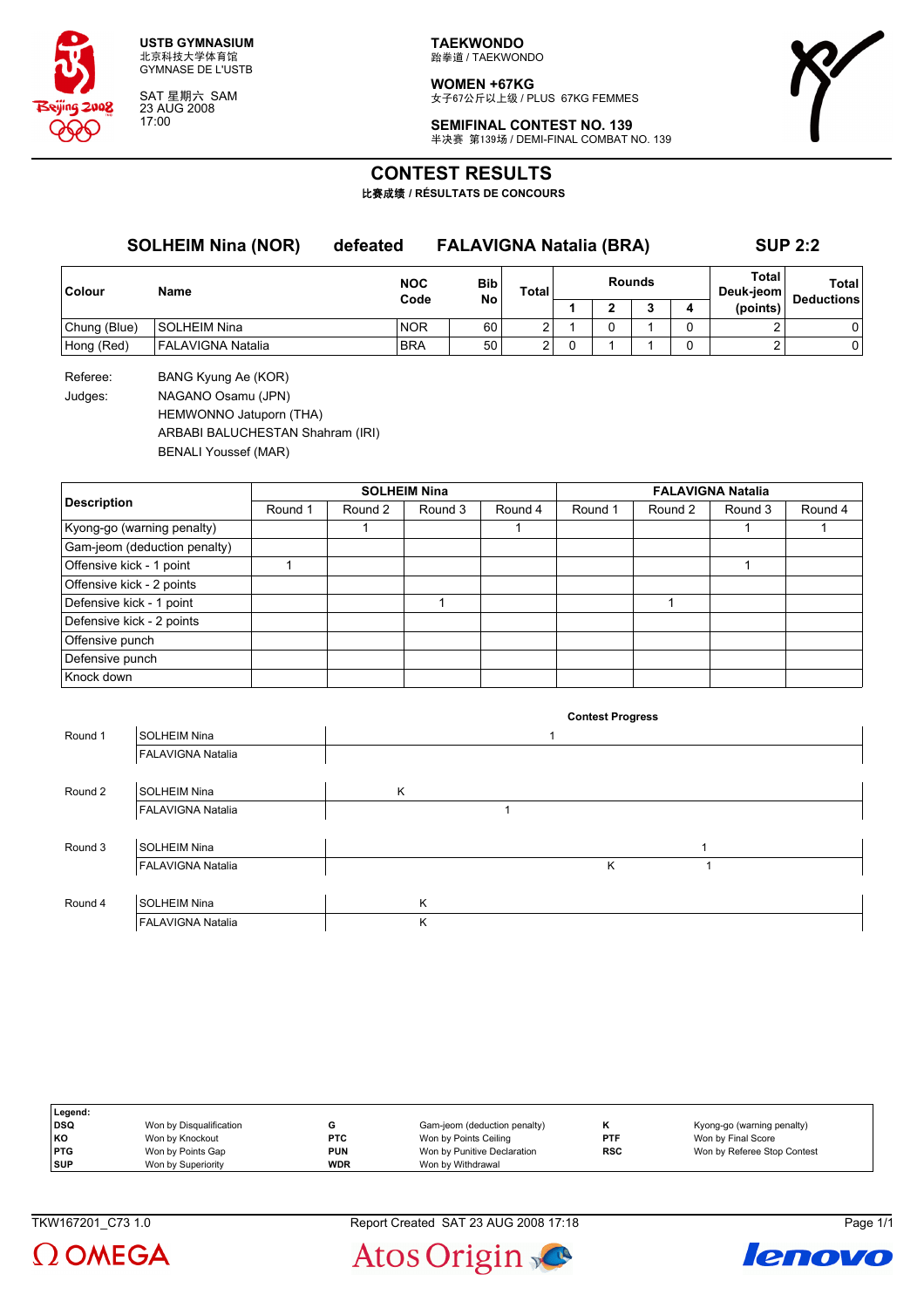

SAT 星期六 SAM 23 AUG 2008 17:15

**TAEKWONDO** 跆拳道 / TAEKWONDO

**WOMEN +67KG** 女子67公斤以上级 / PLUS 67KG FEMMES



**SEMIFINAL CONTEST NO. 140** 半决赛 第140场 / DEMI-FINAL COMBAT NO. 140

## **CONTEST RESULTS**

比赛成绩 **/ RÉSULTATS DE CONCOURS**

### **ESPINOZA Maria del Rosario (MEX) defeated STEVENSON Sarah (GBR) PTF 4:1**

| <b>Colour</b> | Name                       | <b>NOC</b><br>Code | <b>Bib</b><br>No | <b>Total</b> |  | <b>Rounds</b> | Total<br>Deuk-jeom | Total<br><b>Deductions</b> |
|---------------|----------------------------|--------------------|------------------|--------------|--|---------------|--------------------|----------------------------|
|               |                            |                    |                  |              |  |               | (points)           |                            |
| Chung (Blue)  | ESPINOZA Maria del Rosario | <b>MEX</b>         | 59               |              |  |               |                    |                            |
| Hong (Red)    | <b>STEVENSON Sarah</b>     | <b>GBR</b>         | 55               |              |  |               |                    |                            |

Referee: CHEN Chun Feng (TPE) Judges: LEE Thiam Huat (SIN) YU Myung Ok (CAN) ANDRIYEVSKYY Valeriy (UKR) LOIACONO Samuel (AUS)

|                              |         |               | <b>ESPINOZA Maria del Rosario</b> |         | <b>STEVENSON Sarah</b> |         |         |         |  |  |
|------------------------------|---------|---------------|-----------------------------------|---------|------------------------|---------|---------|---------|--|--|
| <b>Description</b>           | Round 1 | Round 2       | Round 3                           | Round 4 | Round 1                | Round 2 | Round 3 | Round 4 |  |  |
| Kyong-go (warning penalty)   |         |               |                                   |         |                        |         |         |         |  |  |
| Gam-jeom (deduction penalty) |         |               |                                   |         |                        |         |         |         |  |  |
| Offensive kick - 1 point     |         |               |                                   |         |                        |         |         |         |  |  |
| Offensive kick - 2 points    |         |               |                                   |         |                        |         |         |         |  |  |
| Defensive kick - 1 point     |         | $\mathcal{P}$ |                                   |         |                        |         |         |         |  |  |
| Defensive kick - 2 points    |         |               |                                   |         |                        |         |         |         |  |  |
| Offensive punch              |         |               |                                   |         |                        |         |         |         |  |  |
| Defensive punch              |         |               |                                   |         |                        |         |         |         |  |  |
| Knock down                   |         |               |                                   |         |                        |         |         |         |  |  |

|         |                            | <b>Contest Progress</b> |   |
|---------|----------------------------|-------------------------|---|
| Round 1 | ESPINOZA Maria del Rosario |                         |   |
|         | <b>STEVENSON Sarah</b>     | κ                       |   |
|         |                            |                         |   |
| Round 2 | ESPINOZA Maria del Rosario |                         | к |
|         | STEVENSON Sarah            |                         |   |
|         |                            |                         |   |
| Round 3 | ESPINOZA Maria del Rosario |                         |   |
|         | STEVENSON Sarah            |                         |   |

| Legend:    |                         |            |                              |            |                             |
|------------|-------------------------|------------|------------------------------|------------|-----------------------------|
| DSQ        | Won by Disqualification |            | Gam-jeom (deduction penalty) |            | Kyong-go (warning penalty)  |
| KO         | Won by Knockout         | <b>PTC</b> | Won by Points Ceiling        | PTF        | Won by Final Score          |
| <b>PTG</b> | Won by Points Gap       | <b>PUN</b> | Won by Punitive Declaration  | <b>RSC</b> | Won by Referee Stop Contest |
| <b>SUP</b> | Won by Superiority      | <b>WDR</b> | Won by Withdrawal            |            |                             |



TKW167202\_C73 1.0 Report Created SAT 23 AUG 2008 17:59 Page 1/1



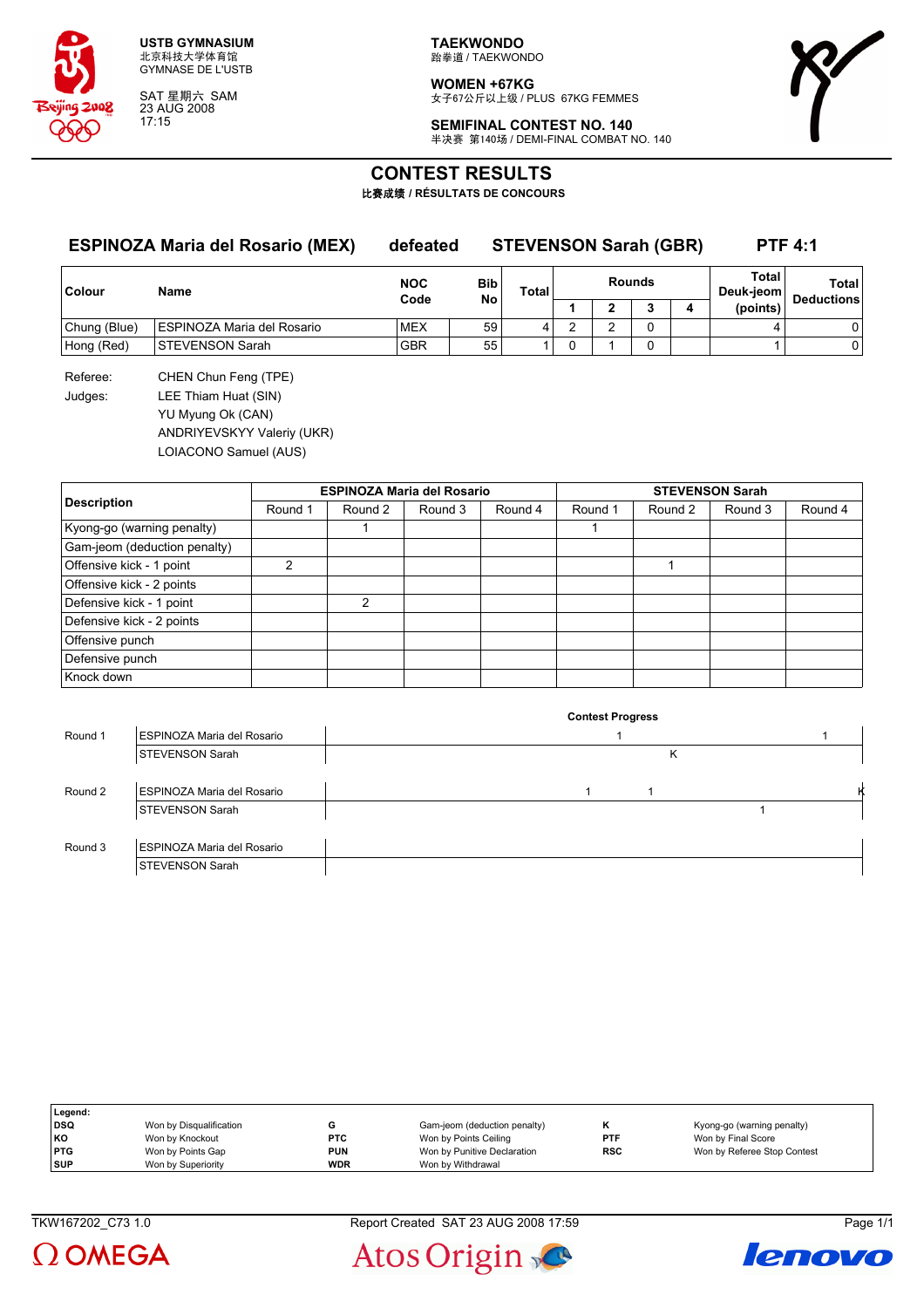

SAT 星期六 SAM 23 AUG 2008 18:30

**TAEKWONDO** 跆拳道 / TAEKWONDO

**WOMEN +67KG** 女子67公斤以上级 / PLUS 67KG FEMMES



**REPECHAGE CONTEST NO. 143** 复活赛 第143场 / REPÊCHAGE COMBAT NO. 143

## **CONTEST RESULTS**

比赛成绩 **/ RÉSULTATS DE CONCOURS**

| <b>ABD RABO Noha (EGY)</b> |               | defeated           |                         | <b>CHE Chew Chan (MAS)</b> | <b>PTF 5:1</b> |   |   |                    |                                   |
|----------------------------|---------------|--------------------|-------------------------|----------------------------|----------------|---|---|--------------------|-----------------------------------|
| Colour                     | Name          | <b>NOC</b><br>Code | <b>Bib</b><br><b>No</b> | Total                      | <b>Rounds</b>  |   |   | Total<br>Deuk-jeom | <b>Total</b><br><b>Deductions</b> |
|                            |               |                    |                         |                            |                |   | 4 | (points)           |                                   |
| Chung (Blue)               | ABD RABO Noha | EGY                | 53                      | 5.                         |                |   |   |                    | 0                                 |
| Hong (Red)                 | CHE Chew Chan | <b>MAS</b>         | 58                      |                            |                | 0 |   |                    | 0                                 |

Referee: ADAM Rosa Maria (MEX) Judges: NOWICKI Dariusz Grzegorz (POL) HUBER Christian (AUT) YU Myung Ok (CAN)

COLEUX Thierry (FRA)

|                              |         |         | <b>ABD RABO Noha</b> |         | <b>CHE Chew Chan</b> |         |         |         |  |  |
|------------------------------|---------|---------|----------------------|---------|----------------------|---------|---------|---------|--|--|
| <b>Description</b>           | Round 1 | Round 2 | Round 3              | Round 4 | Round 1              | Round 2 | Round 3 | Round 4 |  |  |
| Kyong-go (warning penalty)   |         |         |                      |         |                      |         |         |         |  |  |
| Gam-jeom (deduction penalty) |         |         |                      |         |                      |         |         |         |  |  |
| Offensive kick - 1 point     |         |         |                      |         |                      |         |         |         |  |  |
| Offensive kick - 2 points    |         |         |                      |         |                      |         |         |         |  |  |
| Defensive kick - 1 point     |         |         | 3                    |         |                      |         |         |         |  |  |
| Defensive kick - 2 points    |         |         |                      |         |                      |         |         |         |  |  |
| Offensive punch              |         |         |                      |         |                      |         |         |         |  |  |
| Defensive punch              |         |         |                      |         |                      |         |         |         |  |  |
| Knock down                   |         |         |                      |         |                      |         |         |         |  |  |

|         |               |  |   |  | <b>Contest Progress</b> |
|---------|---------------|--|---|--|-------------------------|
| Round 1 | ABD RABO Noha |  |   |  |                         |
|         | CHE Chew Chan |  |   |  |                         |
|         |               |  |   |  |                         |
| Round 2 | ABD RABO Noha |  |   |  |                         |
|         | CHE Chew Chan |  |   |  |                         |
|         |               |  |   |  |                         |
| Round 3 | ABD RABO Noha |  | K |  |                         |
|         | CHE Chew Chan |  |   |  |                         |

| Legend:    |                         |            |                              |            |                             |
|------------|-------------------------|------------|------------------------------|------------|-----------------------------|
| DSQ        | Won by Disqualification |            | Gam-jeom (deduction penalty) |            | Kyong-go (warning penalty)  |
| l KO       | Won by Knockout         | <b>PTC</b> | Won by Points Ceiling        | <b>PTF</b> | Won by Final Score          |
| <b>PTG</b> | Won by Points Gap       | <b>PUN</b> | Won by Punitive Declaration  | <b>RSC</b> | Won by Referee Stop Contest |
| <b>SUP</b> | Won by Superiority      | <b>WDR</b> | Won by Withdrawal            |            |                             |



TKW167352\_C73 1.0 Report Created SAT 23 AUG 2008 18:40 Page 1/1



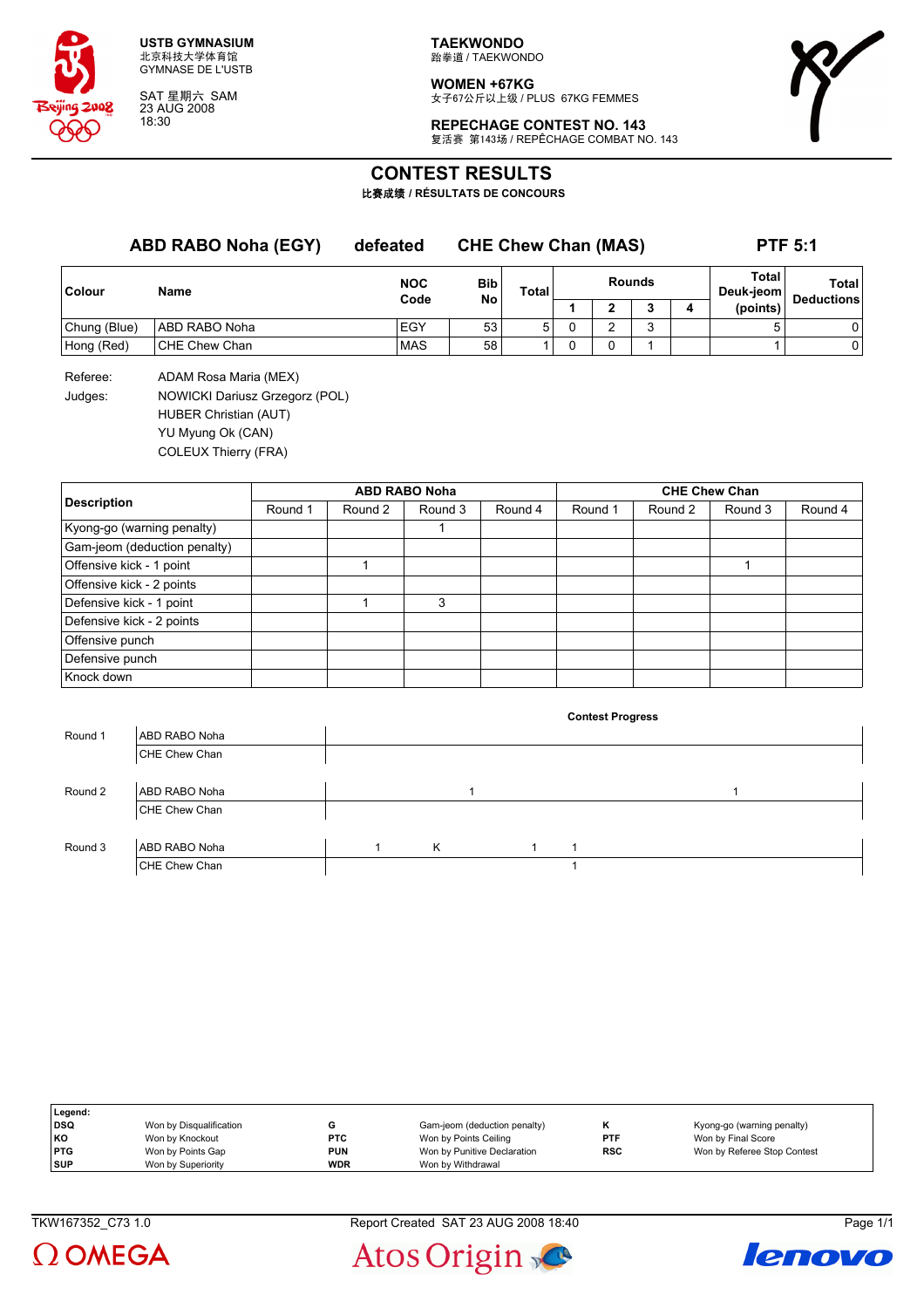

SAT 星期六 SAM 23 AUG 2008 18:45

**TAEKWONDO** 跆拳道 / TAEKWONDO

**WOMEN +67KG** 女子67公斤以上级 / PLUS 67KG FEMMES



**REPECHAGE CONTEST NO. 144** 复活赛 第144场 / REPÊCHAGE COMBAT NO. 144

## **CONTEST RESULTS**

比赛成绩 **/ RÉSULTATS DE CONCOURS**

| <b>KEDZIERSKA Karolina (SWE)</b> |                     | defeated           | <b>BEN HAMZA Khaoula (TUN)</b> |   |                               |   |  |   |                    | <b>PTF 5:4</b>             |  |
|----------------------------------|---------------------|--------------------|--------------------------------|---|-------------------------------|---|--|---|--------------------|----------------------------|--|
| <b>Colour</b>                    | Name                | <b>NOC</b><br>Code | <b>Bib</b>                     |   | <b>Rounds</b><br><b>Total</b> |   |  |   | Total<br>Deuk-jeom | Total<br><b>Deductions</b> |  |
|                                  |                     |                    | <b>No</b>                      |   |                               |   |  | 4 | (points)           |                            |  |
| Chung (Blue)                     | KEDZIERSKA Karolina | <b>SWE</b>         | 61                             | 5 | ິ                             | c |  |   | 6                  |                            |  |
| Hong (Red)                       | I BEN HAMZA Khaoula | TUN                | 62                             | 4 |                               | ົ |  |   | 4                  | 0                          |  |
|                                  |                     |                    |                                |   |                               |   |  |   |                    |                            |  |

Referee: BANG Kyung Ae (KOR) Judges: HEMWONNO Jatuporn (THA) NAGANO Osamu (JPN) CAMPOS Roland (PHI) LOIACONO Samuel (AUS)

|                              | <b>KEDZIERSKA Karolina</b> |               |         |         | <b>BEN HAMZA Khaoula</b> |         |         |         |  |  |
|------------------------------|----------------------------|---------------|---------|---------|--------------------------|---------|---------|---------|--|--|
| <b>Description</b>           | Round 1                    | Round 2       | Round 3 | Round 4 | Round 1                  | Round 2 | Round 3 | Round 4 |  |  |
| Kyong-go (warning penalty)   |                            |               | 2       |         |                          |         |         |         |  |  |
| Gam-jeom (deduction penalty) |                            |               |         |         |                          |         |         |         |  |  |
| Offensive kick - 1 point     |                            |               |         |         |                          |         |         |         |  |  |
| Offensive kick - 2 points    |                            |               |         |         |                          |         |         |         |  |  |
| Defensive kick - 1 point     |                            | $\mathcal{P}$ |         |         |                          |         |         |         |  |  |
| Defensive kick - 2 points    |                            |               |         |         |                          |         |         |         |  |  |
| Offensive punch              |                            |               |         |         |                          |         |         |         |  |  |
| Defensive punch              |                            |               |         |         |                          |         |         |         |  |  |
| Knock down                   |                            |               |         |         |                          |         |         |         |  |  |

|         |                          | <b>Contest Progress</b> |   |
|---------|--------------------------|-------------------------|---|
| Round 1 | KEDZIERSKA Karolina      |                         |   |
|         | BEN HAMZA Khaoula        |                         |   |
| Round 2 |                          |                         |   |
|         | KEDZIERSKA Karolina      | 11                      |   |
|         | BEN HAMZA Khaoula        |                         |   |
|         |                          |                         |   |
| Round 3 | KEDZIERSKA Karolina      | К                       | к |
|         | <b>BEN HAMZA Khaoula</b> |                         |   |

| Legend:    |                         |            |                              |            |                             |
|------------|-------------------------|------------|------------------------------|------------|-----------------------------|
| <b>DSQ</b> | Won by Disqualification |            | Gam-jeom (deduction penalty) |            | Kyong-go (warning penalty)  |
| KO         | Won by Knockout         | <b>PTC</b> | Won by Points Ceiling        | <b>PTF</b> | Won by Final Score          |
| <b>PTG</b> | Won by Points Gap       | <b>PUN</b> | Won by Punitive Declaration  | <b>RSC</b> | Won by Referee Stop Contest |
| <b>SUP</b> | Won by Superiority      | <b>WDR</b> | Won by Withdrawal            |            |                             |



TKW167351\_C73 1.0 Report Created SAT 23 AUG 2008 18:55 Page 1/1



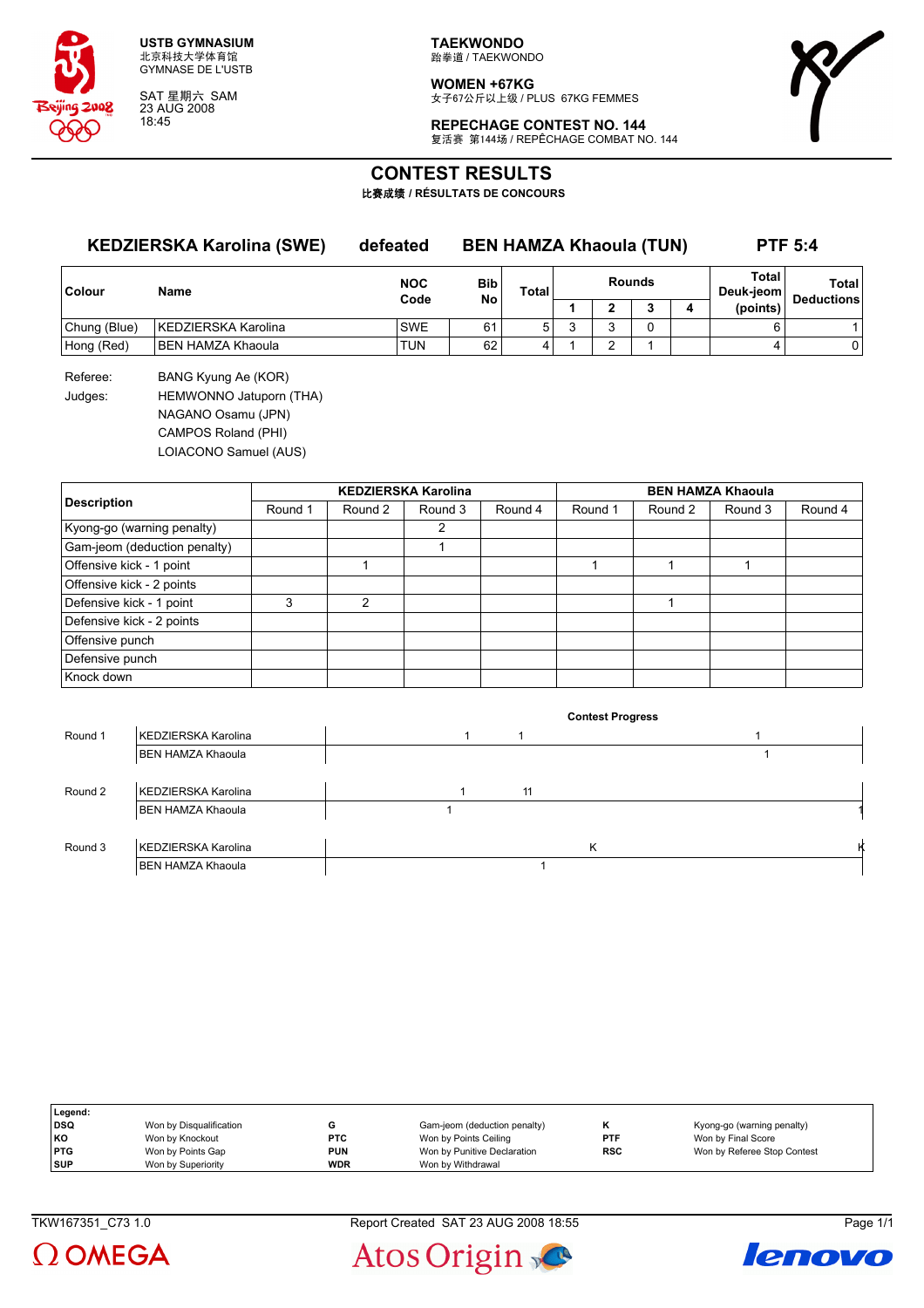

SAT 星期六 SAM 23 AUG 2008 19:30

**TAEKWONDO** 跆拳道 / TAEKWONDO

**WOMEN +67KG** 女子67公斤以上级 / PLUS 67KG FEMMES



**BRONZE MEDAL CONTEST NO. 147** 铜牌赛 第147场 / BRONZE COMBAT NO. 147

## **CONTEST RESULTS**

比赛成绩 **/ RÉSULTATS DE CONCOURS**

| <b>STEVENSON Sarah (GBR)</b> |                        | defeated   |           | <b>ABD RABO Noha (EGY)</b> |   |   |               | <b>PTF 5:1</b> |                                |                                   |
|------------------------------|------------------------|------------|-----------|----------------------------|---|---|---------------|----------------|--------------------------------|-----------------------------------|
| <b>Colour</b>                | Name                   | <b>NOC</b> | Bib       | Total                      |   |   | <b>Rounds</b> |                | Total<br>Deuk-jeom<br>(points) | <b>Total</b><br><b>Deductions</b> |
|                              |                        | Code       | <b>No</b> |                            |   |   |               | 4              |                                |                                   |
| Chung (Blue)                 | ABD RABO Noha          | EGY        | 53        |                            | 0 | 0 |               |                |                                | 0                                 |
| Hong (Red)                   | <b>STEVENSON Sarah</b> | <b>GBR</b> | 55        | 5                          |   | ົ | 3             |                | 6                              |                                   |
| Referee:                     | YU Myung Ok (CAN)      |            |           |                            |   |   |               |                |                                |                                   |
| Judges:                      | LEE Thiam Huat (SIN)   |            |           |                            |   |   |               |                |                                |                                   |
|                              |                        |            |           |                            |   |   |               |                |                                |                                   |

CAMPOS Roland (PHI)

ADAM Rosa Maria (MEX) HEMWONNO Jatuporn (THA)

| <b>Description</b>           |         |         | <b>ABD RABO Noha</b> |         | <b>STEVENSON Sarah</b> |         |         |         |  |  |
|------------------------------|---------|---------|----------------------|---------|------------------------|---------|---------|---------|--|--|
|                              | Round 1 | Round 2 | Round 3              | Round 4 | Round 1                | Round 2 | Round 3 | Round 4 |  |  |
| Kyong-go (warning penalty)   |         |         |                      |         |                        |         |         |         |  |  |
| Gam-jeom (deduction penalty) |         |         |                      |         |                        |         |         |         |  |  |
| Offensive kick - 1 point     |         |         |                      |         |                        |         | 2       |         |  |  |
| Offensive kick - 2 points    |         |         |                      |         |                        |         |         |         |  |  |
| Defensive kick - 1 point     |         |         |                      |         |                        |         |         |         |  |  |
| Defensive kick - 2 points    |         |         |                      |         |                        |         |         |         |  |  |
| Offensive punch              |         |         |                      |         |                        |         |         |         |  |  |
| Defensive punch              |         |         |                      |         |                        |         |         |         |  |  |
| Knock down                   |         |         |                      |         |                        |         |         |         |  |  |

|         |                        |  | <b>Contest Progress</b> |   |                |
|---------|------------------------|--|-------------------------|---|----------------|
| Round 1 | ABD RABO Noha          |  |                         |   |                |
|         | <b>STEVENSON Sarah</b> |  |                         |   |                |
|         |                        |  |                         |   |                |
| Round 2 | <b>ABD RABO Noha</b>   |  |                         |   |                |
|         | <b>STEVENSON Sarah</b> |  |                         | ĸ |                |
|         |                        |  |                         |   |                |
| Round 3 | ABD RABO Noha          |  |                         | Κ |                |
|         | <b>STEVENSON Sarah</b> |  |                         |   | K <sub>1</sub> |

| Legend:    |                         |            |                              |            |                             |
|------------|-------------------------|------------|------------------------------|------------|-----------------------------|
| <b>DSQ</b> | Won by Disqualification |            | Gam-jeom (deduction penalty) |            | Kyong-go (warning penalty)  |
| KO         | Won by Knockout         | <b>PTC</b> | Won by Points Ceiling        | <b>PTF</b> | Won by Final Score          |
| <b>PTG</b> | Won by Points Gap       | <b>PUN</b> | Won by Punitive Declaration  | <b>RSC</b> | Won by Referee Stop Contest |
| <b>SUP</b> | Won by Superiority      | <b>WDR</b> | Won by Withdrawal            |            |                             |

 $\Omega$  OMEGA



Atos Origin

lenovo

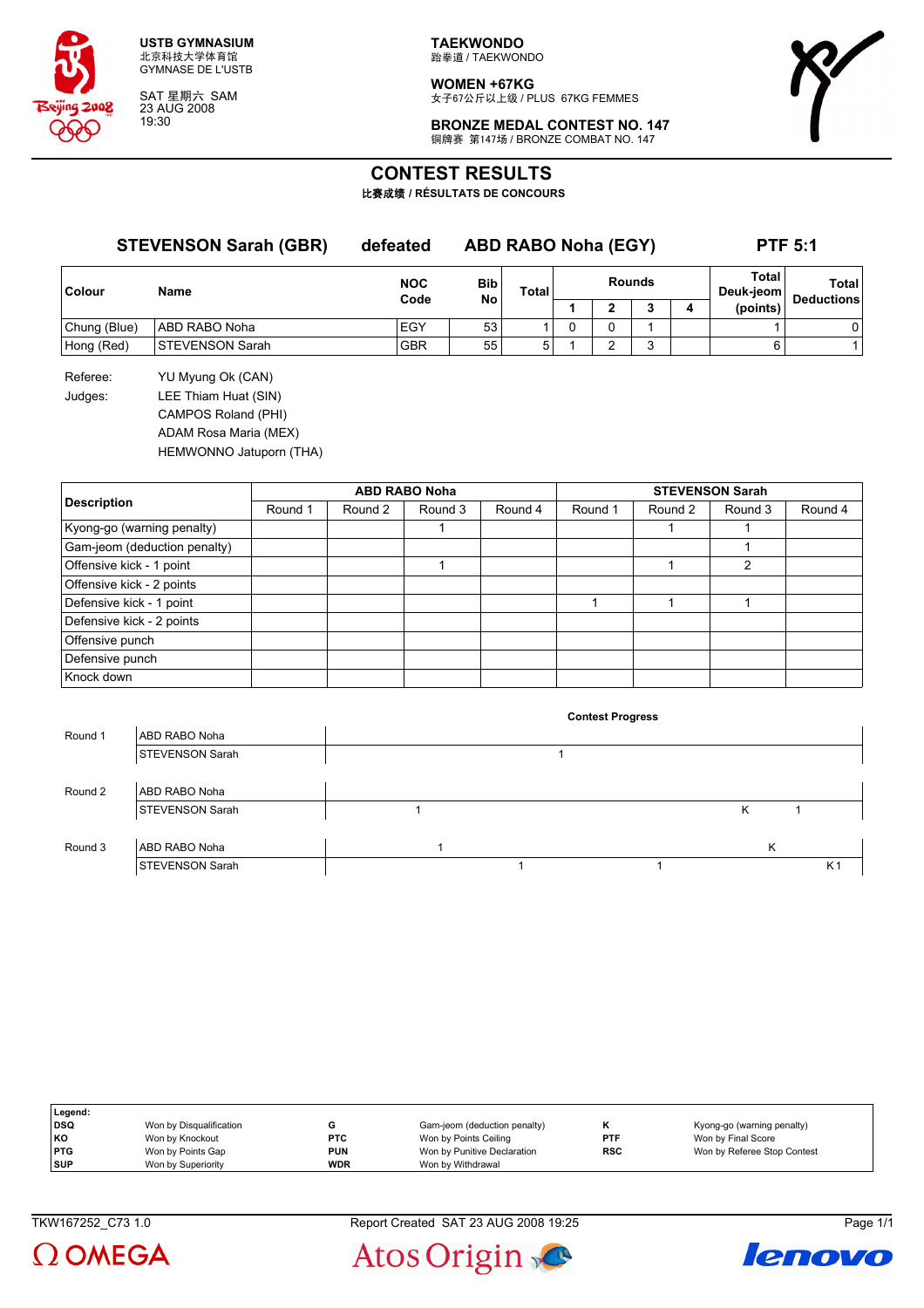

SAT 星期六 SAM 23 AUG 2008 19:45

**TAEKWONDO** 跆拳道 / TAEKWONDO

**WOMEN +67KG** 女子67公斤以上级 / PLUS 67KG FEMMES



**BRONZE MEDAL CONTEST NO. 148** 铜牌赛 第148场 / BRONZE COMBAT NO. 148

## **CONTEST RESULTS**

比赛成绩 **/ RÉSULTATS DE CONCOURS**

| <b>FALAVIGNA Natalia (BRA)</b> |                     | defeated   | <b>KEDZIERSKA Karolina (SWE)</b> |       |  |   |        |   | <b>PTF 5:2</b>     |                                   |
|--------------------------------|---------------------|------------|----------------------------------|-------|--|---|--------|---|--------------------|-----------------------------------|
| <b>Colour</b>                  | Name                | <b>NOC</b> | <b>Bib</b><br>No                 | Total |  |   | Rounds |   | Total<br>Deuk-ieom | <b>Total</b><br><b>Deductions</b> |
|                                |                     | Code       |                                  |       |  | o |        | 4 | (points)           |                                   |
| Chung (Blue)                   | FALAVIGNA Natalia   | <b>BRA</b> | 50                               | 5     |  | c |        |   | 6                  |                                   |
| Hong (Red)                     | KEDZIERSKA Karolina | <b>SWE</b> | 61                               | 2     |  |   |        |   |                    | 0                                 |
|                                |                     |            |                                  |       |  |   |        |   |                    |                                   |

Referee: CHEN Chun Feng (TPE) Judges: BANG Kyung Ae (KOR) NAGANO Osamu (JPN) LOIACONO Samuel (AUS) BARHOUMI Abdessattar (TUN)

|                              |         |               | <b>FALAVIGNA Natalia</b> |         | <b>KEDZIERSKA Karolina</b> |         |         |         |  |  |
|------------------------------|---------|---------------|--------------------------|---------|----------------------------|---------|---------|---------|--|--|
| <b>Description</b>           | Round 1 | Round 2       | Round 3                  | Round 4 | Round 1                    | Round 2 | Round 3 | Round 4 |  |  |
| Kyong-go (warning penalty)   |         | 2             |                          |         |                            |         |         |         |  |  |
| Gam-jeom (deduction penalty) |         |               |                          |         |                            |         |         |         |  |  |
| Offensive kick - 1 point     |         |               |                          |         |                            |         |         |         |  |  |
| Offensive kick - 2 points    |         |               |                          |         |                            |         |         |         |  |  |
| Defensive kick - 1 point     |         | $\mathcal{P}$ |                          |         |                            |         |         |         |  |  |
| Defensive kick - 2 points    |         |               |                          |         |                            |         |         |         |  |  |
| Offensive punch              |         |               |                          |         |                            |         |         |         |  |  |
| Defensive punch              |         |               |                          |         |                            |         |         |         |  |  |
| Knock down                   |         |               |                          |         |                            |         |         |         |  |  |

|         |                     |     | <b>Contest Progress</b> |     |  |
|---------|---------------------|-----|-------------------------|-----|--|
| Round 1 | FALAVIGNA Natalia   |     |                         | ĸ   |  |
|         | KEDZIERSKA Karolina |     |                         |     |  |
|         |                     |     |                         |     |  |
| Round 2 | FALAVIGNA Natalia   | 1 K |                         | 1 K |  |
|         | KEDZIERSKA Karolina |     |                         |     |  |
|         |                     |     |                         |     |  |
| Round 3 | FALAVIGNA Natalia   |     |                         |     |  |
|         | KEDZIERSKA Karolina |     |                         |     |  |

| Legend:    |                         |            |                              |            |                             |
|------------|-------------------------|------------|------------------------------|------------|-----------------------------|
| <b>DSQ</b> | Won by Disqualification |            | Gam-jeom (deduction penalty) |            | Kyong-go (warning penalty)  |
| KO         | Won by Knockout         | <b>PTC</b> | Won by Points Ceiling        | <b>PTF</b> | Won by Final Score          |
| <b>PTG</b> | Won by Points Gap       | <b>PUN</b> | Won by Punitive Declaration  | <b>RSC</b> | Won by Referee Stop Contest |
| <b>SUP</b> | Won by Superiority      | <b>WDR</b> | Won by Withdrawal            |            |                             |



TKW167251\_C73 1.0 Report Created SAT 23 AUG 2008 19:40 Page 1/1



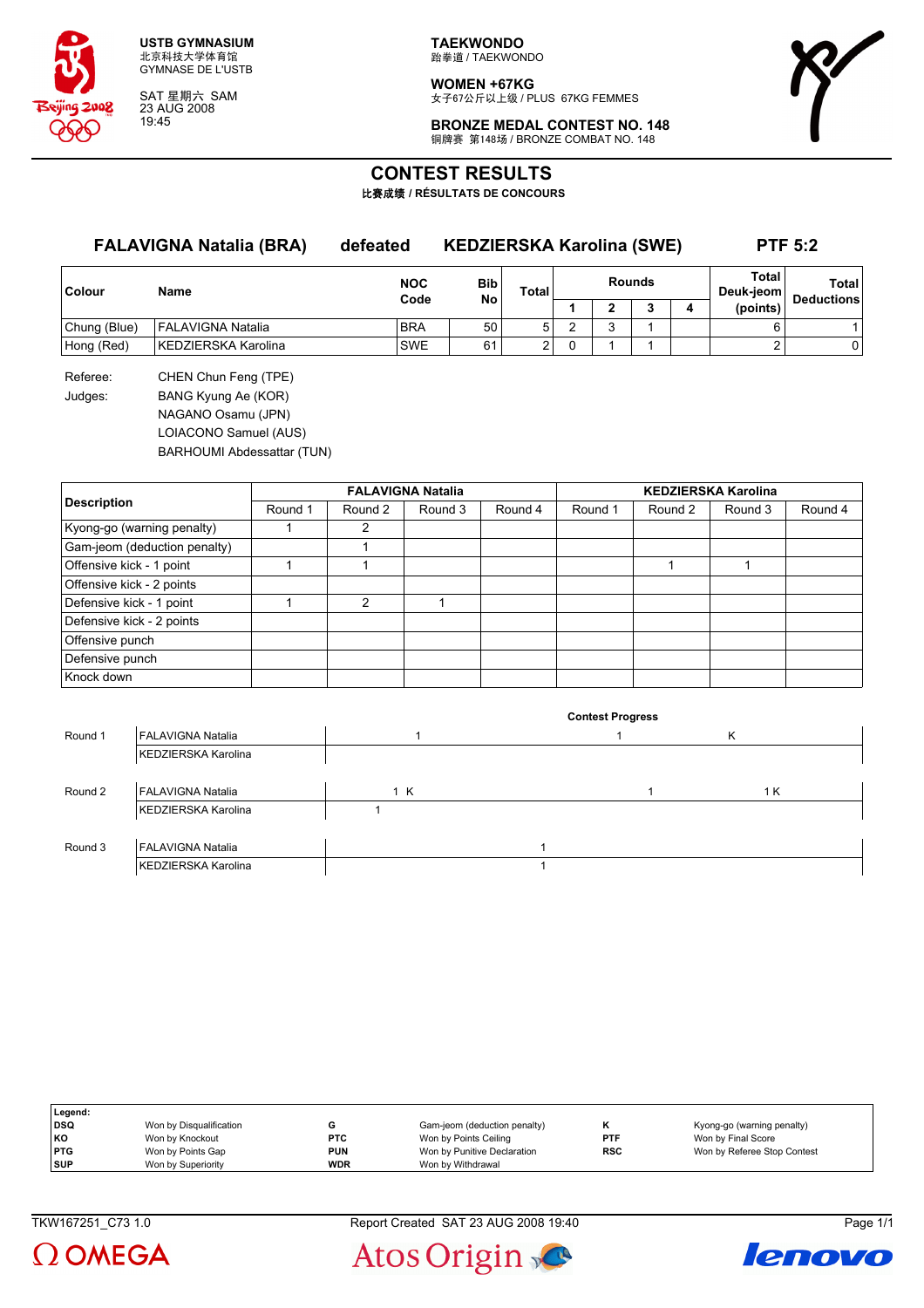

SAT 星期六 SAM 23 AUG 2008 20:30

**TAEKWONDO** 跆拳道 / TAEKWONDO

**WOMEN +67KG** 女子67公斤以上级 / PLUS 67KG FEMMES



**GOLD MEDAL CONTEST NO. 151** 决赛 第151场 / OR COMBAT NO. 151

## **CONTEST RESULTS**

比赛成绩 **/ RÉSULTATS DE CONCOURS**

### **ESPINOZA Maria del Rosario (MEX) defeated SOLHEIM Nina (NOR) PTF 3:1**

| ∣Colour      | Name                              | <b>NOC</b><br>Bib<br><b>No</b><br>Code |    | Total  | <b>Rounds</b> |  |  | Total<br>Deuk-jeom | Total<br><b>Deductions</b> |
|--------------|-----------------------------------|----------------------------------------|----|--------|---------------|--|--|--------------------|----------------------------|
|              |                                   |                                        |    |        |               |  |  | (points)           |                            |
| Chung (Blue) | SOLHEIM Nina                      | <b>NOR</b>                             | 60 |        |               |  |  |                    |                            |
| Hong (Red)   | <b>ESPINOZA Maria del Rosario</b> | <b>MEX</b>                             | 59 | $\sim$ |               |  |  |                    |                            |

Referee: ZHAO Lei (CHN) Judges: BARHOUMI Abdessattar (TUN)

NAGANO Osamu (JPN)

HEMWONNO Jatuporn (THA)

BANG Kyung Ae (KOR)

|                              | <b>SOLHEIM Nina</b> |         |         |         | <b>ESPINOZA Maria del Rosario</b> |         |         |         |  |
|------------------------------|---------------------|---------|---------|---------|-----------------------------------|---------|---------|---------|--|
| <b>Description</b>           | Round 1             | Round 2 | Round 3 | Round 4 | Round 1                           | Round 2 | Round 3 | Round 4 |  |
| Kyong-go (warning penalty)   |                     |         |         |         |                                   |         | 2       |         |  |
| Gam-jeom (deduction penalty) |                     |         |         |         |                                   |         |         |         |  |
| Offensive kick - 1 point     |                     |         |         |         |                                   |         |         |         |  |
| Offensive kick - 2 points    |                     |         |         |         |                                   |         |         |         |  |
| Defensive kick - 1 point     |                     |         |         |         |                                   |         | 3       |         |  |
| Defensive kick - 2 points    |                     |         |         |         |                                   |         |         |         |  |
| Offensive punch              |                     |         |         |         |                                   |         |         |         |  |
| Defensive punch              |                     |         |         |         |                                   |         |         |         |  |
| Knock down                   |                     |         |         |         |                                   |         |         |         |  |

|         |                                   |  | <b>Contest Progress</b> |   |
|---------|-----------------------------------|--|-------------------------|---|
| Round 1 | SOLHEIM Nina                      |  |                         |   |
|         | <b>ESPINOZA Maria del Rosario</b> |  |                         |   |
|         |                                   |  |                         |   |
| Round 2 | SOLHEIM Nina                      |  |                         |   |
|         | ESPINOZA Maria del Rosario        |  |                         |   |
|         |                                   |  |                         |   |
| Round 3 | SOLHEIM Nina                      |  |                         |   |
|         | ESPINOZA Maria del Rosario        |  | ĸ                       | Κ |

| Legend:    |                         |            |                              |            |                             |
|------------|-------------------------|------------|------------------------------|------------|-----------------------------|
| DSQ        | Won by Disqualification |            | Gam-jeom (deduction penalty) |            | Kyong-go (warning penalty)  |
| l KO       | Won by Knockout         | <b>PTC</b> | Won by Points Ceiling        | <b>PTF</b> | Won by Final Score          |
| <b>PTG</b> | Won by Points Gap       | <b>PUN</b> | Won by Punitive Declaration  | <b>RSC</b> | Won by Referee Stop Contest |
| <b>SUP</b> | Won by Superiority      | <b>WDR</b> | Won by Withdrawal            |            |                             |



TKW167101\_C73 1.0 Report Created SAT 23 AUG 2008 20:26 Page 1/1



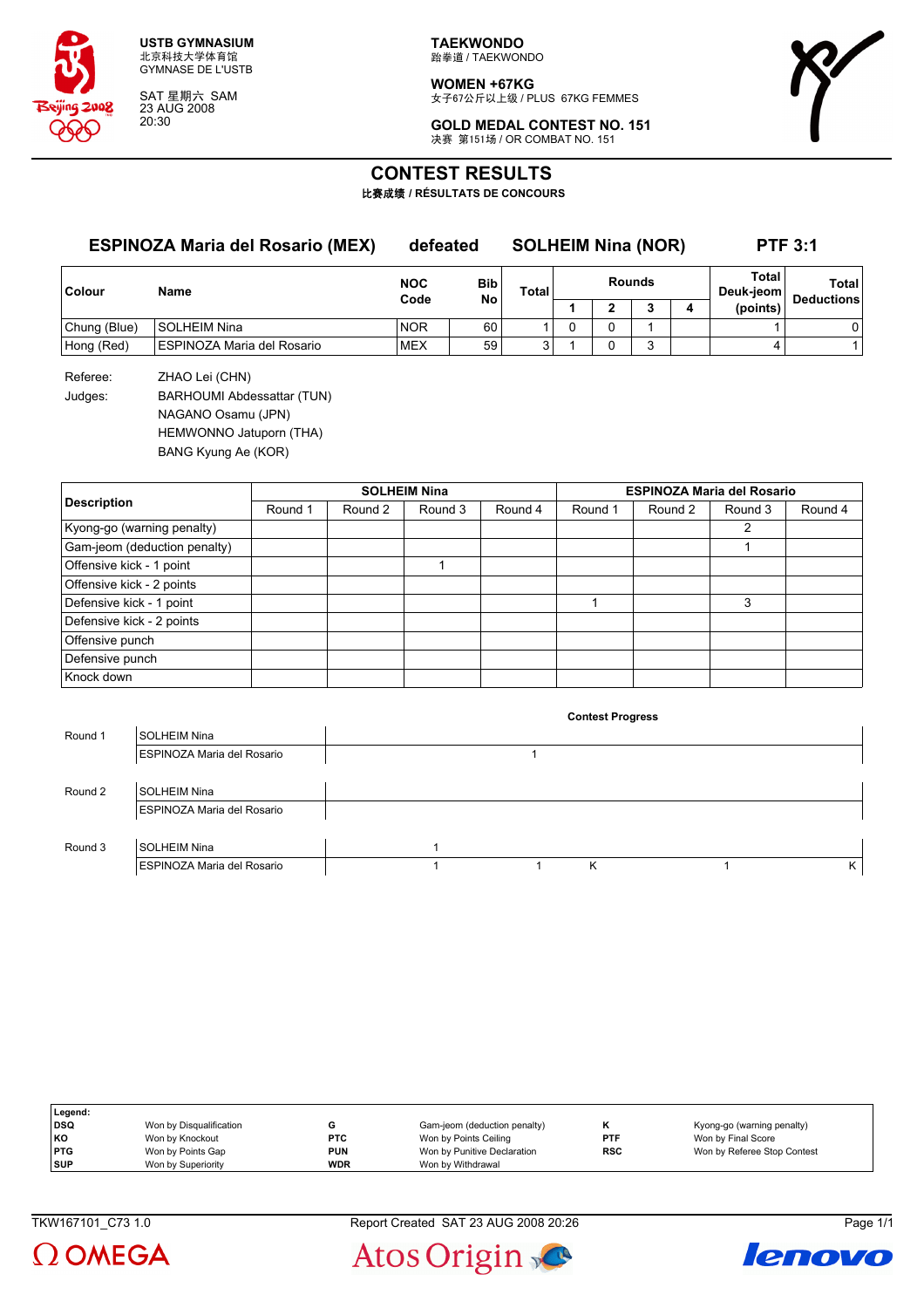

**TAEKWONDO** 跆拳道 / TAEKWONDO



# **OFFICIAL COMMUNICATION**

官方通告 / COMMUNICATION OFFICIELLE

## **REVERSAL OF MATCH RESULT (CHN vs. GBR)** WOMEN +67KG QUARTERFINAL CONTEST NO. 134

After reviewing the match footage, the Competition Supervisory Board has decided to reverse the match result due to an error in judgment. GBR advances to the semi-final.

Issued by: **TECHNICAL DELEGATE** Time: 17:40 23 AUG 2008 Date:

This decision affects:





Item: 2

Page 1/1

Note:

TK0000000\_C67 2.0  $\Omega$  OMEGA





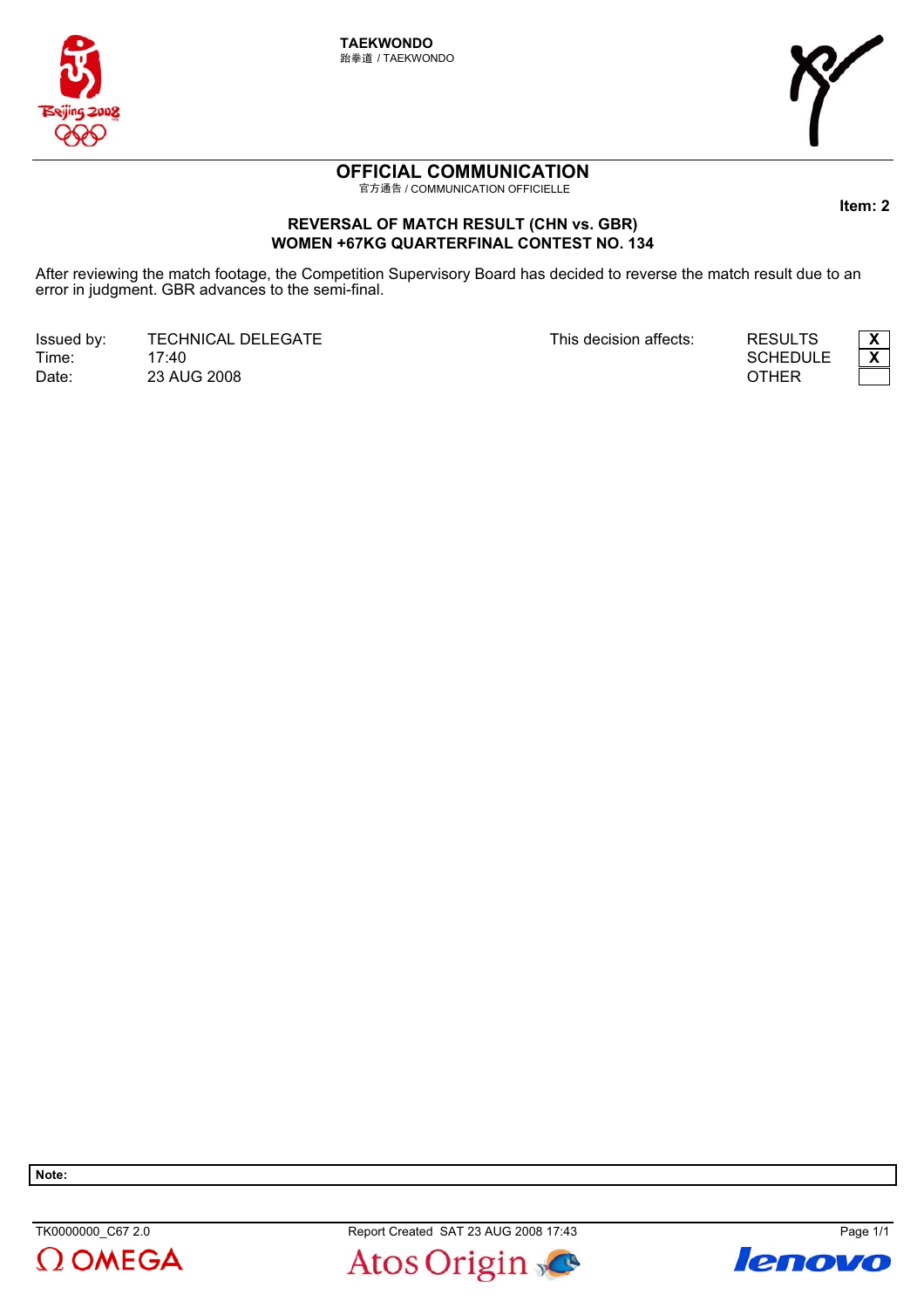





## **COMPETITION STATISTICS** 竞赛数据统计表 **/ STATISTIQUES DE COMPÉTITION**

#### **WED 20 - SAT 23 AUG 2008**

|                  | <b>MEN</b>     |        |                |        |     |        |              | <b>WOMEN</b> |                |              |                |        |              |        |                |          |              |        |              |              |
|------------------|----------------|--------|----------------|--------|-----|--------|--------------|--------------|----------------|--------------|----------------|--------|--------------|--------|----------------|----------|--------------|--------|--------------|--------------|
|                  |                | -58 kg |                | -68 kg |     | -80 kg |              | +80 kg       |                | <b>Total</b> |                | -49 kg |              | -57 kg |                | $-67$ kg |              | +67 kg |              | <b>Total</b> |
| <b>DSQ</b>       | 0              | 0.0%   | 1              | 5.3%   | 0   | 0.0%   | $\mathbf{1}$ | 5.3%         | $\mathbf{2}$   | 2.6%         | 0              | 0.0%   | $\mathbf{1}$ | 5.3%   | $\mathbf 0$    | 0.0%     | 0            | 0.0%   | 1            | 1.3%         |
| KO               | 0              | 0.0%   | 0              | 0.0%   | 0   | 0.0%   | 1            | 5.3%         | 1              | 1.3%         | 0              | 0.0%   | 0            | 0.0%   | 0              | 0.0%     | 0            | 0.0%   | 0            | 0.0%         |
| <b>PTC</b>       | 0              | 0.0%   | 0              | 0.0%   | 0   | 0.0%   | 0            | 0.0%         | 0              | 0.0%         | 0              | 0.0%   | 0            | 0.0%   | $\mathbf{0}$   | 0.0%     | $\mathbf{0}$ | 0.0%   | 0            | 0.0%         |
| PTF              | 17             | 89.5%  | 17             | 89.5%  | 16  | 84.2%  | 16           | 84.2%        | 66             | 86.8%        | 15             | 78.9%  | 18           | 94.7%  | 16             | 84.2%    | 18           | 94.7%  | 67           | 88.2%        |
| <b>PTG</b>       | 1              | 5.3%   | 0              | 0.0%   | 2   | 10.5%  | 0            | 0.0%         | 3              | 3.9%         | $\overline{2}$ | 10.5%  | 0            | 0.0%   | 1              | 5.3%     | $\mathbf{0}$ | 0.0%   | 3            | 3.9%         |
| <b>PUN</b>       | 0              | 0.0%   | 0              | 0.0%   | 0   | 0.0%   | 0            | 0.0%         | 0              | 0.0%         | $\Omega$       | 0.0%   | 0            | 0.0%   | 0              | 0.0%     | $\mathbf{0}$ | 0.0%   | 0            | 0.0%         |
| <b>RSC</b>       | 0              | 0.0%   | 0              | 0.0%   | 0   | 0.0%   | 0            | 0.0%         | 0              | 0.0%         | 0              | 0.0%   | 0            | 0.0%   | 0              | 0.0%     | 0            | 0.0%   | 0            | 0.0%         |
| <b>SUP</b>       | 1              | 5.3%   | 1              | 5.3%   | 1   | 5.3%   | 0            | 0.0%         | 3              | 3.9%         | $\overline{2}$ | 10.5%  | 0            | 0.0%   | 2              | 10.5%    | 1            | 5.3%   | 5            | 6.6%         |
| <b>WDR</b>       | $\Omega$       | 0.0%   | 0              | 0.0%   | 0   | 0.0%   | 1            | 5.3%         | 1              | 1.3%         | 0              | 0.0%   | 0            | 0.0%   | $\mathbf{0}$   | 0.0%     | 0            | 0.0%   | 0            | 0.0%         |
| <b>Total</b>     | 19             |        | 19             |        | 19  |        | 19           |              | 76             |              | 19             |        | 19           |        | 19             |          | 19           |        | 76           |              |
|                  |                |        |                |        |     |        |              |              |                |              |                |        |              |        |                |          |              |        |              |              |
| <b>SD</b>        | $\overline{4}$ |        | 3              |        | 3   |        | 5            |              | 15             |              | 6              |        | 5            |        | 3              |          | 1            |        | 15           |              |
|                  |                |        |                |        |     |        |              |              |                |              |                |        |              |        |                |          |              |        |              |              |
| <b>Kicks</b>     |                |        |                |        |     |        |              |              |                |              |                |        |              |        |                |          |              |        |              |              |
| OK-1             | 33             |        | 38             |        | 40  |        | 50           |              | 161            |              | 29             |        | 24           |        | 32             |          | 48           |        | 133          |              |
| OK-2             | 5              |        | $\overline{2}$ |        | 4   |        | 6            |              | 17             |              | 5              |        | 4            |        | $\overline{c}$ |          | 1            |        | 12           |              |
| $DK-1$           | 43             |        | 50             |        | 55  |        | 63           |              | 211            |              | 37             |        | 42           |        | 40             |          | 65           |        | 184          |              |
| $DK-2$           | $\mathbf 0$    |        | 1              |        | 3   |        | $\mathbf{1}$ |              | 5              |              | 3              |        | 5            |        | $\overline{2}$ |          | 1            |        | 11           |              |
| <b>Punches</b>   |                |        |                |        |     |        |              |              |                |              |                |        |              |        |                |          |              |        |              |              |
| OP               | 0              |        | 0              |        | 0   |        | 0            |              | 0              |              | 0              |        | 0            |        | 0              |          | 0            |        | 0            |              |
| <b>DP</b>        | 1              |        | 0              |        | 1   |        | 0            |              | $\overline{2}$ |              | 0              |        | 0            |        | 0              |          | 0            |        | 0            |              |
| Knock-<br>downs  |                |        |                |        |     |        |              |              |                |              |                |        |              |        |                |          |              |        |              |              |
| <b>KD</b>        | $\mathbf 0$    |        | 0              |        | 1   |        | $\Omega$     |              | $\mathbf{1}$   |              | $\Omega$       |        | $\Omega$     |        | $\Omega$       |          | $\Omega$     |        | $\mathbf{0}$ |              |
| <b>Total</b>     | 82             |        | 91             |        | 104 |        | 120          |              | 397            |              | 74             |        | 75           |        | 76             |          | 115          |        | 340          |              |
|                  |                |        |                |        |     |        |              |              |                |              |                |        |              |        |                |          |              |        |              |              |
| <b>Penalties</b> |                |        |                |        |     |        |              |              |                |              |                |        |              |        |                |          |              |        |              |              |
| Kyong-go         | 44             |        | 40             |        | 37  |        | 43           |              | 164            |              | 41             |        | 42           |        | 29             |          | 34           |        | 146          |              |
| Gam-jeom         | 5              |        | 8              |        | 3   |        | 6            |              | 22             |              | 5              |        | 4            |        | 3              |          | 3            |        | 15           |              |





TK0000000 C84 4.0 Report Created SAT 23 AUG 2008 21:03 Page 1/1



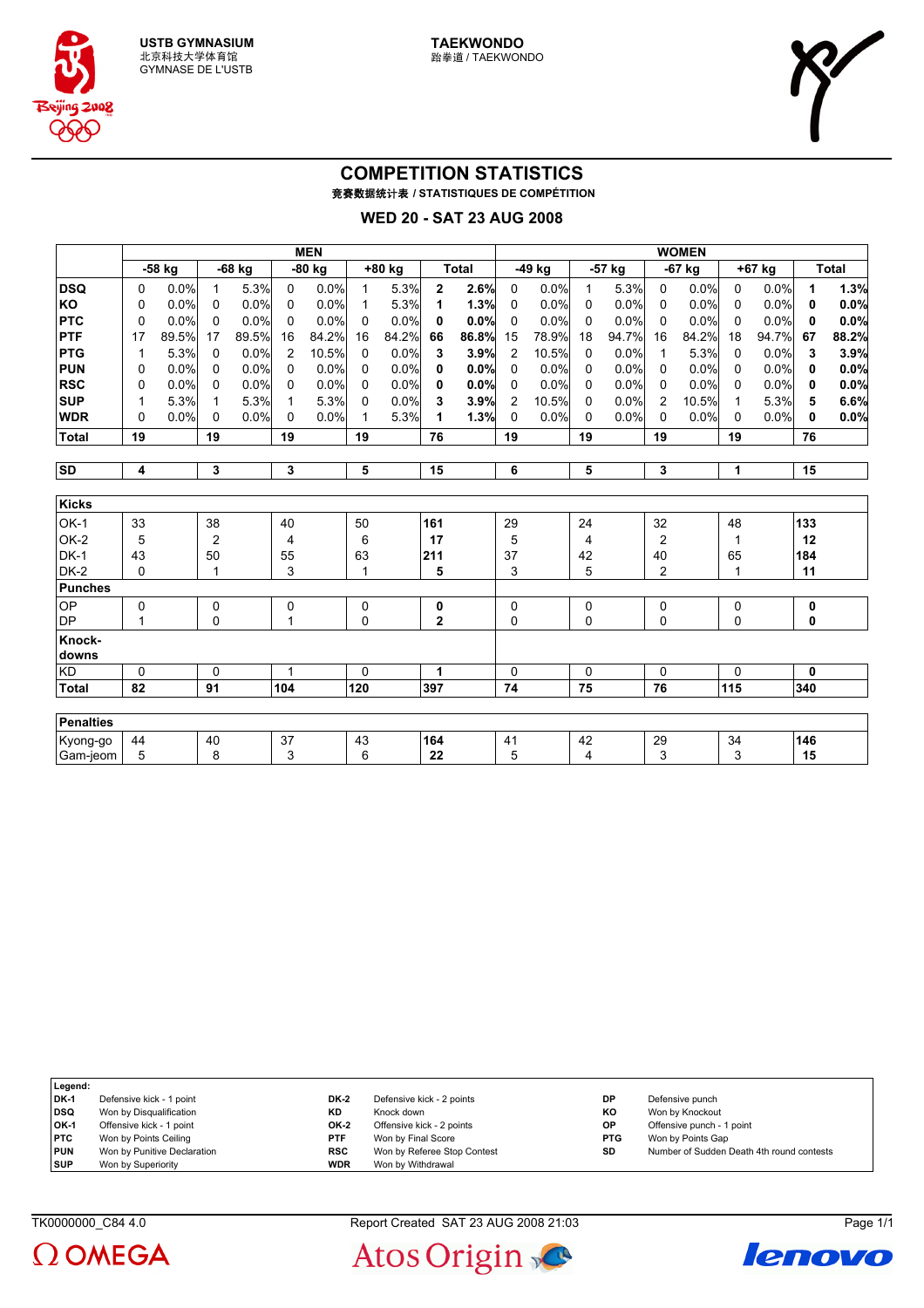

#### AFTER 8 OF 8 EVENTS / AS OF 23 AUG 2008

| Taekwondo |  |
|-----------|--|
|-----------|--|

| <b>Event</b>  | <b>Date</b>     | <b>Medal</b>  | <b>Name</b>                     | <b>NOC</b> |
|---------------|-----------------|---------------|---------------------------------|------------|
| Women -49kg   | WED 20 AUG GOLD |               | <b>WU Jingyu</b>                | <b>CHN</b> |
|               |                 | <b>SILVER</b> | <b>PUEDPONG Buttree</b>         | <b>THA</b> |
|               |                 | <b>BRONZE</b> | CONTRERAS RIVERO Dalia          | <b>VEN</b> |
|               |                 |               | <b>MONTEJO Daynellis</b>        | <b>CUB</b> |
| Men-58kg      | WED 20 AUG GOLD |               | <b>PEREZ Guillermo</b>          | <b>MEX</b> |
|               |                 | <b>SILVER</b> | <b>MERCEDES Yulis Gabriel</b>   | <b>DOM</b> |
|               |                 | <b>BRONZE</b> | CHU Mu-Yen                      | <b>TPE</b> |
|               |                 |               | NIKPAI Rohullah                 | <b>AFG</b> |
| Women -57kg   | THU 21 AUG GOLD |               | <b>LIM Sujeong</b>              | <b>KOR</b> |
|               |                 | <b>SILVER</b> | <b>TANRIKULU Azize</b>          | <b>TUR</b> |
|               |                 | <b>BRONZE</b> | LOPEZ Diana                     | <b>USA</b> |
|               |                 |               | <b>ZUBCIC Martina</b>           | <b>CRO</b> |
| Men-68kg      | THU 21 AUG GOLD |               | <b>SON Taejin</b>               | <b>KOR</b> |
|               |                 | <b>SILVER</b> | <b>LOPEZ Mark</b>               | <b>USA</b> |
|               |                 | <b>BRONZE</b> | SUNG Yu-Chi                     | <b>TPE</b> |
|               |                 |               | <b>TAZEGUL Servet</b>           | <b>TUR</b> |
| Women -67kg   | FRI 22 AUG GOLD |               | <b>HWANG Kyungseon</b>          | <b>KOR</b> |
|               |                 | <b>SILVER</b> | <b>SERGERIE Karine</b>          | CAN        |
|               |                 | <b>BRONZE</b> | <b>EPANGUE Gwladys Patience</b> | <b>FRA</b> |
|               |                 |               | <b>SARIC Sandra</b>             | <b>CRO</b> |
| Men-80kg      | FRI 22 AUG GOLD |               | <b>SAEI Hadi</b>                | IRI        |
|               |                 | <b>SILVER</b> | <b>SARMIENTO Mauro</b>          | <b>ITA</b> |
|               |                 | <b>BRONZE</b> | <b>LOPEZ Steven</b>             | <b>USA</b> |
|               |                 |               | <b>ZHU Guo</b>                  | <b>CHN</b> |
| Women $+67kq$ | SAT 23 AUG GOLD |               | ESPINOZA Maria del Rosario      | <b>MEX</b> |
|               |                 | <b>SILVER</b> | <b>SOLHEIM Nina</b>             | <b>NOR</b> |
|               |                 | <b>BRONZE</b> | FALAVIGNA Natalia               | <b>BRA</b> |
|               |                 |               | <b>STEVENSON Sarah</b>          | <b>GBR</b> |
| Men $+80$ kg  | SAT 23 AUG GOLD |               | <b>CHA Dongmin</b>              | <b>KOR</b> |
|               |                 | <b>SILVER</b> | <b>NIKOLAIDIS Alexandros</b>    | <b>GRE</b> |
|               |                 | <b>BRONZE</b> | <b>CHILMANOV Arman</b>          | <b>KAZ</b> |
|               |                 |               | CHUKWUMERIJE Chika Yagazie      | <b>NGR</b> |

20:55:33 23 AUG 2008 TK0000000\_C93 8.0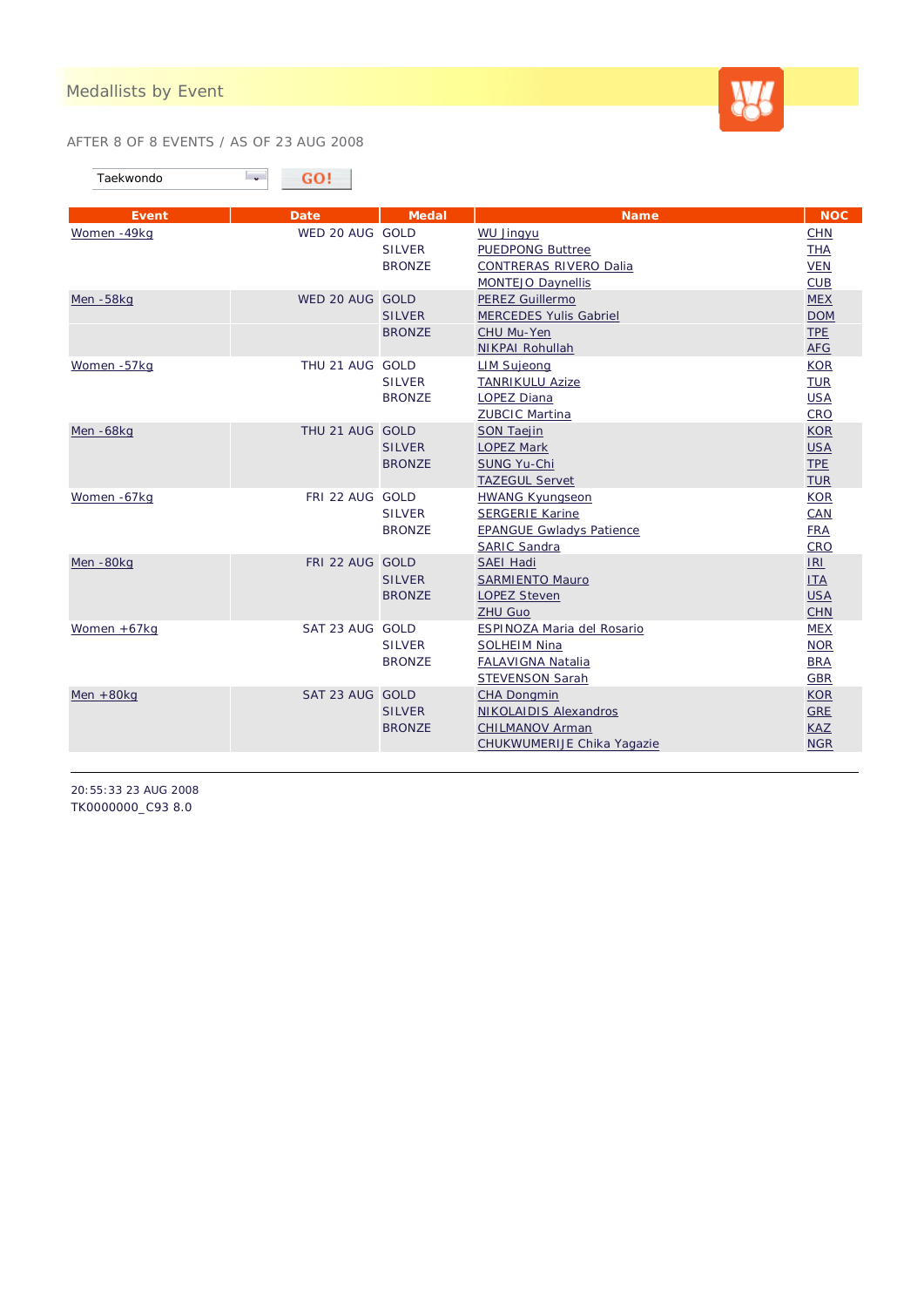



#### **MEDAL STANDINGS** As of 23 AUG 2008 奖牌榜(按国家排列) **/ CLASSEMENT DES MÉDAILLES**

## **AFTER 8 OF 8 EVENTS**

|                |                                  | Men         |              |                |                |                |              | Women          |                | <b>Total</b> |              |                |                | Rank               |
|----------------|----------------------------------|-------------|--------------|----------------|----------------|----------------|--------------|----------------|----------------|--------------|--------------|----------------|----------------|--------------------|
| <b>Rank</b>    | <b>NOC</b>                       | G           | $\mathbf{s}$ | B              | <b>Tot</b>     | G              | ${\bf s}$    | B              | <b>Tot</b>     | G            | ${\bf S}$    | B              | <b>Tot</b>     | By<br><b>Total</b> |
| 1              | KOR - Korea                      | 2           |              |                | $\overline{2}$ | $\overline{2}$ |              |                | 2              | 4            |              |                | 4              | $\mathbf{1}$       |
| 2              | MEX - Mexico                     | 1           |              |                | 1              | $\mathbf{1}$   |              |                | 1              | 2            |              |                | $\overline{2}$ | $=$ 3              |
| 3              | CHN - People's Republic of China |             |              | $\mathbf{1}$   | 1              | $\mathbf{1}$   |              |                | $\mathbf{1}$   | 1            |              | $1\,$          | 2              | $=3$               |
| 4              | IRI - Islamic Republic of Iran   | $\mathbf 1$ |              |                | 1              |                |              |                |                | $\mathbf{1}$ |              |                | $\mathbf{1}$   | $= 8$              |
| 5              | USA - United States of America   |             | 1            | $\mathbf{1}$   | $\overline{2}$ |                |              | $\mathbf{1}$   | 1              |              | $\mathbf{1}$ | $\overline{2}$ | 3              | $\overline{2}$     |
| 6              | TUR - Turkey                     |             |              | $\mathbf{1}$   | $\mathbf{1}$   |                | $\mathbf{1}$ |                | $\mathbf{1}$   |              | $\mathbf{1}$ | $\mathbf{1}$   | $\overline{2}$ | $=$ 3              |
| $\overline{7}$ | CAN - Canada                     |             |              |                |                |                | $\mathbf{1}$ |                | 1              |              | 1            |                | $\mathbf{1}$   | $= 8$              |
| 7              | DOM - Dominican Republic         |             | 1            |                | 1              |                |              |                |                |              | 1            |                | 1              | $= 8$              |
| 7              | GRE - Greece                     |             | 1            |                | 1              |                |              |                |                |              | 1            |                | 1              | $= 8$              |
| 7              | ITA - Italy                      |             | 1            |                | 1              |                |              |                |                |              | $\mathbf{1}$ |                | $\mathbf{1}$   | $= 8$              |
| 7              | NOR - Norway                     |             |              |                |                |                | $\mathbf{1}$ |                | 1              |              | $\mathbf{1}$ |                | 1              | $= 8$              |
| $\overline{7}$ | THA - Thailand                   |             |              |                |                |                | $\mathbf{1}$ |                | 1              |              | 1            |                | 1              | $= 8$              |
| 13             | CRO - Croatia                    |             |              |                |                |                |              | $\overline{2}$ | $\overline{2}$ |              |              | $\overline{2}$ | $\overline{2}$ | $=3$               |
| 13             | TPE - Chinese Taipei             |             |              | $\overline{2}$ | $\overline{2}$ |                |              |                |                |              |              | $\overline{2}$ | $\overline{2}$ | $=3$               |
| 15             | AFG - Afghanistan                |             |              | 1              | 1              |                |              |                |                |              |              | $\mathbf{1}$   | $\mathbf{1}$   | $= 8$              |
| 15             | <b>BRA</b> - Brazil              |             |              |                |                |                |              | $\mathbf{1}$   | 1              |              |              | $\mathbf 1$    | $\mathbf{1}$   | $= 8$              |
| 15             | CUB - Cuba                       |             |              |                |                |                |              | 1              | 1              |              |              | $\mathbf{1}$   | 1              | $= 8$              |
| 15             | FRA - France                     |             |              |                |                |                |              | 1              | 1              |              |              | $\mathbf{1}$   | 1              | $= 8$              |
| 15             | GBR - Great Britain              |             |              |                |                |                |              | $\mathbf{1}$   | 1              |              |              | $\mathbf{1}$   | 1              | $= 8$              |
| 15             | KAZ - Kazakhstan                 |             |              | $\mathbf 1$    | 1              |                |              |                |                |              |              | $\mathbf{1}$   | 1              | $= 8$              |
| 15             | NGR - Nigeria                    |             |              | $\mathbf{1}$   | 1              |                |              |                |                |              |              | $\mathbf{1}$   | 1              | $= 8$              |
| 15             | VEN - Venezuela                  |             |              |                |                |                |              | 1              | 1              |              |              | 1              | 1              | $= 8$              |
|                | <b>Total:</b>                    | 4           | 4            | 8              | 16             | 4              | 4            | 8              | 16             | 8            | 8            | 16             | 32             |                    |

| Legend:  |                                                                         |        |      |        |
|----------|-------------------------------------------------------------------------|--------|------|--------|
| $\equiv$ | Equal sign indicates that two or more NOCs share the same rank by total | Bronze | Gold | Silver |
| Tot      | $\tau$ otai                                                             |        |      |        |
|          |                                                                         |        |      |        |

 $\Omega$  OMEGA

TK0000000\_C95 4.0 Report Created SAT 23 AUG 2008 21:04 Page 1/1